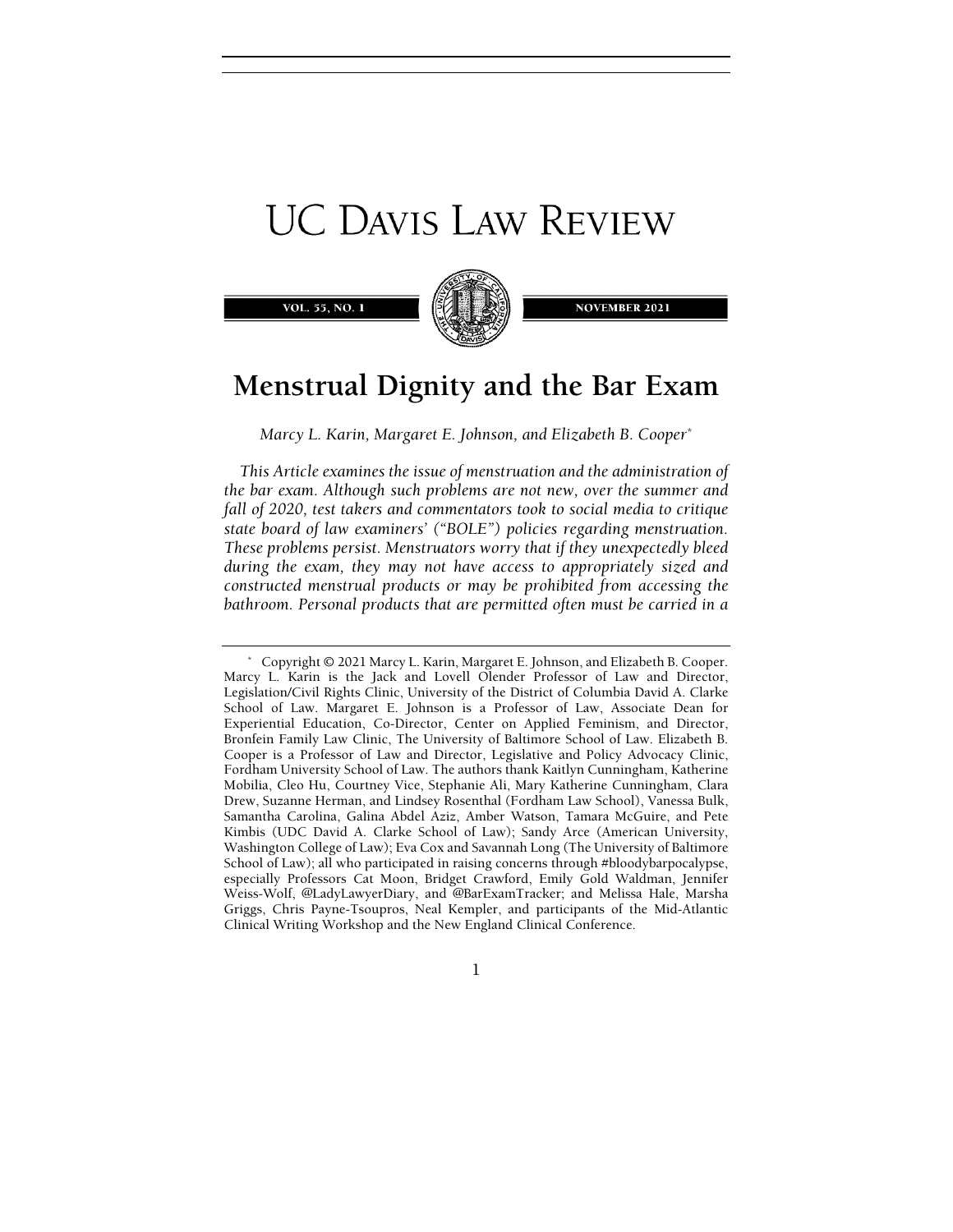clear, plastic bag. Some express privacy concerns that the see-through bag outs test takers' menstruation as well as their birth-assigned sex — an especially difficult problem for transgender, genderqueer/nonbinary, and intersex individuals who do not wish to share that information.

The authors conducted a study documenting experiences with menstruation and the bar exam and examined BOLE policies and practices relevant to menstruation. The Article uses the data from these studies to delineate the contours and substance of the problem. To guide this analysis, the Article also analyzes BOLE policies under the Equal Protection Clause and local human rights laws, determining that current policies are likely unconstitutional and discriminatory. Finally, the Article proposes a comprehensive Model Policy that appropriately balances BOLE concerns against the important principles of privacy and respect, fairness and nondiscrimination, promoting health, providing accommodations, and transparency. If adopted, the Model Policy would bring BOLE policies closer to the goals of the critical intersectional movements urging diversification of the legal profession, bar exam reform, and menstrual justice.

# TABLE OF CONTENTS

| L   | <b>MENSTRUATION AND THE BAR EXAM: EMPIRICAL RESULTS</b>    |    |
|-----|------------------------------------------------------------|----|
|     | AND ANALYSIS OF BOLE POLICIES AND TEST TAKERS'             |    |
|     |                                                            |    |
|     | Advocacy Relating to State BOLE Policies 15<br>А.          |    |
|     | Empirical Research Regarding State BOLE Policies and<br>B. |    |
|     | Their Effect on Test Takers: Methodology 18                |    |
|     | 1. The Menstruation and the Bar Exam Survey:               |    |
|     |                                                            |    |
|     | 2. BOLE Policy Survey: Methodology  21                     |    |
|     |                                                            |    |
| H.  |                                                            |    |
|     | А.                                                         |    |
|     |                                                            |    |
|     |                                                            |    |
|     | 1. BOLE-Provided Menstrual Products 41                     |    |
|     | 2. Breaks and Bathrooms: In-Person Exams  44               |    |
|     |                                                            |    |
|     | D.                                                         |    |
|     | Е.                                                         | 52 |
| HL. | <b>BOLE POLICIES ARE LIKELY UNCONSTITUTIONAL AND</b>       |    |
|     |                                                            | 54 |
|     |                                                            |    |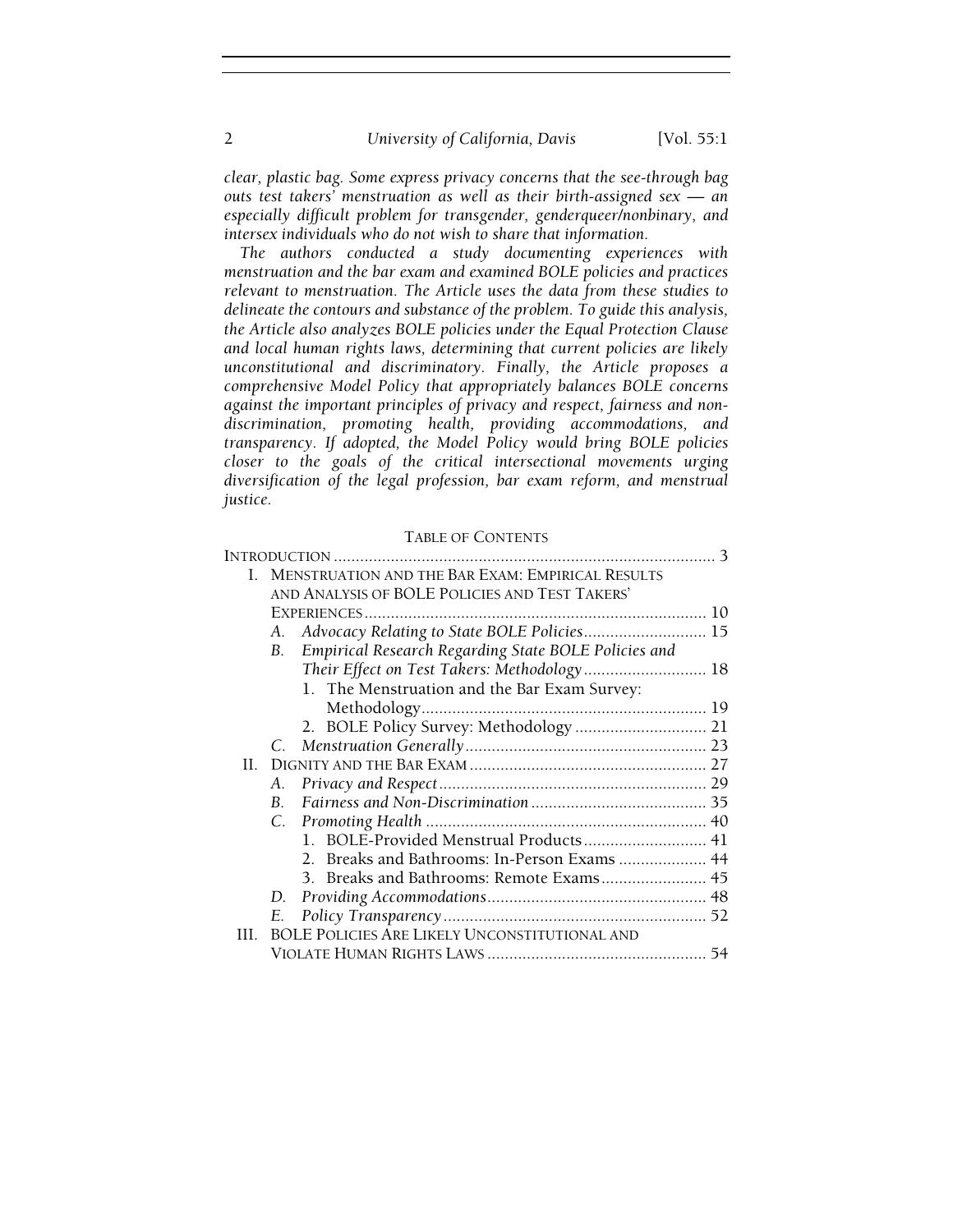| 2021]     | Menstrual Dignity and the Bar Exam                       | 3 |
|-----------|----------------------------------------------------------|---|
| A.        | BOLE Policies Are Likely Unconstitutional Under the      |   |
|           |                                                          |   |
|           |                                                          |   |
|           | 2. Discrimination on the Basis of Menstruation Is Sex-   |   |
|           |                                                          |   |
| <b>B.</b> | BOLE Policies Likely Violate State Human Rights Laws  64 |   |
|           |                                                          |   |
|           | 2. Discrimination in the Provision of Public             |   |
|           |                                                          |   |
|           | 3. Discrimination in the Administration of Public        |   |
|           |                                                          |   |
|           |                                                          |   |
| A.        | Menstruation and the Bar Exam: The Model Policy and      |   |
|           |                                                          |   |
| В.        | Justification for the Model Policy and Operating         |   |
|           | <i>Provisions</i>                                        |   |
|           | 1. The Model Policy Effectively Integrates the           |   |
|           |                                                          |   |
|           | The Model Policy Aligns with NCBE/BOLE Values<br>2.      |   |
|           |                                                          |   |
|           | 3. The Model Policy Supports Intersecting                |   |
|           |                                                          |   |
|           | 4. The Model Policy Furthers the Menstrual Justice       |   |
|           |                                                          |   |
|           |                                                          |   |

# INTRODUCTION

In the 21st century, it is hard to imagine that state boards of law examiners ("BOLEs") place obstacles in the path of menstruators largely, but not exclusively women — seeking to enter the legal profession. But, as this Article shows through its comprehensive empirical and legal analysis of BOLE policies, they do just that. BOLEs thwart menstruating test takers primarily by restricting access to their own menstrual products and the bathroom or by failing to transparently disclose what access is permitted.<sup>1</sup> These deprivations are not merely administrative or bureaucratic hurdles, but rather they have the power to affect the physical and mental well-being of test takers, thereby challenging their test performance and the likelihood they will be

<sup>1</sup> See infra Part I.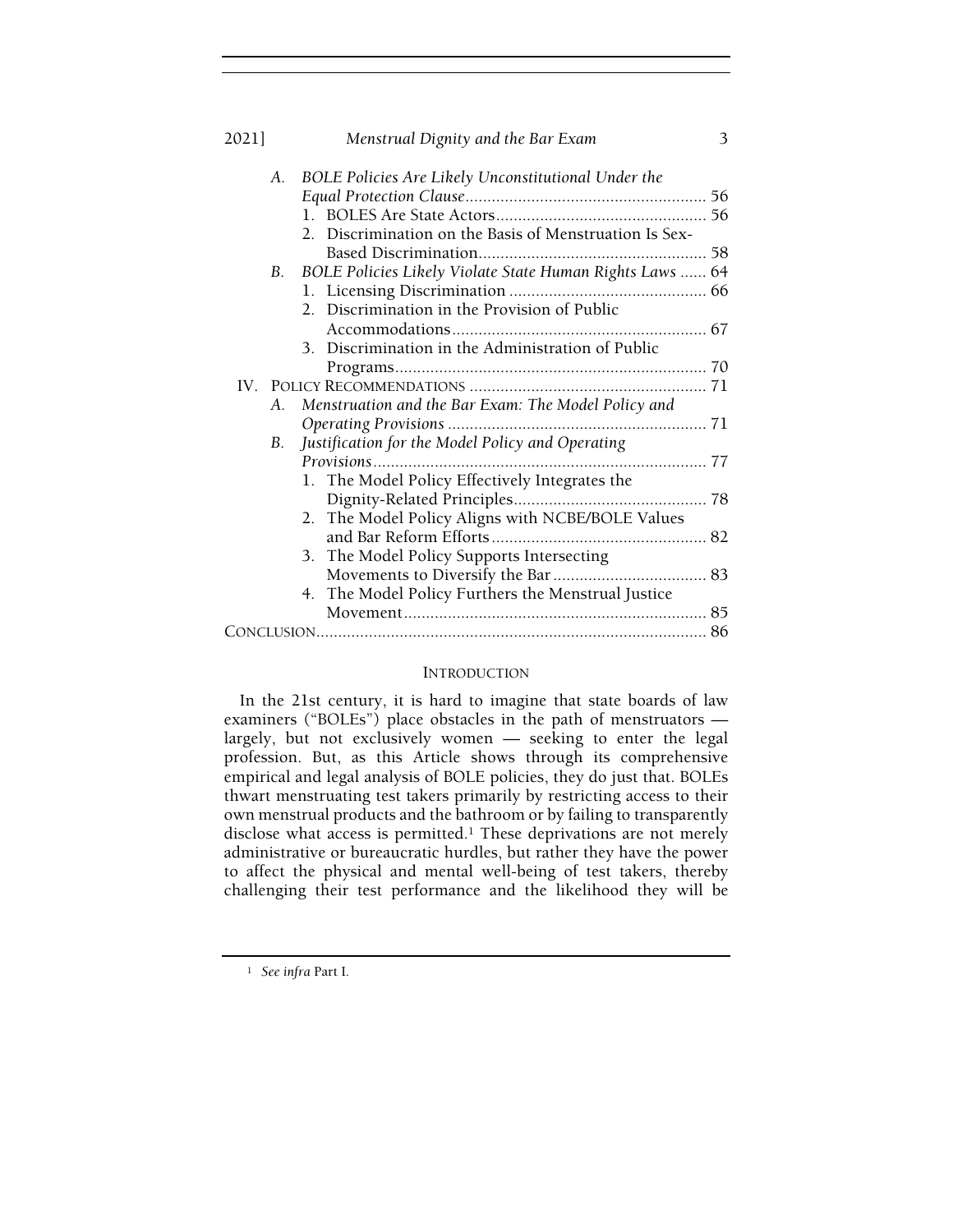licensed to practice law.2 Further, they are an affront to the dignity of menstruators.<sup>3</sup>

If we look at the current status of women in the profession, these obstacles are far less surprising. Although the percentage of women attorneys has continued to grow over the last two decades,<sup>4</sup> women continue to constitute only twenty percent of existing law firm equity partners and about one-third of new equity partner classes.<sup>5</sup> Among tenured law professors, approximately seventy-five percent are male.<sup>6</sup> As of February 2021, only twelve of the ninety-three U.S. Attorneys were women.7 Further, although transgender, genderqueer/nonbinary,

<sup>5</sup> NAT'L ASS'N OF WOMEN LAWS., 2019 SURVEY REPORT ON THE PROMOTION AND RETENTION OF WOMEN IN LAW FIRMS 2 (2019), https://www.nawl.org/p/cm/ld/fid=1163 (last visited Feb. 10, 2021) [https://perma.cc/7KXL-ZYB6].

<sup>6</sup> See ELIZABETH MERTZ, FRANCES TUNG, KATHERINE BARNES, WAMUCII NJOGU, MOLLY HEILER & JOANNE MARTIN, AFTER TENURE: POST-TENURE LAW PROFESSORS IN THE UNITED STATES 14-15 (2011), http://www.americanbarfoundation.org/uploads/cms/documents/ after\_tenure\_report-\_final-\_abf\_4.1.pdf [https://perma.cc/QSW3-FEY3] (comparing similar data from the After Tenure report (data collected 2005–08) and the ABA Tenured Law Professor Survey (data collected 2002–03)); see also Renee Nicole Allen, Alicia Jackson & DeShun Harris, The "Pink Ghetto" Pipeline: Challenges and Opportunities for Women in Legal Education, 96 U. DET. MERCY L. REV. 525, 525 (2019) ("In legal education, women predominately occupy skills positions, including legal writing, clinic, academic success, bar preparation, or library. According to a 2010 Association of American Law Schools survey, the percentage of female lecturers and instructors is so high that those positions are stereotypically female.").

<sup>7</sup> See U.S. Attorneys Listing, OFF. OF THE U.S. ATT'YS, https://www.justice.gov/ usao/us-attorneys-listing (last updated June 21, 2021) [https://perma.cc/MPV5-X4SX] (showing that thirteen of the ninety U.S. Attorneys, or approximately fourteen percent, are women); see also Catherine Smith & Trina Jones, 'Too Often Overlooked': Black Women Are Nearly Absent from the Federal Bench—It's Time to Change That, NAT'L L.J. (Dec. 8, 2020, 2:31 PM), https://www.law.com/nationallawjournal/2020/12/08/too-oftenoverlooked-black-women-are-nearly-absent-from-the-federal-bench-its-time-to-changethat/ [https://perma.cc/Z8B4-ZDGQ] (decrying the lack of Black women appointed to the federal bench and observing that only five have served as circuit court judges).

<sup>2</sup> See infra Part II.

<sup>3</sup> See infra Part II.

<sup>4</sup> See NAT'L ASS'N FOR L. PLACEMENT, NALP DIVERSITY INFOGRAPHIC: WOMEN 1 (2016), https://www.nalp.org/uploads/Membership/DiversityInfographic-Women.pdf [https://perma.cc/3MJF-LGBH] ("Women have made up almost half of the graduating class for approximately 20 years."). Throughout this Article, if we use the word "women," we are referring to anyone who identifies as a woman. If more specificity is required, we will use the appropriate term (e.g., "ciswomen" or "transwomen"). It would be helpful and appropriate for surveyors to gather data about attorneys recognizing the diversity of gender identities and presentations.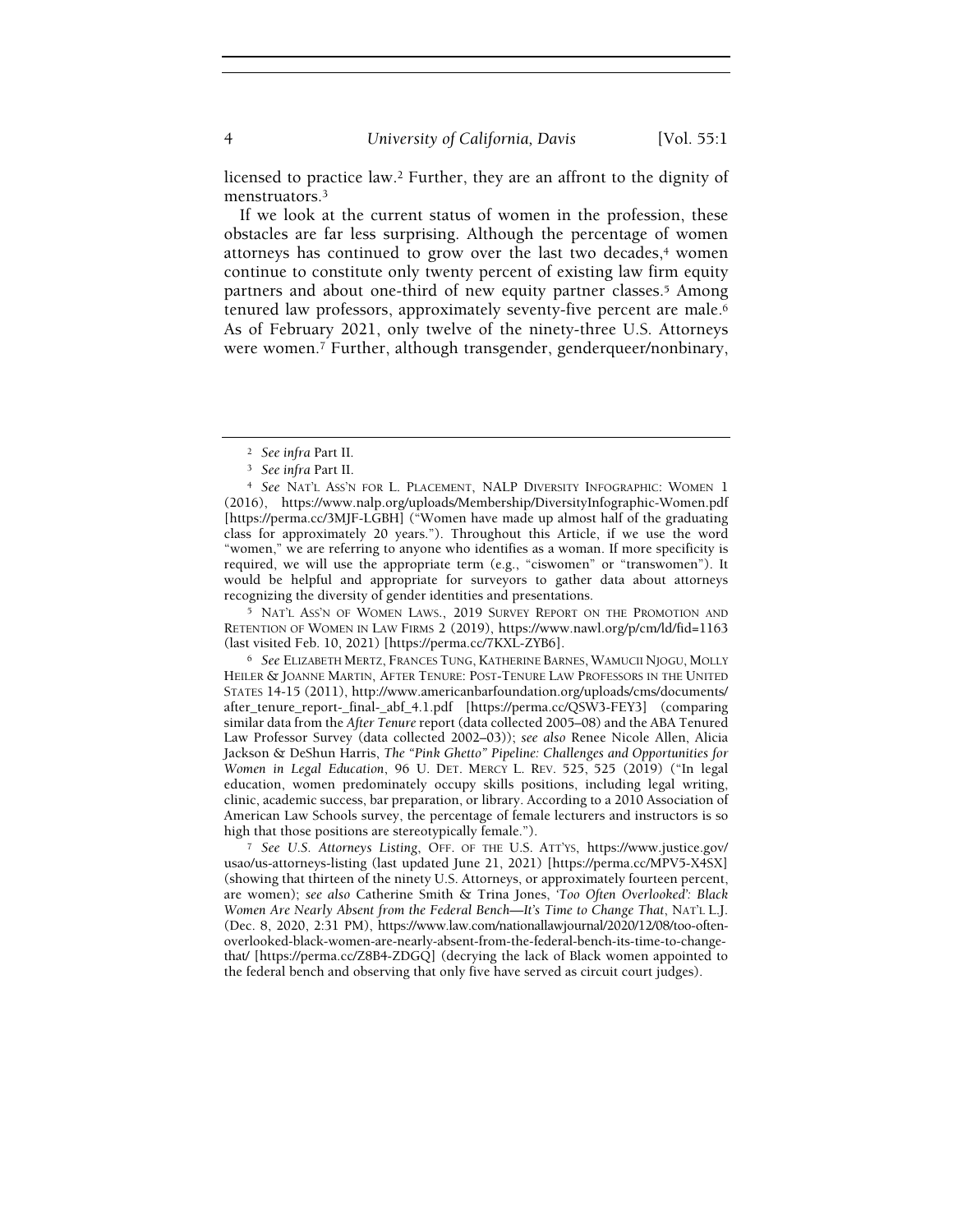and intersex individuals  $\overset{8}{-}$  who also may menstruate  $\overset{9}{-}$  are far more visible in popular culture than ever before,<sup>10</sup> they often feel compelled to remain in the shadows in the legal profession to remain employed.<sup>11</sup>

The barriers to the advancement of women and transgender, genderqueer/nonbinary, and intersex lawyers to positions of power are numerous and varied. They range from explicit discrimination and implicit bias<sup>12</sup> to the required number of billable hours that make it

<sup>9</sup> Wiley Reading, My Period and Me: A Trans Guy's Guide to Menstruation, EVERYDAY FEMINISM (Nov. 4, 2014), https://everydayfeminism.com/2014/11/trans-guys-guidemenstruation/ [https://perma.cc/LA3W-BUGK] (describing how transgender men and other nonbinary people may still menstruate).

<sup>12</sup> Blanck, Abdul-Malak, Adya, Hyseni, Killeen & Wise, supra note 11, at 29 n.17; WORKLIFE LAW, EFFECTIVE POLICIES AND PROGRAMS FOR RETENTION AND ADVANCEMENT OF

<sup>8</sup> See GLAAD Media Reference Guide — Transgender, GLAAD, https://www.glaad.org/reference/transgender (last visited Feb. 10, 2021) [https://perma.cc/4YZF-8YGH] (defining the terms transgender, gender queer, and nonbinary). Although GLAAD also endorses the term "gender non-conforming" for those who do not adhere to traditional gender stereotypes, PFLAG notes that "some people view the term as derogatory." PFLAG National Glossary of Terms, PFLAG, https://pflag.org/glossary (last updated Jan. 2021) [https://perma.cc/Y2PR-X6ST]. The authors endorse PFLAG's urging that when using terms, everyone should "respect and use the terms people use for themselves, regardless of any prior associations or ideas about those terms." Id. Since the authors do not have the terms used by each test taker, the authors opt to use the phrase "transgender, genderqueer/nonbinary, or intersex" to inclusively refer to individuals who may not present themselves as the sex they were assigned at birth. Id.

<sup>10</sup> Walter Liszewski, J. Klint Peebles, Howa Yeung & Sarah Arron, Persons of Nonbinary Gender — Awareness, Visibility, and Health Disparities, 379 NEW ENG. J. MED. 2391, 2391 (2018), https://www.ncbi.nlm.nih.gov/pmc/articles/PMC6748626/ [https://perma.cc/J2VT-2DS6] ("As our society's concept of gender evolves, so does the visibility of contemporary nonbinary people.").

<sup>11</sup> See Peter Blanck, Ynesse Abdul-Malak, Meera Adya, Fitore Hyseni, Mary Killeen & Fatma Altunkol Wise, Diversity and Inclusion in the American Legal Profession: First Phase Findings from a National Study of Lawyers with Disabilities and Lawyers Who Identify as  $LGBTQ_{+}$ , 23 UDC L. REV. 23, 25, 32 (2020), https://digitalcommons. law.udc.edu/udclr/vol23/iss1/3 [https://perma.cc/26EE-PBTU] (describing a study in which thirty-six percent of "other gender" attorneys reported "subtle but unintentional bias" in the workplace; finding that "other gender" attorneys "tend[ed] to report relatively lower salary ranges," and concluding that "[e]ven when people . . . who identify as LGBTQ+ advance professionally, they still encounter organizational barriers [including] attitudinal bias, expressly or subtly, through verbal and nonverbal 'microaggressions,'" as well as intentional bias, all of which "impede the full and equal integration of [LGBTQ+ individuals] into workplaces, and negatively affect the performance of their work groups"); cf. Patrick Folliard, Getting Real: Transgender Attorneys Talk About Coming Out in the Workplace, MCAA (July/Aug. 2008), https://www.mcca.com/mcca-article/getting-real-transgender-attorneys/ [https://perma. cc/L99T-2WSX] (transgender attorneys describing obstacles and discrimination they have faced).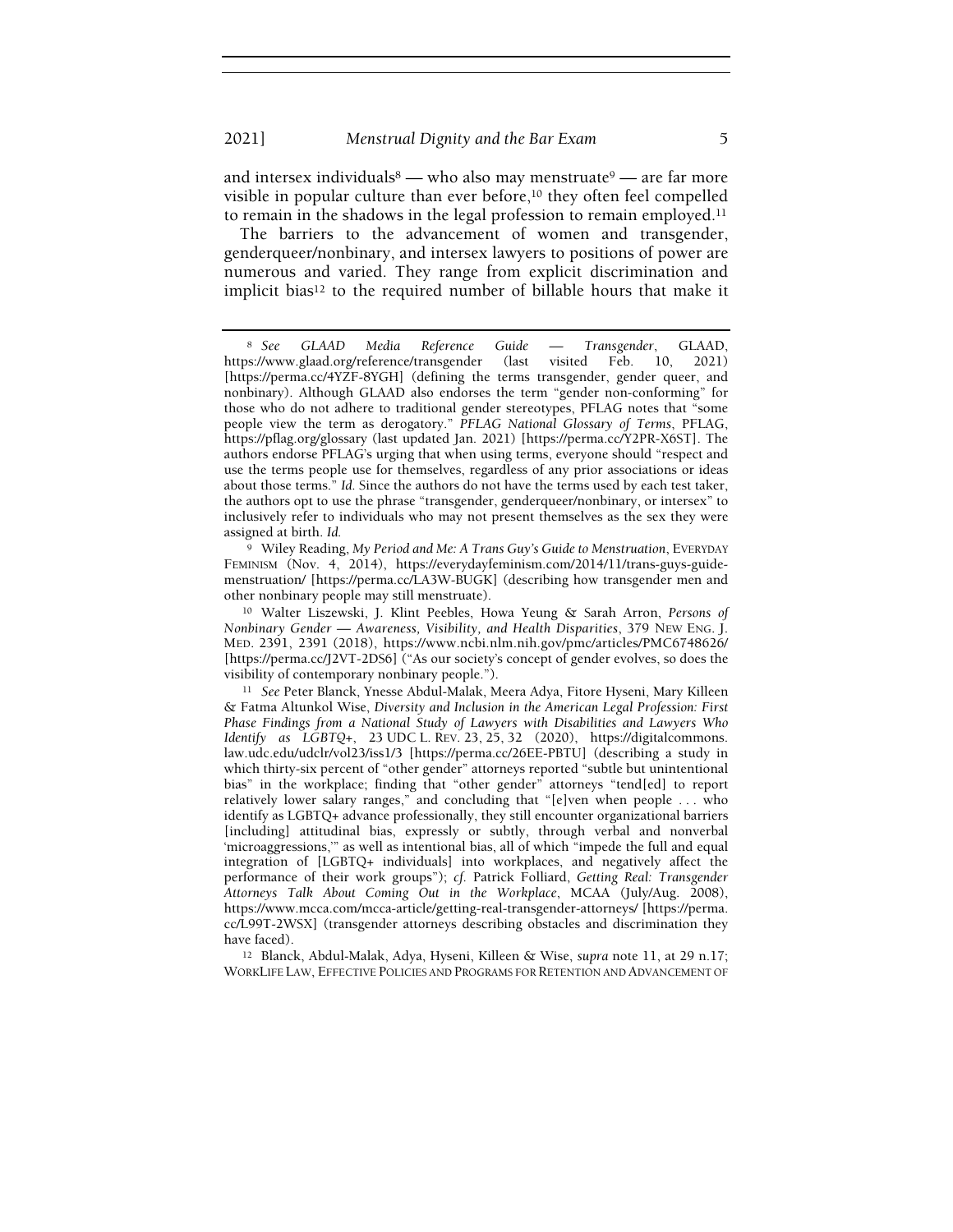virtually impossible to create even the semblance of work-life balance.<sup>13</sup> In this context, perhaps it is not surprising that additional barriers exist at the threshold to practice: the bar exam.

Over the summer of 2020, test takers and commentators took to social media to critique BOLE policies regarding menstruation and the bar exam. Their posts demanded that test takers be allowed to use their own menstrual products and be provided bathroom access as needed during the two-or-three-day exam.14 They were concerned about the harm and embarrassment that might occur if they unexpectedly began to bleed during the exam or that, if bleeding, they would not be able to attend to their menstruation.<sup>15</sup>

These were problems both for in-person and remote test takers. Inperson test takers asserted the importance of bringing their own products, as each menstruator has different needs relating to the size, type, and hypoallergenic nature of the period products they must use.<sup>16</sup> In-person and remote examinees expressed concern about the frequency or suddenness with which they might need to go to the bathroom to attend to their menstruation and not be permitted to do

WOMEN IN THE LAW 2 (2013), https://worklifelaw.org/publications/Effective-Policies-and-Programs-for-Retention-and-Advancement-of-Women-in-the-Law.pdf [https://perma.cc/ HJ3Z-QD4E] (reporting that "subtle bias has profound effects, and continues to shape office politics in ways that systematically disadvantages women and people of color").

<sup>13</sup> See WORKLIFE LAW, supra note 12, at 2 (observing that law firms will not be able to retain women, and young men, who parent if they continue to insist that full-time employment requires more than fifty work hours a week).

<sup>14</sup> See MK Cunningham, Esq. (@MKCunningham91), TWITTER (July 22, 2020, 11:24 AM PT), https://twitter.com/MKCunningham91/status/1285958943790043142 [https://perma.cc/TX6D-MTGA] (recent test taker declaring that "[p]eople who menstruate should not have to explain their products, bathroom habits, or any other facet of their bodies to exam proctors. #theend #bloodybarpocalypse"); Victoria Haneman (@TaxLawProf), TWITTER (July 21, 2020, 11:35 PM PT), https://twitter.com/TaxLawProf/status/1285780466784772097 [https://perma.cc/RAP2- 6JEP] (observing that Nebraska's bathroom restrictions are "absurd, ableist, sexist and abusive").

<sup>&</sup>lt;sup>15</sup> See supra note 14; see also Menstrual Products and the Bar, Menstruation and the Bar Survey Results (2020–21) [hereinafter Menstruation and the Bar Survey Results] (on file with authors). Issues with menstruation and the bar exam have occurred for years. Id. (capturing survey responses from test takers who reported negative experiences with menstruation and the bar exam dating back to 1983).

<sup>16</sup> See Margaret E. Johnson, Marcy L. Karin & Elizabeth B. Cooper, Stop the Stigma Against Menstruation; Starting with the Bar Exam, NAT'L JURIST (July 28, 2020, 3:31 PM), https://www.nationaljurist.com/national-jurist-magazine/stop-stigma-againstmenstruation-starting-bar-exam [https://perma.cc/3DYH-2JPR] [hereinafter Stop the Stigma].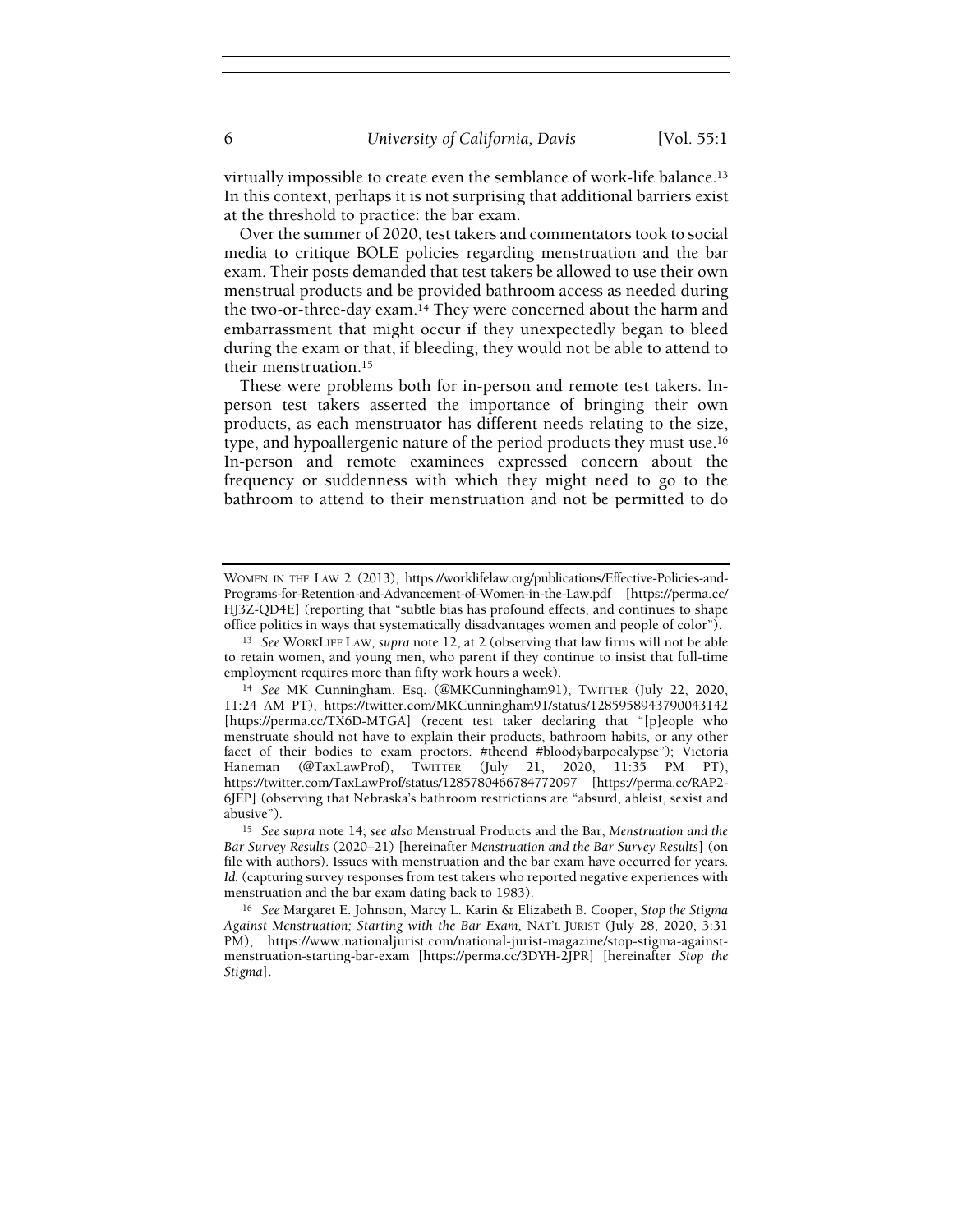so.17 Even at home, some BOLEs prohibited any movement away from the computer camera, flagging such exams for suspected cheating.<sup>18</sup>

Among those BOLEs that permitted test takers to bring their own menstrual products to the exam, many impinged on their privacy by requiring them to bring their menstrual products in a clear plastic bag to be inspected by security.19 While some are comfortable displaying their menstruating-status, others may not be; such policies remove the choice regarding disclosure. Worse yet, the forced displaying of menstrual products made test takers vulnerable to harassment by ignorant exam proctors, one of whom demanded, "Do you really need those?" of a test taker in July 2020, as if menstruation is a punchline or voluntary.20 While these experiences are potentially unsettling for all menstruating examinees, they are especially harmful to transgender,

<sup>&</sup>lt;sup>17</sup> See infra Part IV.C.2 and 3 (discussing how policies which restrict bathroom usage during the test leave people who are menstruating unable to properly attend to themselves).

<sup>18</sup> Numerous problems have been reported with the exam software used for remote exams, including not accurately reading the faces of people of color and technical glitches. See Allie Reed, Online Bar Exams Come with Face Scans, Bias Concerns, BLOOMBERG L. (July 28, 2020, 2:01 AM), https://news.bloomberglaw.com/health-law-and-business/online-barexams-come-with-face-scans-discrimination-concerns [https://perma.cc/HJF7-CGPV]. In California, almost thirty-six percent of test takers' exams were flagged for alleged violations of policy. See Stephanie Francis Ward & Lyle Moran, Thousands of California Bar Exam Takers Have Video Files Flagged for Review, A.B.A. J. (Dec. 18, 2020, 2:15 PM CST), https://www.abajournal.com/web/article/thousands-of-california-bar-exam-takers-havevideo-files-flagged-for-review [https://perma.cc/AX8D-XNW8]; Stephanie Francis Ward, While Many Jurisdictions Had Few or No Online Bar Exam Testing Violations, California Had Many, A.B.A. J. (Jan. 12, 2021, 12:14 PM CST), https://www.abajournal.com/web/article/ while-many-jurisdictions-had-few-or-no-online-bar-exam-testing-violations-california-hadmany [https://perma.cc/EYA4-DYNN].

<sup>19</sup> See, e.g., Bridget Crawford, You Can Now Bring Tampons to the Bar Exam in Arizona, But Not in West Virginia (What About Texas?), FAC. LOUNGE (July 18, 2020), https://www.thefacultylounge.org/2020/07/you-can-bring-tampons-to-the-bar-exam-inarizona-now-but-not-west-virginia.html [https://perma.cc/52BN-DLSK] (sharing a screen shot from Arizona Supreme Court, Attorney Admissions, stating that "[a]pplicants will be permitted to bring in feminine products in their clear, personal baggie"); MO. BD. OF L. EXAM'RS, MISSOURI BOARD OF LAW EXAMINERS EXAMINATION SECURITY PROCEDURES, https://www.mble.org/security-procedures [https://perma.cc/ 33VG-7EBY] (stating that test takers may bring in "feminine hygiene products" in a "[c]lear quart-size plastic bag"); Exam Rules, STATE BAR OF CAL., http://www.calbar.ca.gov/Admissions/Examinations/Exam-Rules (last visited July 17, 2021) [https://perma.cc/XG8N-J46H] (stating that applicants must carry any "permitted personal items," which include "menstrual products," "in a small, clear plastic bag" to be brought into the exam area).

<sup>20</sup> BPrybol (@BPrybol), TWITTER (July 30, 2020, 5:43 PM PT), https://twitter.com/ BPrybol/status/1288998671183486977 [https://perma.cc/GZR2-RWC5].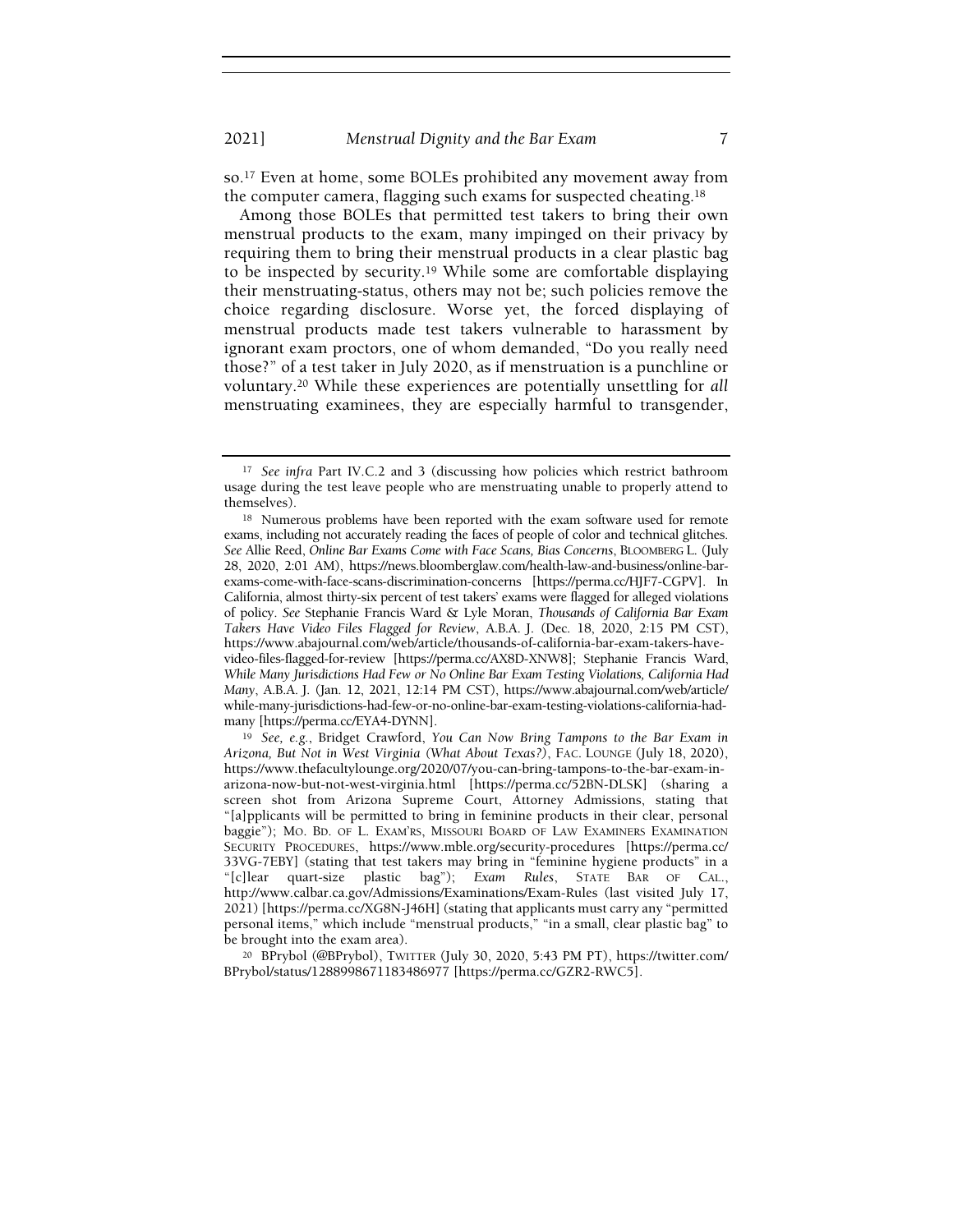genderqueer/nonbinary, and intersex examinees who may not wish to disclose their biological anatomy to take the bar exam.<sup>21</sup>

To better understand the scope of the barriers facing menstruating test takers, the authors surveyed and analyzed BOLE policies and tracked test takers' self-reported experiences of menstruation and the bar exam.22 Part I of the Article describes the methodology for that empirical work, the advocacy that led to the work being undertaken, and provides an overview of menstruation and the bar exam.<sup>23</sup>

Part II describes the survey results, offering new insights into the numerous aspects of the bar exam that create differential testing experiences for those who menstruate and those who do not.<sup>24</sup> Part II also identifies the five principles of dignity through which these problems and obstacles should be understood: Respect and Privacy; Fairness and Non-Discrimination; Promoting Health; Providing Accommodations; and Policy Transparency.25 Burdening any of these interests causes both dignitary and tangible harm to menstruators.26 By contrast, upholding these interests provides the foundation for adopting sound menstrual policies by BOLEs.<sup>27</sup>

Among the harms identified and reported in Part II of the Article are: lack of information about BOLE policies for anxious test takers who might menstruate during the bar exam, humiliation due to security screening practices, harassment of menstruating test takers, limited access to a test takers' own menstrual products, little product diversity or insufficient products when supplied by a BOLE, placement of products (when provided) solely in women's bathrooms, restricted

<sup>21</sup> In the United States, 1.2 million LGBTQ persons identify as nonbinary. Bianca D.M. Wilson & Ilan H. Meyer, Nonbinary LGBTQ Adults in the United States, UCLA SCH. OF L. WILLIAMS INST., https://williamsinstitute.law.ucla.edu/publications/nonbinarylgbtq-adults-us/ (last visited June 25, 2021) [https://perma.cc/D2Z6-FFQU]; see supra note 11 (describing the bias and harassment transgender attorneys face when they have come out as transgender).

<sup>&</sup>lt;sup>22</sup> See infra Part I. The authors' surveys were, by definition, limited to the retrospective experiences of test takers. Although some BOLEs have updated menstruation-related policies in response to the advocacy of MP and the Bar and others, see infra Part I.B, no jurisdiction has wholly adopted the basic elements contained in the Model Policy. Further, the general resistance and non-responsiveness of BOLEs to the inquiries of MP and the Bar, see infra notes 93-96, leave the authors concerned about the lack of alacrity employed by BOLEs to this critical issue.

<sup>23</sup> See infra Part I.

<sup>24</sup> See infra Part II.

<sup>25</sup> See infra Part II.

<sup>26</sup> See infra Part II.

<sup>27</sup> See infra Part II.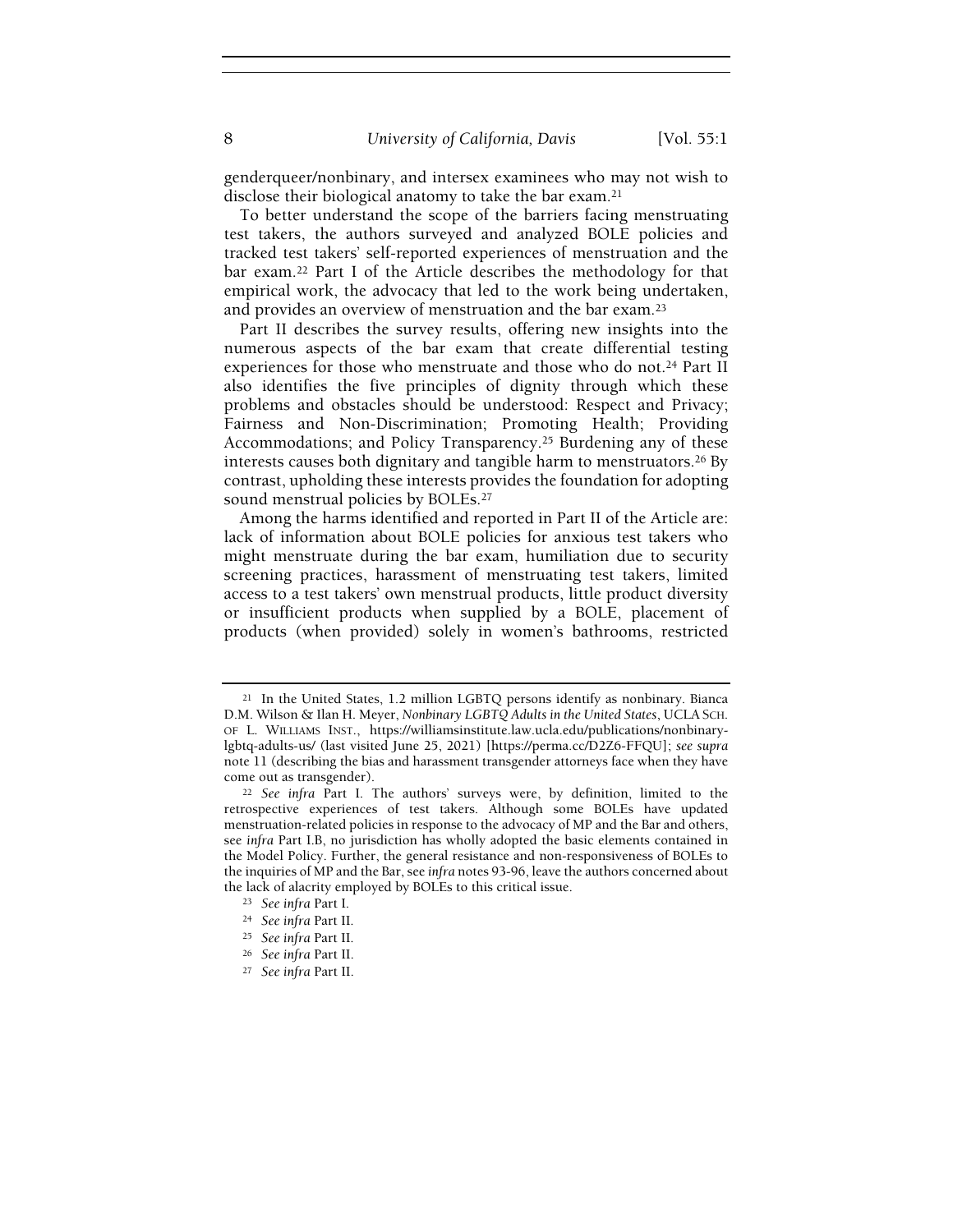access to the bathrooms during the in-person and remote exam, and lack of administrative accommodations for menstruating test takers.<sup>28</sup>

Part III of the Article examines whether BOLE policies and practices violate the Equal Protection Clause on the basis of sex and determines that they most likely do.29 This Part also assesses BOLE practices under state human rights laws and laws banning discrimination by entities licensed by the state, again finding grounds for liability.<sup>30</sup>

Part IV presents a novel contribution to this area of jurisprudence by responding to the empirical findings, the harms identified, and the legal failings of current BOLE practices: A Model Policy that provides a framework for state BOLEs to address the five principles identified in Part II and to comply with their antidiscrimination legal responsibilities, while still protecting their articulated security concerns.31 The Model Policy offers adaptable solutions to problems identified by past test takers to ensure that present and future examinees do not face menstruation-related barriers to equitable test conditions and admission to the bar.<sup>32</sup>

The timing of this proposal is particularly propitious: it arises in conjunction with reinvigorated efforts to diversify the bar and in the face of growing concerns about the relevance and fairness of the bar exam.33 Indeed, the National Conference of Bar Examiners ("NCBE") recently has announced plans to significantly change the exam.34 Absent

<sup>33</sup> See, e.g., Marsha Griggs, Building a Better Bar Exam, 7 TEX. A&M L. REV. 1, 56, 64 (2019) [hereinafter Better Bar Exam] (observing that "[t]he time for comprehensive reform of the bar examination process is long overdue," identifying flaws with the exam including a failure to align bar exam content with "what law schools and the public expect law graduates to know," and noting that many have questioned "whether the bar exam actually measures the competencies required in the practice of law"); N.Y. STATE BAR ASS'N, REPORT OF THE NYSBA TASK FORCE ON THE NEW YORK BAR EXAMINATION 42, 75 (2020), https://nysba.org/app/uploads/2020/03/Report-of-the-NYSBA-Task-Force-on-the-New-York-Bar-Examination-With-Appendix-compressed.pdf [https://perma.cc/L7QT-M2XR] (critiquing the Uniform Bar Examination ("UBE"), inter alia, for its failure "to protect the public from ignorance, inexperience, and unscrupulousness" and for the "gender and race differentials" present in exam results).

<sup>34</sup> NAT'L CONF. OF BAR EXAM'RS TESTING TASKFORCE, OVERVIEW OF PRELIMINARY RECOMMENDATIONS FOR THE NEXT GENERATION OF THE BAR EXAMINATION 2-5 (2020), https://testingtaskforce.org/wp-content/uploads/2021/01/TTF-Preliminary-Bar-Exam-Recommendations2.pdf [https://perma.cc/AEN8-839R].

<sup>28</sup> See infra Part II.

<sup>29</sup> See infra Part III.

<sup>30</sup> See infra Part III.

<sup>31</sup> See infra Part IV.

<sup>32</sup> See infra Part IV.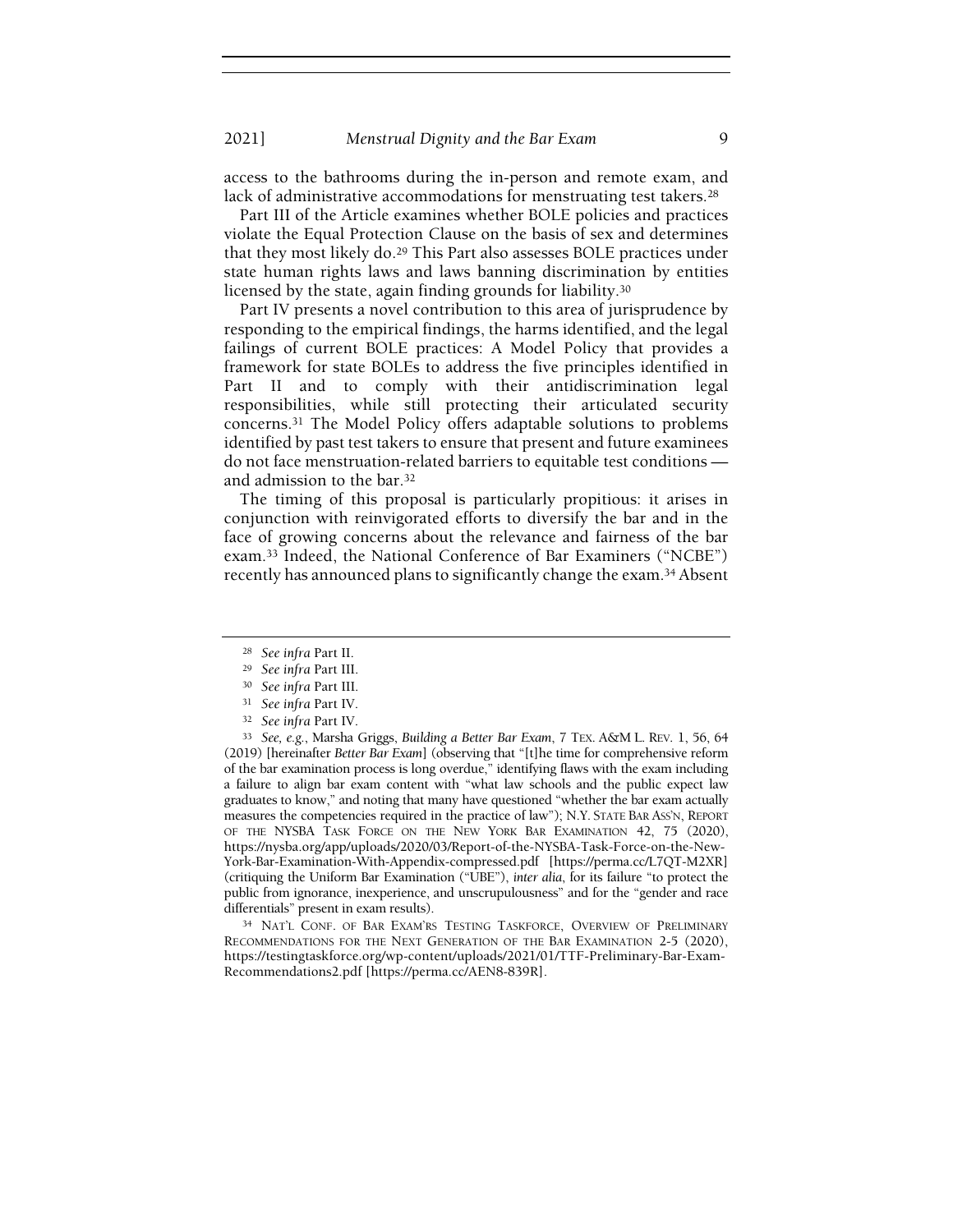the adoption of a diploma privilege across the country,35 however, the authors doubt that concerns about menstrual justice and the bar exam will be addressed without the carefully considered proposals found in the Model Policy.

# I. MENSTRUATION AND THE BAR EXAM: EMPIRICAL RESULTS AND ANALYSIS OF BOLE POLICIES AND TEST TAKERS' EXPERIENCES

BOLEs must address menstruation in the administration of bar exams. To understand why, some background information about the structure of bar exams is needed. Although COVID-19 led some states to temporarily grant diploma privilege to practice law, successfully completing the bar exam is a prerequisite to obtaining a license to practice law in every jurisdiction except Wisconsin.36 Each BOLE sets the required components and conditions for the bar exam in their jurisdiction, including policies that govern applicant conduct and test conditions.37 This includes developing procedures to administer the

<sup>35</sup> See Beverly I. Moran, The Wisconsin Diploma Privilege: Try It, You'll Like It, 2000 WIS. L. REV. 645, 645-48 (providing an overview of the creation of the bar examination, its rise to prevalence, and its justifications in comparison to Wisconsin's experience with diploma privilege); REPORT OF THE NYSBA TASK FORCE ON THE NEW YORK BAR EXAMINATION, supra note 33, at 5-6 (proposing an emergency diploma privilege). But see Stephanie Francis Ward, Jurisdictions with COVID-19-related Diploma Privilege are Going Back to Bar Exam Admissions, A.B.A. J. (Dec. 10, 2020, 3:16 PM CST), https://www.abajournal.com/web/article/jurisdictions-with-covid-related-diplomaprivilege-going-back-to-bar-exam-admissions [https://perma.cc/VJC4-D3Y2] (observing that some jurisdictions that created a temporary diploma privilege in 2020 have returned to administering the bar examination in February 2021, albeit primarily remotely).

<sup>36</sup> WIS. SUP. CT. R. 40.03 (2009).

<sup>37</sup> BOLEs determine what material to test and how to do so, including whether to adopt the UBE or any of its component sections, namely, the Multistate Bar Examination ("MBE"), Multistate Essay Examination ("MEE"), and Multistate Performance Test ("MPT"), the MBE (even if not deemed a UBE jurisdiction) and/or state specific sections. BOLEs also are responsible for determining how to score the exam, what constitutes passing, whether and under what conditions to accept exams and scores from other jurisdictions, the necessary requirements, and qualifications for membership into that jurisdiction's bar or enforcing the judiciary's regulations regarding the same, including character and fitness screening and disseminating information to the public about how to become a member of the bar. One benefit of the UBE is that scores may be transferred to other UBE jurisdictions, which may result in admission based on reciprocity agreements between the states. NAT'L CONF. OF BAR EXAM'RS, COMPREHENSIVE GUIDE TO BAR ADMISSION REQUIREMENTS, 18 chart 5 (2020), https://www.ncbex.org/assets/BarAdmissionGuide/CompGuide2020\_021820\_Online\_ Final.pdf [https://perma.cc/QC8P-RY75] (reporting UBE Jurisdictions Admission by Examination or by Transferred UBE Score); Overview of Bar Admissions Information, A.B.A. (June 26, 2018), https://www.americanbar.org/groups/legal\_education/resources/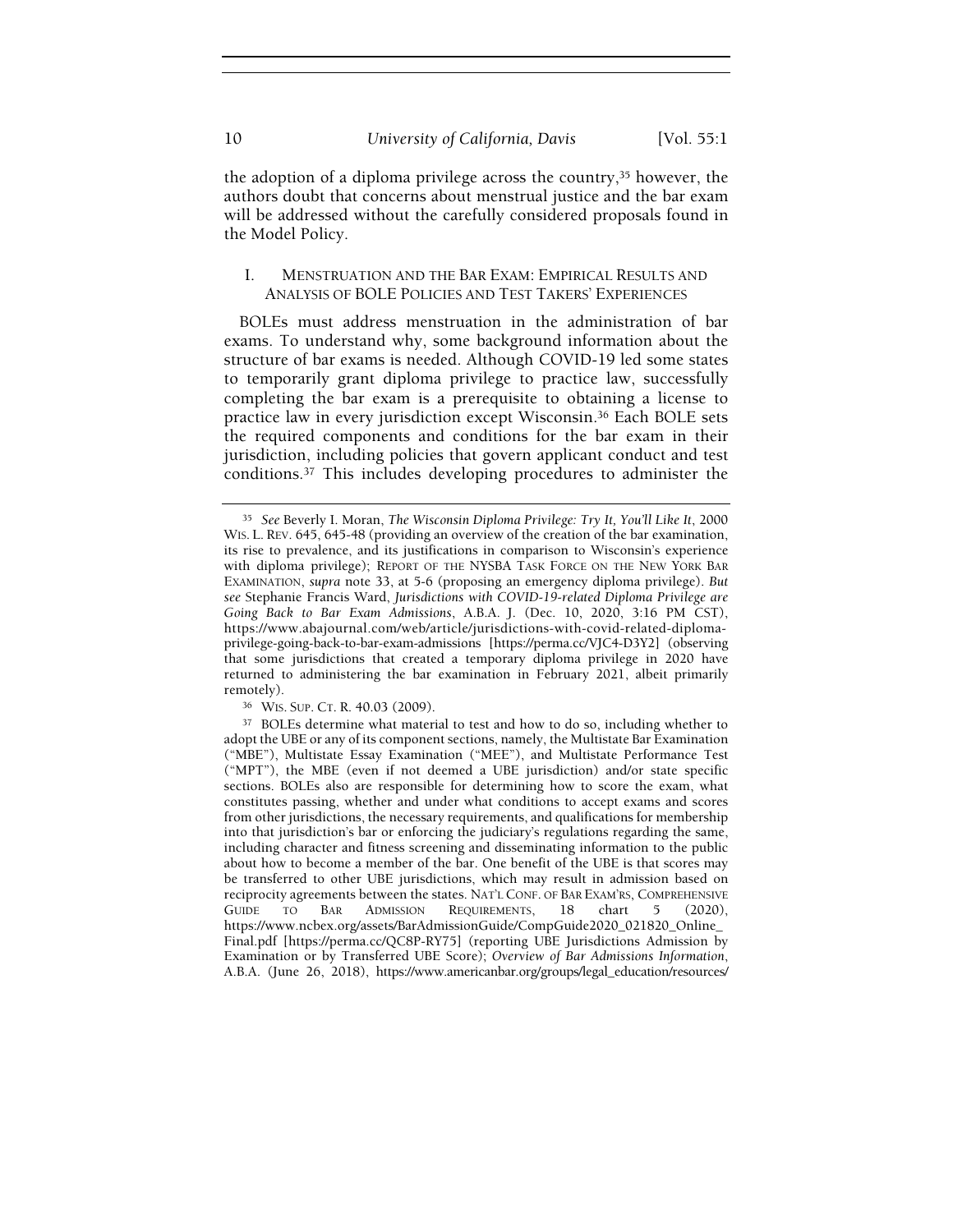examination, such as preparing for and managing logistics of the exam (e.g., securing appropriate location(s) and staff, developing the exam testing and break schedule), creating a process to review and decide petitions for accommodations, and addressing post-exam matters, such as grading and appeals.38 BOLEs also are responsible for communicating with potential bar applicants and examinees about all aspects and conditions related to the bar exam and their governing policies.<sup>39</sup>

Most BOLEs use an exam format that brings hundreds to thousands of test takers to one or more locations in the state for a two-to-three day, in-person exam.40 Each exam day consists of multiple test segments, broken up by a lunch break.<sup>41</sup> Consistent with those BOLE-created policies, test takers arrive, go through a security check that allowed candidates to keep only pre-approved categories of items with them in a particular size and type of bag, and stay at their exam seat while during active test sections, unless a pre-existing accommodation or process was followed such as asking a proctor for the ability to use a restroom during an exam session.42 Maintaining exam security and integrity is a paramount consideration in these policies.<sup>43</sup> Among other penalties,

39 See, e.g., Exam Day References & Security Policy, N.Y. STATE BD. OF L. EXAM'RS, https://www.nybarexam.org/Security/Security.htm (last visited Feb. 11, 2021) [https://perma.cc/T88J-3HDR] (providing exam day rules for the New York examination).

- <sup>40</sup> Overview of Bar Admissions Information, supra note 37.
- <sup>41</sup> See Hale, Miceli & Sha, supra note 37, at 6-7.

42 See, e.g., Exam Day References & Security Policy, supra note 39 (providing "Exam Day Instructions," including "important reminders for exam day").

<sup>43</sup> See, e.g., N.Y. STATE BD. OF L. EXAM'RS, NEW YORK STATE BOARD OF LAW EXAMINERS BAR EXAMINATION SECURITY POLICY, https://www.nybarexam.org/docs/secpolicy.pdf (last updated June 2018) [https://perma.cc/3JKW-UA3B] (listing extensive rules, identifying permitted and prohibited items, and describing the state's "zero tolerance policy" for certain violations); Testing Accommodations, STATE BAR OF NEV., https://nvbar.org/ licensing-compliance/admissions/bar-exam/testing-accomodations/ (last updated June

bar\_admissions/basic\_overview/ [https://perma.cc/XF5S-DX86]. See generally Melissa A. Hale, Antonia A.B. Miceli & Tania N. Sha, What the Heck is the UBE? in THE ULTIMATE GUIDE TO THE UBE, ch. 1 (2021) (explaining the UBE and each of its components; further observing that different accommodation and other administrative rules means that it really should be called the "Mostly Uniform Bar Exam"); Bar Exam, UNIV. OF D.C., https://www.law.udc.edu/page/BarExam (last visited Feb. 2, 2021) [https://perma.cc/2W8C-XFTD] (noting that the requirements to transfer scores varies by jurisdiction).

<sup>38</sup> See, e.g., N.Y. CT. R. §§ 520.8, 520.9, 520.15 (2019) (granting New York's BOLE the ability to create the content and conditions of the bar exam, including "rules . . . as it shall deem necessary and proper to enable it to discharge its duties . . . ."); NAT'L CONF. OF BAR EXAM'RS, supra note 37, at 36-38 chart 10 (capturing in the Grading and Scoring chart when and how each jurisdiction grades the MBE, MEE, MPT, and/or other components of the exam).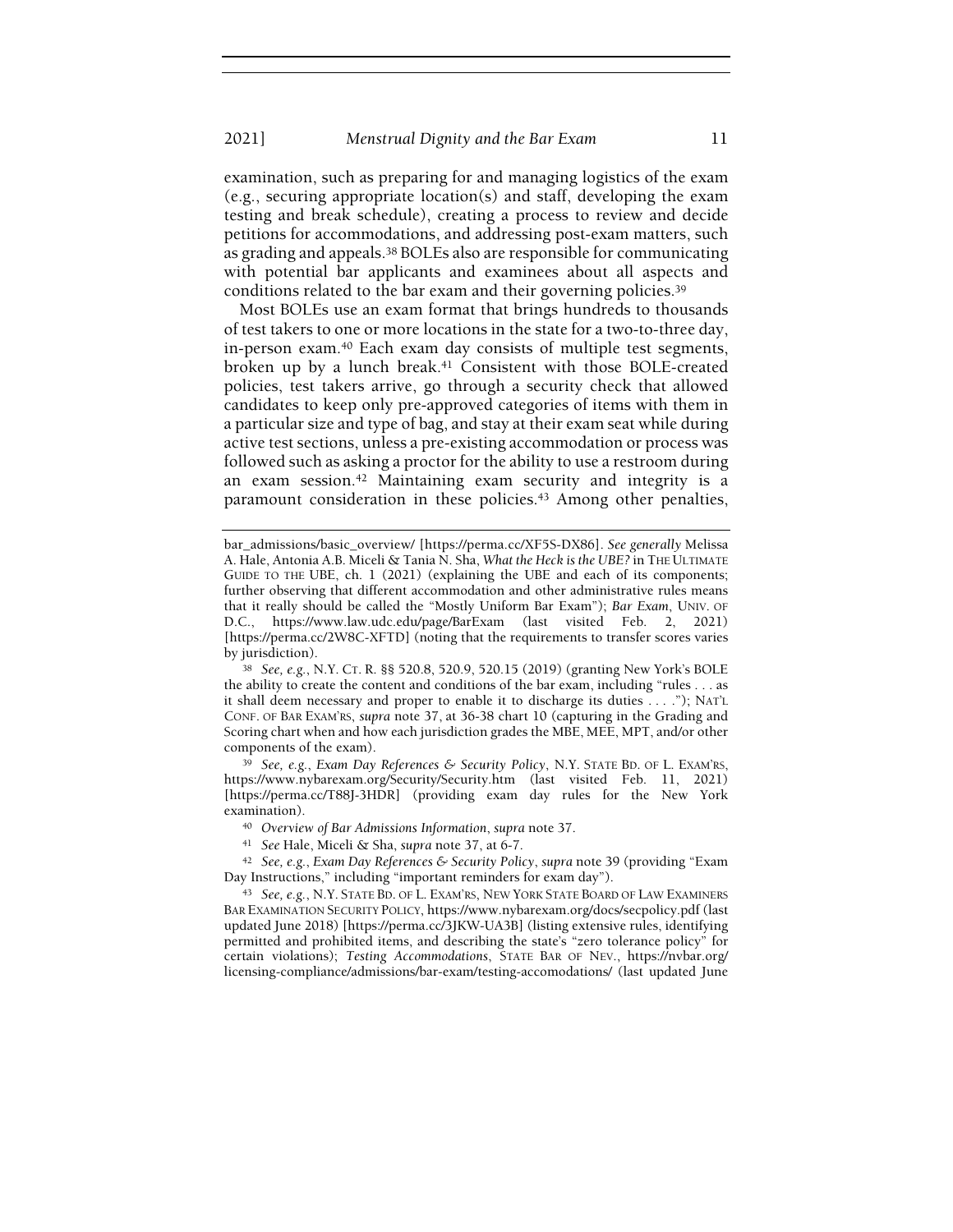12 University of California, Davis [Vol. 55:1]

violating one of these policies could result in the cancellation of an examinee's scores.<sup>44</sup>

The NCBE guides BOLE choices related to exam content and conditions.45 Specifically, they "develop and produce" the text of the common components of most bar exams and coordinate the Uniform Bar Exam ("UBE").<sup>46</sup> In so doing, they issue guidance and "provide support ... before, during, and after each exam" to BOLEs that purchase their exam components, which includes every jurisdiction except Louisiana.<sup>47</sup> That guidance includes lists of test-day policies about what items examinees may bring into exams — and what items are prohibited such as paper, hats (unless for religious purposes), handbags, earplugs, or food ("unless pre-authorized").<sup>48</sup> Menstrual products are not specifically listed as a prohibited item and examinees are told that every jurisdiction "will provide specific information regarding materials [that] examinees are allowed to bring with them to the test center."49 Along with the American Bar Association and Association of American Law Schools, the NCBE also publishes a "Code of Recommended Standards for Bar Examiners" to encourage BOLEs to follow certain principles, including the creation of a process to provide a "fair and equal opportunity" for applicants with disabilities to take a bar exam.<sup>50</sup>

Two things happened in relation to the bar exam in the summer of  $2020$ . First, due to the pandemic,<sup>51</sup> states considered whether they would hold their July 2020 bar examinations in person, as is normally done, or remote.52 Many states perseverated and then made last minute

<sup>45</sup> About NCBE, NAT'L CONF. OF BAR EXAM'RS, https://www.ncbex.org/about/ (last visited Jan. 31, 2021) [https://perma.cc/PKB8-XZEU].

<sup>46</sup> Id.; see supra note 37 and accompany text (providing information about the various components of the bar exam).

<sup>47</sup> Griggs, Better Bar Exam, supra note 33, at 14 n.66; About NCBE, supra note 45.

<sup>48</sup> MBE Test Day Policies, NAT'L CONF. OF BAR EXAM'RS, https://www.ncbex.org/ exams/mbe/test-day-policies (last visited Jan. 31, 2021) [https://perma.cc/QS7R-CBUD].

<sup>49</sup> Id.

<sup>50</sup> NAT'L CONF. OF BAR EXAM'RS, supra note 37, at x § IV ¶ 22.

<sup>51</sup> See, e.g., Derrick Bryson Taylor, A Timeline of the Coronavirus Pandemic, N.Y. TIMES (Mar. 17, 2021), https://www.nytimes.com/article/coronavirus-timeline.html [https://perma.cc/22CU-FMDM] (providing a timeline of the COVID pandemic from Dec. 31, 2019, through Dec. 20, 2020).

<sup>52</sup> Bridget J. Crawford & Emily Gold Waldman, Tampons and Pads Should Be Allowed at the Bar Exam, N.Y. L.J. (July 22, 2020, 2:09 PM), https://www.law.com/

<sup>23, 2021) [</sup>https://perma.cc/VP7R-6FH5] (describing the availability of testing accommodations that would not impair "the integrity of the examination process).

<sup>44</sup> See, e.g., N.Y. CT. R. § 6000.13(f) (2021).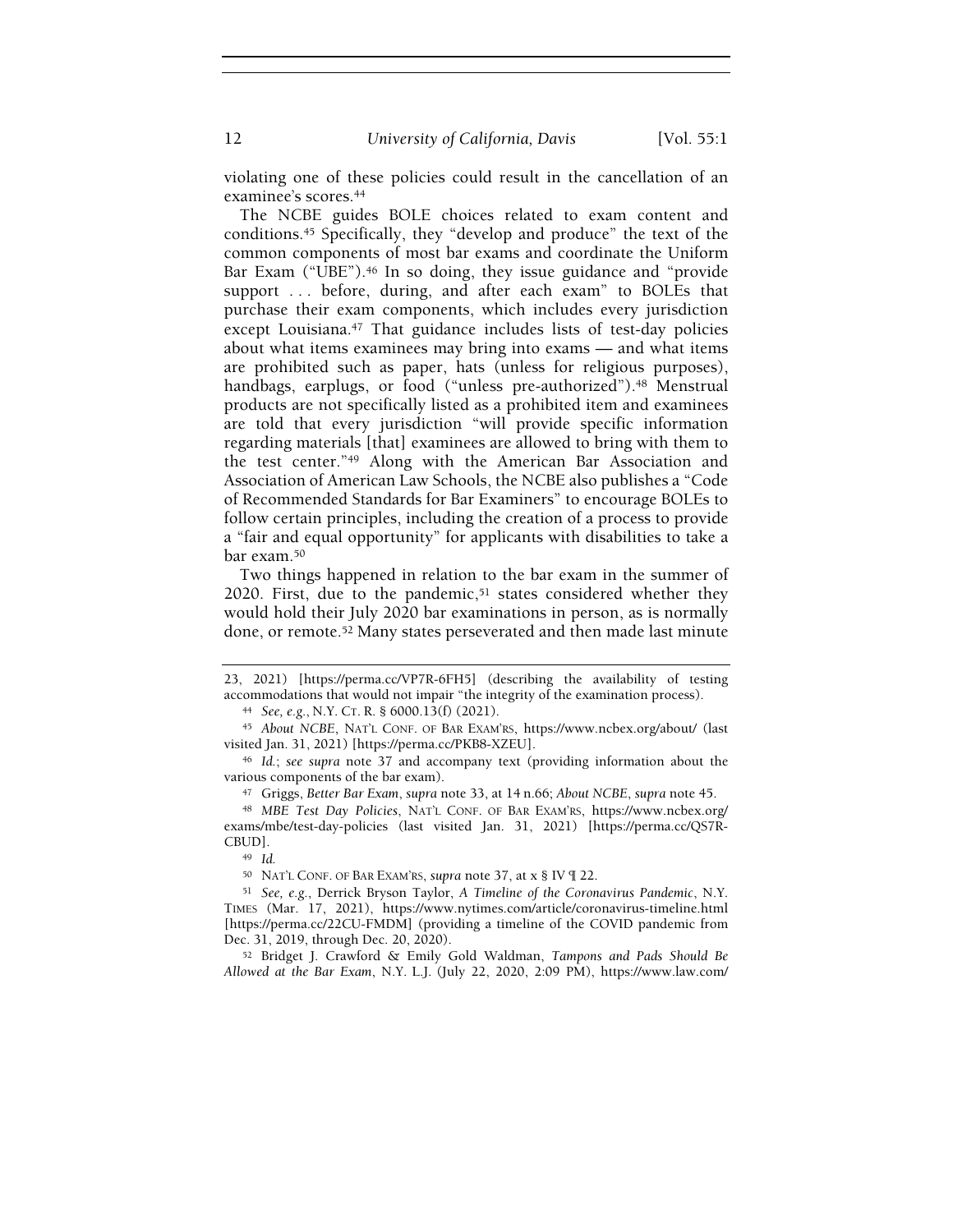## 2021] Menstrual Dignity and the Bar Exam 13

decisions to push off the exam until the fall, hold it remotely, shorten its length, create a temporary diploma privilege, or some combination thereof.53 The uncertainty of date and format caused significant distress among test takers, many of whom turned to social media to raise scrutiny of the bar exam and BOLEs' inhumane treatment of examinees.54 The NCBE and the BOLEs doubled down and moved forward with the traditional content of bar exams (albeit shortening their length), administered primarily remotely, for the February 2021 exam.55 For the July 2021 bar exam, the NCBE offered a remote and in-

<sup>54</sup> See Johnson, Karin & Cooper, Stop the Stigma, supra note 16 (describing social media posts and bringing attention to the need for policy reform pertaining to the bar examination and menstruation); #barpocalypse, TWITTER, https://twitter.com/search?q= %23barpocalypse&src=typed\_query&f=live (last visited Jan. 31, 2021) [https://perma. cc/5W33-YQV5] (using the hashtag to criticize the policies of the bar examination).

<sup>55</sup> See February 2021 Bar Exam: Jurisdiction Information, NAT'L CONF. OF BAR EXAM'RS (2020), https://www.ncbex.org/ncbe-covid-19-updates/feb-2021-bar-exam-jurisdictioninformation/ (last updated Jan. 12, 2021, 11:00 AM CST) [https://perma.cc/9KZ7- 3USF] (tracking the test administration status of the February 2021 bar exams across the country, including nineteen jurisdictions that are holding in-person examinations); Joe Patrice, Bar Examiners LITERALLY Doubling Down on Bad Ideas for February Bar Exam, ABOVE THE L. (Jan. 19, 2021, 4:42 PM), https://abovethelaw.com/ 2021/01/bar-examiners-literally-doubling-down-on-bad-ideas-for-february-bar-exam/

newyorklawjournal/2020/07/22/tampons-and-pads-should-be-allowed-at-the-bar-exam/ [https://perma.cc/6P4R-PPQ2] [hereinafter Tampons and Pads Should Be Allowed]; Jennifer Weiss-Wolf, Raising the Bar for Menstrual Equity. Period., MS. MAG. (July 23, 2020), https://msmagazine.com/2020/07/23/raising-the-bar-for-menstrual-equity-period/ [https://perma.cc/S26A-LEXZ]. Some in-person bar exams had to obtain a waiver of local social distancing requirements to move forward. See Joe Patrice, Occupancy Limit? NO PROBLEM! Bar Exam Just Gets a Waiver for July Test, ABOVE THE L. (July 10, 2020, 2:58 PM), https://abovethelaw.com/2020/07/occupancy-limit-no-problem-bar-examjust-gets-a-waiver-for-july-bar-exam-missouri/ [https://perma.cc/6B95-PRR7] (sharing communication from Missouri BOLE that "the organizers of the bar exam applied for and were approved for a waiver to accommodate more than the current gathering size limit of 100 people").

<sup>53</sup> See Crawford & Waldman, Tampons and Pads Should Be Allowed, supra note 52; Marsha Griggs, An Epic Fail, 64 HOWARD L.J. 1, 18, 27 (2021) [hereinafter Epic Fail]; Suzanne Darrow Kleinhaus, Portability of the UBE: Where Is It When You Need It? 12-14 (2020), https://tinyurl.com/3v493cnw [https://perma.cc/Q7D9-DFBQ] (detailing changes to the content of the bar exams in Nevada, Indiana, Florida, and other jurisdictions due to COVID). Other BOLEs created a hybrid system where the exam was administered in person to some candidates and remotely to others. Testing Accommodations, supra note 43 (in-person test administered in Nevada in July 2020 for examinees with accommodations that "cannot be administered remotely"). Texas went so far as to administer its bar exam in individual hotel rooms. Stephanie Francis Ward, Bar Exam in Hotel Rooms Offered Test-takers Social Distancing and Private Bathrooms, A.B.A. J. (Sept. 22, 2020, 1:56 PM CDT), https://www.abajournal.com/web/article/bar-exam-in-hotel-rooms-offered-test-takerssocial-distancing-and-private-bathrooms [https://perma.cc/Q59Z-WPVU] (administering the bar exam in hotel rooms to maintain safe social distancing).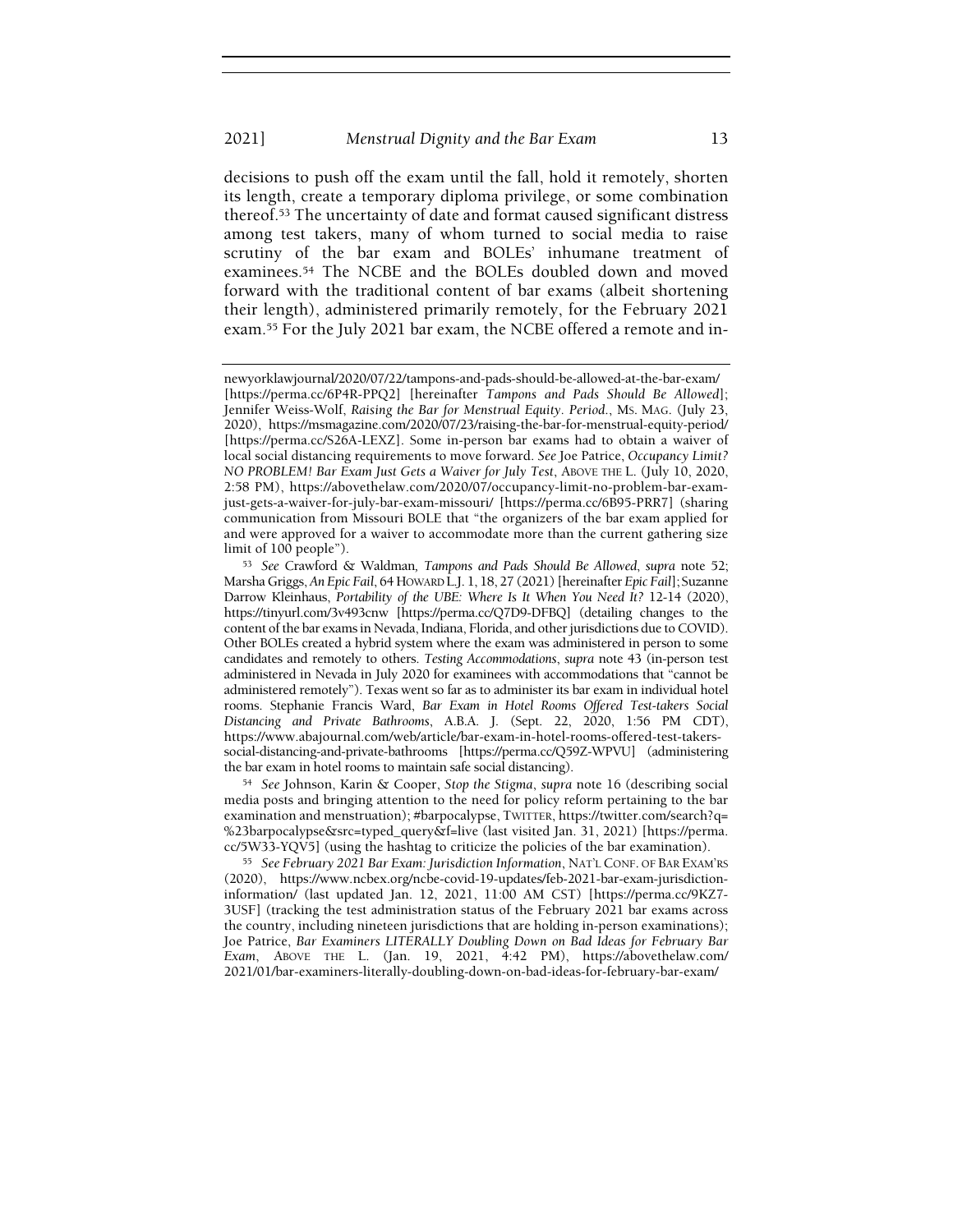person testing format; twenty-five BOLEs administered the in-person format and thirty BOLEs administered the remote format.56 On June 1, 2021, the NCBE announced it would provide bar exam materials for "in-person testing only" for the February 2022 bar exam.<sup>57</sup>

Second, in the summer of 2020, test takers expanded their critique of the scheduling of bar exams to a critique of the NCBE and the BOLEs' substantive policies. The chaotic changes and their detrimental impact on a class of examinees — who shared their experiences online using #barpocalpyse58 — resulted in multiple calls for reform.59 Social media posts by test takers, academics, and others — often under #bloodybarpocalypse or #MPandtheBar — demanded unregulated access to test takers' own menstrual products and use of the bathroom when needed.<sup>60</sup> For instance, Professor Bridget Crawford urged a "free carry" BOLE policy, a term she coined, that would permit test takers to

<sup>[</sup>https://perma.cc/LK88-USPW] (observing jurisdictions that had limited exam content, and thus, reduced the time of the bar exam for the summer/fall 2020 cycle, have returned to the original two to three day exam).

<sup>56</sup> July 2021 Bar Exam: Jurisdiction Information, NAT'L CONF. OF BAR EXAM'RS, https://www.ncbex.org/ncbe-covid-19-updates/july-2021-bar-exam-jurisdictioninformation/ (last visited June 24, 2021) [https://perma.cc/3CXU-TKSY].

<sup>57</sup> NCBE COVID-19 Updates, NAT'L CONF. OF BAR EXAM'RS, https://www.ncbex.org/ncbe-covid-19-updates/ (last visited June 24, 2021) [https://perma.cc/4S5P-7HQU]. This article is current as of June 24, 2021; each cycle of bar exam administration may bring revised NCBE and BOLE bar exam administration policies.

<sup>58</sup> #barpocalypse, supra note 54; see also Griggs, Epic Fail, supra note 53, at 5-7, 25- 26, 37-39 (observing that NCBE's resistance to reform prevented creativity and adaptability during the pandemic and describing how the electronic systems selected to administer remote bar exams failed — test runs crashed, the remote proctors and associated technology did not recognize the faces of all applicants, among other problems).

<sup>59</sup> See Griggs, Epic Fail, supra note 53, at 31-41 (analyzing licensing alternatives); N.Y. STATE BAR ASS'N, supra note 33, at 1, 3-4 (recommending numerous changes to the New York bar exam to fix its "serious problems").

<sup>60</sup> See Posts with #bloodybarpocalypse spearheaded by Professor Cat Moon (@inspiredcat), @LadyLawyerDiary, @BarExamTracker, and @MPandtheBar (calling for unregulated access to menstrual products and restrooms during the bar examination); supra note 14 (describing social media posts); see also Elizabeth B. Cooper, Margaret E. Johnson & Marcy L. Karin, Menstrual Products and the Bar: Advocacy Seeks to Create Equal Bar Exam Testing Conditions for Menstruators, BEST PRACS. FOR LEGAL EDUC. BLOG (Aug. 5, 2020), https://bestpracticeslegaled.com/2020/08/05/ menstrual-products-and-the-bar-advocacy-seeks-to-create-equal-bar-exam-testingconditions-for-menstruators/ [https://perma.cc/AF8E-SHFC] [hereinafter Bar Exam Testing Conditions] (describing use of social media as a mechanism of requesting reform from state bar examiners).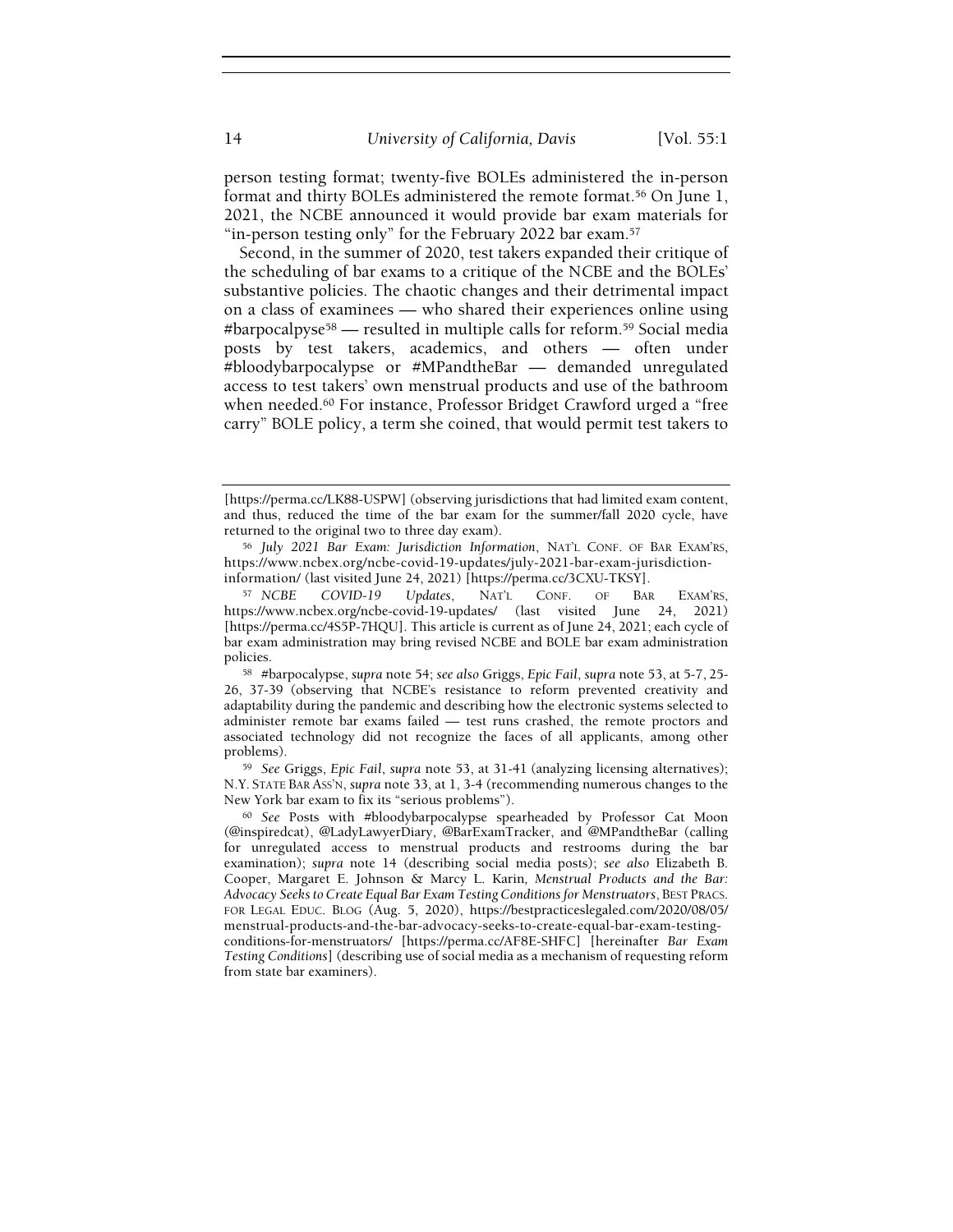bring menstrual products into in-person exams without restriction.<sup>61</sup> Test takers, academics and others also demanded answers as to what was — and was not — allowed when policies were silent, unclear, or not timely communicated to examinees.62 Collectively, this constellation of activity made clear the compelling need for strategic reform of menstruation-related BOLE policies.

# A. Advocacy Relating to State BOLE Policies

To support and amplify the social media campaign to make BOLEs design their examinations with menstruators in mind, this Article's authors created an organization called Menstrual Products and the Bar ("MP and the Bar"), which works to eliminate the stigma associated with menstruation and to change unfair and outdated policies related to menstruation and bar examinations. In July 2020, the authors drafted a letter to the NCBE, advocating for a change to these policies.63 It was signed by more than 2,800 lawyers, law students, law graduates and others within 24 hours.<sup>64</sup> The letter stated that without any evidence of test takers using menstrual products to cheat on the bar exam, BOLEs were unreasonably creating draconian period product and bathroom

<sup>61</sup> Bridget J. Crawford, Menstruation and the Bar Exam: Unconstitutional Tampon Bans, 41 COLUM. J. GENDER & L. 63, 68, 72 (2021) (urging "free carry" BOLE policies).

<sup>62</sup> See, e.g., Bar Exam Tracker (@BarExamTracker), TWITTER (Aug. 5, 2020, 6:18 PM PT), https://twitter.com/BarExamTracker/status/129118193531896216 [https://perma. cc/H2LX-PRSK] (exchange initiated by 2020 examinee behind @BarExamTracker demonstrating questions that a state BOLE declined to answer, despite repeated asks); Marcy Karin (@ProfessorMLK), TWITTER (July 24, 2020, 3:00 PM PT), https://twitter.com/ProfessorMLK/status/1286783310522388480 [https://perma.cc/37K8- APL2] ("Hey @nevadabar, did you see our #MPandTheBar letter (http://bit.ly/MP-NVBar) asking for public, clear statement that examinees may bring their own menstrual products into #NVbarexam? Exam in 4 days. Clarification please."); see also Cooper, Johnson & Karin, Bar Exam Testing Conditions, supra note 60 ("In our efforts to get accurate and honest information from state Bar Examiners across the country, it has been deeply disconcerting to learn how many jurisdictions are silent on whether examinees may bring in their own menstrual products; have informal policies that contradict written statements about what items are allowed in the exam (e.g., not listing menstrual products in the list of items test-takers can bring in, but informally allowing them); or have stubbornly held onto their recalcitrant policies.").

<sup>63</sup> Letter from Elizabeth B. Cooper, Margaret E. Johnson, Marcy L. Karin et al., to Judith Gundersen, President & CEO, Nat'l. Conf. of Bar Exam'rs (July 20, 2020) [hereinafter Cooper, Johnson & Karin, Letter], https://bit.ly/30Aga8w [https://perma. cc/727Z-4ELV]. Also in July 2020, the Authors formed the organization Menstrual Products and the Bar, which was renamed Menstrual Policies and the Bar in November 2021; the short name MP and the Bar has been used throughout its existence.

<sup>64</sup> Id.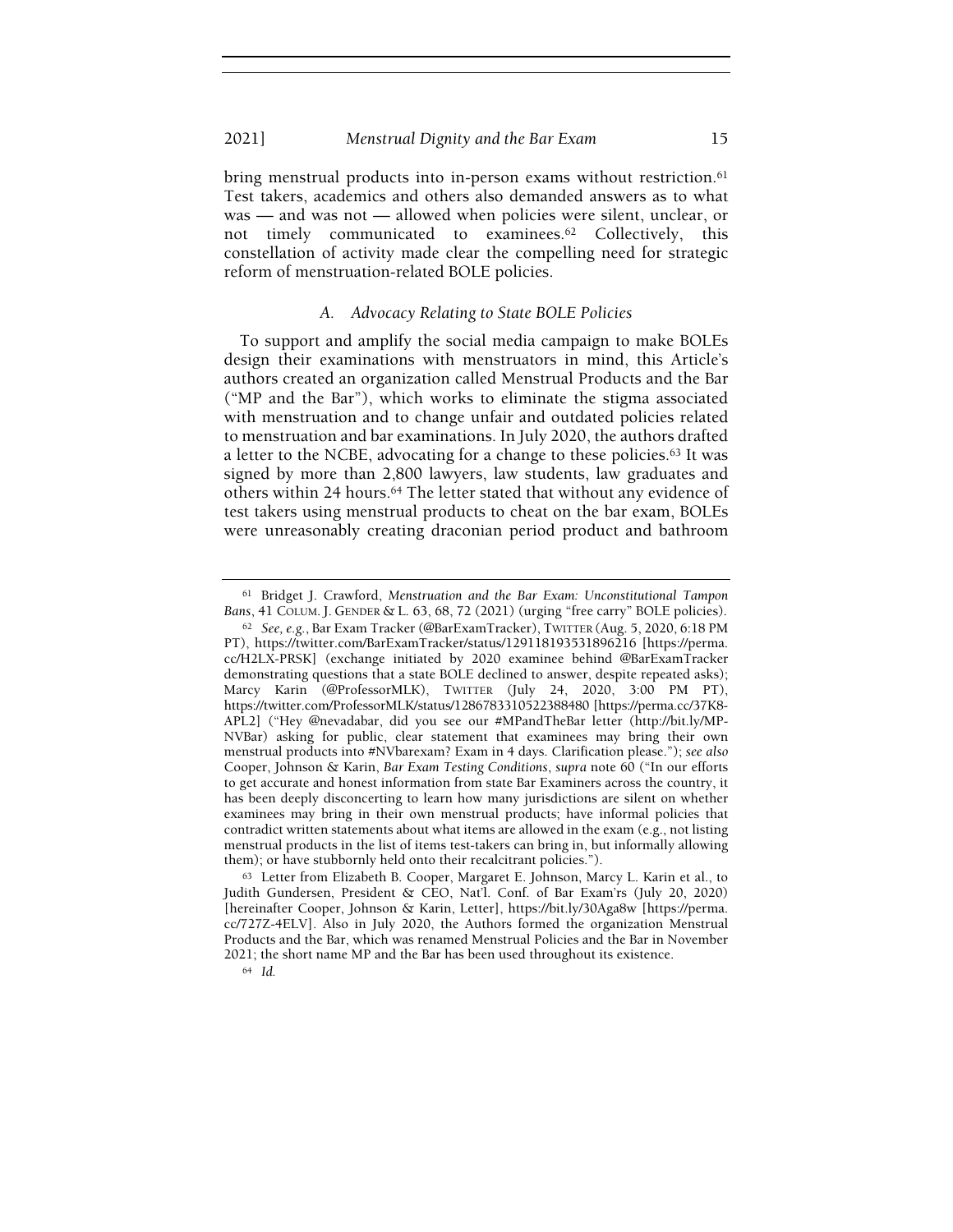access policies.65 It also argued against the lack of transparent policies about menstrual products that was causing easily-avoidable heightened test taker anxiety.66 The authors later stated,

[t]he harm here is four-fold: 1. It is wrong to make test-taking conditions more challenging for people based on the fact they menstruate; 2. It is wrong to limit test-takers to random products selected by Bar Examiners that could put test-takers' health and menstruation management at risk; 3. It is wrong to exclude text-takers from any menstrual products simply because they do not use the women's restroom; and 4. It is wrong to convey the harmful message that all people who menstruate are untrustworthy and do not belong in the legal profession.<sup>67</sup>

The authors also sent a letter to every BOLE that had a bar exam in July 2020 and did not have clear policies permitting personal menstrual products, attaching the NCBE letter and asking the BOLE to permit test takers to bring their own menstrual products and to make their policies transparent.68 The NCBE never responded directly to the letter, but announced — in a report by LAW360 — that they had reached out to each BOLE and notified them that the NCBE did not classify menstrual products as "prohibited paper."<sup>69</sup>

On February 21, 2021, in recognition that the status quo consisted of "discriminatory" and "unjustified" policies that "impact[ed] examinees'

<sup>69</sup> Hailey Konnath, Allow Menstrual Products at Bar Exam, Thousands Tell NCBE, LAW360 (July 20, 2020, 10:26 PM EDT), https://www.law360.com/legalindustry/articles/1293769/ allow-menstrual-products-at-bar-exam-thousands-tell-ncbe [https://perma.cc/GPB3- FXHQ].

<sup>65</sup> See id. at 2.

<sup>66</sup> See id.

<sup>67</sup> Cooper, Johnson & Karin, Bar Exam Testing Conditions, supra note 60.

<sup>68</sup> Cooper, Johnson & Karin, Letter, supra note 63; see Menstrual Products and the Bar, Bar of Law Examiners ("BOLE") Policy Survey (2020) (on file with authors) [hereinafter BOLE Policy Survey] (listing which jurisdictions permit menstrual products in their test day policies); see, e.g., Letter from Elizabeth B. Cooper, Margaret E. Johnson, Marcy L. Karin, to Kan. Bd. of L. Exam'rs (July 23, 2020), https://bit.ly/MP-KSBar [https://perma.cc/4VLE-BHA9] ("We write to request that the Kansas Board of Bar Examiners (Board) publicly and expressly permit examinees to bring their own menstrual products to the July 2020 in-person bar exam."); Letter from Elizabeth B. Cooper, Margaret E. Johnson, Marcy L. Karin, to Wash. State Bar Ass'n (July 23, 2020), https://bit.ly/MP-WABar [https://perma.cc/96JX-65JM] ("We write to request that the Washington State Bar Association (Association) publicly and expressly permit examinees to bring their own menstrual products to the July 2020 in-person bar exam.").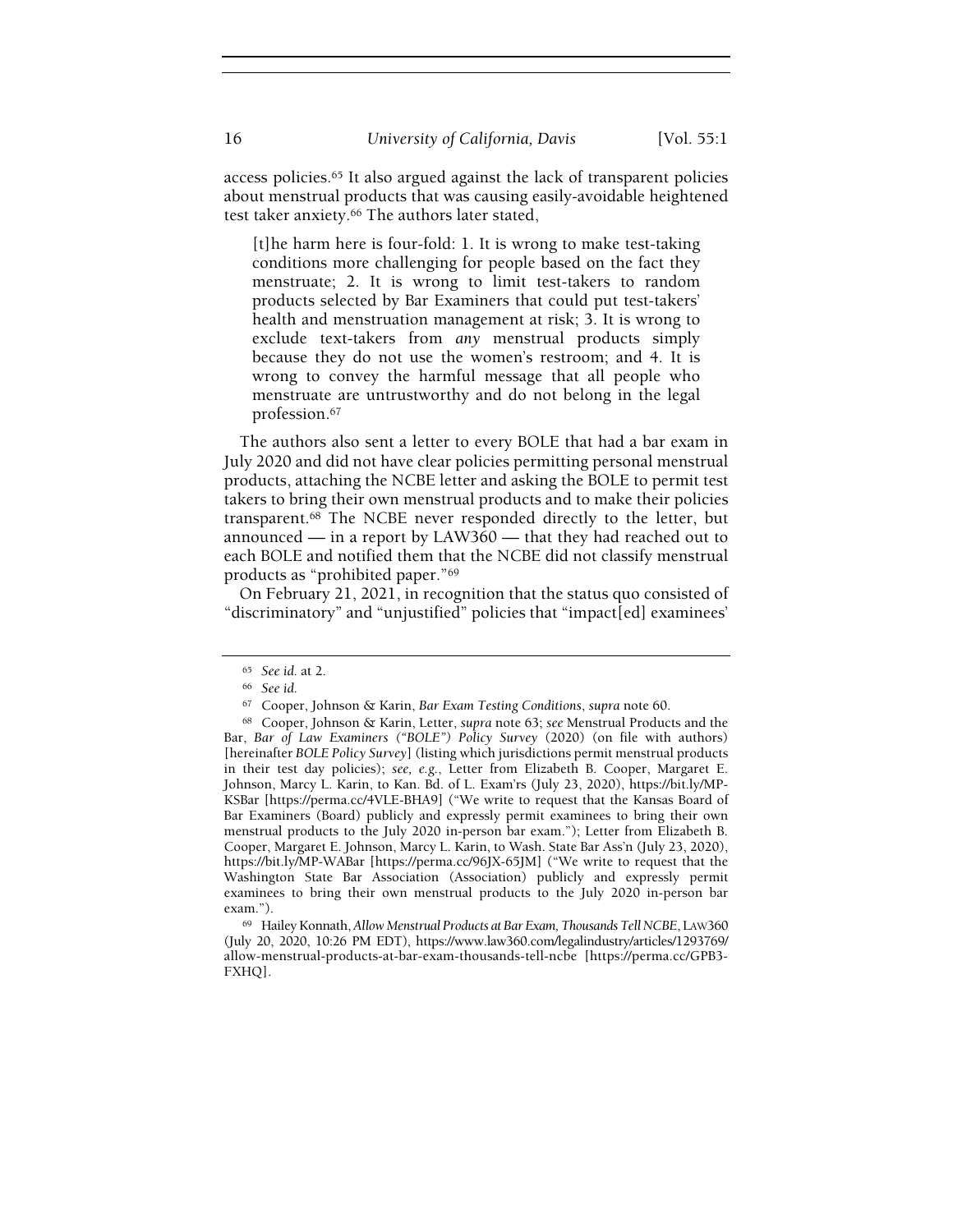ability to focus on the bar exam," the American Bar Association adopted Resolution 105.70 Sponsored by the Law Student Division and others, the resolution recommends that BOLEs adopt transparent policies that permit test takers to bring their personal menstrual products during the exam.71 In addition, the Bar Advocacy Committee of the Association of Academic Support Educators ("AASE") included dignified access to menstrual products as part of its broader February 2021 campaign to obtain Best Practices For Online Bar Examination.72 One goal of the AASE is "to level the playing field, both among applicants of varied backgrounds, and between the online and in-person versions of the exam."<sup>73</sup>

1) to allow bar examinees to bring in tampons, pads, or other menstrual products ("menstrual products") into the bar exam in opaque, rather than clear, containers and be allowed to access those menstrual products unilaterally, without being accompanied or escorted by exam proctors;

2) to establish clear policies and rules which outline a protocol of allowing bar examinees to bring menstrual products into the bar exam; and

3) to publish, disseminate, or make easily accessible these policies allowing bar examinees to bring menstrual products into the bar exam.

<sup>72</sup> AASE, BEST PRACTICES FOR ONLINE BAR EXAMINATION 5-6 (2021) (on file with authors). Among other provisions, Recommendation E.(5) states, "The need for, use, and choice of menstrual hygiene products should not be questioned or dictated by any licensing authority. Menstrual hygiene products should not be touched or handled by any licensing authority or agent thereof. Applicants should not have to demonstrate, display, explain, or reveal menstrual hygiene products." Id.

<sup>73</sup> Law Professor Blogs Network Academic Support, Best Practices for Online Bar Exam, LAW SCH. ACAD. SUPPORT BLOG (Feb. 25, 2021), https://lawprofessors.typepad. com/academic\_support/2021/02/best-practices-for-online-bar-exam-administration.html [https://perma.cc/SLK2-X2SJ]. During this same time, the authors published an article in LAW360 highlighting the expanded advocacy and urging BOLEs to permit test takers to bring in their own menstrual products and to have greater access to the bathrooms, along with other reforms. Elizabeth Cooper, Margaret Johnson & Marcy Karin, Punishing Bar Exam Policies on Menstrual Products Must Go, LAW360 (Feb. 25, 2021, 5:36 PM EST), https://www.law360.com/employment-authority/articles/1358884/punishing-bar-exampolicies-on-menstrual-products-must-go [https://perma.cc/S93B-H9Y4]. The article also provided a model policy, citing to this Article. Id.

<sup>70</sup> AM. BAR ASS'N, ABA MID-YEAR HOUSE OF DELEGATES RESOLUTION 105 (Feb. 22, 2021), https://www.americanbar.org/content/dam/aba/directories/policy/midyear-2021/ 105-midyear-2021.pdf [https://perma.cc/5JBX-3QPW]; see also Ayat Nizam, Chair, ABA Law Student Division, Remarks at ABA Midyear Meeting 2021 – House of Delegates Resolution 105, https://www.americanbar.org/news/reporter\_resources/midyear-meeting-2021/house-of-delegates-resolutions/105/ [https://perma.cc/RDU4-WHDW].

<sup>71</sup> AM. BAR ASS'N, ABA RESOLUTION REVISED 105, https://www.americanbar.org/content/ dam/aba/administrative/news/2021/02/midyear-resolutions/105.pdf [https://perma.cc/ XR6G-5KEU]. Specifically, the ABA "urges" BOLEs: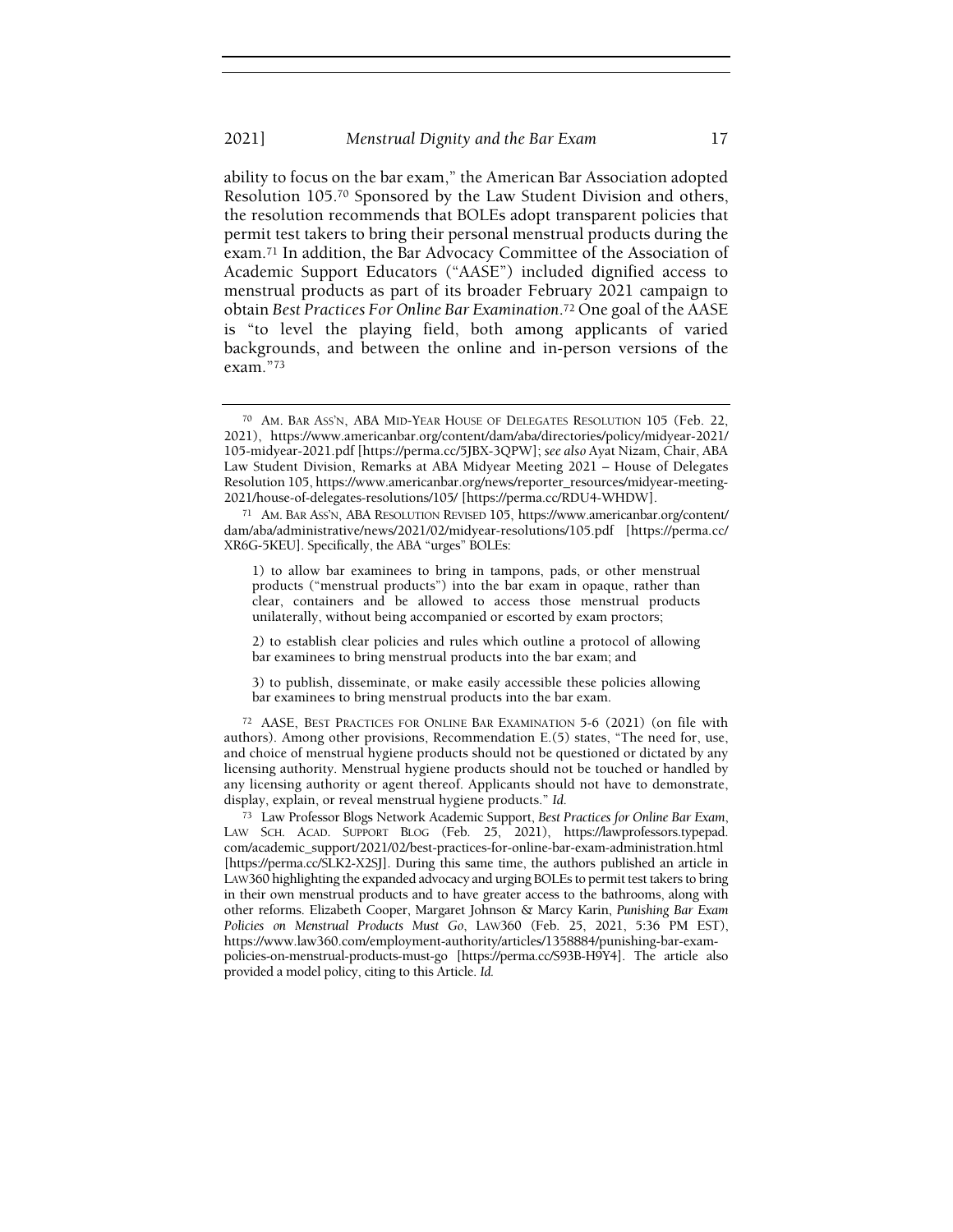As a result of the confluence of such pressure, states like Texas and West Virginia promised changes in 2020<sup>74</sup> and other jurisdictions like the District of Columbia created new menstruation-specific polices in 2021.75 It is unclear, however, if these are permanent changes.

# B. Empirical Research Regarding State BOLE Policies and Their Effect on Test Takers: Methodology

To understand the actual BOLE policies that were in place and their impact on test takers, MP and the Bar decided to undertake direct research. Teams of clinic students at UDC David A. Clarke School of Law under the supervision of Professor Marcy L. Karin and at Fordham Law School under the supervision of Professor Elizabeth B. Cooper researched the experiences of test takers relating to menstruation (or expected menstruation) and the bar exam.<sup>76</sup> They also sought the existing BOLE policies for bar exams administered in all fifty states, the

<sup>74</sup> While the West Virginia BOLE has not followed through on its promises, FAQs, W. VA. JUDICIARY, http://www.courtswv.gov/legal-community/Bd-of-Law/FAQs.html (last visited June 28, 2021) [https://perma.cc/W7H7-6HV8] (stating that "FAQs are being updated and will be posted soon"), the Texas BOLE did for the July 2021 bar exam. TEX. BD. OF L. EXAM'RS, TEXAS BAR EXAM GENERAL INSTRUCTIONS – JULY 2021, at 3 (2021), https://ble.texas.gov/bar-exam-general-instructions-july-2021 (last visited June 24, 2021) [https://perma.cc/D6W9-6HRG].

<sup>75</sup> Cooper, Johnson & Karin, Bar Exam Testing Conditions, supra note 60 ("West Virginia Bar Examiners insisted that they permitted products in the exam room, even though their website said differently. Texas state Bar Examiners changed their policy from not permitting products to permitting them at its September exam. (The state has issued contradictory statements, however, about whether this change is permanent.)"). This inconsistency was also identified in a Twitter thread at the time. See Marcy Karin (@ProfessorMLK), TWITTER (July 24, 2020, 7:30 AM), https://twitter.com/ ProfessorMLK/status/1286669981523103744? [https://perma.cc/P9SR-J359]. For the first time, the Washington D.C. BOLE issued instructions for the July 2021 bar exam with a section entitled "Exam Policy Regarding Feminine Products, Medication and Health Related Items" for the first time. July 2021 Uniform Bar Exam, D.C. CT. OF APPEALS, https://admissions.dcappeals.gov/appinfo.action?id=1 (last visited June 24, 2021) [https://perma.cc/TY4Z-CE8C] (although calling them "feminine" products, the instructions permit menstrual products during the remote bar exam, do not require they be provided to the camera, and explicitly permit test takers to access the menstrual products during the exam if they cannot wait for a scheduled break "without creating a personal emergency.").

<sup>76</sup> See BOLE Policy Survey, supra note 68; Menstrual Products and the Bar, Menstruation and the Bar Survey, GOOGLE FORM, http://bit.ly/MPandTheBarSurvey (last visited Feb. 1, 2021) [https://perma.cc/3BCR-R2UR] (on file with the authors) [hereinafter Menstruation and the Bar Survey]; Menstruation and the Bar Survey Results, supra note 15.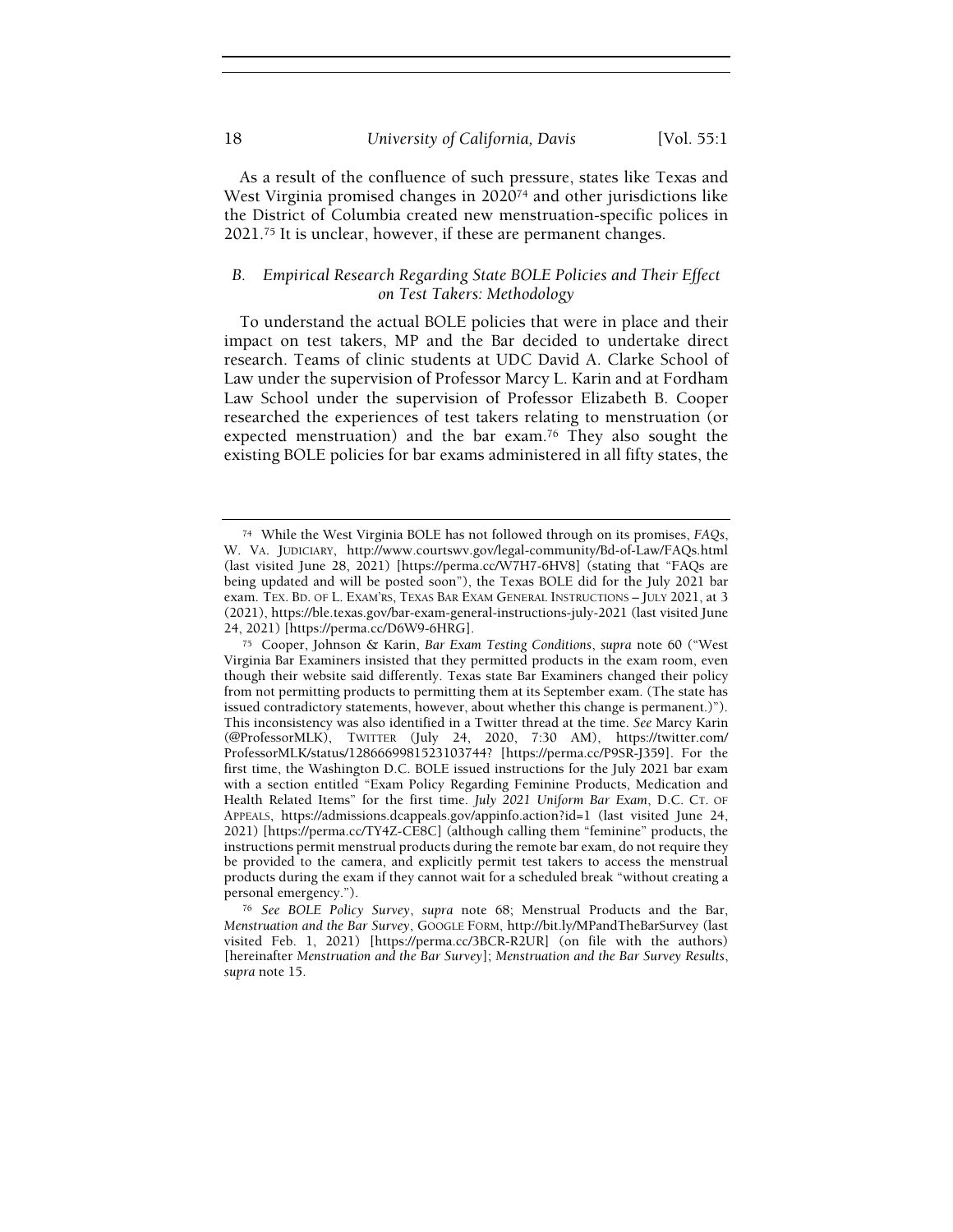District of Columbia, and five territories starting in the summer of 2020, both in person and remotely.77 Below are the results of the research.

1. The Menstruation and the Bar Exam Survey: Methodology<sup>78</sup>

MP and the Bar captured the experiences of test takers related to menstruation and the administration of the bar exam in two ways: (1) obtaining social media stories shared by examinees; and (2) engaging in targeted outreach to test takers to share their stories. First, MP and the Bar scoured the internet for any experiences that test takers had already shared on social media platforms or elsewhere. To do this, MP and the Bar reviewed posts tagged with the #bloodybarpocalypse, #MPandTheBar, #menstrualequity, and/or #menstruationmatters hashtags and searched for key phrases related to menstruation and the bar exam.79 Twitter contained the most posts highlighting test takers' negative experiences with menstruation and the bar exam. Many of these posts were then later shared on Facebook, Instagram, and LinkedIn or through blog posts or news articles. Collectively, this research uncovered the experiences of dozens of test takers.<sup>80</sup>

Second, MP and the Bar created a survey to uncover new information about examinees' experiences with menstruation and the bar exam.<sup>81</sup> The survey contained forty-nine questions, including a mix of openended short answer questions,<sup>82</sup> multiple-choice questions,<sup>83</sup> and

<sup>81</sup> Id.

<sup>83</sup> Questions included, for example, "Were you able to bring your own menstrual products into the bar exam? (select one) Yes; No; Do not recall; I did not need products during the exam."; "If so, what type of products were you allowed to bring into the bar exam? Pads; Tampons; Menstrual Cup; Absorbent garments; Cleaning Products (wet wipes, tissues, water and containers for product cleansing, etc.); Pain-Relief Products (Pain pills, heating patches/pads, topical ointments, etc.); Other clothing (underwear, pants, etc.); I was not able to bring products into the bar exam; Do not recall." Id.

<sup>77</sup> BOLE Policy Survey, supra note 68.

<sup>78</sup> See Menstruation and the Bar Survey, supra note 76; Menstruation and the Bar Survey Results, supra note 15.

<sup>79</sup> These included variations of the following Boolean search: "bar exam" AND "(period OR menstruat! OR bleeding OR blood OR cramps OR cycle OR tampon OR pad)."

<sup>80</sup> Menstruation and the Bar Survey Results, supra note 15.

<sup>82</sup> Questions included, for example, "What was your experience with menstruation and the bar exam?" The survey also utilized technology that automatically skipped sections of questions that did not apply to respondents based on the answer that was provided to an early question. For example, those identifying as a "non-menstruator" were not directed to questions about their own menstrual products. Menstruation and the Bar Survey, supra note 76.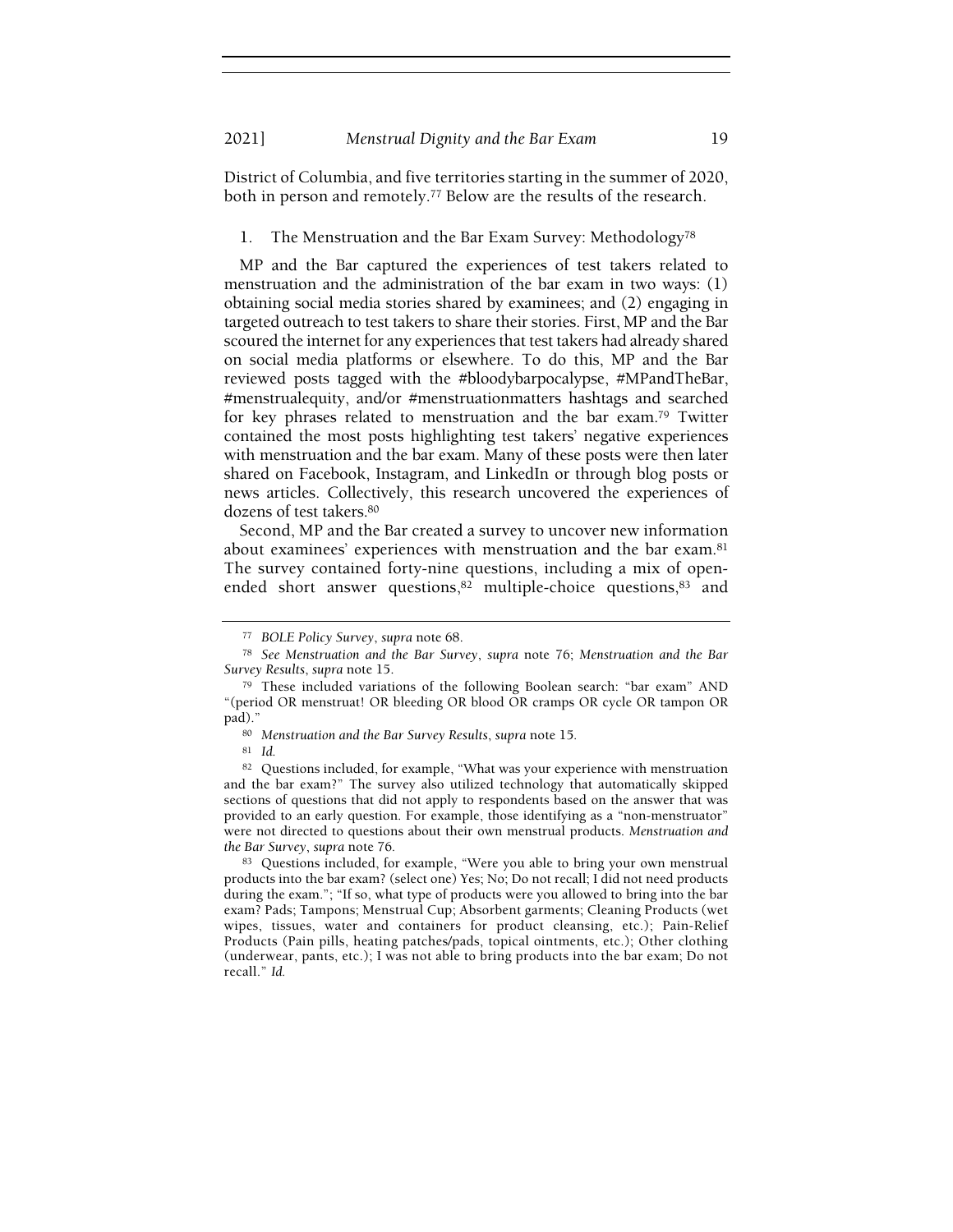"check any/all that apply" questions84 designed to capture the details and scope of experiences with menstruation and the bar exam. It also asked about the jurisdiction, year, and format of the respondents' bar exam, their experiences with exam security and BOLE personnel, the availability of pre-exam instructions related to menstruation, 85 and access to products, breaks, and menstruation friendly bathrooms, 86 among other things. Finally, to protect confidentiality, respondents were able to submit the survey anonymously.87 The link to the survey was pushed out in multiple ways, including via email to everyone who signed MP and the Bar's July 2020 NCBE letter, and posting on various social media platforms, including Twitter, Instagram, Facebook, and LinkedIn.<sup>88</sup>

By January  $7, 2021$ , there were 136 unique responses to the survey,  $89$ capturing the experiences of test takers in twenty-nine jurisdictions

- I felt harassed by bar examiners about menstruation or menstrual products. I felt like my privacy was compromised because someone saw that I had menstrual products with me or I had to disclose my period.
- I had less time for the exam/break because of menstruation.
- I needed to use the bathroom during the exam to deal with my period, but was not permitted to do so.
- I felt feelings of shame or distrust for being a menstruator.
- I did not experience any of this."

Id.

85 Respondents also were invited to email any policies related to menstruation and the bar exam that a BOLE provided to them to MPandtheBar@gmail.com. Id.

<sup>86</sup> Id.; see Margaret E. Johnson, Emily Gold Waldman & Bridget J. Crawford, Title IX & Menstruation, 43 HARV. J.L. & GENDER 225, 243-44 (2020) (defining a menstruation friendly bathroom as "[a] safe and conveniently located toilet, [individual or] separated by gender (if communal or public), which provides privacy (doors, locks), a culturally appropriate menstrual waste disposal option (trash bins, chutes, pits), water and soap is available for washing blood off one's hands (water tap or bucket), suitable drainage and accessibility both during the day and night (area and internal lighting)") (citing MARGARET L. SCHMITT, DAVID CLATWORTHY, TOM OGELLO & MARNI SOMMER, MAKING THE CASE FOR A FEMALE-FRIENDLY TOILET 1-2 (Sept. 5, 2018), https://doi.org/10.3390/w10091193 [https://perma.cc/DWM2-HQBT]).

87 Menstruation and the Bar Survey, supra note 76.

88 See Menstrual Products and the Bar (@MPandtheBar), TWITTER (Dec. 18, 2020, 7:39 AM PT), https://twitter.com/MPandtheBar/status/1339958490345967617 [https://perma.cc/ L8GM-R7A4].

89 Menstruation and the Bar Survey Results, supra note 15.

<sup>84</sup> The Survey asked: "Did you experience any of the following concerning menstruation and the Bar Exam? (check all that apply)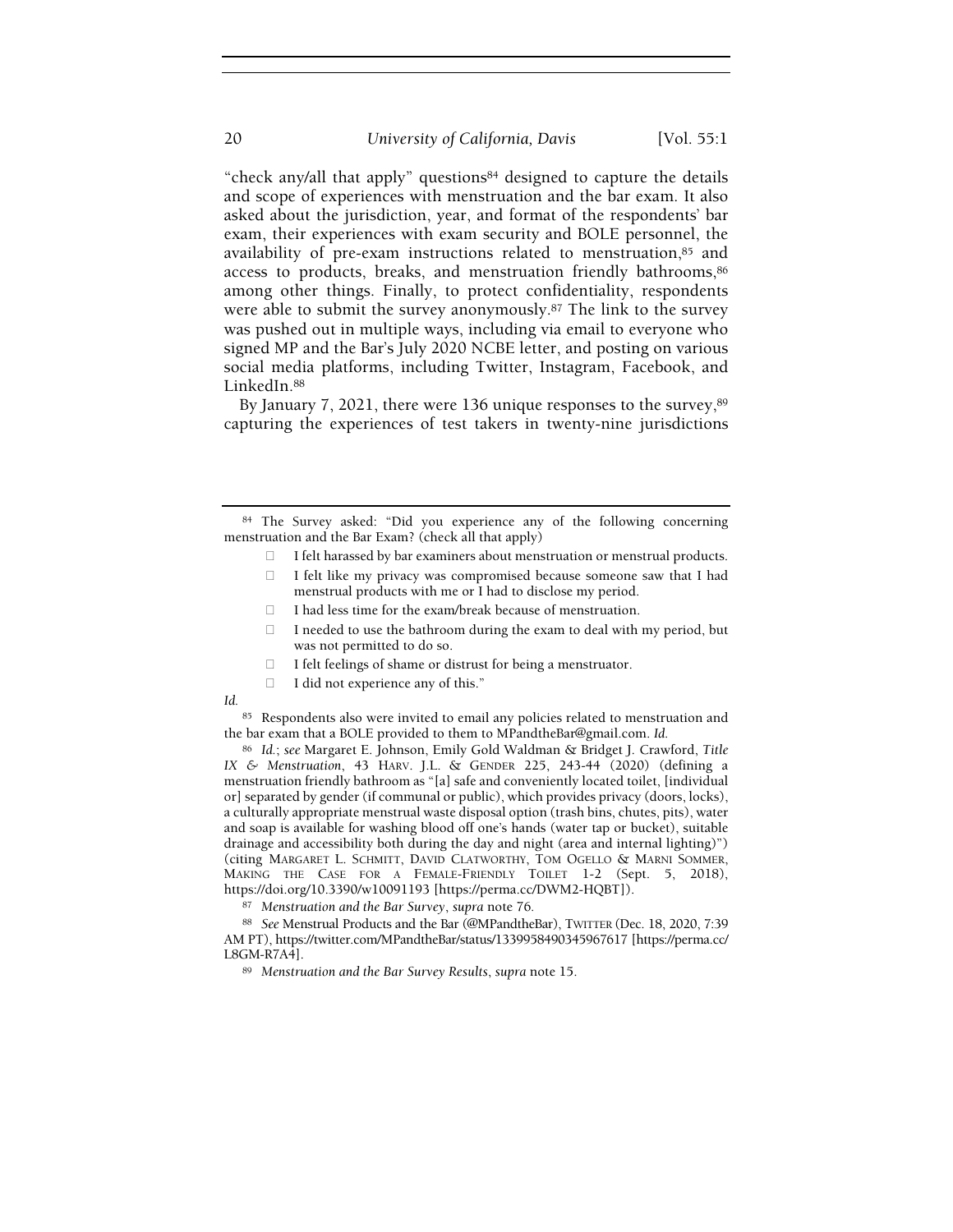over many exam cycles, including those administered through the end of 2020.<sup>90</sup>

## 2. BOLE Policy Survey: Methodology

In addition to gathering test takers' experience with menstruation and the administration of the bar exam, MP and the Bar set out to survey all relevant BOLE policies.91 Starting in the summer of 2020, MP and the

<sup>90</sup> Respondents reported that they took the bar exam in the following jurisdictions: Alabama, Arizona, Arkansas, California, District of Columbia, Florida, Georgia, Illinois, Iowa, Kentucky, Louisiana, Massachusetts, Maryland, Michigan, Minnesota, Missouri, North Carolina, Nebraska, New Jersey, New York, Ohio, Pennsylvania, Rhode Island, Tennessee, Texas, Virginia, Washington, West Virginia, and Ontario, Canada. Id.

<sup>&</sup>lt;sup>91</sup> The policies used to administer other standardized and licensing exams also were reviewed and revealed a range of practices related to menstruation. Some contain policy provisions that adequately address components of menstruation. See, e.g., Test Center Procedures and Regulations, GRE, https://www.ets.org/gre/revised\_general/test\_day/ procedures (last visited July 21, 2021) [https://perma.cc/7YZF-AZMS] (allowing candidates to ask for a security screening "be performed by a staff member of the same gender and/or in an area sheltered from the view of other people"); GRE EDUC. TESTING SERV., 2020–21 GRE BULLETIN SUPPLEMENT FOR TEST TAKERS WITH DISABILITIES OR HEALTH-RELATED NEEDS, https://www.ets.org/s/gre/pdf/bulletin\_supplement\_test\_takers\_ with\_disabilities\_health\_needs\_20\_21.pdf (last visited July 21, 2021) [https://perma.cc/ JV7R-8D5Q] (including extra breaks as a common minor accommodation for healthrelated needs); LSAC Candidate Agreement: Terms and Conditions for the LSAT-Flex, LAW SCH. ADMISSION COUNCIL https://www.lsac.org/about/lsac-policies/lsac-candidateagreement (last visited July 21, 2021) [https://perma.cc/WT2Q-K9J4] (containing a variety of rules that apply to addressing menstruation such as allowing any candidate to request a "stop-the-clock break" accommodation and establishing a clear process to submit a complaint or feedback regarding test conditions); PEARSON, PCAT CANDIDATE INFORMATION BOOKLET 2021–2022, pearsonassessments.com/content/dam/school/ global/clinical/us/assets/pcat/pcat-cib.pdf (last visited July 21, 2021) [https://perma.cc/ ETF5-NMSY] (examinee may access "a personal item, such as an item needed to take to a restroom" during breaks). Available policies and other information also demonstrate that advocacy is needed to improve the way other governing bodies address menstruation during exam administration as well. See, e.g., SAT Test Day Checklist, COLLEGE BOARD https://collegereadiness.collegeboard.org/sat/taking-the-test/test-daychecklist (last visited July 21, 2021) [https://perma.cc/BX62-CCL2] (no mention of menstruation or menstrual products); LSAC Candidate Agreement: Terms and Conditions for the LSAT-Flex, supra (same); Testing Accommodations Pre Approved Personal Items, PROMETRIC, https://www.prometric.com/sites/default/files/Permissible-items.pdf (last visited July 21, 2021) [https://perma.cc/KFQ6-NGFB] (failing to include menstrual products on the pre-approved list of permitted personal items for the GRE); Exam Day and Testing, U.S. MED. LICENSING EXAMINATION, https://www.usmle.org/bulletin/ testing/#PersonalItems (last visited July 21, 2021) [https://perma.cc/R23C-CYVA] (prohibiting all personal items in the exam); Professor Griggs (@ProfessorGriggs), TWITTER (Aug. 12, 2020, 10:57 PM), https://twitter.com/ProfessorGriggs/status/ 1293743560454545409 [https://perma.cc/EPK3-8E7G] (sharing that a student was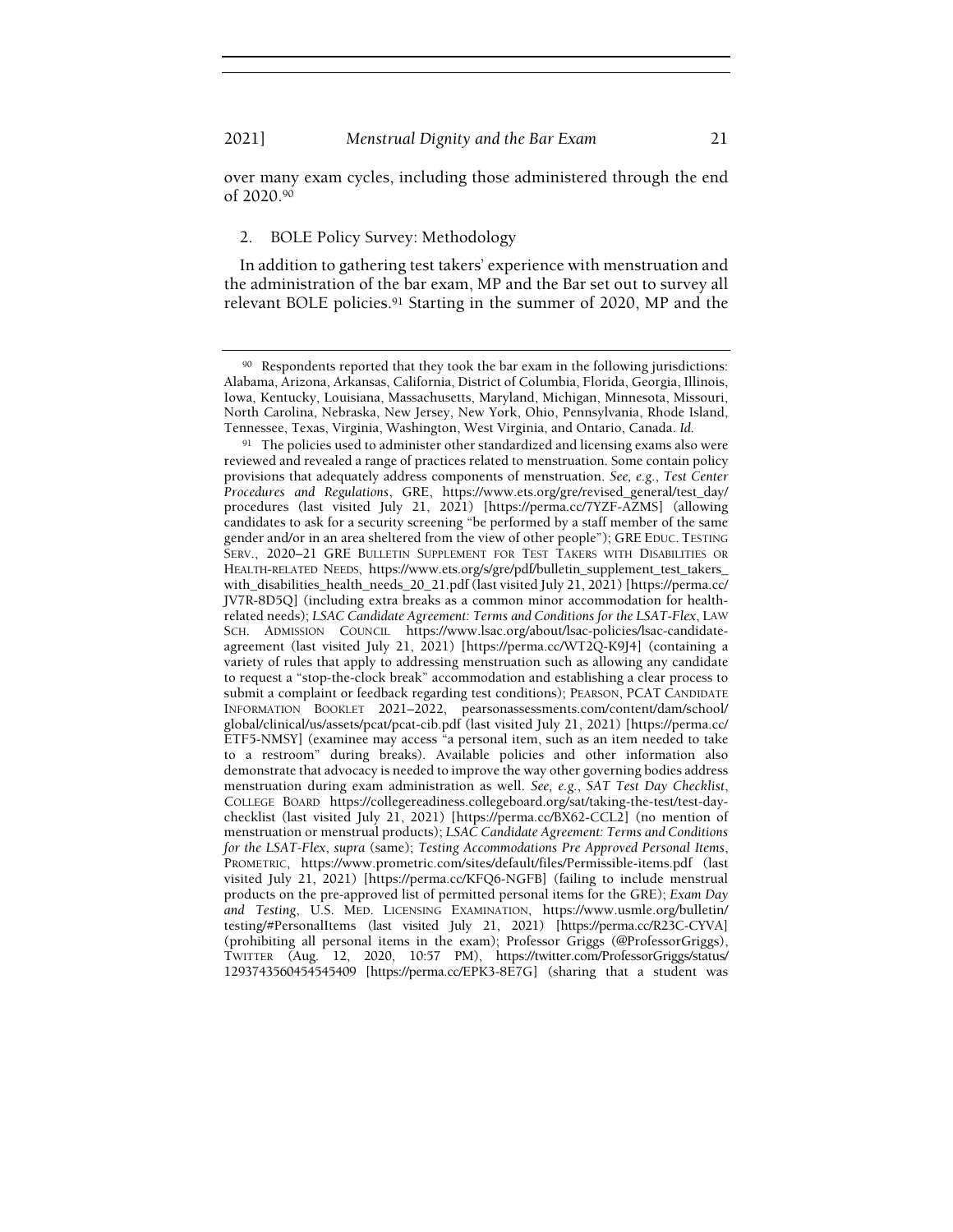Bar reached out to all of the BOLEs to better understand each jurisdiction's approach to test takers' menstrual product and bathroom access.92 What should have been a straightforward inquiry proved to be anything but that.

First, numerous states did not respond to the outreach, undertaken via email, telephone, and Twitter.<sup>93</sup> Second, those that did respond often declined to provide information, sometimes asserting confidentiality in the name of security.94 Third, some BOLEs did not have established policies concerning menstrual products or had policies that were inconsistently employed (e.g., BOLEs that orally reported that examinees could bring menstrual products to the exam but omitted them from their written policies identifying materials permitted for the exam or in the exam room).<sup>95</sup> When a BOLE either was initially nonresponsive or provided inconsistent information, MP and the Bar persisted with additional outreach, but ultimately had to accept silence as many BOLEs' final answer.<sup>96</sup>

With the growing acceptance that the COVID-19 pandemic would not abate, by late summer 2020 virtually all of the state BOLEs had opted to offer their next bar exam remotely,97 including many that originally had planned for an in-person test in July. By definition, this required BOLEs to adopt (or adapt) a new policy regarding menstrual products and bathroom access.98 Starting in late September 2020, MP and the Bar sought to reach those state BOLEs that were administering a bar exam from October 1, 2020, through the end of the year, focusing on those states that had not previously provided information. The

<sup>96</sup> Id. In June 2021, MP and the Bar analyzed all policies on public BOLE websites for the July 2021 exam. The information is contained in the BOLE Policy Survey. See id.

97 Bar Exam Modifications During COVID-19: 50-State Resources, JUSTIA, https://www.justia.com/covid-19/50-state-covid-19-resources/bar-exam-modificationsduring-covid-19-50-state-resources/ (last visited July 18, 2021) [https://perma.cc/872H-XVTS]; July 2020 Bar Exam: Jurisdiction Information, NAT'L CONF. OF BAR EXAM'RS, https://www.ncbex.org/ncbe-covid-19-updates/july-2020-bar-exam-jurisdictioninformation/ (last updated Sept. 24, 2020, 11:34 AM CDT) [https://perma.cc/3N5J-MR8R].

98 See infra Part II. Some states permitted examinees to keep menstrual products on their table; some permitted them in the exam area, but not on the exam table; and some did not respond to our inquiry or explained that they did not think it was necessary to have products in the exam room. See BOLE Policy Survey, supra note 68.

required "to lift up her shirt and turn around to prove she didn't have cheat sheets strapped to her body" before taking the MPRE).

<sup>92</sup> See BOLE Policy Survey, supra note 68.

<sup>93</sup> Id.

<sup>94</sup> Id.

<sup>95</sup> Id.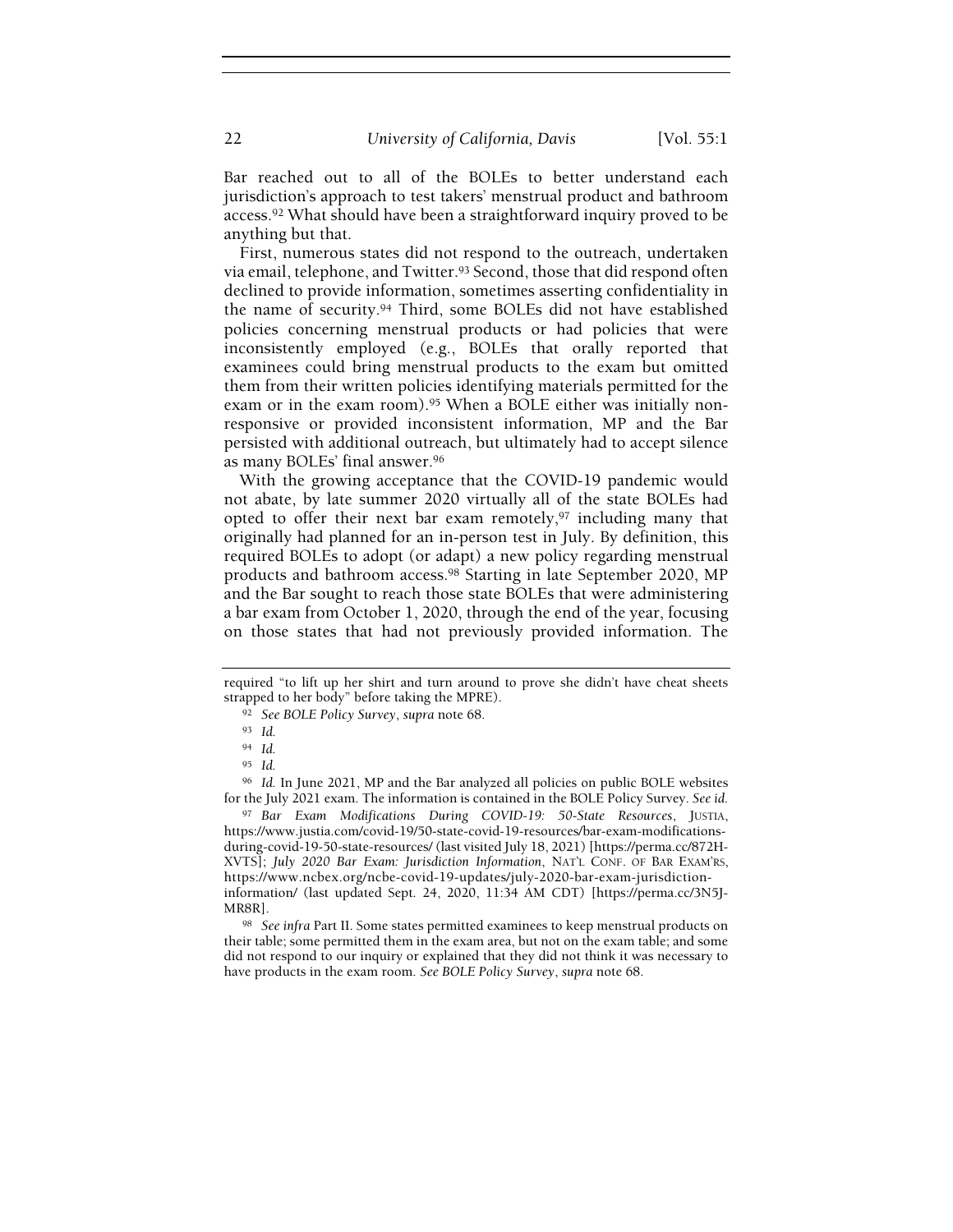attempted contact was to the twenty-seven states and territories administering bar exams in the fall and was made at least twice by email and/or telephone.99 Once again, MP and the Bar had a very difficult time confirming the status of each BOLE's menstrual product policies, often receiving vague or incomplete responses — or none at all.<sup>100</sup>

This Article chiefly relies upon the information publicly available on BOLE websites.101 When instructive, the Article refers to policies not posted on the website, but communicated by state BOLEs via email, telephone, or the media. Further, the Article incorporates the voices of menstruators who have taken the bar exam; their comments often originated in social media or in response to the MP and the Bar questionnaire. These reports provide insight into the impact of the BOLEs' failures to adopt explicit policies concerning menstruation.

# C. Menstruation Generally

Before analyzing the results of the Menstruation and Bar Exam Survey and the BOLE Policy Survey, and to fully understand the impact of BOLE policies on menstruating test takers, it is important to have a brief refresher about how menstruation works. Menstruation is an involuntary biological process that causes the discharge of blood and tissue approximately once a month.102 Individuals with a uterus and at least one ovary (reproductive sex organs), and are between puberty and menopause, are menstruators.103 Most menstruators are cis girls and cis

<sup>99</sup> BOLE Policy Survey, supra note 68.

<sup>100</sup> Id.

<sup>101</sup> See id.

<sup>102</sup> See Your Menstrual Cycle, U.S. DEP'T OF HEALTH & HUM. SERVS., OFF. ON WOMEN'S HEALTH, https://www.womenshealth.gov/menstrual-cycle/your-menstrual-cycle (last visited July 18, 2021) [https://perma.cc/3KQP-ANCK] [hereinafter Menstrual Cycle].

<sup>103</sup> See Margaret E. Johnson, Menstrual Justice, 53 UC DAVIS L. REV. 1, 9 (2019) [hereinafter Menstrual Justice].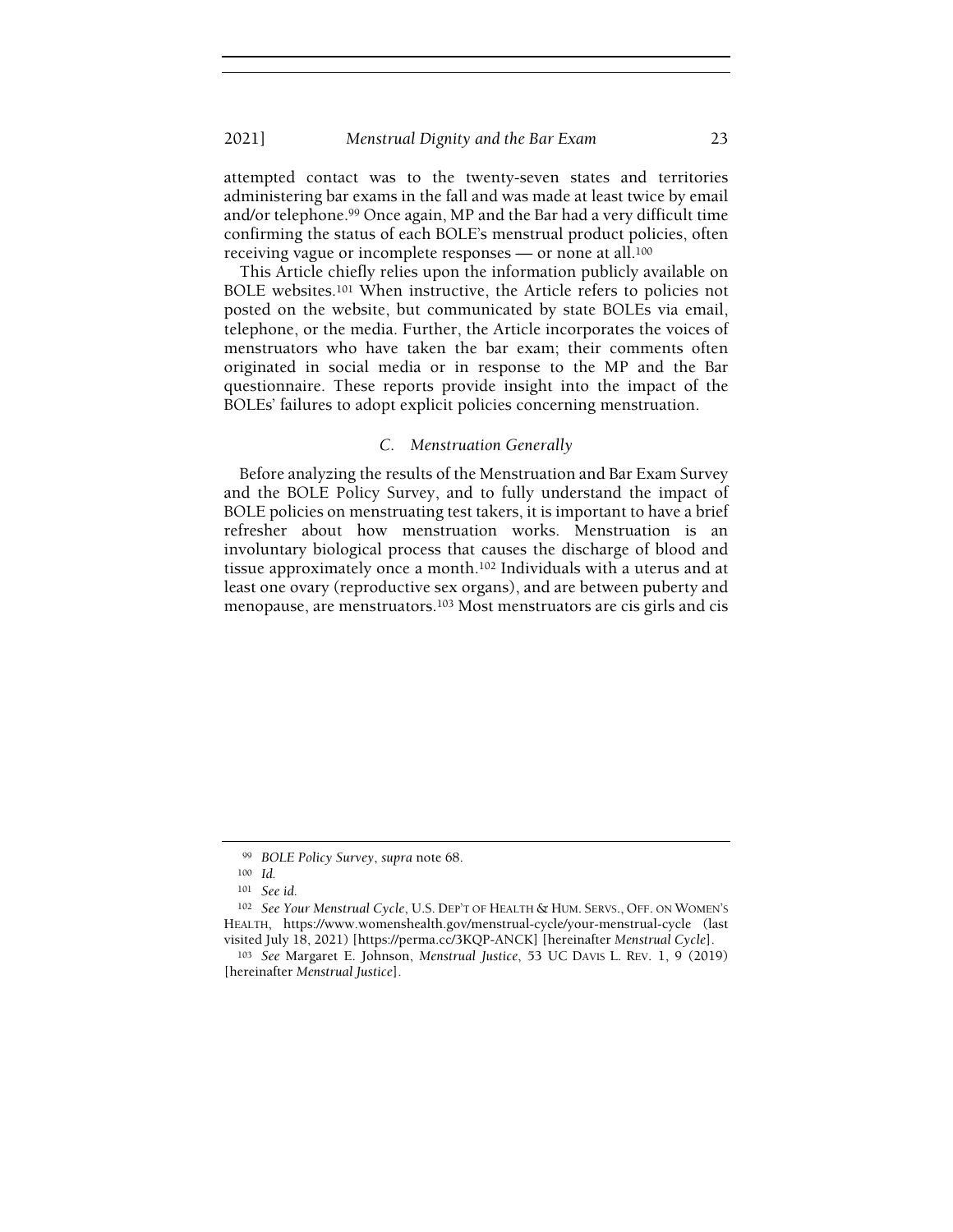women.104 Menstruators also may be trans boys, trans men, and persons who are genderqueer/nonbinary, or intersex.<sup>105</sup>

Menstruation each month generally lasts around five days<sup>106</sup> and often is called a "period."107 The menstrual discharge averages two to five tablespoons of blood during one cycle.108 Some menstruators may experience much heavier bleeding, including "[b]leeding through one or more pads or tampons every one to two hours," "[p]assing blood clots larger than the size of quarters," and "[b]leeding that often lasts longer than eight days."109 While some menstruators experience a "regular" twenty-eight day cycle, the majority of menstruators do not.<sup>110</sup> It should also be noted that menstruation may co-occur with a range of

<sup>105</sup> Sarah E. Frank, Queering Menstruation: Trans and Non-Binary Identity and Body Politics, 90 SOCIO. INQUIRY 371, 382 (2020), https://onlinelibrary.wiley.com/ doi/pdf/10.1111/soin.12355 [https://perma.cc/D57W-29GZ] (describing menstruation by individuals with diverse gender identities); Johnson, Menstrual Justice, supra note 103, at 26-28.

<sup>106</sup> See Abigail Durkin, Note, Profitable Menstruation: How the Cost of Feminine Hygiene Products is a Battle Against Reproductive Justice, 18 GEO. J. GENDER & L. 131, 135 (2017).

<sup>109</sup> Johnson, Menstrual Justice, supra note 103, at 10 (citing Menstrual Cycle, supra note 102). As an interesting aside, for the first time, blood clots were depicted on television in 2020. See EJ Dickson, 2020 was the Year of Period Blood on TV, ROLLING STONE (Dec. 8, 2020, 1:54 PM), https://www.rollingstone.com/tv/tv-features/menstrualperiod-on-tv-big-mouth-pen15-may-destroy-you-1099945/ [https://perma.cc/6UYM-2ARA].

<sup>110</sup> ELISSA STEIN & SUSAN KIM, FLOW: THE CULTURAL STORY OF MENSTRUATION 189 (2009) (citing a study showing sixty-one percent of menstruators had at least one unpredictable period and that others believe the percentage is higher).

<sup>104</sup> The authors use the term menstruators or individuals who menstruate to identify the group of persons who have the capacity to menstruate. See id. at 9-10. Some potential menstruators may not menstruate due to pregnancy, breastfeeding, medical suppression, or medical or health issues. Period Problems, U.S. DEP'T OF HEALTH & HUM. SERVS., OFF. ON WOMEN'S HEALTH, https://www.womenshealth.gov/menstrualcycle/period-problems (last visited July 21, 2021) [https://perma.cc/4TC2-CT4E] [hereinafter Period Problems]. See generally Paula Adams Hillard, Menstrual Suppression: Current Perspectives, 6 INT'L J. WOMEN'S HEALTH 631, 635 (2014) (describing the potential benefits of "menstrual suppression" to alleviate menstrual symptoms and underlying conditions); Menstrual Suppression, NAT'L WOMEN'S HEALTH NETWORK, https://nwhn.org/menstrual-suppression/ (last updated July 9, 2015) [https://perma.cc/ G23G-8CRP] (explaining that oral contraceptive pills and similar products can be used to suppress one's menstruation); Gina Shaw, The No-Period Pills: The Newest Birth Control Pills Suppress Women's Menstrual Cycles. But Is This Wise?, WEBMD, https://www.webmd.com/sex/birth-control/features/no-period-pills (last visited on July 21, 2021) [https://perma.cc/LV9E-RT7Z] (providing information about the benefits and potential detriments of period suppression).

<sup>107</sup> Id.; Menstrual Cycle, supra note 102.

<sup>108</sup> See Durkin, supra note 106; Menstrual Cycle, supra note 102.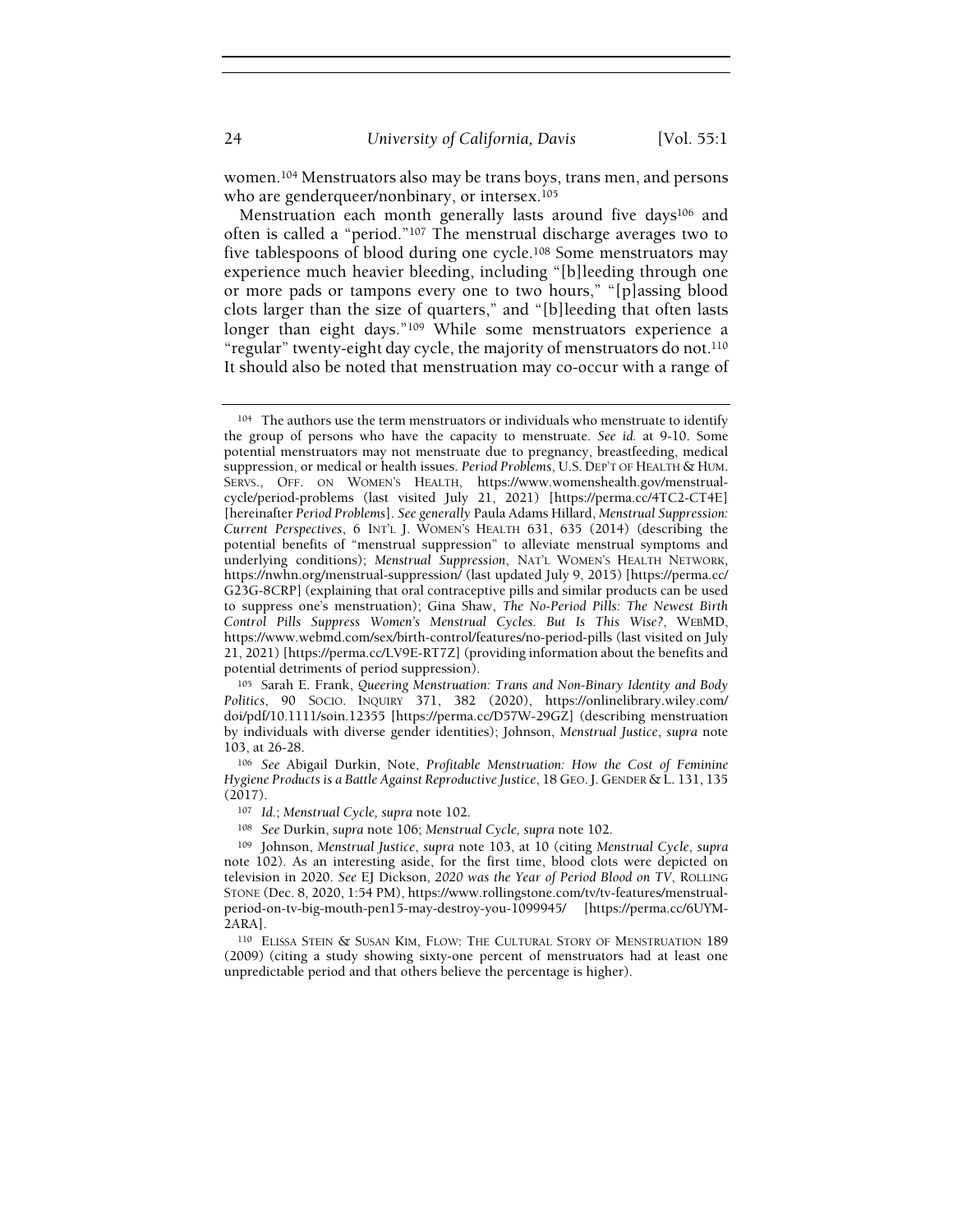diseases, such as endometriosis or secondary dysmenorrhea, which can be exceedingly disabling with extremely heavy flow, pain, or both.<sup>111</sup>

The unpredictable nature of periods means that menstruators often are caught off-guard, in need of menstrual products<sup>112</sup> and a bathroom and, if unable to access them in a timely fashion, may leak through their clothes.113 To avoid these consequences, many menstruators regularly carry menstrual products and ensure they have bathroom access.<sup>114</sup>

Menstrual products are classified as medical devices by the U.S. Food and Drug Administration ("FDA") and include items used to absorb menstrual discharge such as pads, tampons, menstrual cups, sponges, or period underwear.115 The type of product a menstruator uses and how often it is replaced depends upon the menstruator's flow at that particular time and the product's absorbency and size.116 For instance,

<sup>113</sup> Johnson, Waldman & Crawford, supra note 86, at 232, 242, 244; Johnson, Karin & Cooper, Stop the Stigma, supra note 16.

<sup>114</sup> See supra note 112.

<sup>116</sup> Menstrual Cycle, supra note 102.

<sup>111</sup> Johnson, Menstrual Justice, supra note 103, at 14-15.

<sup>112</sup> It is almost inevitable that, during the decades of menstruating, a menstruator will get their period and not be carrying menstrual products. This may be because they did not know they would have their period or because they could not afford menstrual products. Period poverty — inadequate access to menstrual products, sanitation facilities, and menstrual education — is a real barrier to being able to attend to one's menstruation and has been linked to menstruating individuals' absence from school. Johnson, Waldman & Crawford, supra note 86, at 232; THINX & PERIOD, STATE OF THE PERIOD: THE WIDESPREAD IMPACT OF PERIOD POVERTY ON U.S. STUDENTS 1-2 (last visited Sept. 13, 2021), https://cdn.shopify.com/s/files/1/0795/1599/files/State-of-the-Periodwhite-paper\_Thinx\_PERIOD.pdf?455788 [https://perma.cc/N3CM-UJ3T]; Period Poverty, AM. MED. WOMEN'S ASS'N (Oct. 31, 2019), http://amwa-doc.org/period-poverty/ [https://perma.cc/B3NY-AEP3]. Having menstrual products in all restrooms, women's, men's, and all gender facilities, is very important to ensure that all menstruators have access not only to toilet paper, water, and soap, but also menstrual products. These provided products are a necessary supplement to — but not a replacement for — the personal menstrual products the menstruator chooses to carry to attend to their individual menstruation experience. Infra Part IV.A (including a definition of menstrual products in the Model Policy: "The term 'menstrual product' includes absorption materials such as tampons, maxi-pads, diapers, menstrual cups, and underwear; cleaning products such as wet wipes, tissues, water, and containers for cleansing; and pain-relief products such as pills, patches, and heating pads").

<sup>115</sup> Menstrual Cycle, supra note 102; see Pub. L. No. 116-136, § 3702, 134 Stat. 281 (2019) (codified at 26 U.S.C. § 223) (CARES Act provision that deems menstrual products eligible for Flexible Spending Account and Health Savings Account reimbursements); 21 C.F.R. §§ 5400-5470 (1996) (defining and classifying a range of menstrual products from unscented pads to menstrual cups as either Class I or Class II medical devices); Period Products, What are the Options?, INT'L PLANNED PARENTHOOD FED'N (Nov. 18, 2020), https://www.ippf.org/blogs/period-products-what-are-options [https://perma.cc/DVP7-FETE].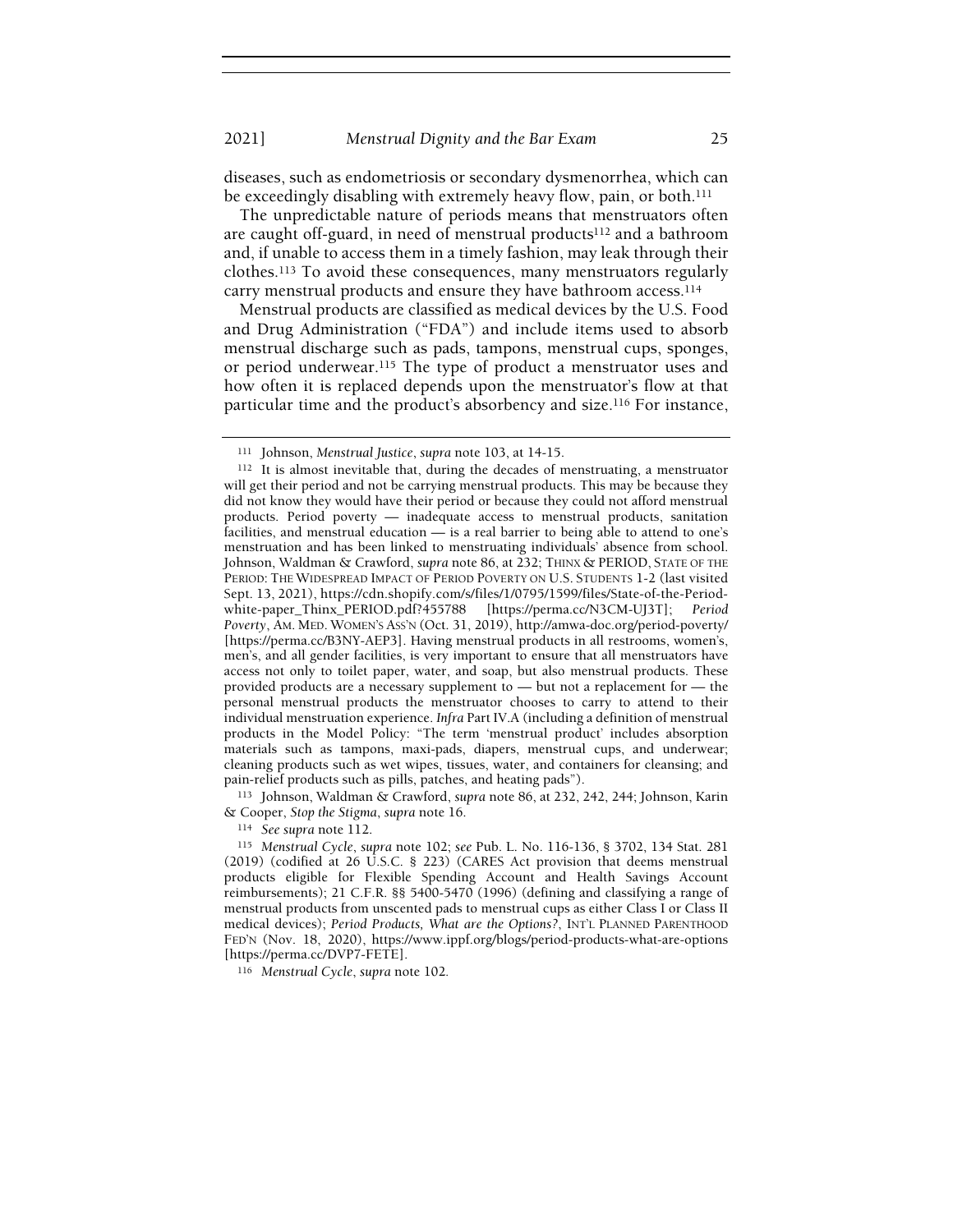tampons must be changed as often as every four hours to avoid the risk of toxic shock syndrome ("TSS").117 But if a menstruator's flow is heavier, as is true for twenty percent of menstruators,<sup>118</sup> a tampon or pad may need to be changed every hour.<sup>119</sup>

Menstruators also must determine which products are the safest for them; for some, this means choosing the correct size, absorbency, applicator, and material (such as hypoallergenic items).120 Some menstruators may choose medical suppression to manage their menstrual cycle through birth control pills or hormonal medication, although there may be health risks to this approach.121 And without health insurance coverage, medical suppression may be an expensive option.<sup>122</sup>

During the menstrual cycle, menstruators may experience significant pain in "the low back, abdomen, and possibly the thighs," even in the absence of conditions such as endometriosis.<sup>123</sup> Further, about twenty percent of menstruators experience migraine headaches.<sup>124</sup> Menstruators also often experience premenstrual syndrome ("PMS"), which includes "physical symptoms such as 'swollen or tender breasts,' 'constipation or diarrhea,' 'bloating and gassy feeling,' 'cramping,' [and] 'headache or backache,'" as well as other manifestations, including anxiety.125 Because menstruation may cause such varying and

<sup>&</sup>lt;sup>117</sup> TSS is "a rare but sometimes deadly condition caused by bacteria that make toxins or poisons." Id. (recommending that menstrual cups and sea sponges be changed once or twice every twenty-four hours).

<sup>118</sup> See Durkin, supra note 106, at 133 (for these menstruators, the bleeding can be up to twenty-five times heavier, caused by medical conditions).

<sup>119</sup> See Period Problems, supra note 104.

<sup>120</sup> Johnson, Karin & Cooper, Stop the Stigma, supra note 16.

<sup>121</sup> STEIN & KIM, supra note 110, at 23-27, 30 (detailing the various methods of "medicalization" of menstruation and stating that "[s]o little is actually known about menstruation that it's hard to predict what the unintended effects of widespread suppression might be"); Shaw, supra note 104 (discussing the advantages and disadvantages of using birth control to reduce the incidence of getting one's period).

<sup>122</sup> STEIN & KIM, supra note 110, at 30; Hillard, supra note 104, at 635 ("Factors that play a part in the selection of an option for menstrual suppression include . . . cost or insurance coverage.").

<sup>123</sup> Johnson, Menstrual Justice, supra note 103, at 14 (quoting Laura A. Payne, Andrea J. Rapkin, Laura C. Seidman, Lonnie K. Zeltzer & Jennie Ci Tsao, Experimental and Procedural Pain Responses in Primary Dysmenorrhea: A Systematic Review, 10 J. PAIN RES. 2233, 2234 (2017)).

<sup>124</sup> Period Problems, supra note 104.

<sup>125</sup> Johnson, Menstrual Justice, supra note 103, at 14 (quoting Premenstrual Syndrome, U.S. DEP'T OF HEALTH & HUM. SERVS., OFF. ON WOMEN'S HEALTH, https://www.womenshealth.gov/menstrual-cycle/premenstrual-syndrome (last updated Mar. 16, 2018) [https://perma.cc/2ZT6-AXGL]). Beyond PMS, menstruators can feel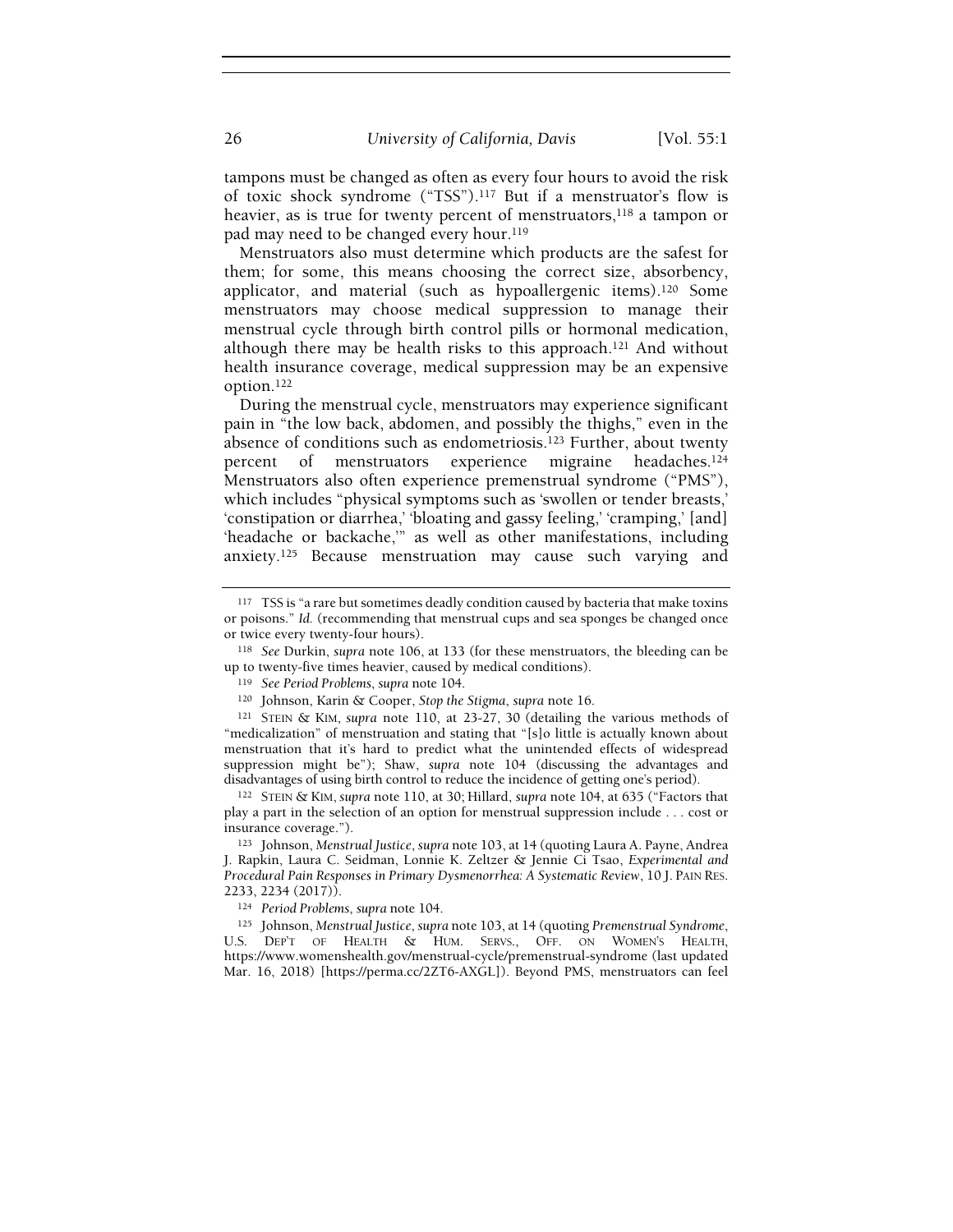distracting symptoms, menstrual products must be defined to include the items that menstruators take to address them, including over-thecounter and prescription pain medicine and hot water bottles.<sup>126</sup>

Slightly more than half of all recent law graduates are women,  $127$  the overwhelming majority of whom are of menstrual age. Other menstruating test takers include trans men, genderqueer/nonbinary, or intersex individuals. The lived menstruation experiences of these testtakers must be considered in the design and administration of the bar exam. BOLEs' failures to affirmatively do so is both illogical and arguably illegal; it also has the potential to cause great harm.

# II. DIGNITY AND THE BAR EXAM

This Section explores BOLE treatment of test takers through five principles related to dignity: Respect and Privacy; Fairness and Non-Discrimination; Promoting Health; Providing Accommodations; and Policy Transparency. The analysis of each principle reveals a range of dignitary harms related to menstruation that are evident in BOLE policies or have been reported by individuals who have taken a bar exam. Many of these problems would be heart-breaking in any context; but when they occur during this critical licensing exam, they challenge basic principles of dignity, and as explained in the Section that follows, challenge constitutional norms and antidiscrimination principles.

The concept of dignity holds a key to understanding the harms caused by BOLE policies because it speaks to both the highly personal nature of menstruation128 and because institutional policies directly affect

<sup>126</sup> See Menstrual Cramps, WEBMD, https://www.webmd.com/women/menstrualcramps#2-5 (last visited July 21, 2021) [https://perma.cc/CM7D-FGPT].

<sup>127</sup> Crawford & Waldman, Tampons and Pads Should Be Allowed, supra note 52 (internal citation omitted).

<sup>128</sup> Bleeding unto itself is a bodily expression, whether because the skin is cut (and the bleeding helps to clean the wound) or because one is menstruating (indicating one may be fertile and also not pregnant). Menstruators are rarely ambivalent about their periods, whether thrilled, scared, or angry when first menstruating; resentful and frustrated when experiencing pain and discomfort; mournful or relieved upon menopause. See generally Elizabeth B. Cooper, What's Law Got to Do with It? Dignity and Menstruation, 41 COLUM. J. GENDER & L. 39, 41 n.10 (2021) (discussing how

anxious when being scrutinized and their menstruation is exposed and when their period may arrive unexpectedly at difficult times to attend to it. See Tomi-Ann Roberts, Bleeding in Jail: Objectification, Self-Objectification, and Menstrual Injustice, in PALGRAVE HANDBOOK OF CRITICAL MENSTRUATION STUDIES 57-58 (Chris Bobel et al. eds., 2020) [hereinafter PALGRAVE HANDBOOK] (indicating that women who are in jail and subject to body cavity searches feel anxious when menstruating); Johnson, Waldman & Crawford, supra note 86, at 241-43 (discussing the anxiety of school-age students when they do not have control regarding caring for their menstruation).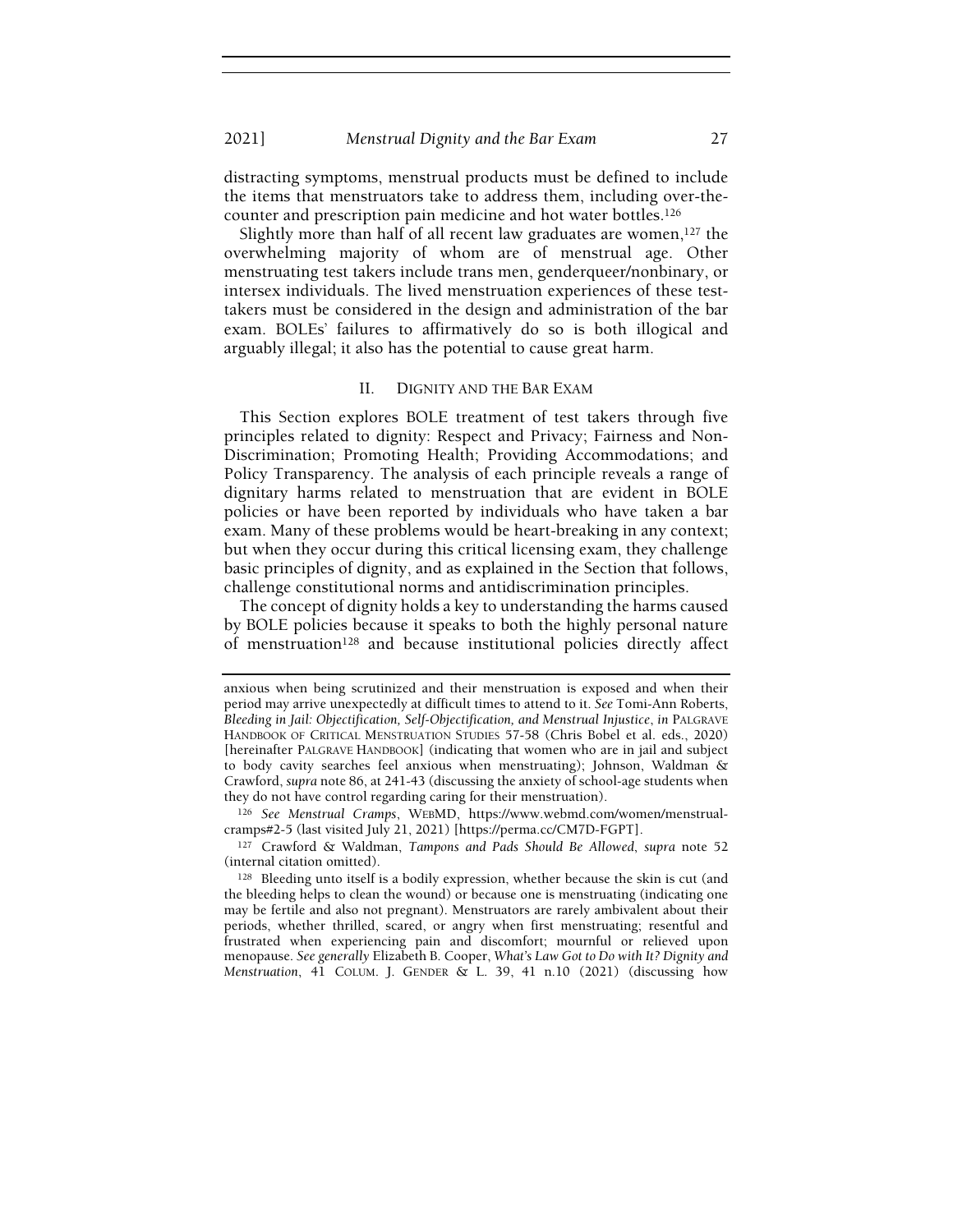menstruators' ability to engage equally in the external world.129 Further, an affront to dignity around menstruation reinforces the negative messages menstruators receive about their bodies and reiterates the message that if a person bleeds — whether as women, trans men, genderqueer/nonbinary, or intersex individuals — they do not belong.<sup>130</sup>

Although the legal principle of dignity often is seen as underdeveloped, the Supreme Court has mentioned it over 1,000 times in its opinions,131 and it has been especially helpful in shaping Eighth Amendment and Due Process jurisprudence.<sup>132</sup> Dignity also is powerfully employed in the Court's LGBT jurisprudence, where it has been upheld "as a counterweight to stigma."133 It also has been

<sup>130</sup> See Ingrid Johnston-Robledo & Joan C. Chrisler, The Menstrual Mark: Menstruation as Social Stigma, in PALGRAVE HANDBOOK 193 ("Clearly, the stigmatized status of menstruation has detrimental consequences for girls' and women's self-esteem, body image, self-presentation, and sexual health.").

<sup>131</sup> Leslie Meltzer Henry, The Jurisprudence of Dignity, 160 U. PA. L. REV. 169, 178 (2011) (noting that the word "dignity" appears in almost 1000 Supreme Court opinions).

<sup>132</sup> See Noah B. Lindell, The Dignity Canon, 27 CORNELL J. L. & PUB. POL'Y 415, 424- 30 (2017).

<sup>133</sup> Cooper, What's Law Got to Do with It?, supra note 128, at 42; see Elizabeth B. Cooper, The Power of Dignity, 84 FORDHAM L. REV. 3, 8-12 (2015) (describing the Supreme Court's growing dignity jurisprudence from Romer v. Evans, 517 U.S. 620 (1996), through Lawrence v. Texas, 539 U.S. 558 (2003), U.S. v. Windsor, 570 U.S. 744 (2013), and Obergefell v. Hodges, 576 U.S. 644, 671 (2015)).

menstruators are "rarely ambivalent" about their periods and describing how some individuals may feel thrilled and scared when their period first arrives; some resent it; and "[s]ome cannot wait for menopause when others will mourn their lack of menses").

<sup>129</sup> Policies that impede menstruators' ability to fully engage in education, work, and the activities of daily living include: not supplying public school students with free access to quality products; not permitting menstruators to bring their own products into the bar exam; not providing workers time to use the bathroom to attend to menstruation; failing to include menstrual products in emergency-preparedness or response packages; denying free and ready access to products to people who are incarcerated or detained through our country's immigration policies; and imposing state and use taxes on such products as though they are "non-essential" goods. Id. at 1-2. See generally Valeria Gomez & Marcy L. Karin, Menstrual Justice in Immigration Detention, 41 COLUM. J. GENDER & L. 123 (2021) (describing the ways in which detainees are denied menstrual justice and how structural barriers keep their voices hidden); Johnson, Menstrual Justice, supra note 103 (cataloguing the myriad ways in which menstruators may experience injustice, including, inter alia, stigma, harassment, and lack of access to safe and affordable products); Margaret E. Johnson, Asking the Menstruation Question to Achieve Menstrual Justice, 41 COLUM. J. GENDER & L. 158 (2021) [hereinafter Asking the Menstruation Question] (discussing school surveillance of and discrimination against menstruating students).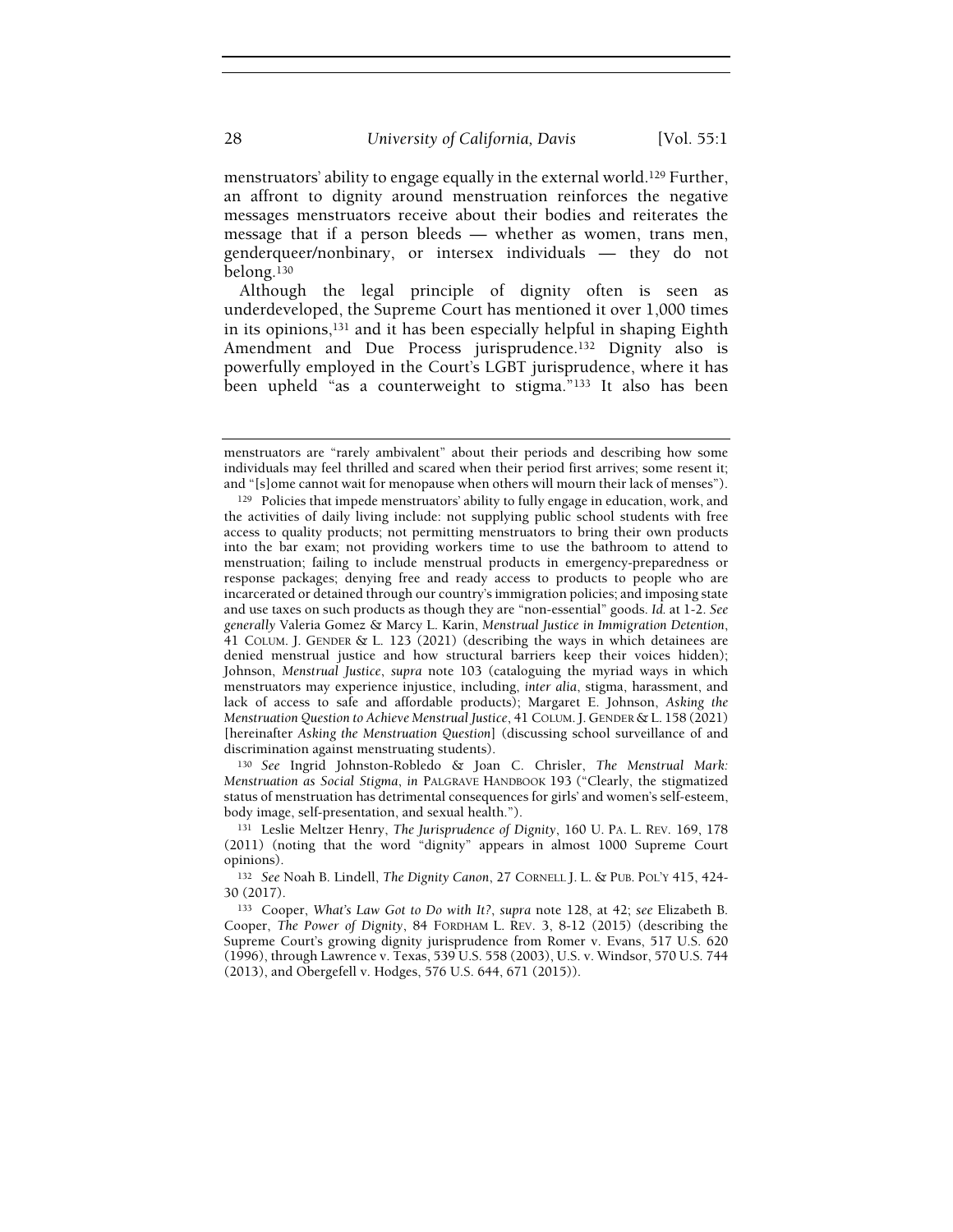recognized as a central principle in medicine and bioethics,134 domestic violence law,<sup>135</sup> psychology,<sup>136</sup> and in countless other disciplines.<sup>137</sup>

The concept of dignity underlies the five key principles examined below. Not surprisingly, the disregard of each principle by state BOLEs also diminishes the dignity of menstruating examinees.

# A. Privacy and Respect

At the [North Carolina] bar exam, an applicant had menstrual pads in her clear plastic bag. A screening proctor asked her "do you really need those?" — Bprybol, @BPrybol (July 30, 2020).<sup>138</sup>

<sup>134</sup> In the medical context, dignity is deeply tied to autonomy, which grew out of the principle of bodily integrity. See Elizabeth B. Cooper, Testing for Genetic Traits: The Need for a New Legal Doctrine of Informed Consent, 58 MD. L. REV. 346, 370-76 (1999); Yvonne Lindgren, From Rights to Dignity: Drawing Lessons from Aid in Dying and Reproductive Rights, 2016 UTAH L. REV. 779, 818 ("Dignity is particularly well-suited to function as a guiding value in the context of rights related to healthcare as it is most frequently invoked by the courts to describe aspects of liberty, autonomy, and selfdetermination."). See generally RUTH FADEN & TOM BEAUCHAMP, A HISTORY AND THEORY OF INFORMED CONSENT (1986) (answering the question "what is informed consent").

<sup>135</sup> See generally Margaret E. Johnson, A Home with Dignity: Domestic Violence and Property Rights, 2014 B.Y.U. L. REV. 1 (focusing on dignitary right to a home in order to address domestic violence); Margaret E. Johnson, Balancing Liberty, Dignity, and Safety: The Impact of Domestic Violence Lethality Screening, 32 CARDOZO L. REV. 519 (2010) (arguing for greater support and respect for women survivors' dignity in order to address domestic violence more effectively).

<sup>136</sup> Psychologists have developed self-determination theory — composed of autonomy, competence, and the capacity to develop relationships — as the foundation for one's intrinsic well-being. See Richard M. Ryan & Edward L. Deci, Self-Determination Theory and the Role of Basic Psychological Needs in Personality and the Organization of Behavior, in HANDBOOK OF PERSONALITY: THEORY AND RESEARCH 68, 74 (Oliver P. John et al. eds., 3d ed. 2008) (identifying "only three basic and universal psychological needs: those for autonomy, competence, and relatedness"); see also Celia B. Fisher & Matthew Oransky, Informed Consent to Psychotherapy: Protecting the Dignity and Respecting the Autonomy of Patients, 64 J. CLINICAL PSYCH. 576, 576-88 (2008) ("Well-implemented informed consent procedures demonstrate . . . respect for clients' right to selfdetermination" and enhance "mutual trust.").

<sup>137</sup> See Nora Jacobson, A Taxonomy of Dignity: A Grounded Theory Study, 9 BMC INT'L HEALTH & HUM. RTS. 3, 6 (2009), https://bmcinthealthhumrights.biomedcentral.com/ track/pdf/10.1186/1472-698X-9-3.pdf [https://perma.cc/CB8L-3NW2] (describing the "ubiquity [of] the idea of dignity" and its use "in theology, philosophy, law, political theory, sociology, medicine, and nursing" among other disciplines); cf. Kenneth S. Abraham & G. Edward White, The Puzzle of Dignitary Torts, 104 CORNELL L. REV. 317, 331 (2019) (observing that although "[d]ignity exists and is deserving of respect," that defining "what individual dignity consists of remains elusive").

<sup>138</sup> BPrybol, supra note 20.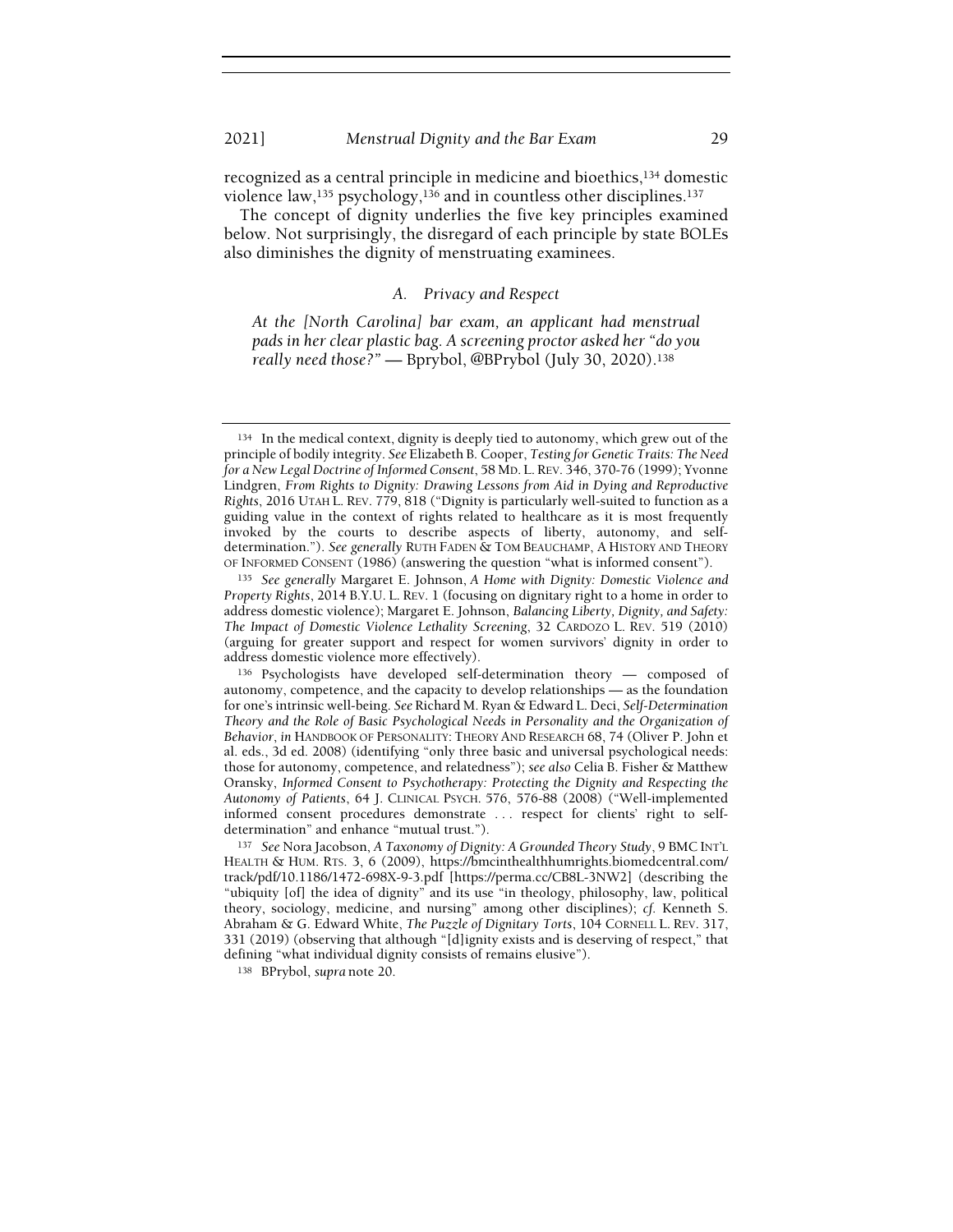The fact that I'm terrified of getting my period on exam day because I won't be able to get up and take care of it if I do is horrific.  $-$  Liz Gill (Jan. 19, 2021).<sup>139</sup>

I just bled through my pants when it happened to me. I guess be prepared just in case, because NCBE doesn't care. — @420AttyChicago (Jan. 19, 2021).<sup>140</sup>

Any individual who has taken a standardized exam understands that it is a stressful process. It is not uncommon for test takers to experience fear, self-doubt, and stereotype threat.141 While it is not the responsibility of BOLEs to address or mitigate these responses, it is their responsibility to not exacerbate them, particularly if the basis of this further harm is the biological process of menstruation.<sup>142</sup>

One clear theme that emerged from responses to the Menstruation and the Bar Exam Survey and posts about bar experiences on social media was that BOLE inspection of menstrual products was humiliating,<sup>143</sup> especially the requirement to place the products in a

<sup>139</sup> Liz Gill (@LizCGil), TWITTER (Jan. 19, 2021, 10:44 PM), https://twitter.com/ LizCGil/status/1351737360569012226 [https://perma.cc/KC2H-98GY].

<sup>140</sup> @420AttyChicago, TWITTER (Jan 19, 2021, 10:46 PM), https://twitter.com/ 420AttyChicago/status/1351737806612295682 [https://perma.cc/HHJ6-4LEQ].

<sup>141</sup> See CLAUDE STEELE, WHISTLING VIVALDI 22 (2011) (defining and describing the ways in which negative stereotypes about one's capacities, especially when based on race, gender, or other aspects of identity, can lead one to underperform); Robert W. Goldwater, How to Alleviate Bar Exam Stress, A.B.A. FOR L. STUDENTS (Jan. 30, 2020), https://abaforlawstudents.com/2020/01/30/how-to-alleviate-bar-exam-stress/ [https://perma. cc/N5FJ-NA9U] (describing the bar exam as "incredibly stressful, as no one is a lawyer until they have successfully passed the bar exam").

<sup>142</sup> For example, the failure of BOLEs to address menstruation adequately and appropriately at the bar exam could be understood, even subconsciously, as a message that menstruators should not become or do not deserve to become attorneys. Stereotype threat explains that by internalizing this concept (i.e., that one is not worthy or capable because they menstruate), a menstruator may actually perform less well on the bar exam. See generally WHISTLING VIVALDI, supra note 141 (describing theories for why students underperform).

<sup>143</sup> For instance, according to an email from the North Dakota BOLE, "menstrual products/feminine hygiene products are allowed in the exam room if they have been checked by a security proctor. We ask the examinee to discreetly show a security proctor the product. We then allow them to keep the product in their pocket." BOLE Policy Survey, supra note 68. And according to the Administrative Coordinator for Nebraska, menstrual products "may be inspected," but applicants may bring in as many as needed, provided they are wrapped in their original packaging. Id. The Utah BOLE provided, "[b]oth required and permitted items must be presented to a proctor for inspection upon entry into the test area." Id.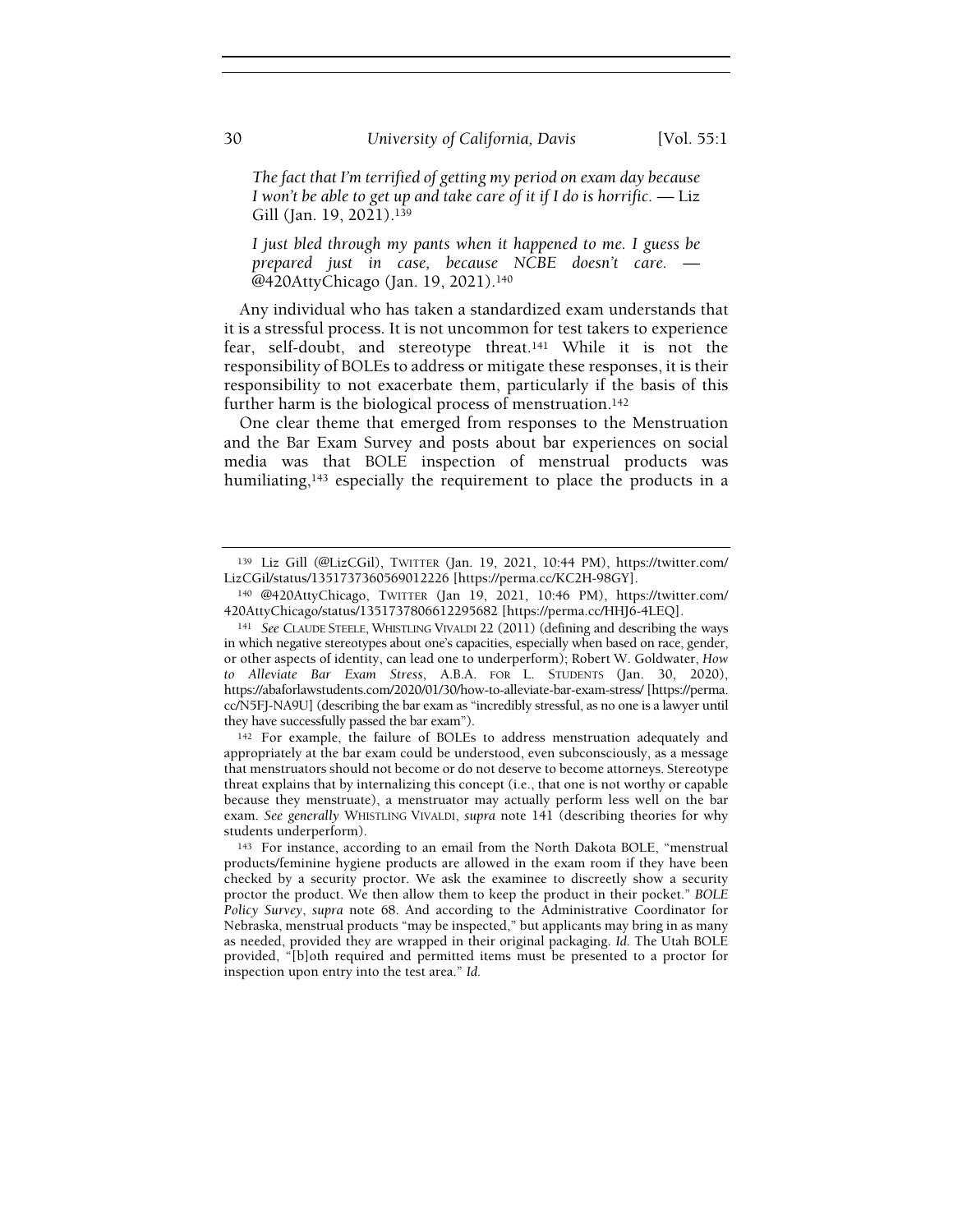clear bag for all to see.144 As I.S. (California 2020) stated, it is "embarrassing because we have to put our sanitary products in a clear gallon size plastic bag and are required to show its contents to the proctor before being let inside the testing center. Once seated, another proctor inspects the contents of the bag for an [sic] 'contraband.'"<sup>145</sup>

Test takers were also frustrated by the security protocol. In some test centers, examinees were forced to go through the lengthy process of two security checks.<sup>146</sup> Such an ordeal would probably have received no commentary by test takers except that the screening often was a charade. As reported by test takers, bar exam security officials repeatedly appeared simply to be going through the motions of inspection without any real scrutiny. Therefore, the onerous security was an unnecessary waste of time and a thoughtless invasion of privacy.147 As Anonymous (Ohio, July 2019) states, the inspection was meaningless as the security "only felt up the outside of my clear plastic bag."<sup>148</sup>

Because the security screening seemed senseless even to the officials undertaking it,149 test takers critiqued the scrutiny of menstrual products as gender-based discrimination. Anonymous (New York 2020) states, "I felt like a second-class citizen. And I absolutely hated having to describe that the big orange thing in my bag was for Menstruation. On top of this, the volunteers/proctors seemed to be from

<sup>144</sup> For example, Anonymous (Maryland 2018) stated, "People who menstruate shouldn't have to explain themselves to proctors and shouldn't have to keep their menstrual products in clear plastic bags for everyone to see." Menstruation and the Bar Survey Results, supra note 15. Anonymous (California July 2013) relayed the resulting anxiety and embarrassment from having to bring in menstrual products in a clear plastic bag. Id. The authors recognize that test takers' discomfort with public display of their menstrual products is driven by the larger stigma against menstruation. See Johnson, Menstrual Justice, supra note 103, at 15-23. This stigma needs to be eradicated. Id. Until then, the authors believe BOLEs should adjust their security policies to address test takers' concerns for privacy that result from the current menstrual taboo. The ABA agrees, recommending that bar examinees be permitted to bring in tampons, pads, or other menstrual products into the bar exam in "opaque, rather than clear, containers." ABA Mid-Year House of Delegates Resolution 105, supra note 70.

<sup>145</sup> Menstruation and the Bar Survey Results, supra note 15.

<sup>146</sup> Id. (Anonymous (Maryland 2016) reported, "I made light of it at the time but to have to go through the normal security check in line with everyone else and then [be] separated to a second station [was] frustrating and embarrassing.")

<sup>147</sup> See id.

<sup>148</sup> Id.

<sup>149</sup> See id.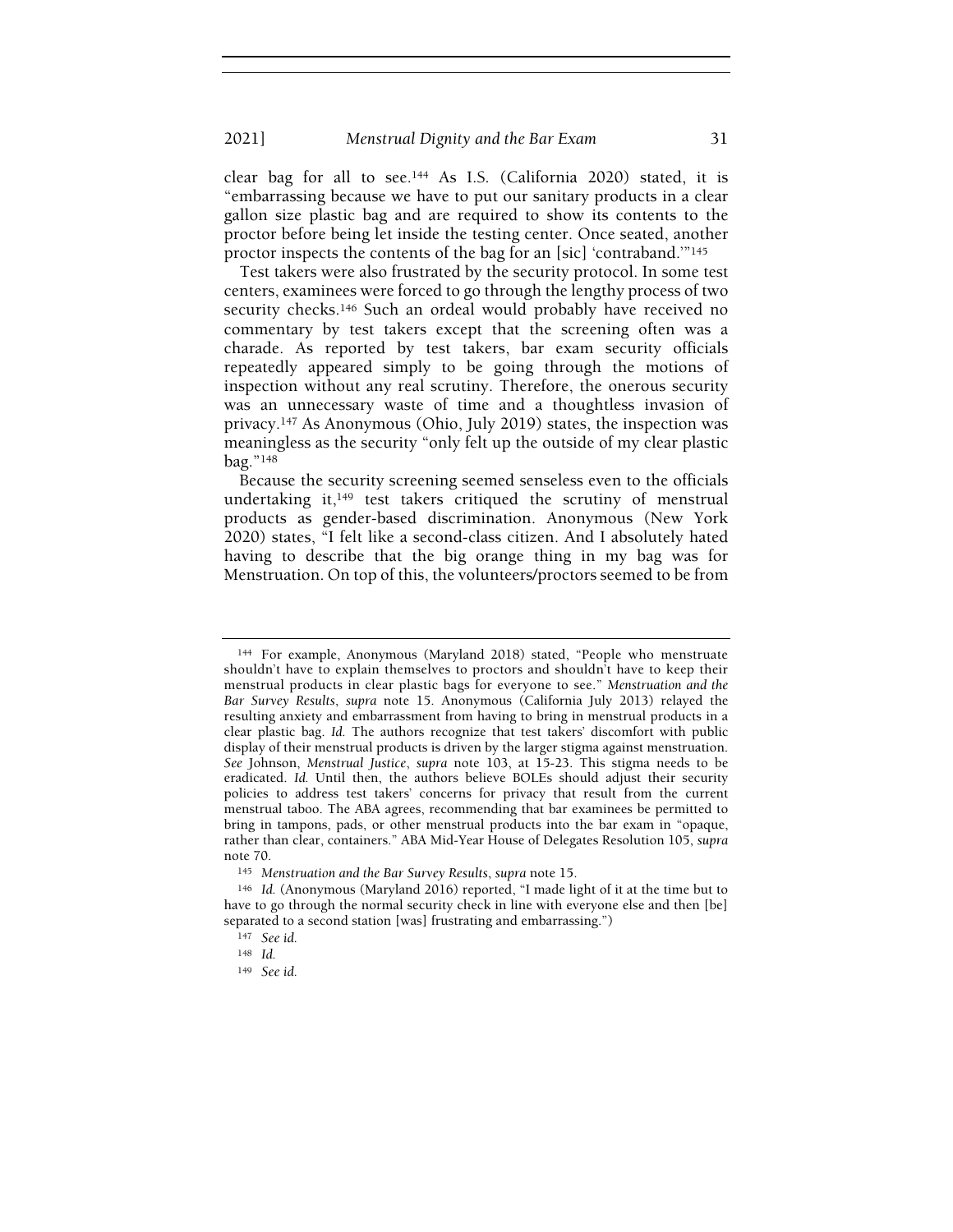32 University of California, Davis [Vol. 55:1]

an older demographic and made it awkward when I told them that it was a pad."<sup>150</sup>

Test takers did not experience these dignitary and privacy harms only at the bar exam location.151 Since no purses or book bags are permitted in the bar exam room, some test takers had to travel from their home to the exam with their clear plastic bag of menstrual products for all to see. As C.T. (New York, July 2011) stated, "I took the subway here in NYC with my clear plastic bag with my tampons visible to all. This seemed like one more humiliation to have to deal with, on top of all the other stress associated with taking the Bar."<sup>152</sup>

For some test takers, the screening creates even greater harm. As Anonymous (Maryland 2016), who identifies as a genderqueer/nonbinary person, states, "I felt like my privacy was compromised because someone saw that I had menstrual products with me or I had to disclose my period ...."<sup>153</sup> For transgender, genderqueer/nonbinary, and intersex persons, having to display menstrual products may force them to reveal a "deeply personal part of their identity without their consent and under someone else's terms."<sup>154</sup> Such an experience may cause a personal crisis for the test taker.<sup>155</sup> In addition, it may put a person at risk of potentially transphobic or gender-based harassment or discrimination from security officials or others.

In fact, one test taker described her security screening experience as harassing.156 M.B. (Nebraska, July 2020) responded "I felt harassed by the security guards/proctors/bar examiners about menstruation or menstrual products. I felt like my privacy was compromised because someone saw that I had menstrual products with me or I had to disclose my period. I felt feelings of shame or distrust for being a menstruator."157 Considering the great harms that can result from the screening and that the screening may be in fact meaningless, the current

<sup>150</sup> Id.

<sup>&</sup>lt;sup>151</sup> See generally Abraham & White, supra note 137, at 356 (describing the tort of "invasion of privacy" as one involving making public "matters . . . concerning another person's private life" that are "embarrassing or humiliating"); Jacobson, supra note 137, at 3 (discussing "dignity-of-self" as incorporating self-respect and self-worth).

<sup>152</sup> Menstruation and the Bar Survey Results, supra note 15.

<sup>153</sup> Id. (Anonymous, 2016 Maryland bar exam test taker).

<sup>154</sup> Arielle P. Schwartz, Why Outing Can Be Deadly, NAT'L LGBTQ TASK FORCE, https://www.thetaskforce.org/why-outing-can-be-deadly/ (last visited Feb. 1, 2021) [https://perma.cc/KU6R-AXM8].

<sup>155</sup> Id. (concluding, for some, a forced outing may cause suicidal ideation).

<sup>156</sup> See Menstruation and the Bar Survey Results, supra note 15.

<sup>157</sup> Id.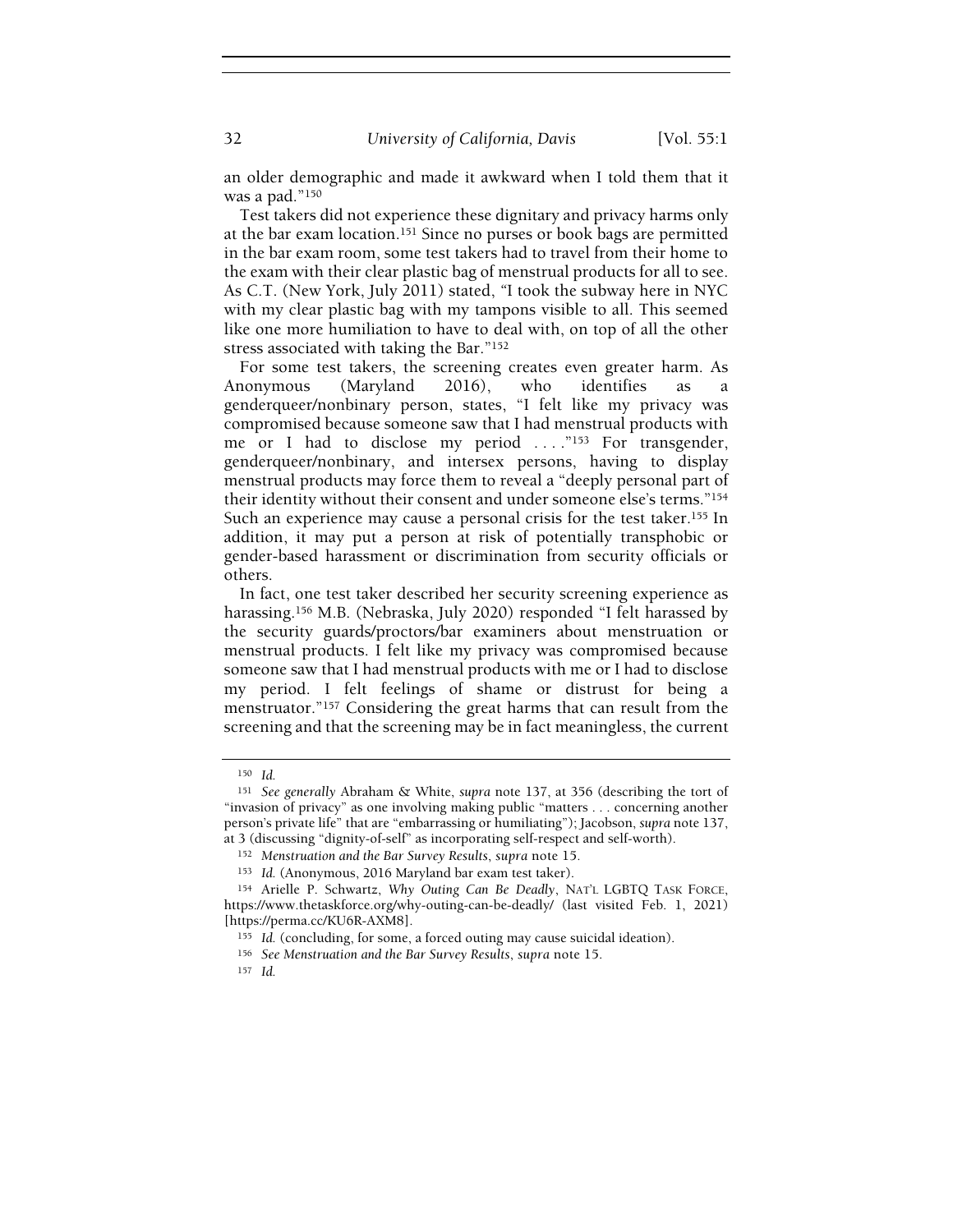policy and practice of screening menstrual products seems wholly unnecessary.

By contrast, some BOLEs have shown their capacity to change their policies to promote menstruating test takers' dignity while protecting exam security and integrity. For example, for the July 2021 in-person exam, the Minnesota BOLE permitted test takers to enter with their own menstrual products housed in an opaque bag, rather than in a clear plastic bag, rectifying the previous BOLE practice that test takers described as distressing.158 Similarly, the Texas BOLE revised its policies for the July 2021 exam to permit test takers to bring their own menstrual products in an opaque box.<sup>159</sup>

Another indignity cited by test takers is the "time tax" on menstruators created by BOLE policies.160 Menstruating test takers are not provided additional exam time when they must go to the restroom to attend to their menstruation. For example, while California BOLE permits test takers at the in-person exam to access the bathroom during much of the exam, its policy explicitly states that "extra time to use the restroom will not be granted."161 Therefore, test takers must decide whether they will suffer the time tax or make the decision to possibly leak onto one's clothing, or "bleed out." As R.D. (New York, 2017) stated, "I basically just decided I would allow myself to bleed through rather than waste time going to change my diva cup since the clock would not stop and I didn't want to be at a disadvantage."162 R.D.'s experience shows how menstruating test takers are placed in a catch-22 when their natural bodily functions are pitted against the required licensing exam to become a practicing lawyer.

The test takers' experiences recounted in this Part reflect the larger findings from the Menstruation and the Bar Survey. More specifically, twenty-eight percent of respondents reported that they felt their "privacy was compromised because someone saw that I had menstrual products with me or I had to disclose my period."163 Twenty-one

<sup>158</sup> MINN. STATE BD. OF L. EXAM'RS, ALLOWED AND PROHIBITED ITEMS AT THE BAR EXAM 1 (2021), https://www.ble.mn.gov/wp-content/uploads/2017/09/Prohibited-and-Allowed-Items.pdf (last updated May 24, 2021) [https://perma.cc/6TQT-W37C].

<sup>159</sup> TEX. BD. OF L. EXAM'RS, TEXAS BAR EXAM GENERAL INSTRUCTIONS – JULY 2021, at 3 (2021), https://ble.texas.gov/bar-exam-general-instructions-july-2021 (last visited June 24, 2021) [https://perma.cc/VLR7-4TJR].

<sup>160</sup> See Cooper, Johnson & Karin, Bar Exam Testing Conditions, supra note 60, at 2.

<sup>161</sup> Exam Rules, STATE BAR OF CAL., https://www.calbar.ca.gov/Admissions/ Examinations/Exam-Rules (last visited June 24, 2021) [https://perma.cc/8X3Y-SV3W]. <sup>162</sup> Menstruation and the Bar Survey Results, supra note 15.

<sup>163</sup> See id. (surveying 100 people on their experiences regarding menstruation and the Bar Exam).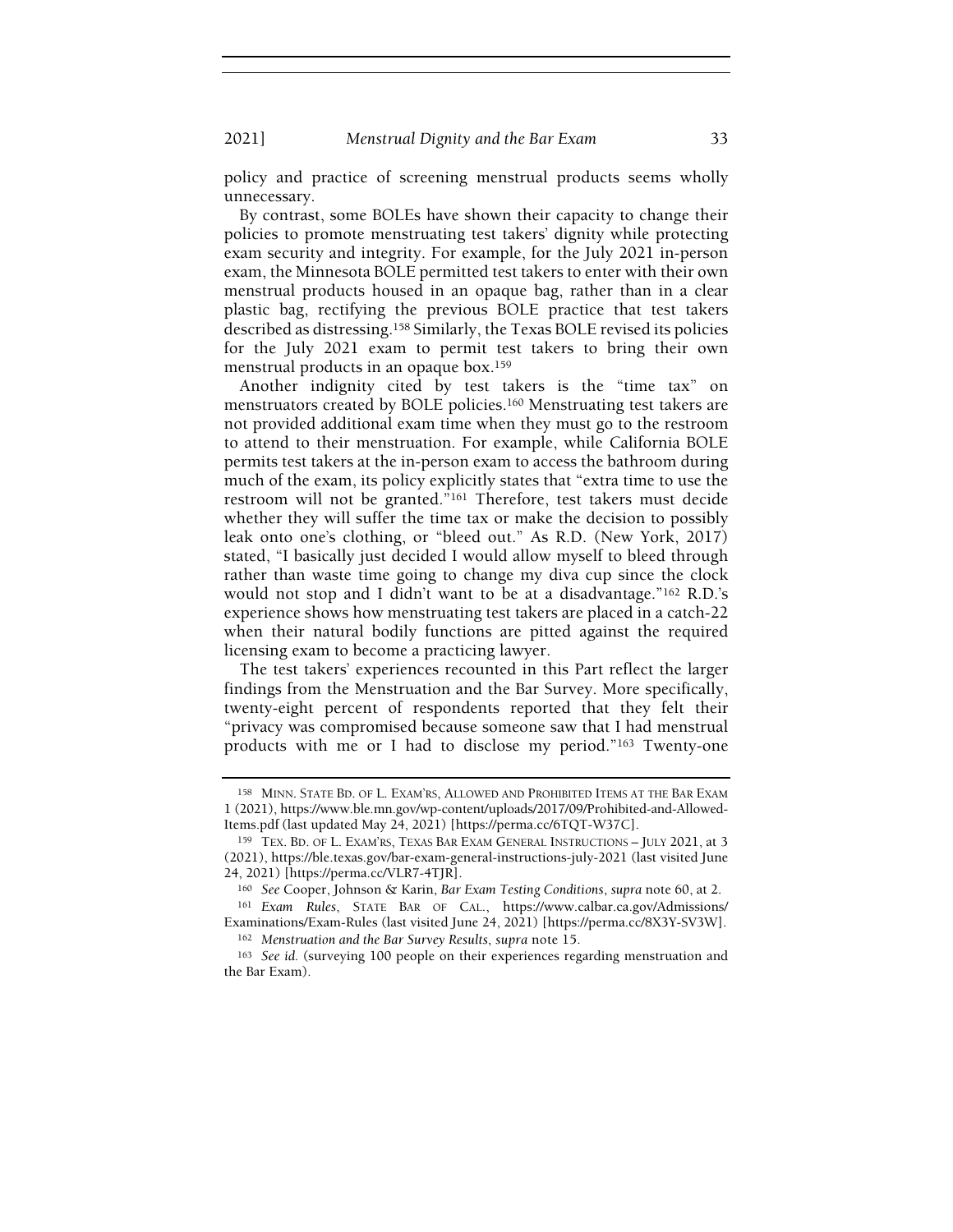percent of respondents "felt feelings of shame or distrust for being a menstruator."164 In addition, six percent of respondents stated that they "felt harassed by bar examiners about menstruation or menstrual products."165 The respondents' experiences are perhaps not unexpected given the lack of BOLE policies protecting against mistreatment. For instance, none of the state BOLE policies state that they train personnel regarding menstruation product screening or bathroom access issues.<sup>166</sup> Similarly, none of the policies identifies the dignity, privacy, or confidentiality needs of menstruating test takers.<sup>167</sup>

Taken together, the message is clear: BOLE policies, their lack of policies, and their failure to publicly post existing policies negatively impact test takers who menstruate. Since at least fifty percent of the population menstruates or can menstruate, BOLE policies affect approximately fifty percent of its potential test taking population. While it is important that bar examiners permit test takers to bring in their personal menstrual products,168 the BOLE requirement in some

<sup>166</sup> See BOLE Policy Survey, supra note 68.

<sup>168</sup> See supra Part I.C. For the July 2021 exam, many state BOLEs explicitly permitted remote test takers to have access to menstrual products during the exam. See COLO. SUP. CT., JULY 2021 COLORADO REMOTE BAR EXAMINATION – GENERAL INFORMATION GUIDE 8 (2021), https://www.coloradosupremecourt.com/PDF/BLE/July%202021%20CO%20 Bar%20Exam%20General%20Information%20Guide.pdf (last visited June 24, 2021) [https://perma.cc/U9PU-TX58]; COMM. ON ADMISSIONS, D.C. CT. OF APPEALS, JULY 2021 UNIFORM BAR EXAM 4 (2021), https://www.dccourts.gov/sites/default/files/divisionspdfs/ committee%20on%20admissions%20pdf/Notice%20Regarding%20July%202021%20 Bar%20Exam.pdf (last visited June 25, 2021) [https://perma.cc/8STN-HK2S]; WASH. STATE BAR ASS'N, FAQS FOR JULY REMOTE UNIFORM BAR EXAMINATION IN WASHINGTON 7 (2021), https://www.wsba.org/docs/default-source/licensing/admissions/4-13-2021-julyremote-ube-faq.pdf?sfvrsn=ceb14f1\_4 (last visited June 24, 2021) [https://perma.cc/ ASC2-WDNR]. Similarly, many state BOLEs permitted menstrual products for the inperson bar exam in July 2021. See Exam Rules, supra note 161; Allowed Items, IND. SUP. CT. BD. OF L. EXAM'RS, https://myble.courts.in.gov/allowed-items (last visited June 24, 2021) [https://perma.cc/8SN8-EWFM]; MINN. STATE BD. OF L. EXAM'RS, supra note 158; MO. BD. OF L. EXAM'RS, supra note 19, at 2; TEX. BD. OF L. EXAM'RS, supra note 74; Required and Allowed Bar Exam Items, VA. BD. OF BAR EXAM'RS, https://barexam. virginia.gov/bar/barallowed.html (last visited June 24, 2021) [https://perma.cc/JHB8- 2S72].

<sup>164</sup> See id.

<sup>165</sup> See id. Interestingly only one percent of the respondents stated that they "had less time for the exam/break because of menstruation" and that they "needed to use the bathroom during the exam to deal with my period, but was not permitted to do so." Id. The low percentage of respondents reporting such issues may be because they knew ahead of the exam that they would not be able to access the bathroom. With this information, test takers could make alternative plans, such as menstrual suppression and not changing tampons as recommended to prevent TSS. See supra Part I.C.

<sup>167</sup> See id.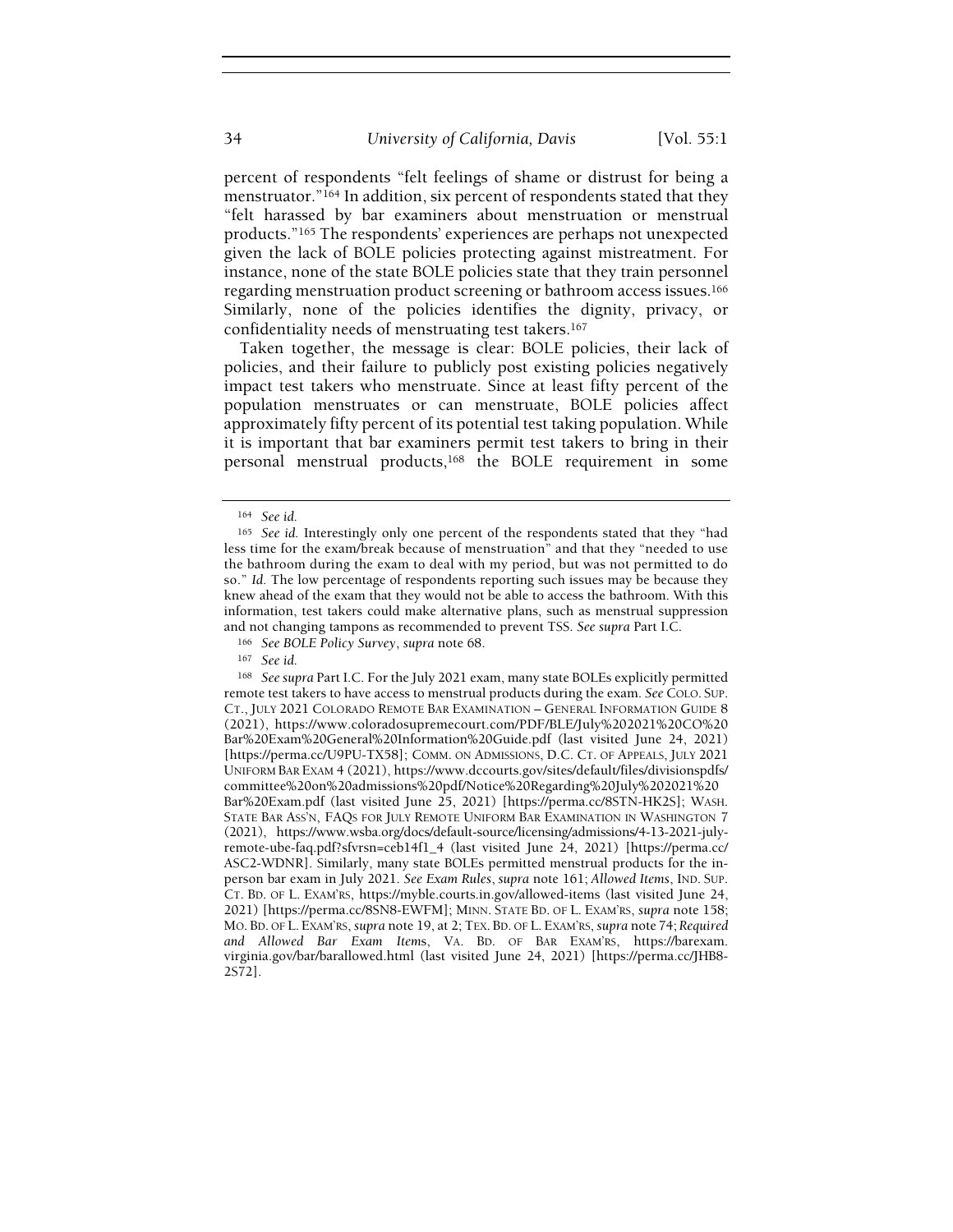jurisdictions requiring examinees to bring them in a clear plastic bag for everyone to see and to be subjected to special meaningless inspection — evidences a lack of respect and a disregard for the privacy and dignity of menstruating exam takers.

### B. Fairness and Non-Discrimination

I got my period during the bar exam. This is a real issue. It's already a disadvantage as a woman having to think about this during the exam, so to add not having your product of choice is cruel. — Dana Hill, @profdanahill.<sup>169</sup>

This Section focuses on the lack of fairness and the discriminatory nature of many BOLE policies, notwithstanding the value of fairness shared by the NCBE and the BOLEs.170 These problems typically arise when menstruators are prohibited from bringing their own menstrual products with them into the exam.171 Menstrual products are necessary to absorb menstrual flow during one's period and avoid leaks. Each menstruator has different needs relating to the size, type, and hypoallergenic nature of the period product, as well as the frequency with which they need to go to the bathroom to attend to their menstruation. When BOLEs preclude test takers from being able to use their own products, it causes unnecessary anxiety for test takers about whether and how they will be able to attend to their menstrual flow.

In summer 2020, Arizona, Pennsylvania, Texas, and West Virginia, all of which were administering in-person exams, had public and express policies precluding test takers from bringing their own menstrual products into the exam.172 Not surprisingly, test takers

<sup>169</sup> Dana Hill (@profdanahill), TWITTER (July 16, 2020, 5:31 PM EST), https://twitter.com/profdanahill/status/1283877046318440448?s=20 [https://perma.cc/ 624T-9XGX].

<sup>170</sup> Although we classify these occurrences as instances of unfairness that may constitute discrimination, they also may rightly be examples of other themes discussed in this section, such as a lack of respect or invasion of privacy. See supra Part II.A. They could also be examples of breaches of health concerns. See infra Part II.C.

<sup>&</sup>lt;sup>171</sup> This is the remote exam equivalent of being able to enter into an exam room with menstrual products.

<sup>172</sup> See BOLE Policy Survey, supra note 68. For instance, the Pennsylvania BOLE February 2020 instructions precluded entering the exam room with menstrual products but stated it would provide them instead. It did not say in which bathrooms they would be located. Cooper, Johnson & Karin, Bar Exam Testing Conditions, supra note 60, at 1; PA. BD. OF L. EXAM'RS, RULES/RESTRICTIONS FOR WRITING APPLICANTS 4 (2020), https://bit.ly/PA-2-20-BarTicket [https://perma.cc/RS67-NQLZ]; see also Crawford, supra note 61, at 65, 72-73; Shannon Najmabadi, Texas Lifts Tampon Ban at Bar Exam After Complaints Over Discriminatory Policy, TEX. TRIB. (Aug. 1, 2020, 5:00 AM CST),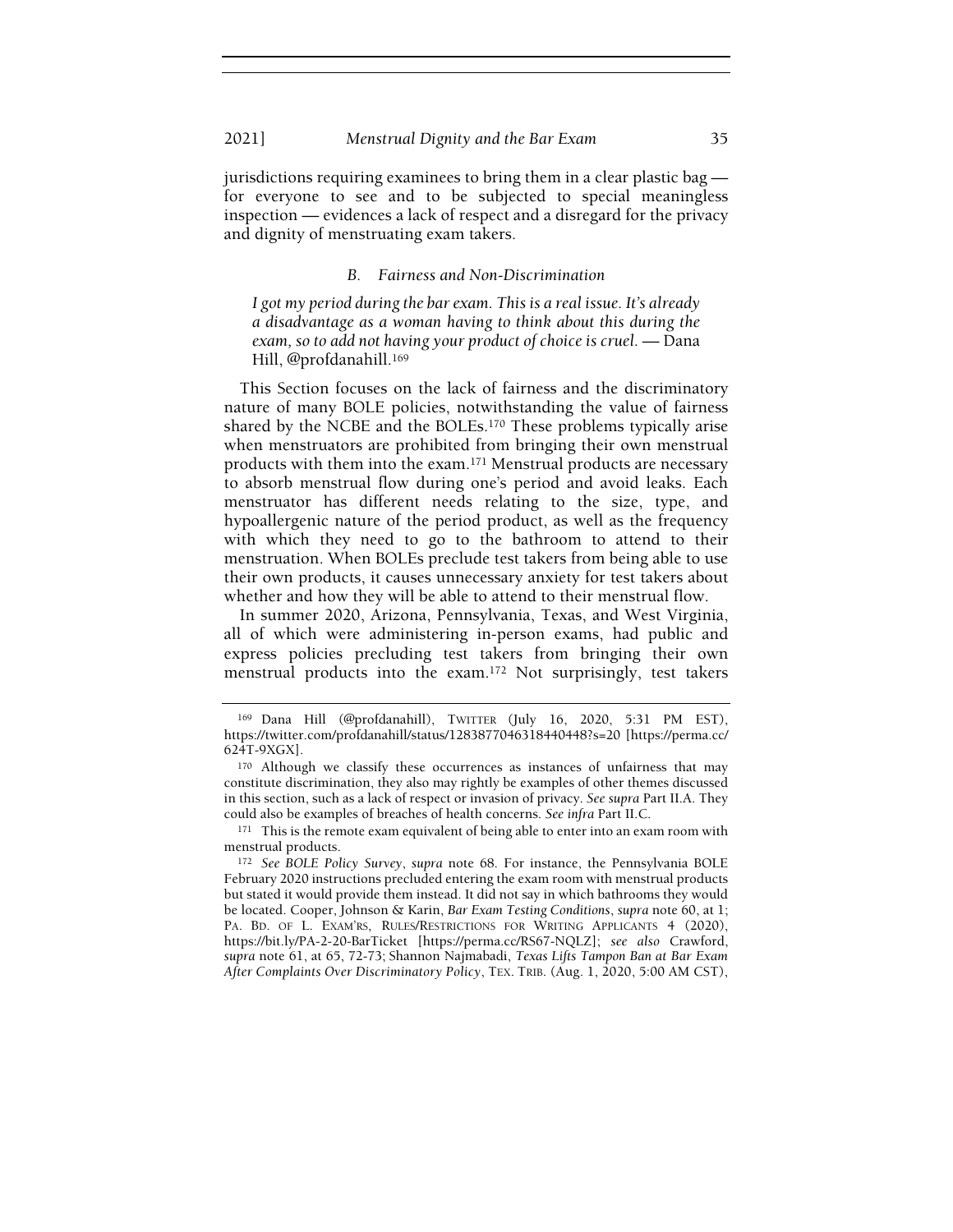responded negatively to the lack of access to their own products.173 V. (Texas, July 2020) states that she was "horrified" to learn that test takers would be unable to bring in their own menstrual products.174 Taylor Soule, @TaylorSoule (Wisconsin, July 2020) stated, "Still mad that period products were not allowed to be brought into the Wisconsin bar exam I took last week, and no products were produced to test-takers on site."<sup>175</sup>

After an outcry on social media and other advocacy, the four jurisdictions promised to change their policies and permit menstrual products to be brought into the exam room.176 Although the Arizona and Texas BOLEs did change the policy for the in-person exam, the Pennsylvania and the West Virginia BOLE websites still fail to contain policies that explicitly grant permission to bring menstrual products into the July 2021 exam room.<sup>177</sup>

Instead, West Virginia asserts that its policy permitting menstruating examinees to retrieve their products outside of the exam room with the assistance of a proctor is sufficient.178 The Iowa BOLE similarly required

173 See Menstruation and the Bar Survey Results, supra note 15.

<sup>174</sup> Id.

<sup>175</sup> Taylor Soule (@TaylorOSoule), TWITTER (Aug. 4, 2020, 10:01 PM EST), https://twitter.com/TaylorOSoule/status/1290830287170084869 [https://perma.cc/B6TH-RKHV].

<sup>176</sup> See Najmabadi, supra note 172; see also BOLE Policy Survey, supra note 68 (citing correspondence from Texas BOLE to MP and the Bar). The Texas BOLE informed MP and the Bar that "[e]xaminees for the September 2020 bar examination will be permitted to bring hygiene products into the individual hotel rooms we are reserving for each applicant. Our FAQ regarding the September examination will be updated with that information soon." BOLE Policy Survey, supra note 68.

177 See BOLE Policy Survey, supra note 68; see also Crawford, You Can Now Bring Tampons to the Bar Exam, supra note 19 (containing a screenshot of the relevant 2020 "Exam Update" from the Arizona Supreme Court Attorney Admissions).

<sup>178</sup> See BOLE Policy Survey, supra note 68. Although not on the list of products allowed into the testing room and the state's FAQ says they are not allowed, a West Virginia BOLE official told Above the Law that people taking the bar exam will be able

https://www.texastribune.org/2020/08/01/Texas-tampon-bar-exam/ [https://perma.cc/ ZC8W-C6W]; Emily Mowry (@EmilyRMowry), TWITTER (July 24, 2020 10:26 AM EST), https://twitter.com/EmilyRMowry/status/1286669133506129927 [https://perma.cc/ 4ZJB-LF3C] (providing a snapshot of information provided by the West Virginia BOLE in July, 2020 that explicitly prohibits "feminine hygiene products"); Stephanie Francis Ward, Do Some States Really Prohibit Bringing Tampons and Pads to the Bar Exam?, A.B.A. J. (July 23, 2020, 12:47 PM CDT), https://www.abajournal.com/web/article/one-stateprohibits-bringing-tampons-and-pads-at-bar-exam-while-another-retreats-on-its-position [https://perma.cc/BXL5-64DQ]. Other states may also have prohibited the entry into exam rooms with menstrual products, but BOLE reticence to provide documentation of their policies renders this list incomplete. See Menstruation and the Bar Survey Results, supra note 15 (Wisconsin).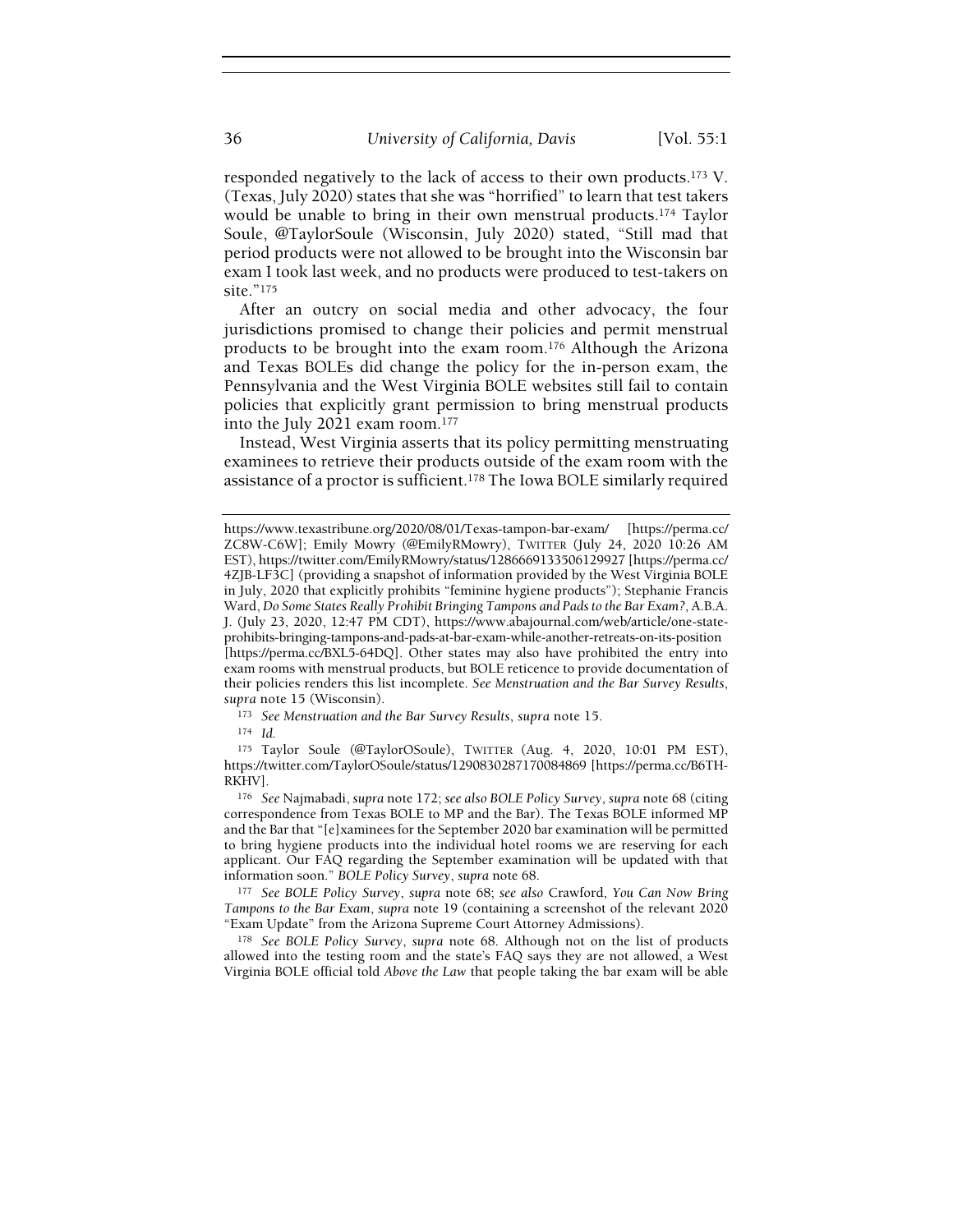examinees to keep their menstrual products at a bathroom check.<sup>179</sup> By definition, when required to seek permission to access their menstrual products, examinees in these jurisdictions were forced to disclose that they were menstruating.

BOLE requirements that menstruators obtain their products from a proctor or separate bag check area, rather than keep their products with them, unfairly impose a time tax on test takers or put them in an impossible position: they either lose time during the exam retrieving menstrual products that they should have been permitted to carry with them, or they must wait to attend to their menstruation during the break, risking leakage, discomfort, and possible health issues. Either way, the menstruating test taker is having to make emotional and physical self-care tradeoffs that other test takers do not even have to consider. BOLE failure to account for menstruators' need for easy access to their own menstrual products and the bathroom without adding exam time is unfair and discriminatory.<sup>180</sup>

In response to the summer 2020 scrutiny about this issue, including the letter drafted by the authors and signed by over 2,800 individuals,

<sup>179</sup> Id. On July 20, 2020, MP and the Bar called the Iowa BOLE and was told that while menstrual products are not listed as permitted items on information sent to test takers, test takers could bring in menstrual products and keep them at the bathroom check. Id. Professor Cat Moon received the following information in her #bloodybarpocalypse survey: "Iowa does not post any information ANYWHERE on period products. They are not on the list of items permitted. I had to email the office of professional regulation to get the info below. . . . Tampons and pads are certainly permitted. For test security purposes, we have to limit the number of items that applicants have on their desks, and we cannot have applicants accessing items that are stowed away under their desks. With that in mind, the procedure that we use for feminine hygiene products is for the applicant to check those items in with us when they enter the test room. We will put a post-it note with the applicant's ID number by the products and have them available at a table near the restroom check-out station. If those items are needed, then the applicant can simply grab them on the way out to the restroom." Id.

<sup>180</sup> See Cooper, Johnson & Karin, Bar Exam Testing Conditions, supra note 60, at 1; see also Jacobson, supra note 137, at 3, 7 (describing "dignity-in-relation" as a concept that examines how individuals are treated by other people, organizations, or entities; diminishment of this form of dignity typically occurs with an asymmetry of power that, on a societal level, can breed sexism among other social harms).

<sup>(</sup>and have always been able) to access their own "feminine hygiene products" during the course of the exam. Id. However, the test takers must either keep their products outside of the testing area and have a proctor accompany the test taker to retrieve the products or the test taker must ask a proctor to hold the products as they take the exam. Id. Using these methods, the test taker may access their own menstrual products throughout the exam. Id. The feminine hygiene products provided by the West Virginia BOLE are in addition to whatever an applicant may bring (but not take into the actual testing room). Id.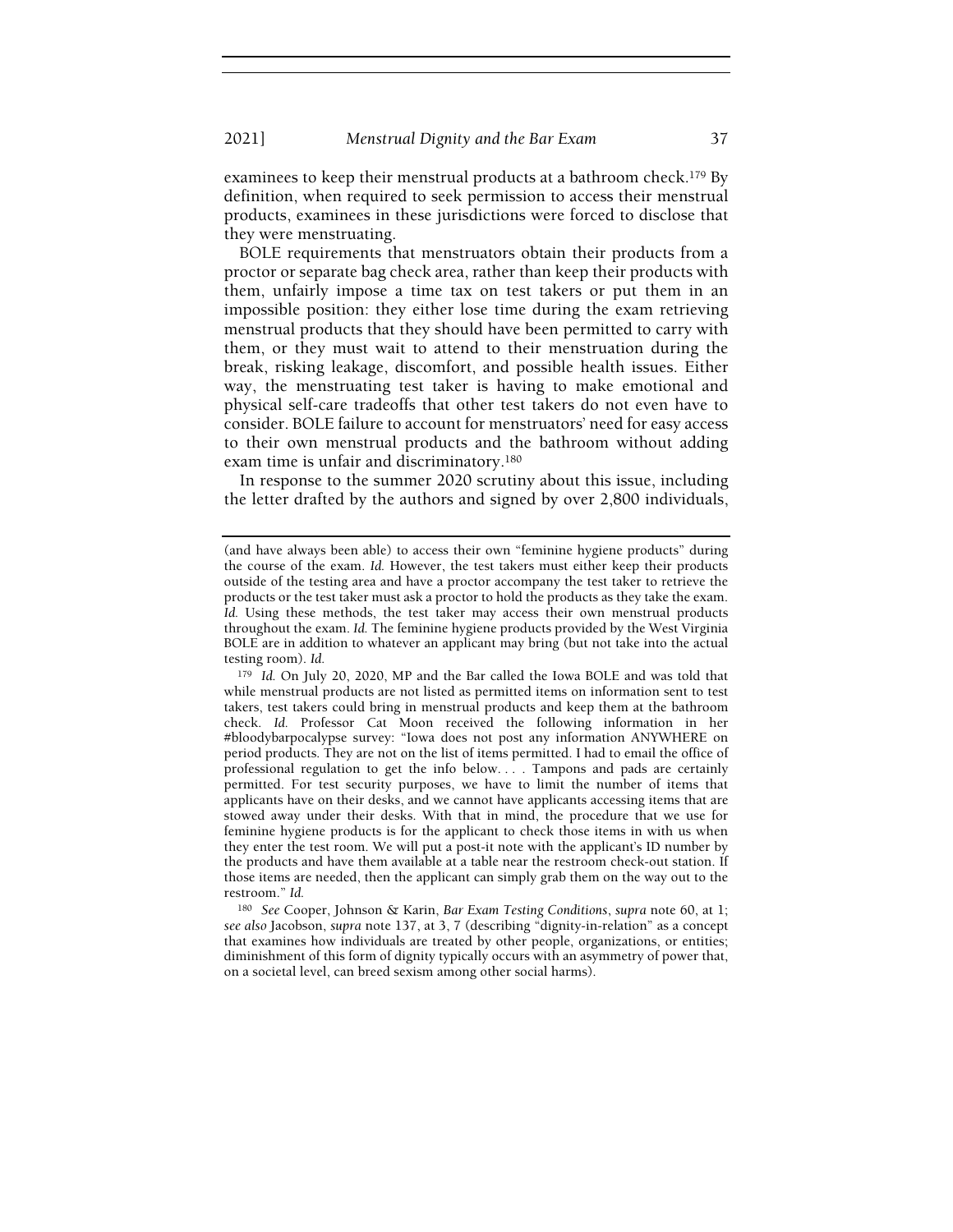the NCBE stated that it does not consider menstrual products to be "prohibited paper" and encouraged all jurisdictions to permit test takers to bring in their personal menstrual products.181 Therefore, the states that are not explicitly permitting menstruators to bring their own menstrual products into the exam are not following guidance from the NCBE.<sup>182</sup>

Moving bar exams to the remote, online format in summer and fall 2020 due to the pandemic did not resolve the issue of whether menstruating test takers would have ready access to their menstrual products. Again, many BOLEs did not publicly disclose their exam policies or did not have policies specifying whether test takers could bring their menstrual products into the exam room and keep them with them during the exam. Further, even when the authors contacted BOLEs to learn more, many did not respond.<sup>183</sup>

BOLEs' failure to publicly post their menstrual policies on their webpages undermines prospective test takers' ability to evaluate whether a jurisdiction's policies are menstrual friendly. Further, it requires menstruating examinees to waste precious time — when others are studying — to dig further to try to find BOLE policies. That some jurisdictions, such as West Virginia and Iowa, permit menstrual products without publicly stating so, or permit them only with certain provisos (as discussed above), is confusing and unfair. Finally, the nonpublic and often confusing policies send a sharp message to menstruators: BOLEs are not thinking of menstruators' needs or do not care sufficiently about them to provide a readily accessible, clear statement permitting entry into the exam room with menstrual products. This causes unnecessary confusion, added stress, and damage to the dignity of the menstruator who is seen as unworthy of such consideration. In addition to these untenable harms, precluding access to menstrual products creates significant health implications, which are discussed in the next Section.

Despite the advocacy and scrutiny in 2020 and 2021 regarding menstrual policies, the authors' updated BOLE Policy Survey shows that very few jurisdictions — whether administering the exam in person or remotely — had adopted menstrual friendly policies for the July 2021 bar exam. Fifty-five jurisdictions administered the bar exam in July 2021.184 Only nine of them had policies explicitly permitting test takers

<sup>181</sup> See Konnath, supra note 69; see also Najmabadi, supra note 172.

<sup>182</sup> See BOLE Policy Survey, supra note 68.

<sup>183</sup> See id.

<sup>184</sup> See Jurisdiction Information, NAT'L CONF. OF BAR EXAM'RS, https://www.ncbex.org/ jurisdiction-information/ (last visited June 28, 2021) [https://perma.cc/MJ26-P4CQ]. It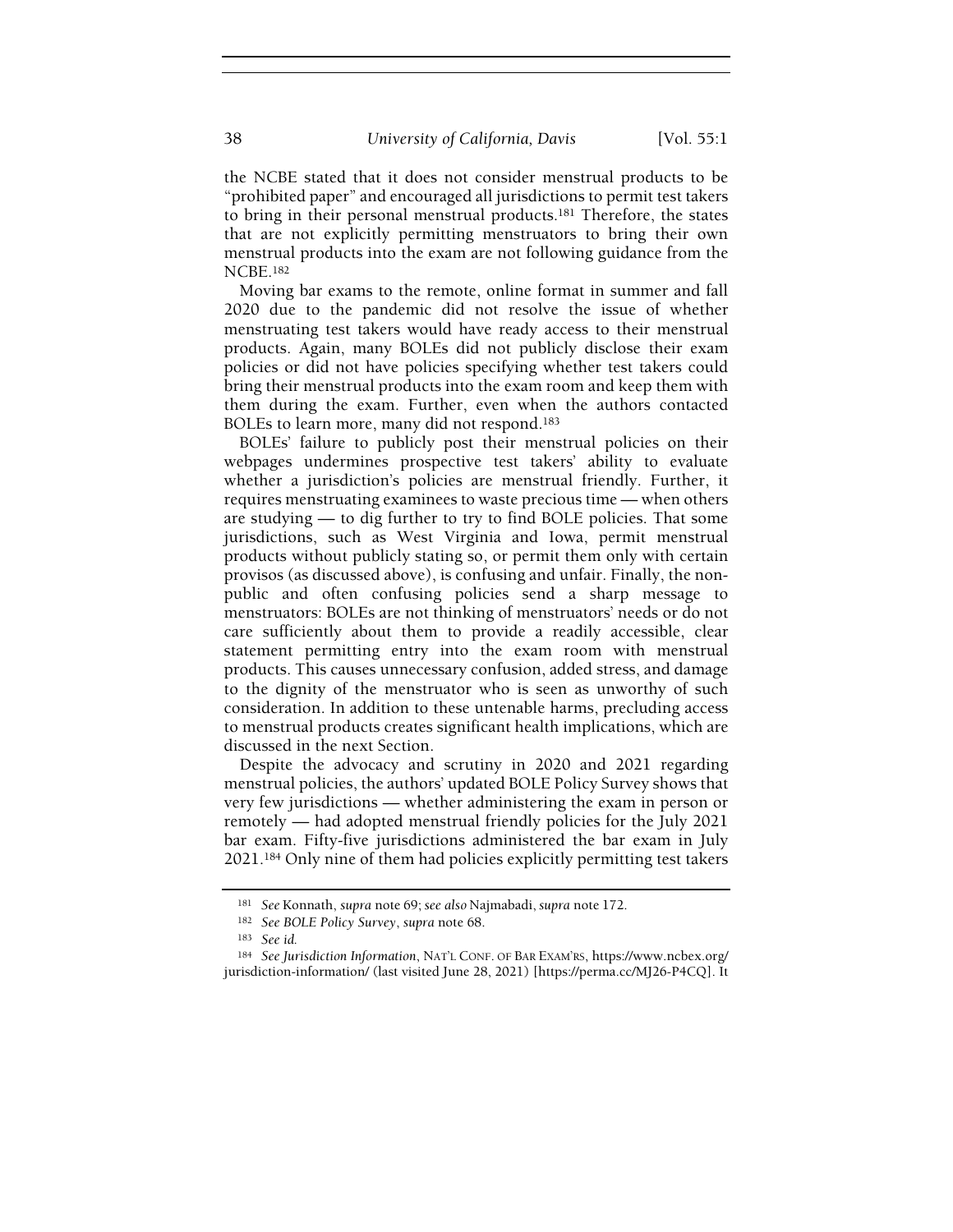to enter the exam room with their own menstrual products.185 Forty-six jurisdictions had no explicit policies permitting menstrual products or expressly did not permit them.<sup>186</sup>

In addition to adopting explicit and transparent policies permitting entry into the exam room with menstrual products, BOLEs also must adopt non-discriminatory terminology. Even when addressing menstruation, numerous BOLEs use outdated, offensive, and exclusionary language. For example, rather than using the phrase "menstrual products" to discuss tampons, pads and menstrual cups, the policies most commonly use the term "feminine products."187 This label perpetuates the belief that menstruation is not to be discussed explicitly; it ignores the reality that women are not the only menstruators; and it disregards the fact that persons who may not identify as "feminine" such as transmen, persons who are genderqueer/nonbinary, or intersex, and "non-feminine" cis women — may also menstruate and need menstrual products.188 The ABA, in its April 2021 resolution, also encouraged BOLEs to adopt the gender-inclusive term "menstrual products."<sup>189</sup>

More needs to be done to ensure BOLEs permit entry with menstrual products into in-person and remote bar exams, notify test takers of these policies, and use inclusive language. The Authors further explore the importance of these recommendations in their Model Policy, discussed infra, Part IV.

<sup>187</sup> See id.

should be noted that the NCBE reports that Puerto Rico will administer its bar exam in November, and Palau is not administering a bar exam this summer. Id.

<sup>185</sup> See BOLE Policy Survey, supra note 68. Of the nine, four jurisdictions administered the bar exam remotely (California, Colorado, Washington, and Washington D.C) and five jurisdictions administered the exam in person (Indiana, Minnesota, Missouri, Texas, and Virginia). Id.

<sup>186</sup> See id. Of the forty-six, twenty-four jurisdictions administered the exam remotely (Arizona, Connecticut, Florida, Georgia, Illinois, Iowa, Kentucky, Louisiana, Maine, Massachusetts, Maryland, Michigan, New Hampshire, New Jersey, New York, North Carolina, Ohio, Pennsylvania, Rhode Island, Tennessee, Utah, Vermont, Virgin Islands, and Wisconsin) and twenty-two jurisdictions administered the bar exam in person (Alabama, Alaska, Arkansas, Delaware, Guam, Hawaii, Idaho, Kansas, Mississippi, Montana, Nebraska, Nevada, New Mexico, North Dakota, Northern Mariana Islands, Oklahoma, Oregon, Puerto Rico, South Carolina, South Dakota, West Virginia, and Wyoming). See id.

<sup>188</sup> Johnson, Menstrual Justice, supra note 103, at 9; see Arisleyda Dilone, She'll Become a Woman Later, in PERIOD: TWELVE VOICES TELL THE BLOODY TRUTH 3, 6 (Kate Ferrell ed., 2018).

<sup>&</sup>lt;sup>189</sup> See ABA Mid-Year House of Delegates Resolution 105, supra note 70, at 3 n.1.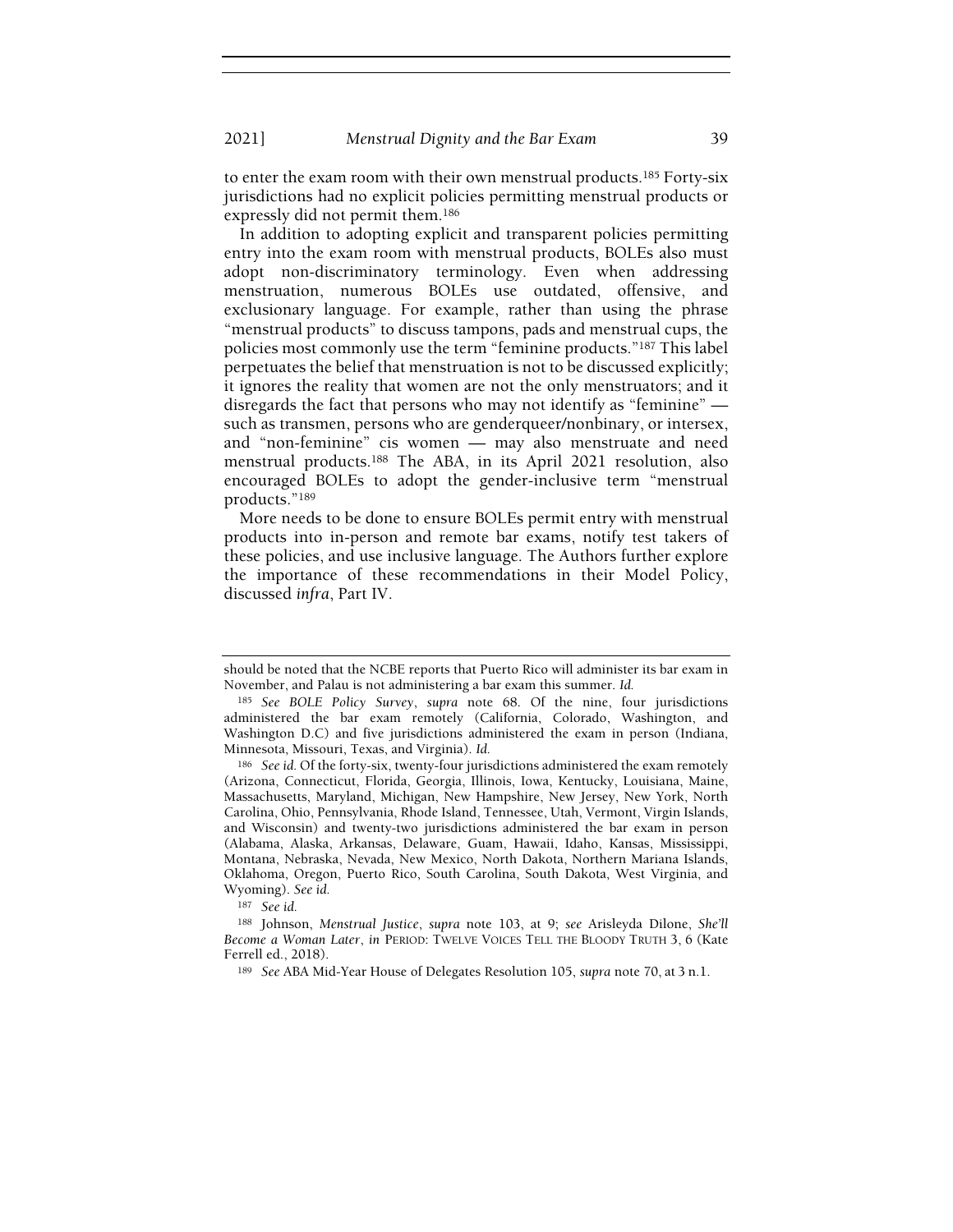## 40 University of California, Davis [Vol. 55:1]

# C. Promoting Health

[I was] frustrated at the thought of 1) not being able to carry my own [pads or tampons] as I've had surgery on my cervix and vaginal canal so the generic brands are painful and difficult for me to use; 2) of losing testing time to clean myself up and insert a painful product . . . . - Anonymous (Texas, July 2018).<sup>190</sup>

If I didn't adjust my birth control I was going to get my period on the day of the bar exam and my period is physically debilitating so I couldn't have that happen, but now I'm in so much pain from adjusting it and I can't stop crying. — @legallyypink, Feb. 14, 2021.<sup>191</sup>

Numerous test takers responding to the BOLE Policy Survey and posting on social media have raised serious health concerns resulting from not being permitted to bring in and use their own menstrual products.192 It appears that BOLE interest in prohibiting menstrual products is to maintain the security of the exam questions and the security against cheating on the exam.<sup>193</sup> While no one would argue with the importance of maintaining security at the bar exam, there is absolutely no indication that allowing test takers to bring in their own

<sup>190</sup> Menstruation and the Bar Survey Results, supra note 15.

<sup>191</sup> Id. (citing legally pink (@legallyypink), TWITTER (Feb. 14, 2021, 10:37 PM), https://twitter.com/legallyypink/status/1361157610179874818 [https://perma.cc/29XH-9ME7]).

<sup>192</sup> See Menstruation and the Bar Survey Results, supra note 15. While having BOLEprovided products as the only source of menstrual products is problematic for the reasons discussed in this section, it is important for BOLEs to provide an emergency supply of tampons and pads in the bathrooms for test takers. Menstruators often cannot anticipate the exact time their menstruation will begin, and this unpredictability is exacerbated by the stress of the bar exam.

<sup>193</sup> The security of the exam concern is to prevent the copying of the questions, and the security against cheating concern is to prevent test takers from entering the exam with contraband material that could be used to enhance their answers on the exam. See Comments from Executive Director Susan Henricks, TEX. TRIB. (July 30, 2020), https://static.texastribune.org/media/files/575d56ed90f446bf58493234f589a2fa/SH%20 Statement.pdf?\_ga=2.127382093.1976722529.1613009452-492014024.1612918821 [https://perma.cc/M7UZ-UWMB]; Joe Rosenberg (@JoeRosenbergLaw), TWITTER (Feb. 20, 2021, 7:18 AM), https://twitter.com/JoeRosenbergLaw/status/1363145986026201088 [https://perma.cc/43VC-PPAG] (sharing the correspondence between Jo Anne Simon, N.Y. Assembly member, and John J. McAlary, Executive Director, N.Y. BOLE, including that the BOLE considered "the security of the exam" as a factor in denying the request for on-demand bathroom breaks during the MPT, but was confident that the procedure of having applicants announce to the camera their need for a bathroom break and after the conclusion of the exam, submit in writing an explanation of the circumstances for their absence form camera view "should adequately address the situation").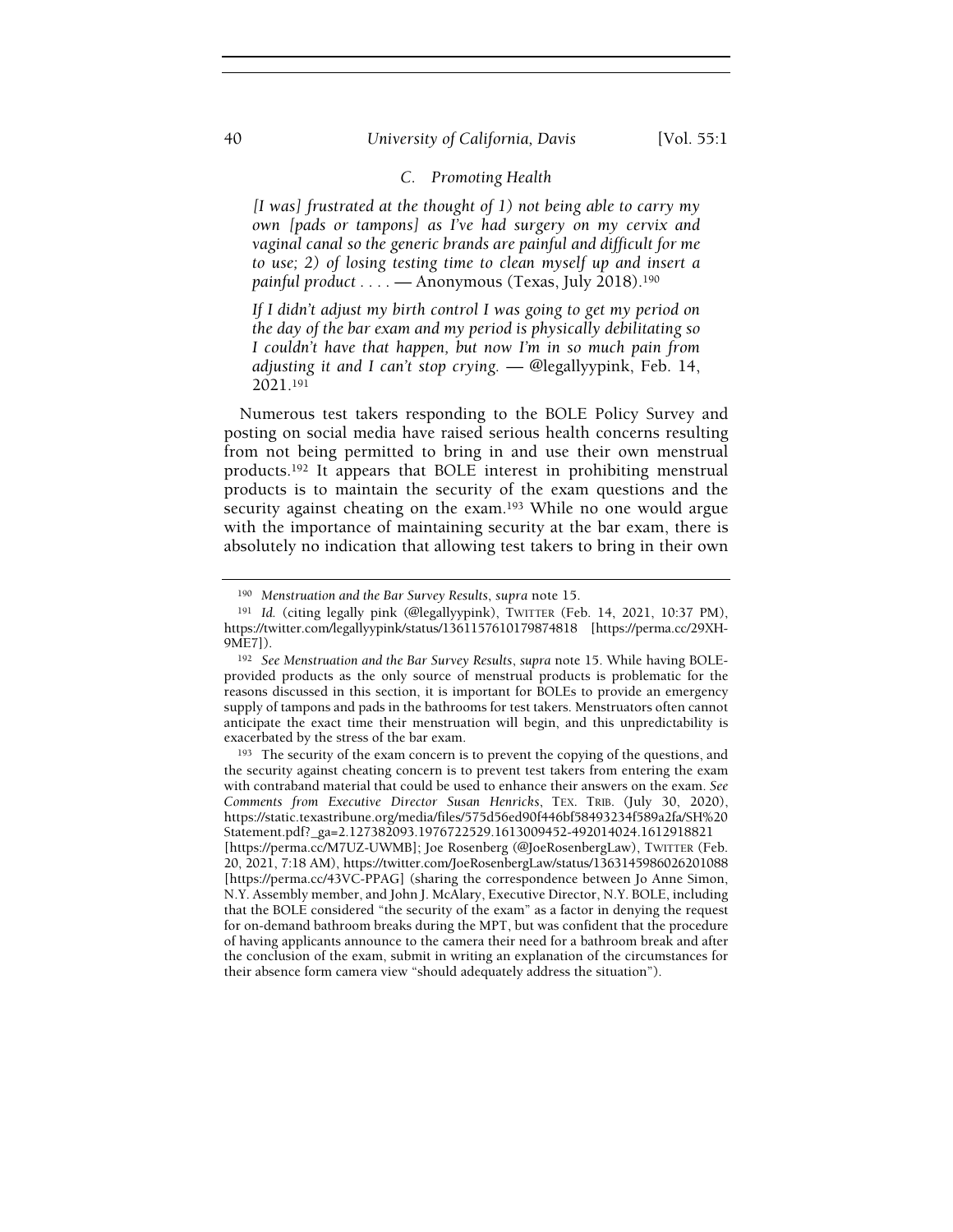2021] Menstrual Dignity and the Bar Exam 41

products would — or has ever — posed a threat to exam security. The NCBE has even clarified that its recommended ban on allowing examinees to bring in scrap paper should not be understood to be a prohibition on their bringing in menstrual products — and encouraged state BOLEs to allow test takers to bring in their personal products.<sup>194</sup>

Even under a system where test takers may bring their own products into the exam room, the screening of such products needs to be improved to protect privacy and dignity, and to not endanger the health and safety of test takers.195 For example, the screening should not require the removal of menstrual products from their original and sanitary packaging, as happened in Ohio when a test taker was "told to take my tampons out of the wrapper when going into the exam room[,] which is unsanitary."<sup>196</sup>

The Sections that follow identify three specific health-related harms that can occur when a state BOLE bans or restricts an examinee's access to their own menstrual products or limits their access to the bathroom, whether taking the exam in person or remotely. Each of these potential injuries is heightened for those individuals who are transgender, genderqueer/nonbinary, or intersex.197 The last Section then discusses the special accommodations permitted by BOLEs and whether and how menstruators can access them.

#### 1. BOLE-Provided Menstrual Products

They would not allow us to take our own products in . . . the products provided were cardboard tampons and subpar pads. I use tampons, the cardboard ones are difficult for women with sensitivity issues and are uncomfortable. I left the one I wore in all day and rushed back to the hotel at the end of the day (considering there was not much time during lunch). I nearly bled through my tampon but refused to use the ones provided as they were awful. — Anonymous (Texas, July 2017).<sup>198</sup>

…while this did not apply to me, it is very possible that a trans man who menstruates, or someone non-binary who menstruates, takes

<sup>194</sup> See Konnath, supra note 69; see also Menstruation and the Bar Survey Results, supra note 15 (noting a respondent to the survey stated they were able to bring menstruation products into the bar exam).

<sup>195</sup> See supra Part II.A and C.

<sup>196</sup> Menstruation and the Bar Survey Results, supra note 15 (quoting Anonymous, Ohio, July 2018).

<sup>197</sup> See supra note 21.

<sup>198</sup> Menstruation and the Bar Survey Results, supra note 15.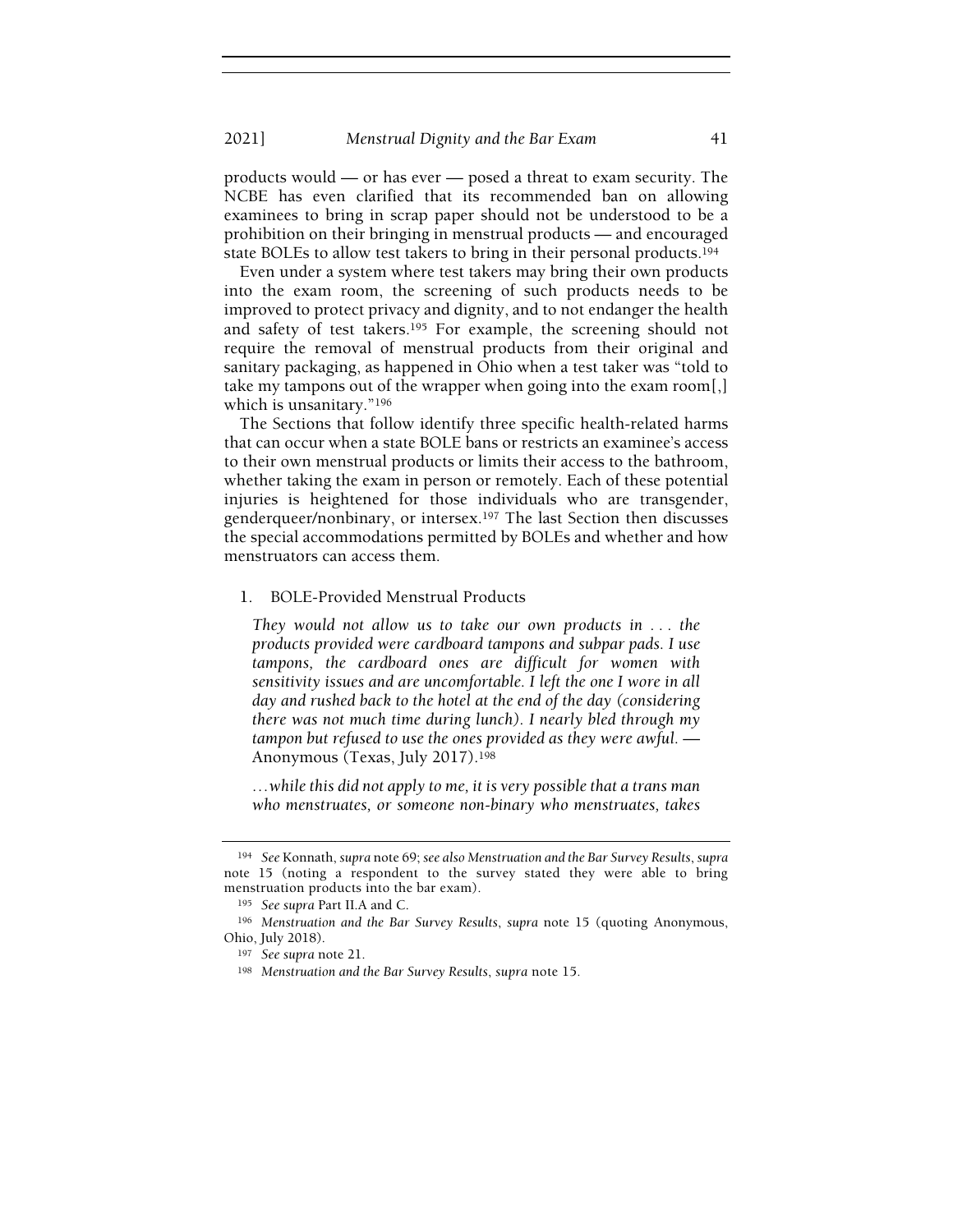the bar exam and is more comfortable using the men's bathroom. From asking friends, I know my bar examiners did not include any products in the men's restroom. — K.F. (Pennsylvania 2019).<sup>199</sup>

I took birth control to make sure I wouldn't have my period during the exam. — Anonymous (Ohio, July 2008).<sup>200</sup>

BOLEs that precluded test takers from bringing their own menstrual products swatted away concerns about the policy by pointing to their provision of menstrual products in women's restrooms.201 Although MP and the Bar encourages BOLEs to provide menstrual products to assist test takers who unexpectedly start to menstruate during the exam,<sup>202</sup> barring test takers from bringing in their own menstrual products raises five key health-related concerns.<sup>203</sup>

First, as stated above by Anonymous in Texas, the inability of menstruating test takers to use their own products can cause pain or other issues, such as allergic reactions or insufficient absorbency of menstrual flow. Most menstruators have learned over time (sometimes through painful and embarrassing trial and error) which products work best for them: individuals require different sizes and levels of absorbency to best fit their body and menstrual flow, which often varies over the course of one's period.204 Not knowing whether the state BOLE will provide the appropriate type (e.g., tampon, pad), size (e.g., super, regular, thin), or product material (e.g., cardboard or plastic tampon applicator; non-hypoallergenic; non-organic) will cause menstruators

<sup>199</sup> Id.

<sup>200</sup> Id.

<sup>&</sup>lt;sup>201</sup> See ShaCamree Gowdy, Tampons and Pads Are No Longer Banned at Texas Bar Exams, CHRON. (Aug. 3, 2020, 10:56 AM), https://www.chron.com/news/houston-texas/article/ Pads-and-tampons-will-not-be-prohibited-for-test-15454434.php [https://perma.cc/7CMR-SZKF] (reporting that the Texas BOLE had "found that applicants were fine using the products that were being provided").

<sup>202</sup> See infra Part IV.A.

<sup>203</sup> One jurisdiction, Pennsylvania, appears to be the exception in providing a wide array of menstrual products for use in February 2020. See Menstruation and the Bar Survey Results, supra note 15 ("I overheard a lot of test takers were very happy with the selection of products available. There were multiple brands and types of each product. They were also available in the bathrooms themselves whereas the proctors were outside the area so no one was witnessing you obtain a product. I was told this was not the way it always had been, but they were trying their best to provide products the best way possible."). For the July 2021 bar exam, no BOLE announced that it was providing menstrual products in the bathroom during the in-person exams. See BOLE Policy Survey, supra note 68.

<sup>204</sup> See Period Products, What are the Options?, supra note 115 (describing the importance of using appropriate menstrual products).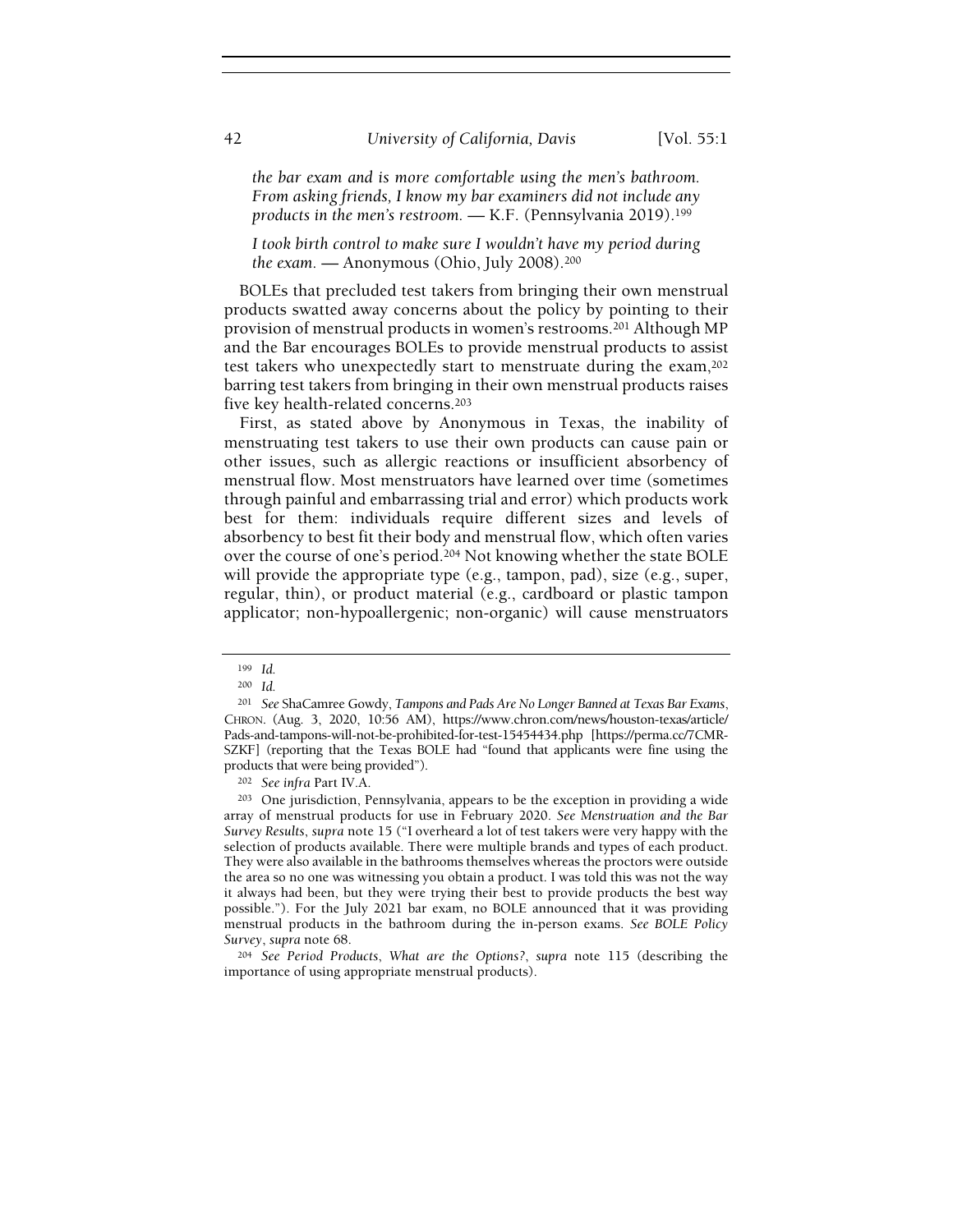undue anxiety and discomfort that can readily distract them from their studies leading up to the exam or, even worse, during the exam.<sup>205</sup>

Second, relatedly, if the product is too large, or if it is kept in too long (i.e., because the test taker is not permitted to use the bathroom), it can cause irritation, infection, or even toxic shock syndrome.206 These physiological experiences, and the accompanying emotional anxiety, are disturbing, and create an unconscionable risk of derailing exam performance.

Third, some test takers who were restricted to only BOLE-provided menstrual products stated that BOLEs provided an insufficient supply, effectively leaving test takers with no menstrual products. As Anonymous in Illinois stated, "It was gross to have to supplement with toilet paper since the machine in the bathroom was out of supplies."<sup>207</sup> Emily Mowry (West Virginia, July 2020) took to Twitter to complain about the limited supply of menstrual products available given that test takers could not bring in their own.208 Ms. Mowry stated, "WV had one box of tampons and one box of pads in the women's restroom (150 exam takers)."209 Again, without access to products, menstruating test takers must keep in a previously-inserted tampon for too long, creating

<sup>209</sup> Id.

<sup>205</sup> See Najmabadi, supra note 172 ("I felt like an outlaw at the bar exam because I needed menstrual products" and the bar had only provided "one kind of menstrual product . . . a box of super-absorbent tampons with cardboard applicators that some find uncomfortable . . . [I] smuggled in menstrual products."). A BOLE's failure to provide appropriate menstrual products implicates menstruators' dignity by imposing on their autonomy and bodily integrity. See supra introduction to Part II.

<sup>206</sup> See Bridget J. Crawford, Margaret E. Johnson, Marcy L. Karin, Laura Strausfeld & Emily Gold Waldman, The Ground on Which We All Stand: A Conversation About Menstrual Equity Law and Activism, 26 MICH. J. GENDER & L. 341, 360-61, 379 (2019) (discussing the need for increased safety of menstrual products); Durkin, supra note 106; Jen Gunter, Are Reusable Feminine Cloths Safe?, N.Y. TIMES (Jan. 17, 2019), https://www.nytimes.com/2019/01/17/well/are-reusable-feminine-cloths-safe.html [https://perma.cc/K8J5-ZNN8]; The Facts on Tampons — and How to Use Them Safely, FOOD & DRUG ADMIN., https://www.fda.gov/consumers/consumer-updates/factstampons-and-how-use-them-safely (last updated Sept. 30, 2020) [https://perma.cc/ 8R7R-DCHS] (suggesting that users seek medical care if a tampon causes discomfort, pain or causes an allergic reaction); Rachel Nall, Why Do Menstrual Pads Cause Rashes?, HEALTHLINE (May 29, 2018), https://www.healthline.com/health/rashes-from-pads [https://perma.cc/2VPP-RCMF] (mentioning that the use of some pads may cause vulvitis or other rashes, causing itching or discomfort). See generally Menstrual Cycle, supra note 102 (providing background information on the menstrual cycle).

<sup>207</sup> Menstruation and the Bar Survey Results, supra note 15.

<sup>208</sup> See Emily Mowry (@EmilyRMowry), TWITTER (Aug. 4, 2020, 10:11 PM EST), https://twitter.com/EmilyRMowry/status/1290832871062634497 [https://perma.cc/7MP5- ZQ8H].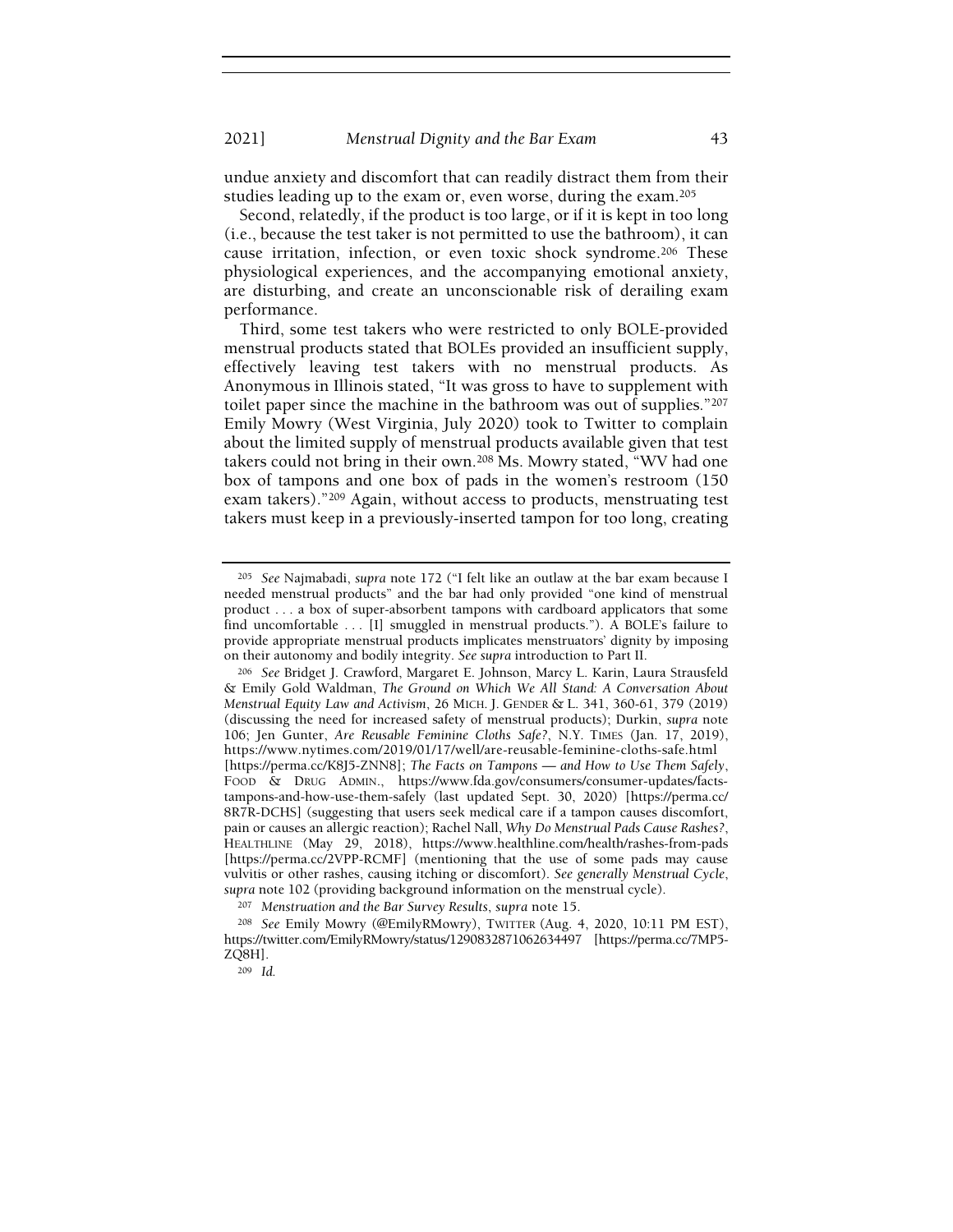a health risk. In addition, test takers may experience embarrassing and very uncomfortable menstrual bloody leaks on their clothing and chairs when tampons or pads reach their absorbency limit.

Fourth, without appropriate menstrual products during the bar exam, some test takers resorted to extreme measures to attend to their menstruation.210 For instance, learning that there would be no entry into the exam room with menstrual products, test takers saw no other alternative than to medically suppress their periods through birth control or hormonal medicine to avoid the risks of an overly-delayed tampon or pad change that could undermine their health, safety, comfort, and concentration during the exam.211 It is deeply concerning that BOLE restrictive policies drive test takers to alter their body's hormone levels — in ways that may be unsafe — to ensure they can take the mandatory licensing exam on equal footing with others.

Further, as well-intentioned as it may be for BOLEs to supply menstrual products (whether exclusively or as a supplement), it is a mistake to provide them solely in the women's bathrooms.212 Especially when they are the only products available, transgender, genderqueer/nonbinary, and intersex individuals who use the men's bathrooms will be wholly without access to these vital products. To not recognize their needs is both disrespectful and leaves them with no option but to risk an infection or TSS by using products that are too large and cannot be changed during the day, or to bleed visibly potentially causing them both to be very embarrassed and to have outed themselves — by using products that are too small.

2. Breaks and Bathrooms: In-Person Exams

I had to calculate the time I used a new tampon so that I wouldn't take 'unnecessary' bathroom breaks but still make sure I did not exceed 4 hours without changing [to avoid Toxic Shock Syndrome]. — I.S. (California 2020).<sup>213</sup>

My endometriosis is such that I cannot use tampons, but only pads, and have to change them once every 30-45 minutes. I don't know that I could have physically sat for the exam under those conditions

<sup>210</sup> See Menstruation and the Bar Survey Results, supra note 15.

<sup>211</sup> See id.

<sup>212</sup> See id.

<sup>213</sup> Id.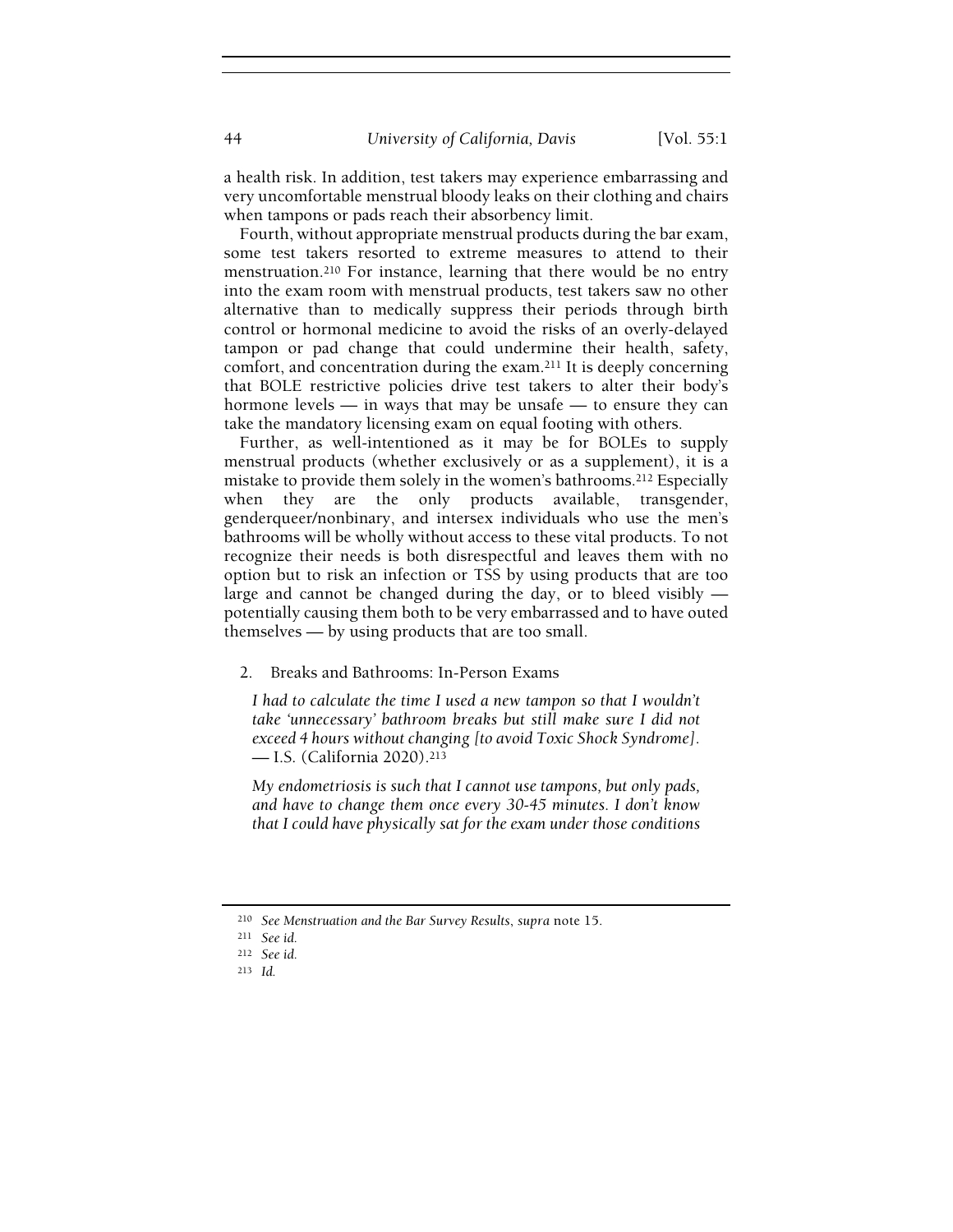2021] Menstrual Dignity and the Bar Exam 45

[restricted bathroom breaks]--including the excruciating pain. — Anonymous (California, July 2019).<sup>214</sup>

Women shouldn't have to worry about bleeding into a chair or being humiliated by proctors in order to take a bar exam. LadyLawyerDiaries, @LadyLawyerDiary (July 16, 2020).<sup>215</sup>

The Menstruation and the Bar Survey revealed regulation and control of test takers' bathroom access during the exam. For example, Anonymous (Pennsylvania, July 2018) experienced this stating, "In PA, we were not allowed bathroom breaks at all once the test started (unless it was a scheduled break time)."216 Some jurisdictions — such as Maine and Wisconsin — permitted only one test taker at a time to access the bathroom.217 Other jurisdictions required test takers to sign in and out to use the bathroom.218 Restrictions on bathroom access continued to exist for the July 2021 exam.<sup>219</sup>

Without access to the bathroom on an as-needed basis, test takers may find themselves bleeding unexpectedly and unable to attend to their menstruation. Even if the BOLE provides test takers with general bathroom access, BOLEs should not require test takers to get proctor permission or to sign in and out of the exam room to use the bathroom. These extra steps delay test takers' bathroom access and their ability to attend to their menstruation, including inserting or changing a tampon or pad, and further cause them to incur an unnecessary time tax.

# 3. Breaks and Bathrooms: Remote Exams

Hot take: the online bar exam is sexist against people who menstruate and cannot take bathroom breaks during modules. How

<sup>214</sup> Id.

<sup>215</sup> LadyLawyerDiaries (@LadyLawyerDiary), TWITTER (July 16, 2020, 10:43 PM EST), https://twitter.com/LadyLawyerDiary/status/1283955435356270595 [https://perma.cc/ 3SBW-TMS5].

<sup>216</sup> Menstruation and the Bar Survey Results, supra note 15.

<sup>217</sup> See STATE OF ME. BD. OF BAR EXAM'RS, MAINE BAR EXAMINATION SAFETY PRECAUTIONS 3 (2020), https://bit.ly/ME-920 [https://perma.cc/9R43-2TNU] (Maine's BOLE policy is the result of the COVID-19 pandemic and concern for social distancing); see also Bar Exam Tracker (@BarExamTracker), TWITTER (July 21, 2020, 9:37 PM EST), https://twitter.com/BarExamTracker/status/1285750697011687427 [https://perma.cc/ 2M2K-3WTR] (showing screenshot of Wisconsin BOLE July 2020 policy).

<sup>218</sup> See BOLE Policy Survey, supra note 68 (showing, for example, that Missouri requires this procedure).

<sup>219</sup> See id.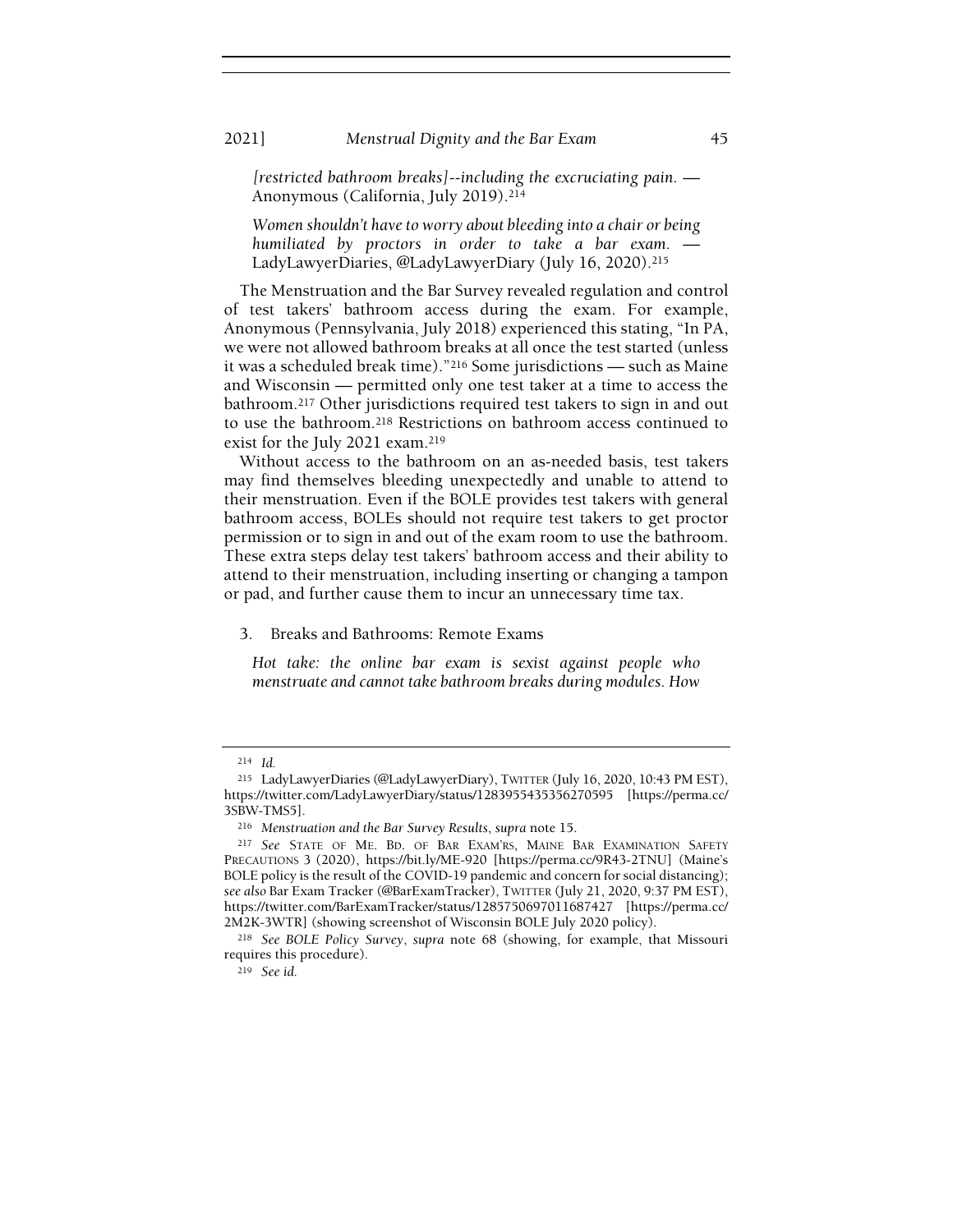fun to be sitting in your own blood — Andrea @drizzy\_dree (Pennsylvania, September 2020).<sup>220</sup>

Guess who got her period in the middle of the #barexam and had to leave camera view for a few minutes or bleed all over her dad's really nice office chair? See y'all in February, I guess. — Cecilia Scheeler, @CeceliaScheeler, Oct. 6, 2020 (Maryland, October 2020).<sup>221</sup>

Some folks were wearing Depends last time because of the lack of bathroom breaks. It was disgusting and cruel and still is. — @420AttyChicago (Jan 19, 2021).<sup>222</sup>

In the summer of 2020, most jurisdictions delayed the administration of the bar exam to the fall and then wisely moved their exams to a remote format to deal with the COVID-19 pandemic.<sup>223</sup> In the remote exam context, BOLEs use surveillance security technology downloaded onto examinees' computers to monitor test takers' positions throughout the exam.224 Many commentators have raised concerns about this surveillance technology.<sup>225</sup>

<sup>223</sup> See Griggs, Epic Fail, supra note 53, at 15-18 (describing efforts to obtain diploma privilege amid numerous problems with remote examinations).

<sup>224</sup> See Patrice, supra note 55.

<sup>225</sup> See David Rubenstein & Marsha Griggs, It's Time to Re-Set the Bar for Online Proctoring, BLOOMBERG TAX (Mar. 24, 2021, 1:00 AM), https://news.bloombergtax. com/daily-tax-report/its-time-to-re-set-the-bar-for-online-proctoring [https://perma.cc/ J6FY-3GZU] (exploring the "fairness, efficacy, and safety of the AI proctoring system" and the impact on examinees of color and/or with disabilities, especially as remote proctoring of bar exams will continue after the pandemic); Letter from Noah Baron, Couns., Laws' Comm. for C.R. Under L., to Sean M. SeLegue, Esther P. Lin, Vanessa Holton & Sebastian Vos, State Bar of Cal. (Feb. 10, 2021),

<sup>220</sup> Andrea (@drizzy\_\_dree), TWITTER (Sept. 28, 2020, 1:18 PM EST), https://twitter.com/drizzy\_\_dree/status/1310629909447008256 [https://perma.cc/FWX2- LPAG].

<sup>221</sup> Cecelia Scheeler (@CeceliaScheeler), TWITTER (Oct. 6, 2020, 12:40 PM EST), https://twitter.com/CeceliaScheeler/status/1313519480803405833 [https://perma.cc/ 4XPM-2933].

<sup>222</sup> Drag Name: Beau Tucks (@420AttyChicago), TWITTER (Jan. 19, 2021, 10:51 PM EST), https://twitter.com/420AttyChicago/status/1351739094565613568 [https://perma.cc/ NP8X-Y5RB]; see also Staci Zaretsky, Yet Another Law School Grad Worried About Failing After Being Forced To Pee In Bottle During Remote Bar Exam, ABOVE THE L.(Feb. 26, 2021, 3:15 PM), https://abovethelaw.com/2021/02/yet-another-law-school-grad-worried-aboutfailing-after-being-forced-to-pee-in-bottle-during-remote-bar-exam/ [https://perma.cc/ XV2P-8DVK] (sharing Liz Gil's retweet of bar examinee's experience peeing in a bottle during the MEE and corresponding "worr[y] [that their] movements will look suspicious on the video file" because they are aware of "other test takers [that] have been flagged by the AI for otherwise innocuous behavior").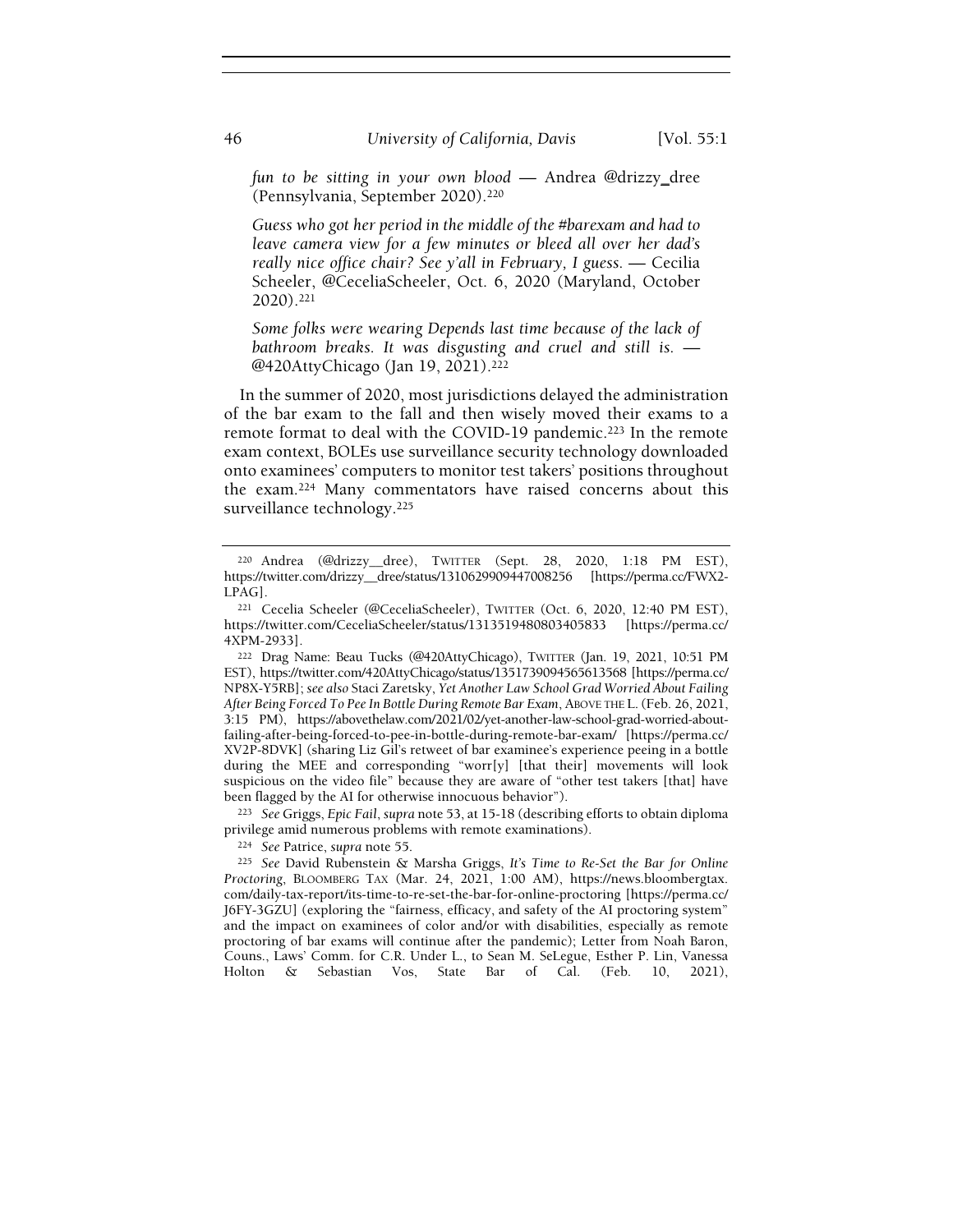The summer/fall 2020 remote exams were shorter than the traditional bar exam, holding only two 90-minute exam segments each day, separated by a 30-minute break. Still, remote test takers were often precluded from accessing the bathroom except during scheduled breaks. In California, this resulted in some test takers having no access to a bathroom for up to three hours.<sup>226</sup>

For the remote version of the July 2021 bar exam, only one BOLE jurisdiction — Louisiana — explicitly permitted access to the bathroom during the exam for any reason, even if not on break, because the exam was not proctored.<sup>227</sup> Twenty-nine jurisdictions helpfully posted a schedule online detailing the session and break start times, giving menstruators the opportunity to plan for their needs.<sup>228</sup>

Eight jurisdictions explicitly stated that test takers may not access the bathroom during the exam outside of the scheduled breaks.229 Eight other jurisdictions permitted bathroom access outside of breaks only in an emergency.230 Test takers who leave their seats during the exam in a jurisdiction where bathroom access during a test session is prohibited can suffer consequences. In most such jurisdictions, the test will be flagged and further examined for cheating by the BOLE.231 As Cecilia

<sup>227</sup> See BOLE Policy Survey, supra note 68.

<sup>228</sup> See id. (showing that twenty-nine of the fifty-four jurisdictions offering the bar exam in July 2021 provide the exam schedule with breaks: Alaska, California, Connecticut, Colorado, Delaware, District of Columbia, Florida, Georgia, Illinois, Iowa, Louisiana, Maryland, Massachusetts, Michigan, Minnesota, Mississippi, Missouri, Montana, Nevada, New Hampshire, New Jersey, New York, North Carolina, Ohio, Pennsylvania, Tennessee, Texas, Vermont, and Washington).

<sup>229</sup> See id. (citing to California, Illinois, Indiana, Maryland, Michigan, New Jersey, North Carolina, and Ohio BOLE policies).

<sup>230</sup> See id. (citing to Connecticut, Delaware, District of Columbia, Florida, Georgia, Massachusetts, New York, and Pennsylvania BOLE policies).

<sup>231</sup> See id. (identifying jurisdictions where the consequences include flagging exams, such as New York, which states the exam will be flagged for investigation, and North Carolina, which states it will be flagged for fraud and misconduct). At least one October 2020 bar exam test taker peed in his pants to avoid being disqualified. See Karen Sloan,

https://lawyerscommittee.org/wp-content/uploads/2021/02/Bar-Exam-FRT-Demand-Letter-to-State-Bar-Final.pdf [https://perma.cc/9MLH-UV7B] (threatening litigation against California's BOLE and Exam Soft Worldwide, Inc. due to the disparate impact that the facial recognition software used in the remote 2020 bar exam had on women and examinees of color).

<sup>226</sup> Debra Cassens Weiss, No Bathroom Break Allowed? Suit Says Rules for Remote Bar Exam Discriminate Against Disabled Grads, A.B.A. J. (Sept. 16, 2020, 9:39 AM CDT), https://www.abajournal.com/news/article/no-bathroom-break-allowed-suit-says-rules-forremote-bar-exam-discriminate-against-disabled-grads [https://perma.cc/C2Y2-WT2W] (discussing a lawsuit brought by students with disabilities stemming from bathroom restrictions during the remote bar exam in California).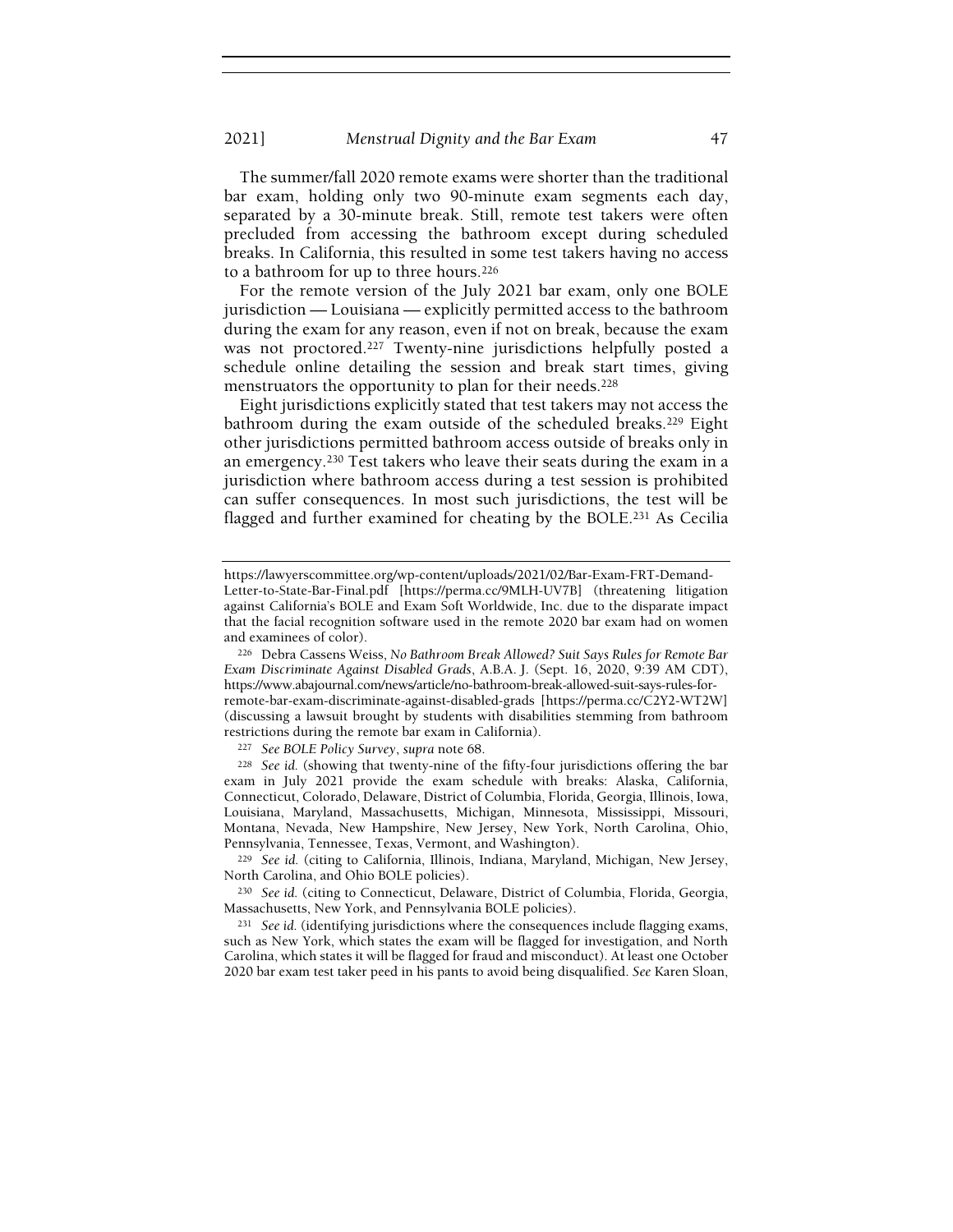Scheeler tweeted after her fall 2020 bar exam, "Got DQ'd [disqualified] for leaving camera view on #barexam. See y'all in February."<sup>232</sup>

If flagged, a menstruator may hope to appeal the decision by explaining they had to attend to a menstrual need (or other health issue).233 However, most BOLEs do not clearly set forth the process or standards for appealing a decision.234 Further, state BOLEs may be even less likely to give appropriate attention to such an appeal from a transman, or an individual who is genderqueer/nonbinary or intersex, if they do not appear to fit the narrowly-construed category of woman as menstruator. Whether a test taker is actually flagged does not diminish the stress and anxiety test takers feel taking the remote exam and worrying about bleeding and leaking without the ability to go to the bathroom.<sup>235</sup>

## D. Providing Accommodations

I get really bad periods and I was counting the days to when my next one should be here. It has been coming on the last day every month. So I was cringing because the bar exam would be during my cycle. My symptoms range from cramps in the lower back to needing to lay in the fetal position despite Motrin or ibuprofen.

<sup>232</sup> Cecelia Scheeler (@CeceliaScheeler), TWITTER (Dec. 3, 2020, 5:54 PM EST), https://twitter.com/CeceliaScheeler/status/1334632068232437768 [https://perma.cc/ LK8Q-7YES].

<sup>233</sup> See BOLE Policy Survey, supra note 68 (indicating a few jurisdictions that permit appeals); see, e.g., R.I. BD. OF BAR EXAM'RS, RULES OF PRACTICE GOVERNING ADMISSION ON EXAMINATION AND BY TRANSFERRED UNIFORM BAR EXAMINATION SCORE 14-15 (2021), https://www.courts.ri.gov/AttorneyResources/baradmission/PDF/Board\_of\_Bar\_Examiners-Rules\_of\_Practice.pdf [https://perma.cc/M78D-5JX9] (providing authority for test takers to file a petition within thirty days of the BOLE's decision in Rhode Island).

<sup>234</sup> See BOLE Policy Survey, supra note 68 (showing that most BOLEs do not describe the entire process for alleged rule violations or complaint systems).

States Say the Online Bar Exam Was a Success. The Test-Taker Who Peed in His Seat Disagrees, LAW.COM (Oct. 7, 2020, 3:40 PM), https://www.law.com/2020/10/07/statessay-the-online-bar-exam-was-a-success-the-test-taker-who-peed-in-his-seat-disagrees/ [https://perma.cc/55MQ-L545]. California clearly states that leaving the camera view can result in a "0" score for the exam session. See BOLE Policy Survey, supra note 68. Preventing or delaying use of bathroom facilities — by definition — impinges on a menstruator's bodily integrity and right to dignity, especially when it leads to urinating on oneself.

<sup>235</sup> A few BOLE policies now state that they expect the majority of flagged exams will be resolved favorably for the test taker. See id. Nonetheless, this tentative assurance cannot eradicate the extreme stress of getting a flag on one's exam that could result in failing the exam or failing the character and fitness portion of bar admissions. The fact that test takers have to undergo this stress for a natural biologic function is absolutely unnecessary.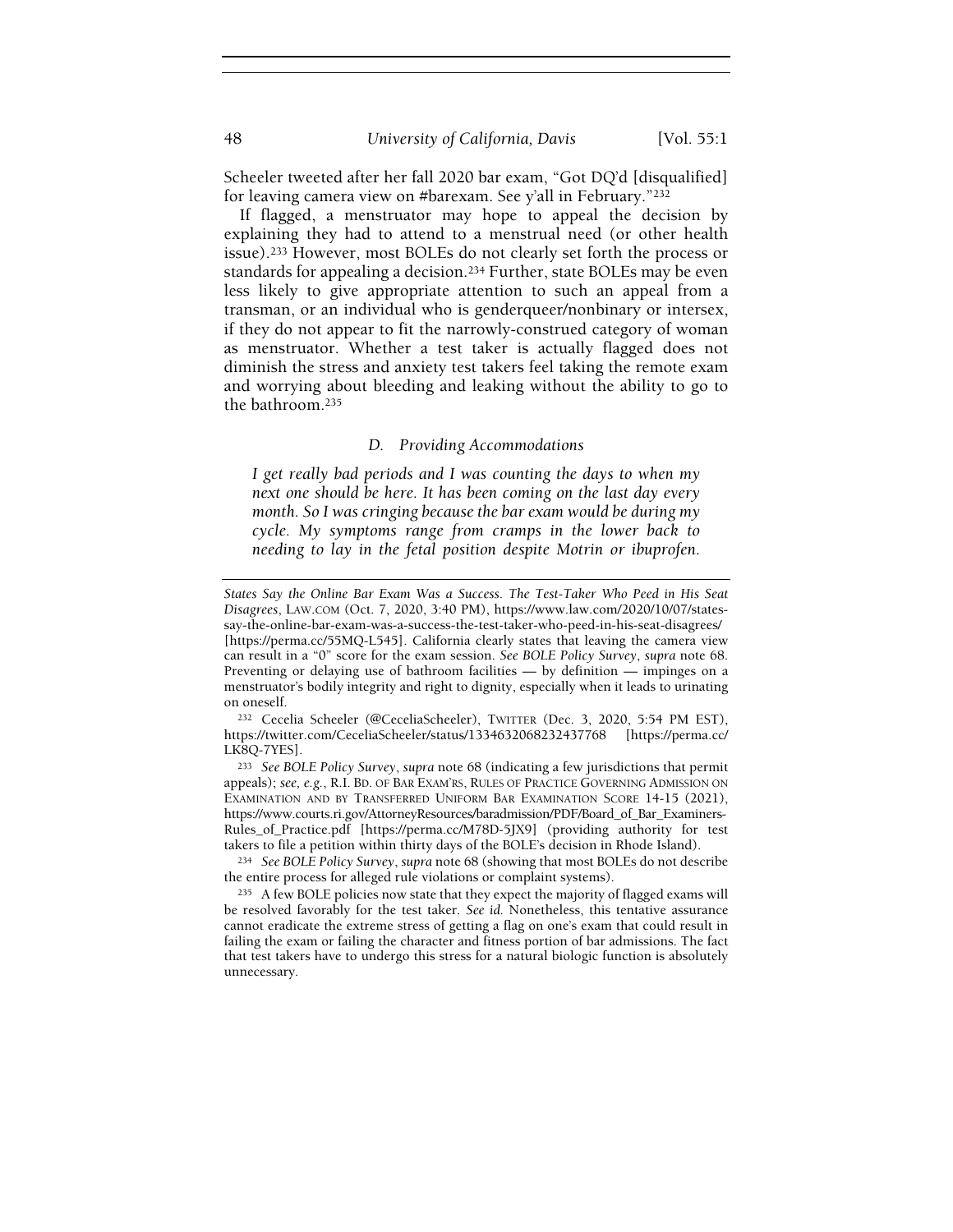#### 2021] Menstrual Dignity and the Bar Exam 49

Yeah my jurisdiction told me 'go to your doctor and work it out. If you can't finish the exam for medical reasons, it's counted incomplete.' … Yeah, I asked if this was accomodation [sic] worthy. Basically it isn't. So if I spent more than 5 minutes away in the bathroom, I would have been flagged. Right now I'm bed ridden and dosed up. My study material is MIA until I am not birthing my own uterus. — u/ExhaustedMonster (Kentucky 2020).<sup>236</sup>

I was worried . . . and was frustrated at the thought of . . . being required to spend the rest of the long testing day in clothes covered in blood because we couldn't carry extra clothes into the exam room  $\ldots$  — Anonymous (Texas, July 2018).<sup>237</sup>

In general, BOLEs have not created a bar exam environment that recognizes that test takers may be menstruators. There is no assumption built into BOLE policies or the exam design that test takers will need their own personal menstrual products and unfettered bathroom access. As a result, access to personal menstrual products and bathrooms on an as-needed basis is often per se prohibited.<sup>238</sup>

In some jurisdictions, BOLEs provide a process that test takers could use to request an accommodation to access personal menstrual products or bathrooms. The process may be pursuant to a disability accommodation request or a non-disability, "administrative," "courtesy," or medical alert accommodation request, which typically must be made at the time of registration for the bar exam.239 The

<sup>236</sup> u/ExhaustedMonster, REDDIT (Sept. 6, 2020), https://www.reddit.com/r/barexam/ comments/j0vlw2/bar\_exam\_and\_periods/ [https://perma.cc/N863-CBKD]. Fortunately, despite the difficult circumstances, this test taker passed the bar exam. u/ExhaustedMonster, REDDIT (Dec. 1, 2020, 9:41 EST), https://www.reddit.com/r/ barexam/comments/k44j9k/does\_anyone\_else\_feel\_like\_they\_wish\_they\_could/ge9ti4 w?utm\_source=share&utm\_medium=web2x&context=3 [https://perma.cc/S69U-AUBX] ("I just got my results. Passed.").

<sup>237</sup> Menstruation and the Bar Survey Results, supra note 15.

<sup>238</sup> See infra Part II.D.

<sup>239</sup> See BOLE Policy Survey, supra note 68 (cataloguing these accommodation requests). For instance, the Massachusetts BOLE provides a form to test takers that provides administrative accommodations for health-related conditions that would not qualify as a disability. See MASS. BD. OF BAR EXAM'RS, REQUEST FOR SPECIAL ARRANGEMENT FOR A HEALTH-RELATED CONDITION: REMOTE BAR EXAM 1 (2021), https://www.mass.gov/ doc/remote-bar-exam-health-related-conditions/download [https://perma.cc/T4NW-G5RY] [hereinafter REQUEST FOR SPECIAL ARRANGEMENT FOR A HEALTH-RELATED CONDITION]. Presumably this could be used for menstruation-related accommodations.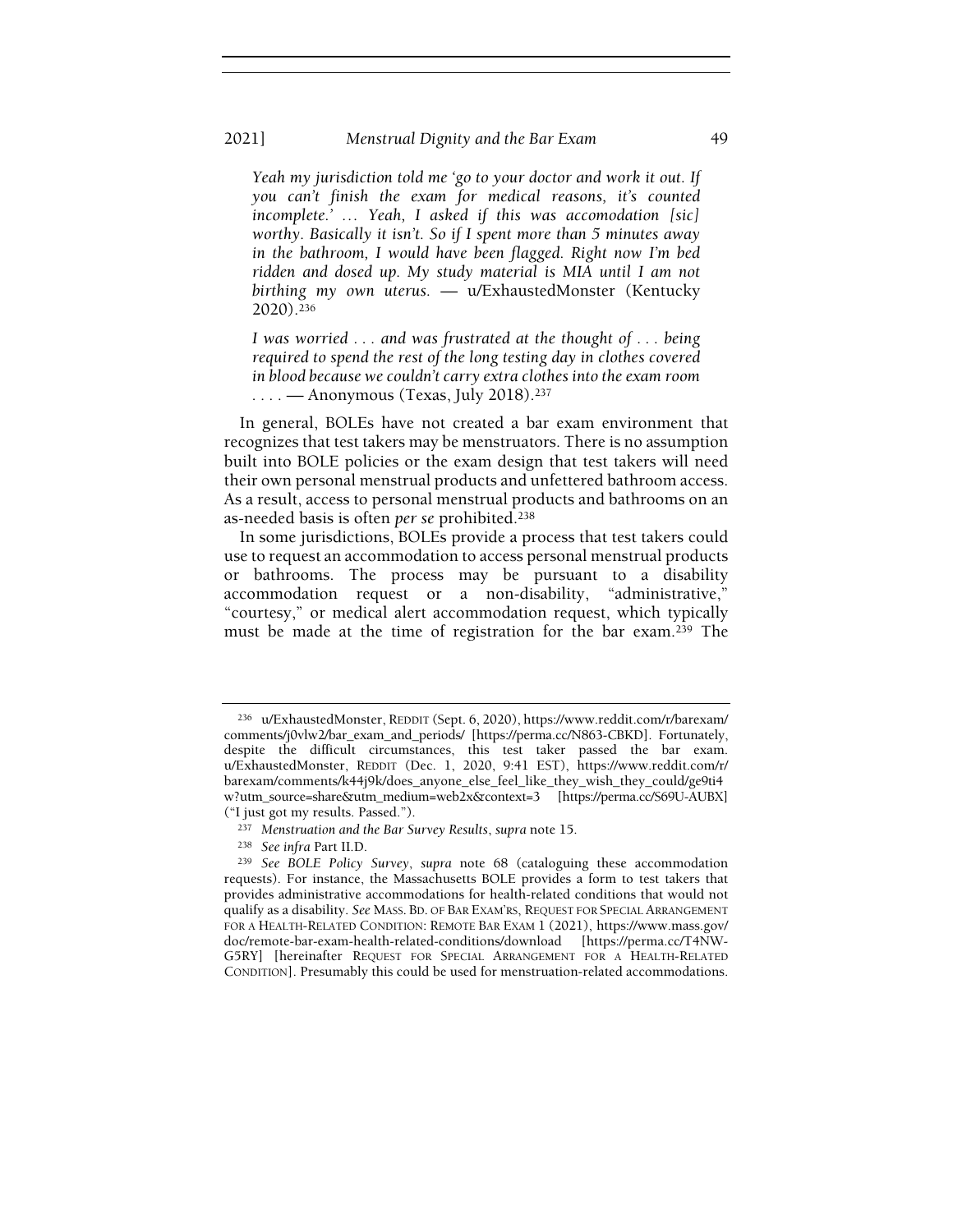procedure for making an accommodation request varies by jurisdiction.<sup>240</sup>

While all jurisdictions seemingly have a procedure for a test taker to seek an accommodation for a disability under the Americans with Disabilities Act ("ADA"),<sup>241</sup> only thirty-five jurisdictions outline procedures to request accommodations for conditions that might not constitute a disability under the ADA.242 Accommodations typically offered through this process include the right: (1) to use an assistance device that is otherwise prohibited from the exam room; (2) to bring in food, drink, and/or medication related to the reason for the accommodation; (3) to seek specific seating (e.g., to sit near the bathrooms); and (4) to offer emergency contact information.243 Some BOLEs — such as New Mexico and Vermont — specifically permit administrative accommodations for lactating test takers to express their breastmilk.<sup>244</sup>

<sup>243</sup> See BOLE Policy Survey, supra note 68. Because menstruation is not explicitly mentioned in any of these forms, it is not clear that menstruators may use them successfully. See id.

<sup>240</sup> See, e.g., REQUEST FOR SPECIAL ARRANGEMENT FOR A HEALTH-RELATED CONDITION, supra note 239 (describing Massachusetts' policies).

<sup>241</sup> See BOLE Policy Survey, supra note 68. See generally 42 U.S.C. § 12101 (1990) (explaining that the ADA is a federal law that prohibits discrimination and requires accommodations and opportunities for individuals with disabilities); Deborah A. Widiss, Menstruation Discrimination and the Problem of Shadow Precedents, 41 COLUM. J. GENDER & L. 235 (2021) (discussing the ADA's application to bar exams).

<sup>242</sup> These thirty-five states are Alabama, Alaska, California, Colorado, Connecticut, Florida, Georgia, Idaho, Illinois, Indiana, Iowa, Kansas, Louisiana, Massachusetts, Michigan, Minnesota, Missouri, Montana, New Hampshire, New Jersey, New Mexico, New York, North Carolina, North Dakota, Northern Marianas, Ohio, Pennsylvania, Puerto Rico, Rhode Island, South Dakota, Tennessee, Texas, Utah, Vermont, and Virginia. See BOLE Policy Survey, supra note 68. Interestingly, six of these states limited these accommodations solely to breastfeeding: Alaska, Kansas, Montana, New Mexico, North Carolina, and Vermont. See id.

<sup>244</sup> See BOLE Policy Survey, supra note 68 (identifying the non-ADA Accommodation Policies for New Mexico and Vermont, as well as the other jurisdictions); see also Breastfeeding Policies During the Bar Exam by State, AM. CIV. LIBERTIES UNION ("ACLU"), https://www.aclu.org/issues/womens-rights/pregnancy-and-parenting-discrimination/ breastfeeding-policies-during-bar-exam (last visited Feb. 1, 2021) [https://perma.cc/ 5QYW-HTKL]; Galen Sherwin, New Mom Who Needed to Pump During Bar Exam Would Not Take 'No' for an Answer, ACLU (Feb. 26, 2015, 10:21 AM), https://www.aclu.org/blog/womens-rights/womens-rights-workplace/new-mom-whoneeded-pump-during-bar-exam-would-not-take-no [https://perma.cc/B3UK-ED86]; Andrew Wolfson, Breast-feeding Mom Wins Breaks for Bar Exam, COURIER J. (May 9, 2015, 2:51 PM), https://www.courier-journal.com/story/news/local/2015/05/09/breastfeeding-mom-wins-breaks-bar-exam/27039269/ [https://perma.cc/NV58-4WF9] (describing the efforts of a breastfeeding examinee to obtain break time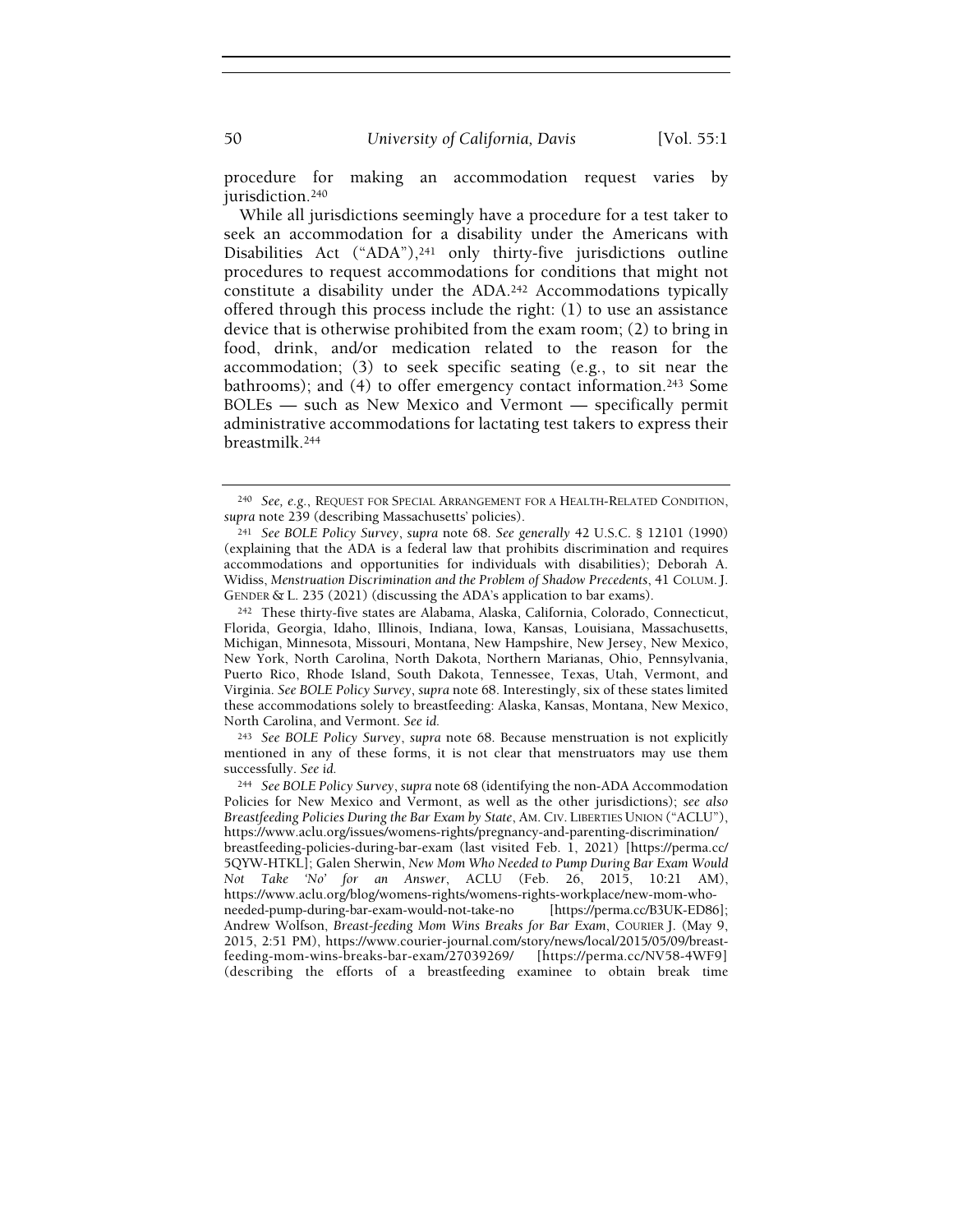Even though test takers can seek to bring medical devices into the exam via the administrative accommodation process for lactation, back support, diabetes and the management of other biological conditions and the FDA has designated menstrual products as medical devices no BOLE includes menstrual products as an example of a medical device subject to an administrative accommodation process.

In a few jurisdictions, there is also a procedure for requesting an "emergency" accommodation, which is made after registration for the bar exam, but two to four weeks before it is administered.<sup>245</sup> Jurisdictions vary as to the required proof to gain any of these accommodations.<sup>246</sup>

While BOLEs should create policies that reflect menstruators' needs for bathroom and product access, when they do not exist, the permitted accommodations process should provide options for menstruators to have equal access to the bar exam as non-menstruators. Such administrative accommodations include modifications to limit the time tax, permit the test taker to sit near a bathroom, have increased access to products, and bring additional clothing to the exam.

accommodations to express milk; further quoting her ACLU counsel's observation that this accommodation "ignores the fact that requiring our client to dedicate that break to the expression of breast milk will deprive her of equal time to conduct any of the other activities to which the break period is typically dedicated-such as eating, going to the restroom, resting, walking, or stretching."). Just as bar examiners are now accommodating lactating examinees, they should do the same for menstruators.

<sup>245</sup> See BOLE Policy Survey, supra note 68. While no jurisdiction permits a same-day request, some do permit requests closer in time to the bar exam than the normal deadline for non-ADA accommodation. For instance, Puerto Rico accepts emergency requests "days" in advance and Tennessee accepts them seven days in advance. See id. Given the nature of menstruation, a test taker may not know they will menstruate until the day of or during the exam. The absence of same-day emergency administrative accommodation policies places menstruating test takers in an unfair situation. For in person exams, the lack of a same day policy means a menstruating test taker cannot request to enter the exam room with their menstrual products or to sit close to and have open bathroom access in order to attend to their menstruation. For a remote exam, the lack of a same day policy means the menstruating test taker risks being flagged for leaving the camera view to attend to their menstruation and being subject to the uncertainty of severe consequences. See id.

<sup>246</sup> See BOLE Policy Survey, supra note 68 (noting, for example, that Georgia requires the petitioner to submit a doctor's letter; Colorado, Illinois, and New York require medical documentation in support of a non-ADA accommodations request, but do not further specify the type of information required; Ohio requires a personal statement from examinees when requesting non-ADA accommodation requests; and that it is unclear in Colorado what must be submitted as a request).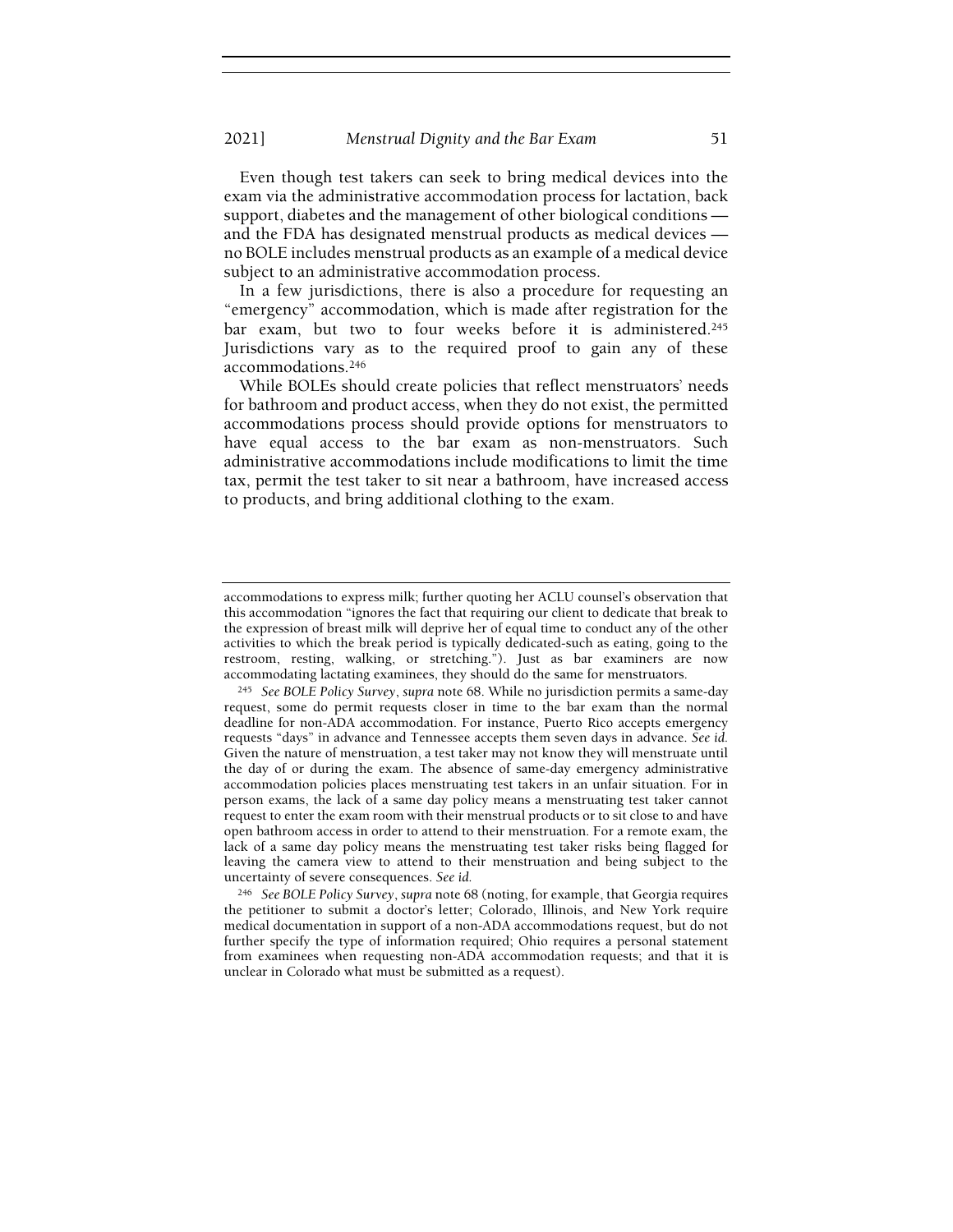## 52 University of California, Davis [Vol. 55:1]

### E. Policy Transparency

[West Virginia] . . . never did tell exam takers we could bring our own [menstrual products into the exam room] (despite [West Virginia BOLE's] media statements saying we could), but they also didn't say anything about the one in my Ziploc both days [when I went through security]. — Emily Mowry (West Virginia, July 2020).<sup>247</sup>

. . . please provide better instructions and address this head on when sending instructions for the exam! I was forced to remove my tampons from my clear plastic bag and throw them away, I was given no prior instructions as far as allowing feminine products in our bags and assumed this would be okay. While it is something natural, no women [sic] wants to watch their tampons being pulled out of the bag in their packaging (no alterations) in front of hundreds of people. - Anonymous (Texas, February 2018).<sup>248</sup>

The woman in charge of the bar exam was incredibly rude and uncouth in her responding to our questions about using menstrual products. We were originally told we would not be allowed to use the restroom prior to the exam (though some of us were forced to come 2 hours early due to covid social distancing protocols at check-in) unless we had a doctor's note as to why we would need to change our pads/tampons in a two hour window. Once her response went viral, she sent all of us an email saying she had never told us we couldn't use the restroom prior to the start of the exam, even though we all had screenshots of her response. — M.B. (Nebraska, July 2020).<sup>249</sup>

As seen in these test takers' experiences, menstruators seeking to learn bar examiners' policies about menstrual products and bathroom access often have difficulty ascertaining them.250 This Section discusses the lack of transparency of current BOLE policies.

<sup>247</sup> Soule, supra note 175 (referencing the reply of @EmilyRMowry to Taylor Soule's tweet); see also Jessica Gardner (@Jess\_Gardner44), TWITTER (Aug. 4, 2020, 8:06 PM), https://twitter.com/Jess\_Gardner44/status/1290801223520653313?s=20 [https://perma.cc/ SK5P-CHE6] (discussing another NCBE developed licensing exam for lawyers, the MPRE, and stating "I'm taking the MPRE (an exam you take before the bar exam) next Tuesday & my period is due to start on Monday. Don't see any feminine products on allowed on the list. [Pensive face emoji] #bloodybarpocalypse").

<sup>248</sup> Menstruation and the Bar Survey Results, supra note 15.

<sup>249</sup> Id.

<sup>250</sup> See supra notes 247–249.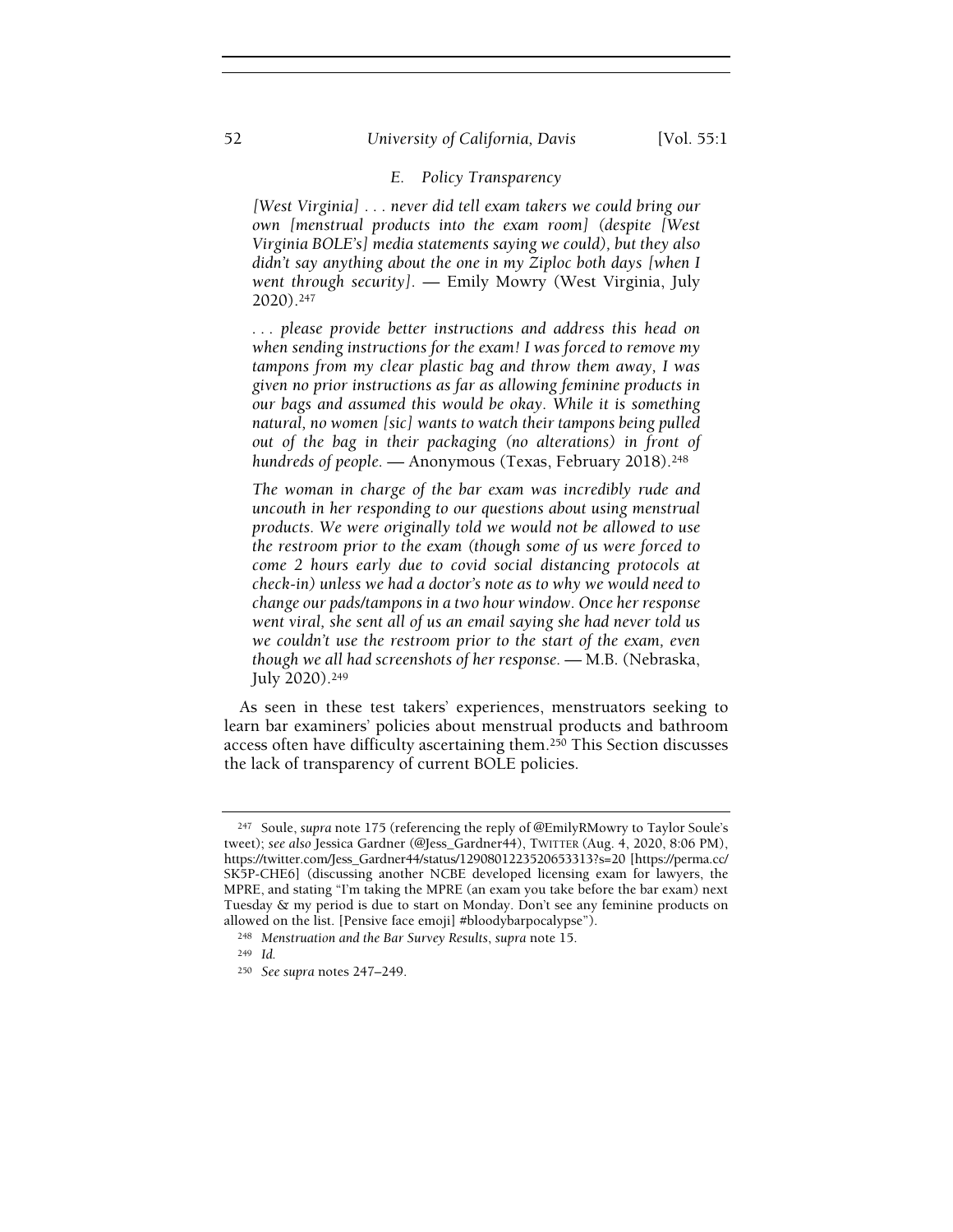Bar examiners' specific policies relating to menstruation are often not on the BOLE website.251 If the policies are not clear, a test taker may try calling or emailing the BOLE for additional information but may have a difficult time reaching the office or may receive contradictory answers.252 Test takers need the information prior to registration so that, if necessary, they can apply for an accommodation in a timely manner (typically due at registration). Further, if they have choices about which jurisdiction's bar exam they will take, the menstruation policy can be a considered factor. At a minimum, state BOLEs need to explicitly publish their menstruation policies before the exam, eliminating unnecessary anxiety and wasted time that test takers otherwise must use to try to find accurate information and sift through false rumors.<sup>253</sup>

Many BOLEs, it appears, also do not provide policies about menstrual products to test takers via email.254 Only 36 of the 135 respondents to the Menstruation and the Bar Survey stated that they received instructions prior to the bar exam about access to menstrual products, product storage, and bathroom access.255 The majority of those who received instructions received them by email, rather than on the BOLE website, where the information could be more easily accessed prior to registration and in preparation for the exam.256 The lack of website policies, emailed policies, or any policies, causes unnecessary confusion among the test takers. The voices of Emily Mowry, Anonymous, and M.B. at the beginning of this Section provide insight into the experiences of the many other test takers left wondering whether and how they would be able to gain access to their products and the bathroom during the exam.<sup>257</sup>

For the July 2021 bar exam, transparency remained spotty. Some jurisdictions, such as Kentucky and Louisiana, do not have any policies about the bar exam on their website.258 Other jurisdictions may have

<sup>256</sup> See id.

<sup>251</sup> See BOLE Policy Survey, supra note 68 (identifying all BOLE policies relating to menstruation).

<sup>252</sup> During the summer and fall of 2020, MP and the Bar contacted BOLEs but had difficulty reaching them and received conflicting information. Notes on file with authors.

<sup>&</sup>lt;sup>253</sup> See supra note 248 and accompanying text.

<sup>254</sup> See BOLE Policy Survey, supra note 68.

<sup>255</sup> See Menstruation and the Bar Survey Results, supra note 15.

<sup>257</sup> See Menstruation and the Bar Survey Results, supra note 15; Gardner, supra note 247; Soule, supra note 175.

<sup>258</sup> See BOLE Policy Survey, supra note 68 (identifying that Kentucky and Louisiana do not have policies on their BOLE websites).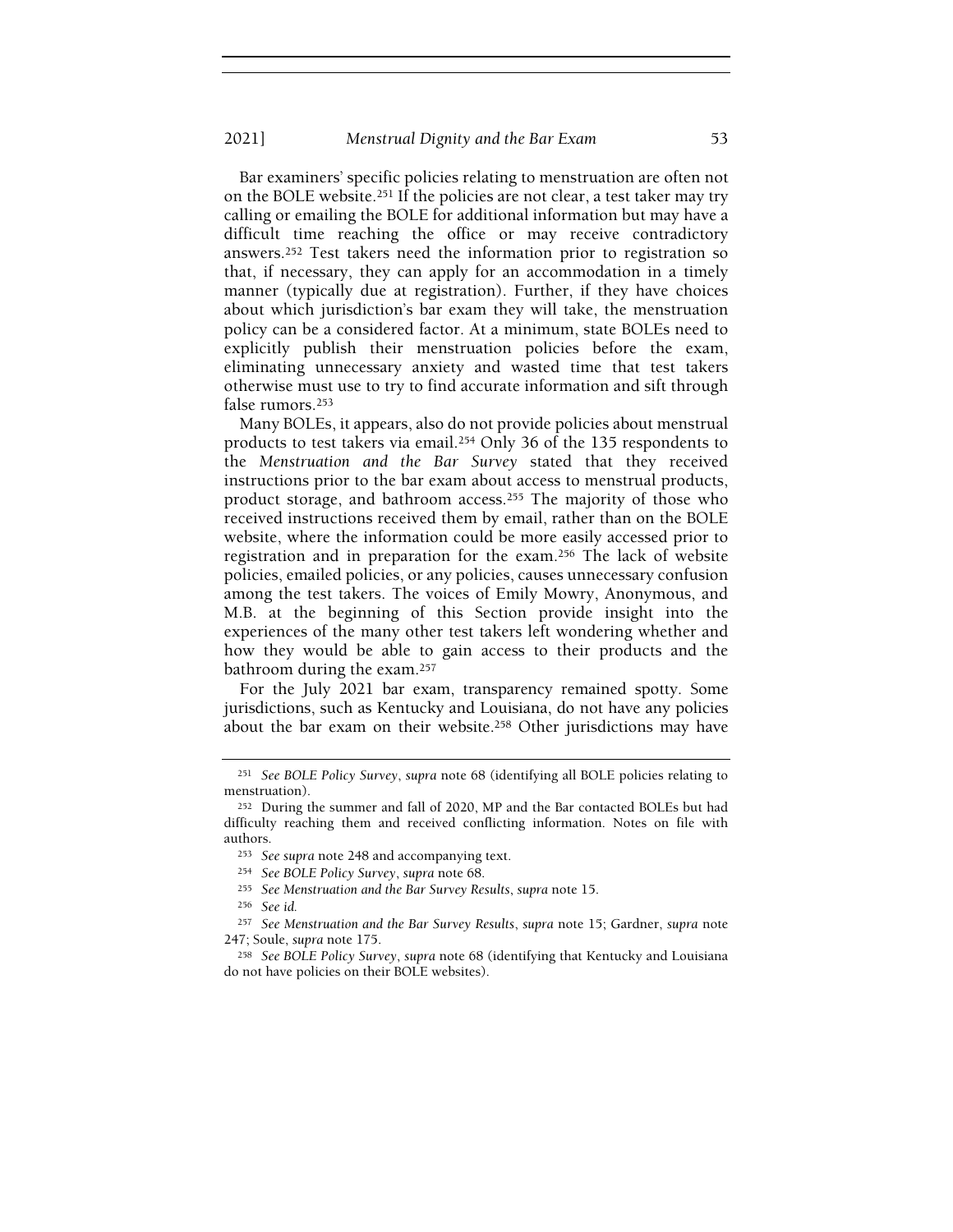general policies about the exam, but fail to communicate about access to menstrual products, bathrooms, or administrative accommodations.<sup>259</sup> This Part shows that there is a need for BOLE policy reform to diminish the harms to menstruating test takers and to place them on equal footing with their peers. Reforms should specifically address the principles of privacy and respect, fairness and non-discrimination, promoting health, providing accommodations, and policy transparency. The next Part considers the likely legal implications of current BOLE policies and their impact on menstruating test takers.

# III. BOLE POLICIES ARE LIKELY UNCONSTITUTIONAL AND VIOLATE HUMAN RIGHTS LAWS

This Part discusses whether BOLE policies disadvantaging menstruators are discriminatory on the basis of sex.260 For this analysis, we explore BOLE interests in creating and disseminating exam administration policies and their failure to do so. We also revisit the dignitary harms experienced by test takers' that were examined in Part II.

Relevant to this analysis is an understanding of the relationship of menstruation to sex and to gender identity. As described in Part I, menstruation occurs between puberty and menopause for the vast majority of cis women and other persons who have the reproductive organs of a uterus and at least one ovary, such as some transmen, genderqueer/nonbinary, and intersex individuals.261 Accordingly,

<sup>260</sup> Cf. Johnson, Menstrual Justice, supra note 103, at 30-38; Johnson, Waldman & Crawford, supra note 86, at 237-41.

<sup>259</sup> See id. Forty-six jurisdictions do not post policies relating to whether entering the exam room with menstrual products is permitted. See supra Part II.B (citing BOLE Policy Survey, supra note 68). Of the forty-six, twenty-four jurisdictions are administering the exam remotely (Arizona, Connecticut, Florida, Georgia, Illinois, Iowa, Kentucky, Louisiana, Maine, Massachusetts, Maryland, Michigan, New Hampshire, New Jersey, New York, North Carolina, Ohio, Pennsylvania, Rhode Island, Tennessee, Utah, Vermont, Virgin Islands, and Wisconsin), and twenty-two jurisdictions are administering the bar exam in person (Alabama, Alaska, Arkansas, Delaware, Guam, Hawaii, Idaho, Kansas, Mississippi, Montana, Nebraska, Nevada, New Mexico, North Dakota, Northern Mariana Islands, Oklahoma, Oregon, Puerto Rico, South Carolina, South Dakota, West Virginia, and Wyoming). See BOLE Policy Survey, supra note 68.

<sup>261</sup> Johnson, Menstrual Justice, supra note 103, at 30-38; Hysterectomy, U.S. DEP'T OF HEALTH & HUM. SERVS., OFF. ON WOMEN'S HEALTH, https://www.womenshealth.gov/a-ztopics/hysterectomy [https://perma.cc/NS38-W85G] (discussing hysterectomies and explaining that once the uterus is removed, a person will no longer have periods, and if both ovaries are removed, a person will no longer have periods). Therefore, one uterus and one ovary are necessary for a person to be able to menstruate. What Does Intersex Mean and Do Intersex People Have Periods?, NATRACARE, https://www.natracare.com/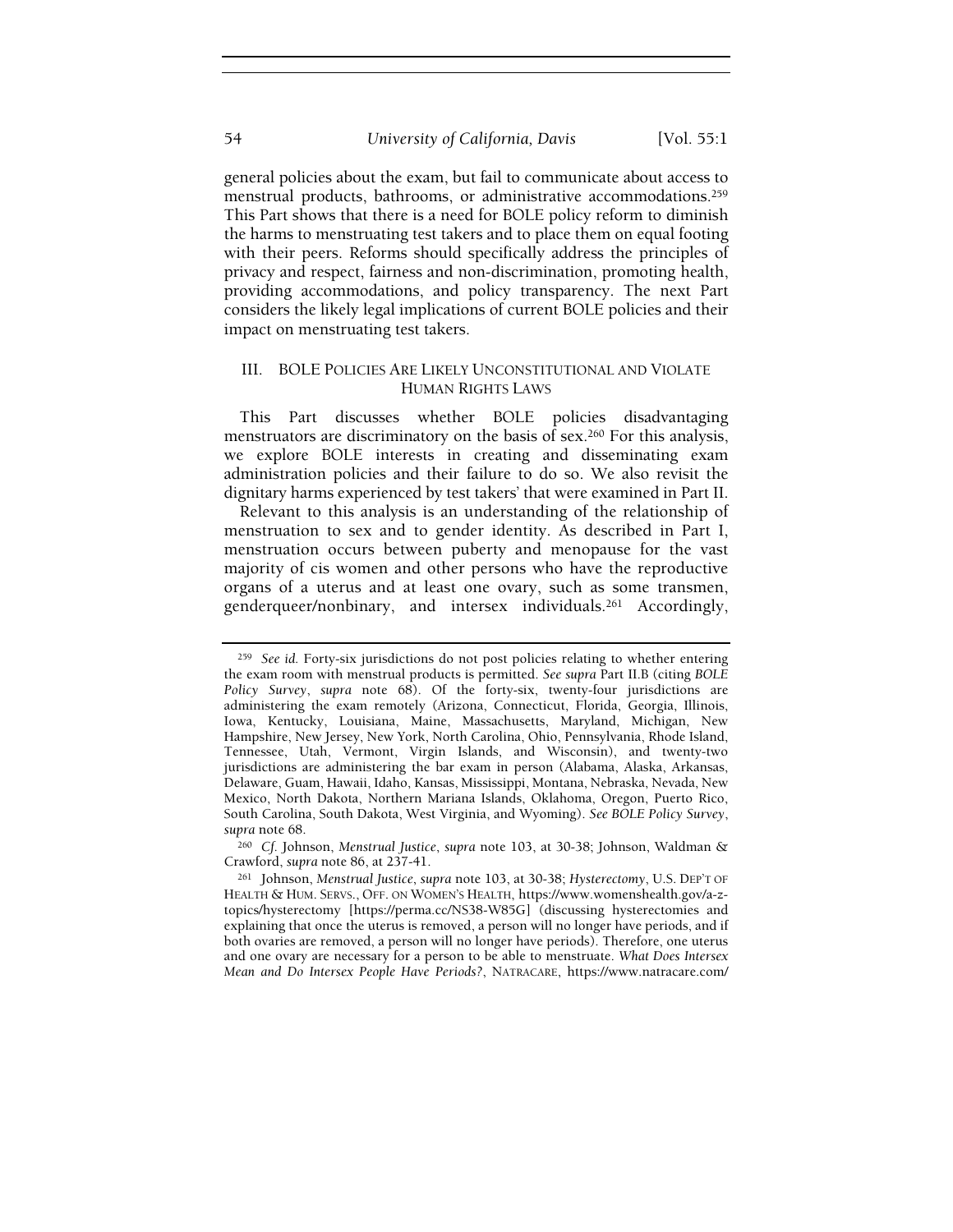menstruation is related to sex organs, and therefore, treating individuals differently because they menstruate gives rise to the constitutional claims and other legal claims explored below.<sup>262</sup>

The first Section discusses the legal consequences of such discrimination by examining the Constitution's Equal Protection Clause prohibitions on state discrimination based on sex. The next

Male genitals include the testicles and the penis. Male Reproductive System, KIDSHEALTH, https://kidshealth.org/en/parents/male-reproductive.html?ref=search (last visited July 25, 2021) [https://perma.cc/N26S-WXR4]. The female external reproductive sex organs include the vulva. What are the Parts of the Female Sexual Anatomy?, PLANNED PARENTHOOD, https://www.plannedparenthood.org/learn/healthand-wellness/sexual-and-reproductive-anatomy/what-are-parts-female-sexual-anatomy (last visited July 25, 2021) [https://perma.cc/4DWY-RQ56]. Female internal reproductive organs include a vagina, uterus, fallopian tubes, and ovaries. Id. The term sex then refers to a binary classification, based on external reproductive organs. It is also called one's assigned sex, or less accurately one's "biological sex." The latter is a less accurate term because some persons (often called intersex persons) can have socalled male and female reproductive organs and hormones. See Sex and Gender Identity, supra.

The term gender can be understood as "a social and legal status, and set of expectations from society, about behaviors, characteristics, and thoughts. Each culture has standards about the way that people should behave based on their gender. This is also generally male or female. But instead of being about body parts, it's more about how you're expected to act, because of your sex." Id.

Gender identity is defined as "how you feel inside and how you express your gender through clothing, behavior, and personal appearance. It's a feeling that begins very early in life." Id. According to the Human Rights Campaign, gender identity is "[o]ne's innermost concept of self as male, female, a blend of both or neither — how individuals perceive themselves and what they call themselves. One's gender identity can be the same or different from their sex assigned at birth." Sexual Orientation and Gender Identity Definitions, HUM. RTS. CAMPAIGN, https://www.hrc.org/resources/sexual-orientation-and-gender-identity-terminologyand-definitions (last visited July 25, 2021) [https://perma.cc/4U56-KSQE]; see also GLAAD Media Reference Guide – Transgender, supra note 8.

blog/do-intersex-people-have-periods/ (last visited Aug. 2, 2021) [https://perma.cc/ RDM5-ZZGC] (explaining that intersex persons menstruate if they have a uterus, ovaries, and a vagina).

<sup>262</sup> It is important to understand the terms sex, gender, and gender identity. As aptly explained by Planned Parenthood, "sex is a label — male or female — that you're assigned by a doctor at birth based on the genitals you're born with and the chromosomes you have. It goes on your birth certificate." Sex and Gender Identity, PLANNED PARENTHOOD, https://www.plannedparenthood.org/learn/gender-identity/sexgender-identity (last visited July 25, 2021) [https://perma.cc/HW63-8W57]; see also GLAAD Media Reference Guide – Transgender, supra note 8 (explaining that "[a] person's sex, . . . is actually a combination of bodily characteristics including: chromosomes, hormones, internal and external reproductive organs, and secondary sex characteristics").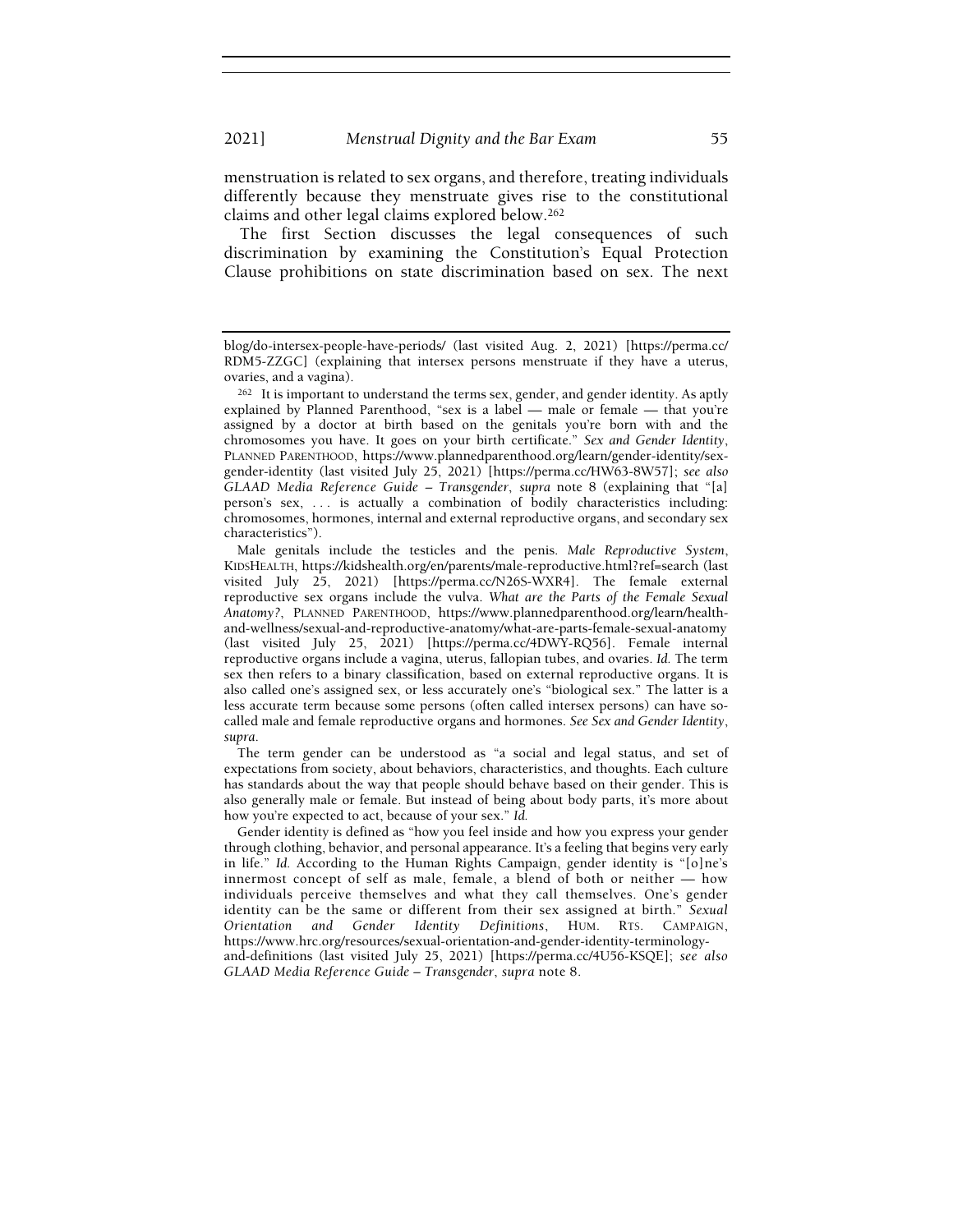Section examines state antidiscrimination laws in licensing, public accommodation, and public programs and services.

## A. BOLE Policies Are Likely Unconstitutional Under the Equal Protection Clause

As this Section explains, BOLE policies relevant to menstruationrelated discrimination are likely unconstitutional as discrimination on the basis of sex under the Equal Protection Clause.<sup>263</sup>

#### 1. BOLEs Are State Actors

BOLEs are state actors subject to the U.S. Constitution.264 As discussed above, BOLEs unfairly treat menstruators in several ways:

In a majority of states, BOLE members are appointed by the highest officials of one or more branches of state government. See, e.g.,CAL. BUS. & PROF.CODE § 6046.5 (2019) (providing that the non-attorney members will be appointed evenly by the Senate Rules Committee, Speaker of the Assembly, and the Governor); CAL. CT. R. 9.4(a), (b) (2019) (indicating the State Supreme Court makes appointments based on the nominations provided by the Board of Trustees of the State Bar); ME. BAR ADMISSION R. 3(a) (2020) ("The lawyer members of the Board shall be appointed by the Governor on the recommendation of the Supreme Judicial Court."); TENN. SUP. CT. R. 7 (declaring the BOLE is part of the judicial branch, but the Supreme Court makes appointments and has "general supervisory authority over the Board's actions"). The responsibilities, restrictions, and policies involving the state bar examiners vary by state. Universally, however, state governments have deeply connected themselves with the examiners and state BOLEs operate under express state authority and supervision.

Courts have held official conduct of BOLEs to be state action and applied both the Eleventh and Fourteenth Amendments to state Boards and bar associations. See Kaimowitz v. Fla. Bar, 996 F.2d 1151, 1155 (11th Cir. 1993) (citing Ginter v. State Bar of Nev., 625 F.2d 829 (9th Cir. 1980)); McFarland v. Folsom, 854 F. Supp. 862, 872 (M.D. Ala. 1994); see also Estiverne v. La. State Bar Ass'n, 863 F.2d 371, 375 (5th Cir. 1989) ("It is well established that a Bar Association, acting in its regulatory capacity, is a state actor"); Woodard v. Va. Bd. of Bar Exam'rs, 420 F. Supp. 211, 213 n.3 (E.D. Va.

<sup>263</sup> U.S. CONST. amend. XIV, § 1.

<sup>264</sup> Actions of state agencies, departments, and officials acting in their official capacities are state action for constitutional purposes. See Avery v. Midland Cnty., 390 U.S. 474, 479 (1968) ("The Equal Protection Clause reaches the exercise of state power however manifested, whether exercised directly or through subdivisions of the State."); Cooper v. Aaron, 358 U.S. 1, 17 (1958); Iowa-Des Moines Nat. Bank v. Bennett, 284 U.S. 239, 245-46 (1931); Ex parte Virginia, 100 U.S. 339, 347 (1879).

In most states, the BOLE is a state agency supervised by the state's highest court. Basic Overview, A.B.A., https://www.americanbar.org/groups/legal\_education/resources/bar\_ admissions/basic\_overview/ (last visited July 26, 2021) [https://perma.cc/ G8LN-KVFU]. In other states, although the BOLE may not be expressly designated as a state agency, it acts under a grant of authority pursuant to state law and engages in regulatory activity on behalf and under the supervision of the state. See MICH. COMP. LAWS ANN. § 600.925 (1961).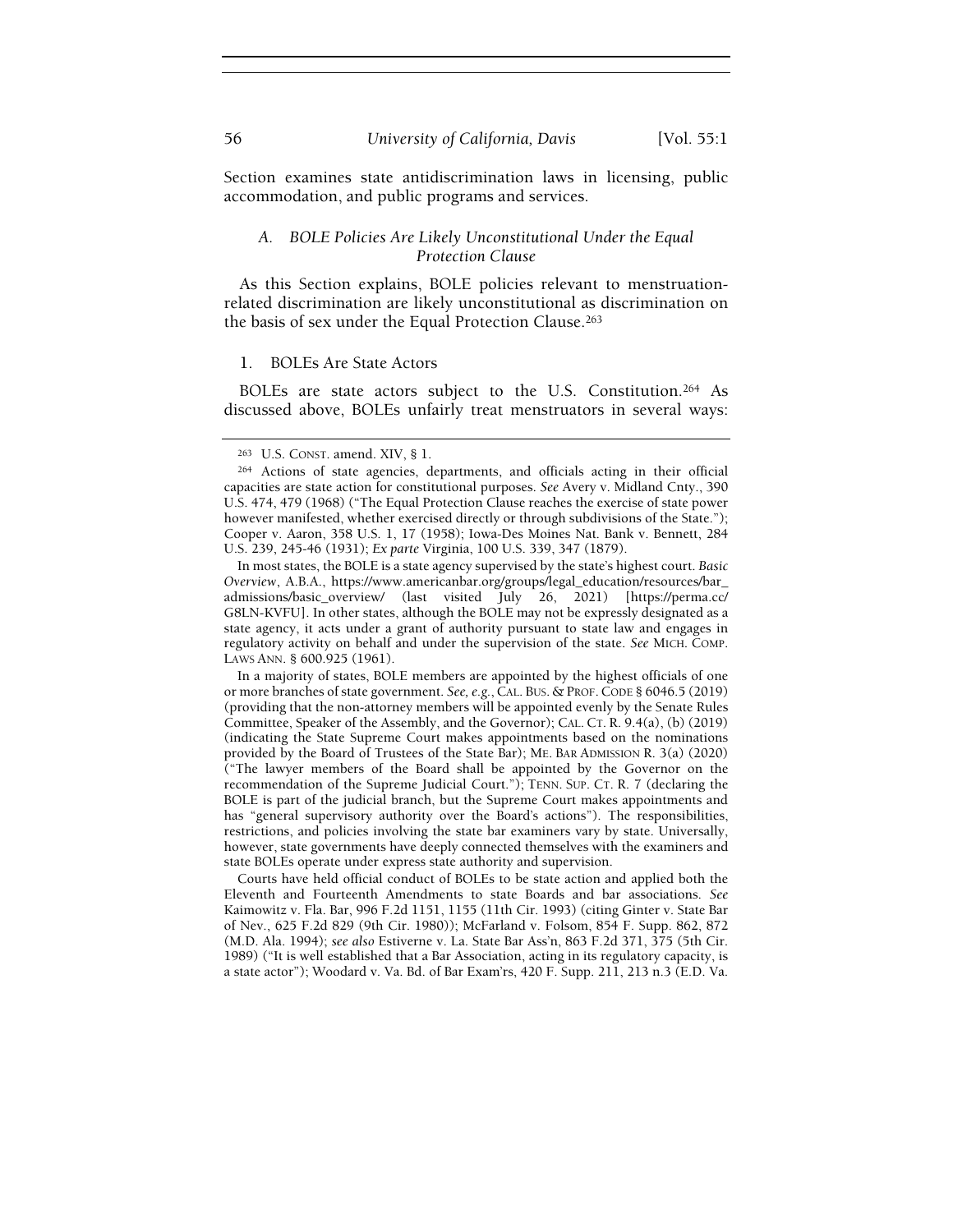(1) they preclude menstruators from entering the bar exam room with their personal menstrual products; (2) they limit menstruators to only BOLE-provided menstrual products; (3) they limit BOLE-provided menstrual products to women's restrooms; (4) they use gender-specific language ("feminine hygiene") to describe menstrual products, thereby excluding non-feminine/non-female menstruators; (5) they preclude menstruators' emergency bathroom access outside of the scheduled breaks; (6) they do not provide menstruators non-ADA accommodations for bathroom and menstrual product access; (7) they harass menstruators regarding their carrying and use of menstrual products and access to the bathroom; (8) they potentially disqualify remote test takers who leave the camera view to attend to menstruation; and (9) they do not provide transparent policies regarding menstruation and the bar exam.265 This Section discusses how these acts likely violate the Constitution.<sup>266</sup>

Others agree that BOLEs are state actors. Crawford & Waldman, Tampons and Pads Should Be Allowed, supra note 52; see Crawford, supra note 61, at 68.

<sup>265</sup> See supra Part II.

<sup>1976),</sup> aff'd, 598 F.2d 1345 (4th Cir. 1979) (noting "[t]he Court is satisfied that the Board is an agent of the state . . . "). Additionally, some states expressly extend qualified immunity protections to official acts of the Board. See TENN. R. S. CT. R. 7, § 12.10.

State BOLEs are state actors because the BOLE acts under express authority of the state, engages in legislative, judicial and/or executive actions, and receives constitutional protections of the state. Therefore, the BOLE is a public entity and its official actions in establishing, administering, and grading bar exams are attributable to the state.

<sup>266</sup> For an expansive analysis finding that the taxing of menstrual products violates the Constitution's prohibition of sex-based discrimination under intermediate scrutiny and even under the Constitution's lower level "rational basis" scrutiny, see Bridget J. Crawford & Emily Gold Waldman, The Unconstitutional Tampon Tax, 53 U. RICH. L. REV. 439, 481-83 (2019) [hereinafter Unconstitutional Tampon Tax]. For purposes of this article, and space constraints, we focus on an argument that the bar examiners' differential treatment of menstruators is sex-based discrimination and violates the Constitution's Equal Protection Clause because it cannot survive intermediate scrutiny. For other constitutional legal analysis of bar examiners' treatment of menstruators, see Crawford & Waldman, Tampons and Pads Should Be Allowed, supra note 52; Crawford, supra note 61, at 68-72; see also Erwin Chemerinsky & Jennifer Weiss-Wolf, Op-Ed: Taxing Tampons Isn't Just Unfair, It's Unconstitutional, L.A. TIMES (July 11, 2019, 3:05 AM), https://www.latimes.com/opinion/op-ed/la-oe-chemerinsky-weiss-wolf-tamponstax-20190711-story.html [https://perma.cc/UQ5L-J93Q]. In addition, the aggregation of a BOLE's acts towards menstruators could constitute sex-based harassment. See Part III; see also Sex-Based Discrimination, U.S. EQUAL EMP. OPPORTUNITY COMM'N, https://www.eeoc.gov/sex-based-discrimination (last visited July 25, 2021) [https://perma.cc/97UW-CAJP] (defining "Sex Discrimination Harassment").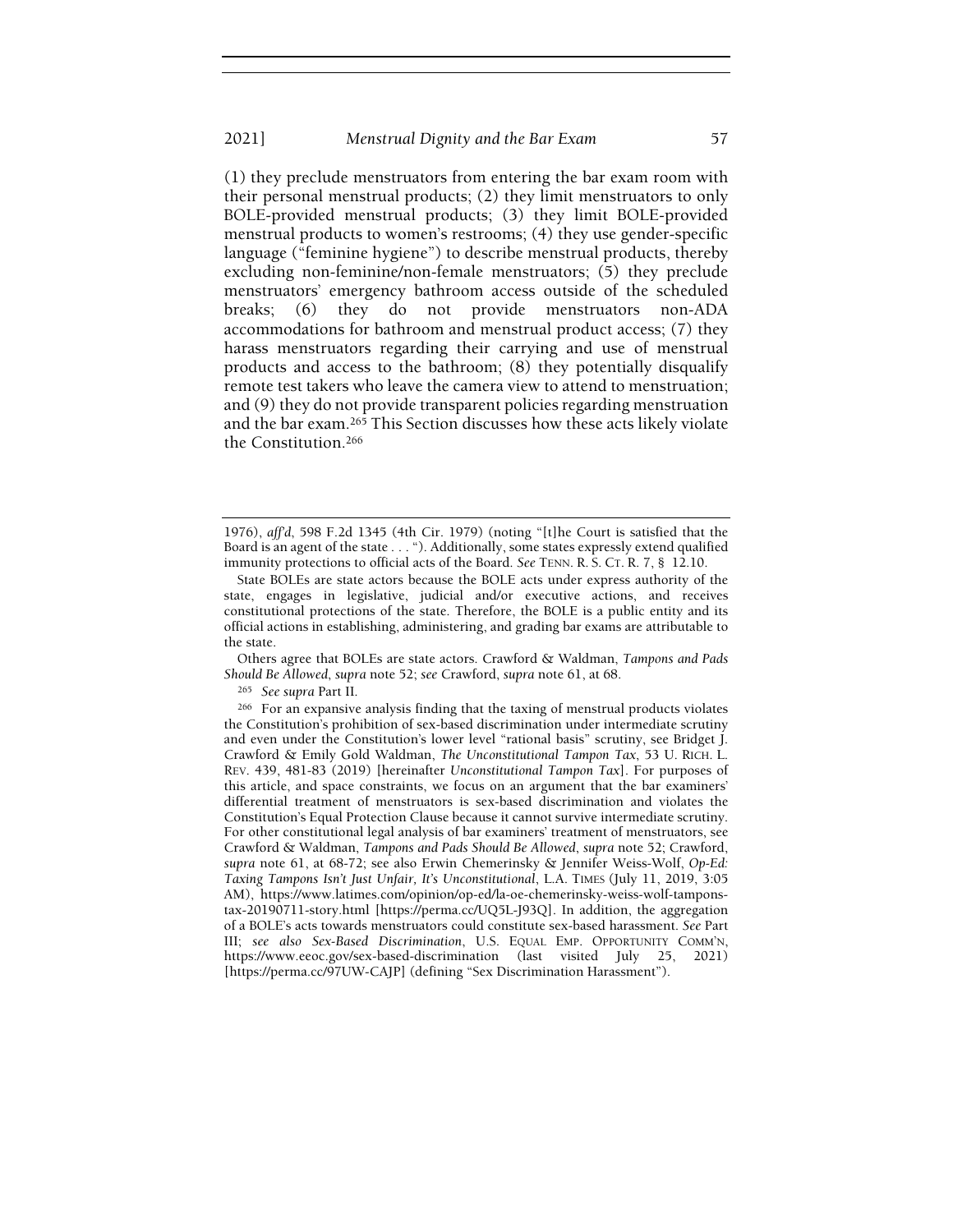58 University of California, Davis [Vol. 55:1]

# 2. Discrimination on the Basis of Menstruation Is Sex-Based Discrimination

Discrimination against menstruators or because of menstruation is discrimination on the basis of sex.267 It is sex-based because it is based on the menstruator's reproductive "female" sex organs, such as the uterus, which is the situs of the menses that is discharged during the menstrual cycle.<sup>268</sup>

Such discrimination may also be on the basis of sex, gender, gender identity or any combination of these three based on the discriminator's expectations for a person's conformity with sex, gender, or gender identity expectations.<sup>269</sup> For instance, a person may discriminate against a transman who menstruates because he is not meeting the discriminator's gender expectations that men do not menstruate. As another example, when a BOLE provides menstrual products only in women's bathrooms, thereby excluding menstruators who are not or do not identify as cis women, the BOLE is discriminating on the basis of sex, gender, and gender identity.

This analysis is bolstered by Bostock v. Clayton County, in which the Supreme Court found that Title VII's prohibition of discrimination "on the basis of sex" covered discrimination against individuals who are transgender, gay, or lesbian.270 In supporting its decision, the Court reasoned that "it is impossible to discriminate against a person for being . . . transgender without discriminating against that individual based on

<sup>268</sup> See supra Part I.C.

<sup>267</sup> See Crawford, Johnson, Karin, Strausfeld & Waldman, supra note 206, at 355-56 (discussing Marcy L. Karin's recommendation for a legislative amendment and/or regulatory guidance that clarifies that menstruation is covered under existing employment discrimination laws); Johnson, Menstrual Justice, supra note 103, at 28-37 (identifying discrimination against menstruating employees as discrimination under Title VII, 42 U.S.C. § 2000e); Johnson, Waldman & Crawford, supra note 86, at 226, 263 (identifying discrimination against menstruating students as sex-based discrimination under Title IX, 20 U.S.C. § 1681); see also Widiss, supra note 241, at 242 (citation omitted) ("Theorists and advocates addressing both employment-related and non-employment-related claims should therefore consistently argue that menstruation discrimination is sex discrimination, full-stop. As noted above, prior to Gilbert, the circuit courts and the EEOC unanimously stated that pregnancy discrimination was sex discrimination. The PDA simply clarified and restored that interpretation. Similarly, menstruation discrimination should be recognized as sex discrimination, whether or not statutes were amended with language similar to the PDA.").

<sup>269</sup> Cf. Widiss, supra note 241, at 243 ("Menstruation, like pregnancy, is a condition linked to female biology and associated with stereotypical assumptions about women's proper role in society.").

<sup>270</sup> Bostock v. Clayton Cnty., 140 S. Ct. 1731, 1741-43 (2020).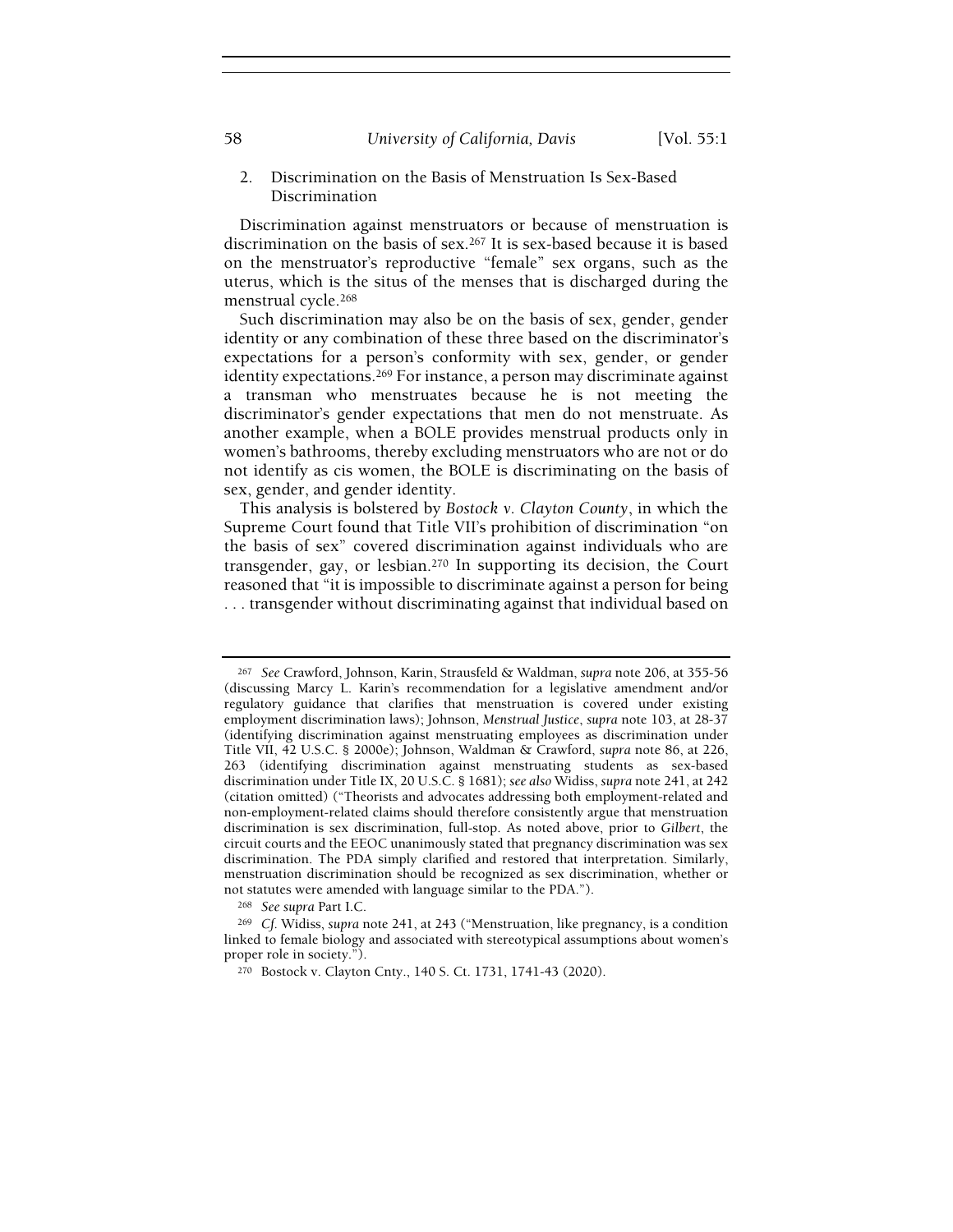sex."271 The Court explained that in discriminating against an individual who is transgender, the actor is "intentionally penaliz[ing] a person identified as [one sex] at birth for traits or actions that it tolerates in an employee identified as [another sex] at birth. Again, the individual employee's sex plays an unmistakable and impermissible role in the [action]."<sup>272</sup>

Federal courts of appeals already have extended Bostock's analysis, holding that discrimination against individuals who are transgender can constitute sex discrimination under the Equal Protection clause of the Fourteenth Amendment.273 Accordingly, since discrimination against menstruators is direct evidence of discrimination against cis women, transgender men, genderqueer/nonbinary persons, and intersex individuals based on their reproductive anatomy and sex organs, these actions likely violate the Constitution's prohibition of sex-based discrimination against each of these categories of persons.<sup>274</sup>

<sup>274</sup> Professors Crawford and Waldman also argue that BOLEs likely violate the Equal Protection Clause of the U.S. Constitution by discriminating on the basis of sex when precluding menstrual products. Crawford & Waldman, Tampons and Pads Should Be Allowed, supra note 52; see Crawford, supra note 61, at 68-72; cf. Crawford & Waldman, Unconstitutional Tampon Tax, supra note 266, at 474-82 (arguing that the tax on tampons is unconstitutional). The arguments often rely on the fact that most menstruators are cis women. Id. Crawford and Waldman argue that the BOLEs refusal to permit menstruators, the vast majority of whom are women, from bringing in their own personal menstrual products is discrimination based on sex. Crawford & Waldman, Tampons and Pads Should Be Allowed, supra note 52. They concede that the bar examiners do not use the term "sex" or "women" in their written policies, but observe that the "rules are, nevertheless, sex-based." Id. Because menstruation is sexbased itself, and because menstruation and menstrual products are so closely associated (at least historically) with the "female" sex, the products function in the constitutional law context as a proxy for sex, Crawford and Waldman argue. Id. Therefore, they reason that banning menstrual products likely violates equal protection, even if various BOLE policies are neutral on their face (i.e., all candidates are prohibited from bringing them to the bar exam). Id. Since no one other than a menstruator would bring a menstrual product into a bar exam, they argue, only menstruators are impacted by the ban on bringing in one's own menstrual products. Id. Crawford further argues that even if menstrual product bans are not treated as facially discriminatory, their disparate impact

<sup>271</sup> Id.

<sup>272</sup> Id.

<sup>273</sup> See, e.g., Grimm v. Gloucester Cnty. Sch. Bd., 972 F.3d 586, 608 (4th Cir. 2020), cert. denied, S. Ct. (June 28, 2021) (noting that the school district's policy discriminated on the basis of sex and violated the Equal Protection Clause of the Fourteenth Amendment of the U.S. Constitution by requiring a student to use the bathroom that corresponded with his birth-assigned sex rather than his gender identity); Adams v. Sch. Bd. of St. Johns Cnty., 968 F.3d 1286, 1296 (11th Cir. 2020) (stating plainly that "discrimination against a transgender individual because of [his or] her gendernonconformity is sex discrimination, whether it's described as being on the basis of sex or gender").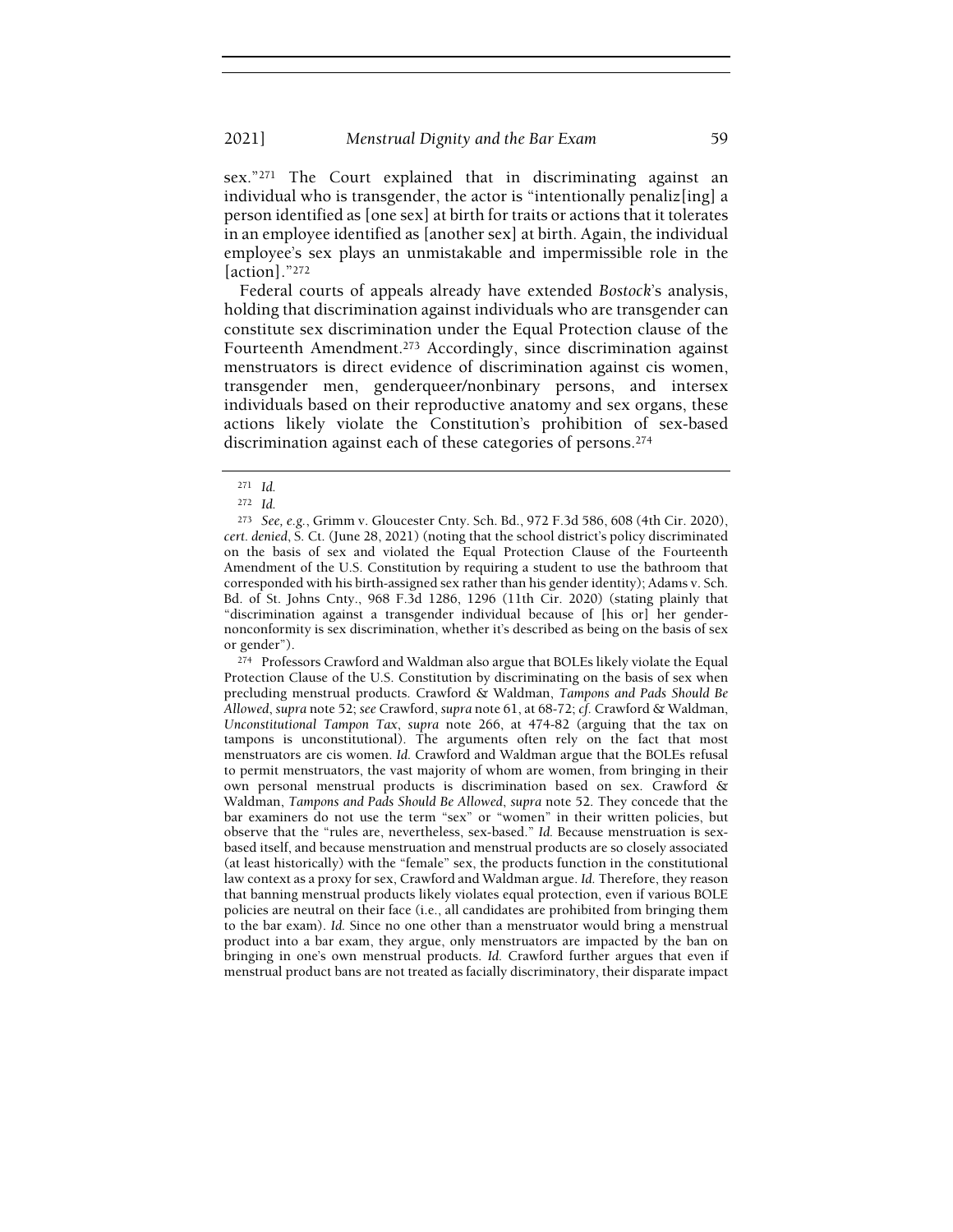Two of the BOLEs' actions — providing test taker menstrual products only in women's bathrooms and using gender-specific language to refer to menstrual products — are directly sex-discriminatory. They exclude individuals who may identify as male and use men's bathrooms (e.g., transmen or individuals who are genderqueer/nonbinary, or intersex and menstruate). In addition, harassment of menstruators for menstruating, such as by discounting the need to bring in menstrual products, may also constitute direct evidence of sex-based discrimination.

BOLEs also differentially treat menstruators when they do not permit them to bring in menstrual products necessary for their health and safety but permit test takers to bring in water and other items. 275 The same is true when BOLEs do not permit menstruating test takers to seek administrative accommodations276 that are available for other conditions. Because menstruators are a sex-based category of persons, BOLE actions that result in a "denial of opportunity" of access to the bar examination provide grounds for a sex-based discrimination claim under the Constitution.<sup>277</sup>

Discrimination on the basis of sex receives "heightened scrutiny" under the Equal Protection Clause,<sup>278</sup> which requires the state to prove it has an "exceedingly persuasive" justification for its differential

combined with a discriminatory intent means that BOLE policies are unconstitutional. See Crawford, supra note 61, at 70-72.

<sup>275</sup> For instance, in Montana, the BOLE permitted test takers to bring in the signed Montana Bar Examination Code of Conduct, Government Issued Photo ID, earplugs, wallet, keys, facial tissues, medication and medical items, non-digital watch, pens, pencils, erasers, and one clear plastic bottle of water, juice, or soda. See Marcy Karin (@ProfessorMLK), TWITTER (July 26, 2020, 2:23 PM), https://twitter.com/ ProfessorMLK/status/1287453527372107777 [https://perma.cc/2724-RGNF]; Texas Board of Law Examiners, September 2020 Texas Bar Exam — Exam Check-In Procedures, YOUTUBE (Sept. 1, 2020), https://www.youtube.com/watch?v=ItPxPsRdYAc [https://perma.cc/UCR5- HKHS]; cf. TEX. BD. OF L. EXAM'RS, TEXAS BAR EXAMINATION GENERAL INSTRUCTIONS FOR FEBRUARY 2021, at 3, https://ble.texas.gov/bar-exam-general-instructions (last visited Feb. 10, 2021) [https://perma.cc/QEH8-5WF4] (permitting "[i]ndividually wrapped feminine hygiene products").

<sup>276</sup> For a discussion of administrative accommodations, see infra Part IV.B.1.

<sup>277</sup> See United States v. Virginia, 518 U.S. 515, 532-33 (1996). It also may serve as the basis of a purposeful discrimination claim in violation of a state Equal Rights Act. See, e.g., Currier v. Nat'l Bd. of Med. Exam'rs, 462 Mass. 1, 13-17 (2012) (expanding the state's Equal Rights Act, MASS. GEN. LAWS ch. 93, § 102 (a) (2020), to cover intentional sex-based discrimination by allowing the claim of a lactating examinee to proceed against the relevant medical board on allegations that the board's policy denied her the time and accommodations provided to male examinees, who were not forced to use break time to address a sex-linked condition).

<sup>278</sup> Virginia, 518 U.S. at 532-33.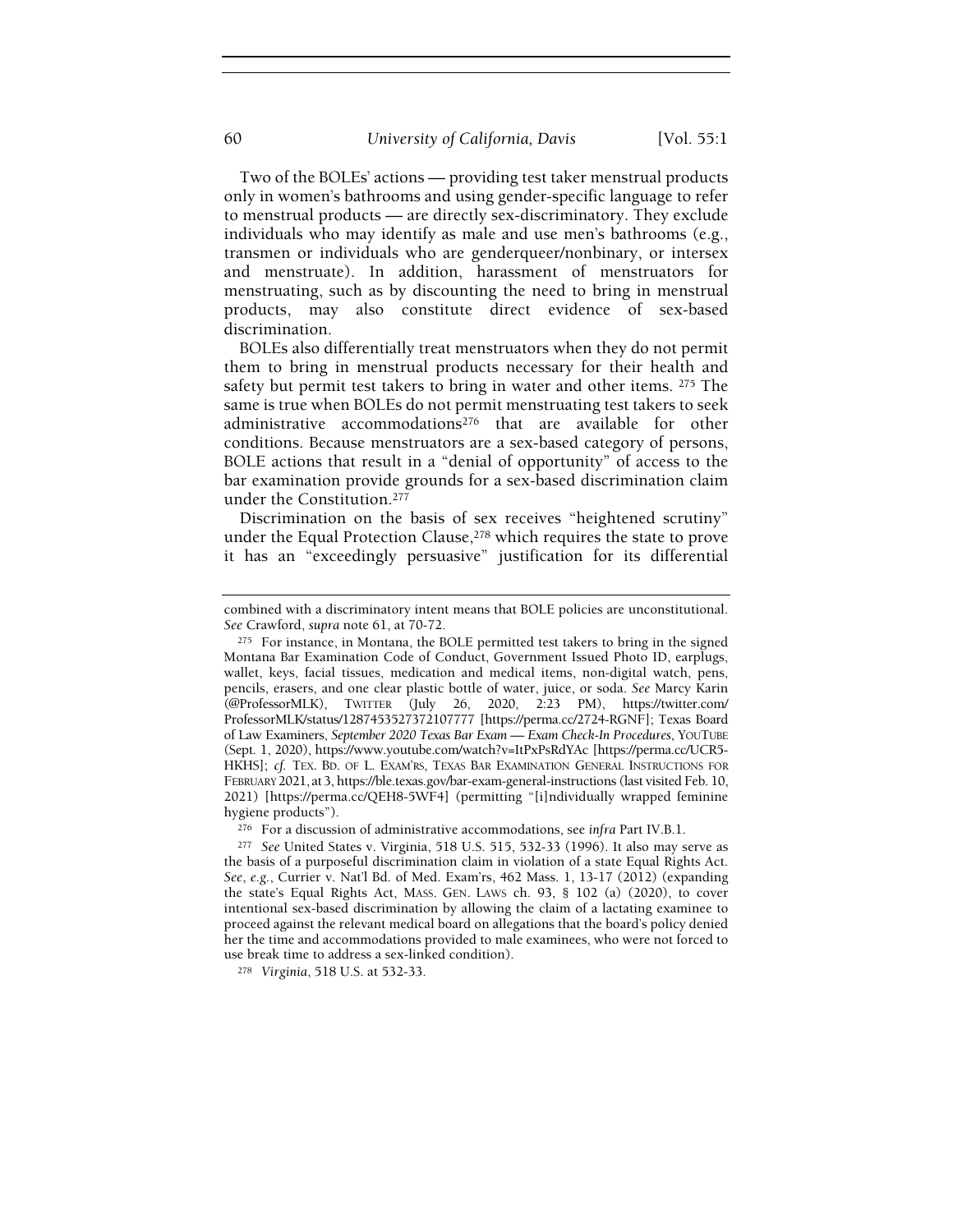treatment of menstruating test takers.279 To survive heightened constitutional scrutiny, the state must show that the BOLE classification of menstruators (1) "serves 'important governmental objectives'" and (2) "'that the discriminatory means employed' are 'substantially related to the achievement of those objectives.'"280 For this analysis, Texas BOLE will serve as an example.

As to the first part of this analysis, the Texas BOLE articulates four objectives for not permitting test takers to take menstrual products into the bar exam.281 First, it identifies that an objective of exam security is to protect its proprietary information, the MBE questions.<sup>282</sup> Specifically, the BOLE is concerned that test takers could record exam questions and share them with proprietary bar prep companies or others. Second, and similarly, the Texas BOLE states that it has an interest in securing the bar examination questions because test takers may record or take notes on the questions and share them with test takers who are taking the exam a few days later than others.283 Third, and also related to security, the Texas BOLE asserts an objective to protect against test takers from bringing materials into the exam that would permit them to cheat on the exam.284 Fourth, the Texas BOLE states that the objective in precluding menstrual products is to avoid long security lines that would be inevitable if the BOLE had to inspect all the test takers' menstrual products.<sup>285</sup>

It is likely that courts would find that test security is an important government interest for a licensing exam. If there were inadequate exam security, the bar licensing exam would be an ineffective gate keeper for a profession that serves as officers of the court and in fiduciary

<sup>285</sup> See id. It should be noted that the New York BOLE identified "security of the exam," without providing more specifics, as one reason it had decided not to permit ondemand bathroom breaks. See Rosenberg, supra note 193 (sharing the correspondence between Jo Anne Simon, N.Y. Assembly member, and John J. McAlary, Executive Director, NY BOLE, including that the BOLE considered "the security of the exam" as a factor in denying the request for bathroom access, but was confident that the informal procedure of having applicants announce their need for a bathroom break to a camera and having someone review the video "should adequately address the situation"); cf. Joe Patrice, Bar Examiners Thought About Bathroom Breaks but Decided it Was Funnier for People to Piss Themselves, ABOVE THE L. (Feb. 17, 2021), https://abovethelaw.com/ 2021/02/bar-examiners-thought-about-bathroom-breaks-but-decided-it-was-funnierfor-people-to-piss-themselves/ [https://perma.cc/A7YN-ZLLF].

<sup>279</sup> See id.

<sup>280</sup> Id. at 516.

<sup>281</sup> See Comments from Executive Director Susan Henricks, supra note 193.

<sup>282</sup> Id.

<sup>283</sup> See id.

<sup>284</sup> Id.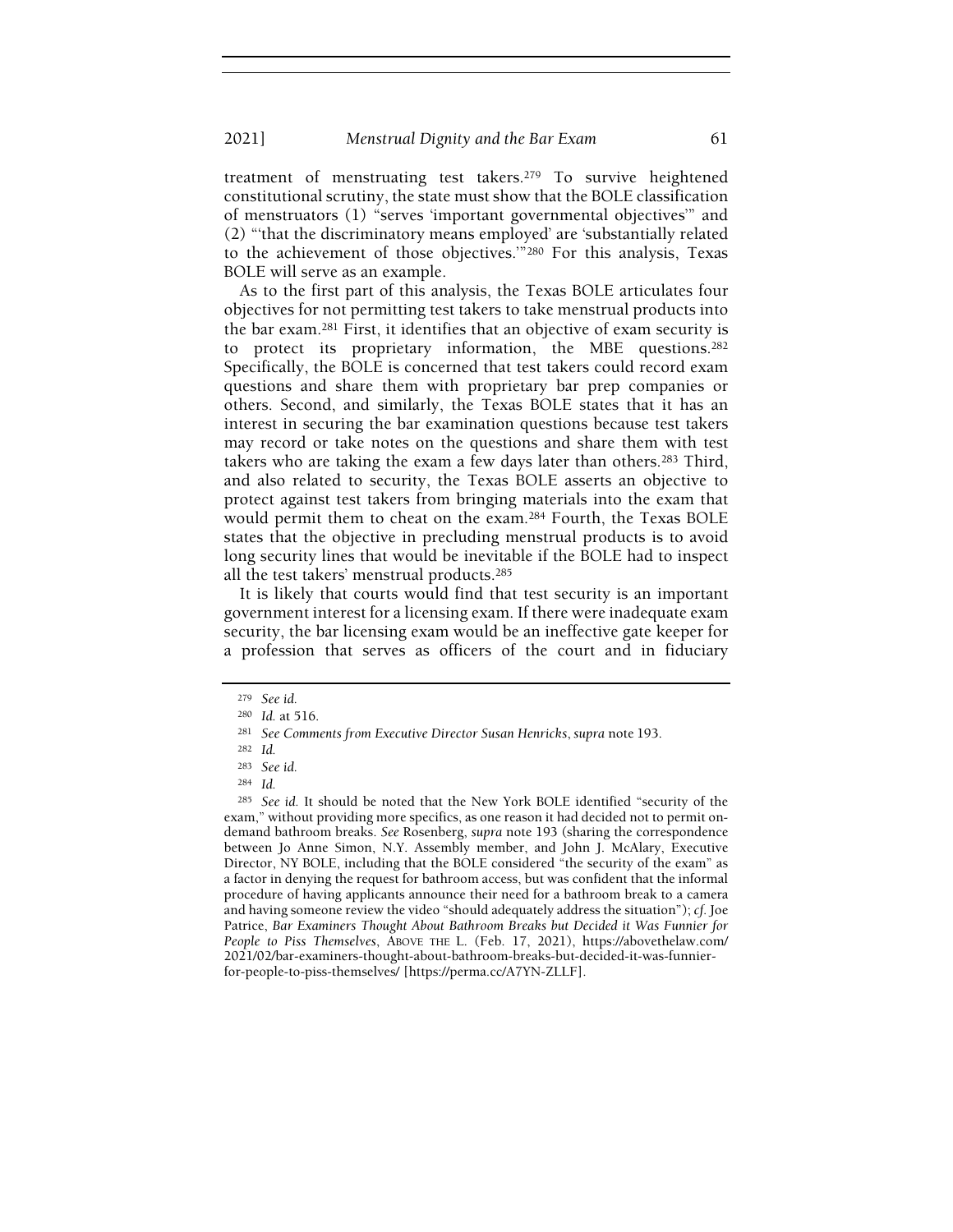relationships with clients.286 Accordingly, at least the first three objectives offered by Texas BOLE would most likely be found to be important government objectives under the first step of the constitutional equal protection clause analysis.

As to the second part of the analysis, the question is whether BOLE actions affecting menstruators are "substantially related" to the "important government interests."287 Courts would likely find the BOLE measures unconstitutional because the nexus between the state interest and the means for achieving that interest is not close enough to survive heightened scrutiny. For instance, as to the first and second governmental objectives (protecting against the recording or writing down of questions), banning menstrual products is not substantially related because the MBE questions are created by the NCBE, who has the main interest in securing the test questions, and the NCBE has stated that menstrual products should be permitted into the examination room.<sup>288</sup>

<sup>287</sup> See Virginia, 518 U.S. at 533.

<sup>286</sup> See How Courts Work, A.B.A. (Sept. 9, 2019), https://www.americanbar.org/ groups/public\_education/resources/law\_related\_education\_network/how\_courts\_work /court\_officers/#:~:text=The%20lawyers%20for%20both%20sides,presented%20by%20 competent%20legal%20counsel [https://perma.cc/N9UT-CZYL]; AM. BAR ASS'N, ABA MODEL CODE OF PROFESSIONAL RESPONSIBILITY EC 3-1, at 29 (1980), https://www.americanbar.org/content/dam/aba/administrative/professional\_responsibility/ mrpc\_migrated/mcpr.pdf [https://perma.cc/Y67T-EKWK]. On the other hand, the bar exam itself has been critiqued as not being an adequate gatekeeper for practicing lawyers separate and apart from test security because it tests content that is not relevant to the practice of law through unreliable standardized test mechanisms that discriminate against marginalized communities. Further, commentators and organizations have pushed back against the bar exam as an unjustified monopoly in all but one state for entrance into the practice of law. But see Allen Mendenhall, The Bar Exam Is Unfair and Undemocratic, NEWSWEEK (Apr. 15, 2015, 5:53 PM EDT), https://www.newsweek.com/ bar-exam-unfair-and-undemocratic-322606 [https://perma.cc/URT2-X9K4]. Such advocates for this position discuss waiver into the attorney bar upon satisfactory completion of law school (like Wisconsin has had for years) or apprenticeships as a pathway to bar membership. But see Elizabeth Olson, Bar Exam, the Standard to Become a Lawyer, Comes Under Fire, N.Y. TIMES (Mar. 19, 2015), https://www.nytimes.com/2015/03/20/business/dealbook/bar-exam-the-standard-tobecome-a-lawyer-comes-under-fire.html?\_r=1 [https://perma.cc/V4QN-UFVH]. For purposes of this article, we are assuming test security is an important government interest, without taking a position on the bar exam as an appropriate gatekeeper to the profession.

<sup>288</sup> Konnath, supra note 69; see also MBE Test Day Policies, NAT'L CONF. OF BAR EXAM'RS, https://www.ncbex.org/exams/mbe/test-day-policies/ (last visited Feb. 10, 2021) [https://perma.cc/N3RR-QTUP] (menstrual products omitted from NCBE list of prohibited materials for bar exams).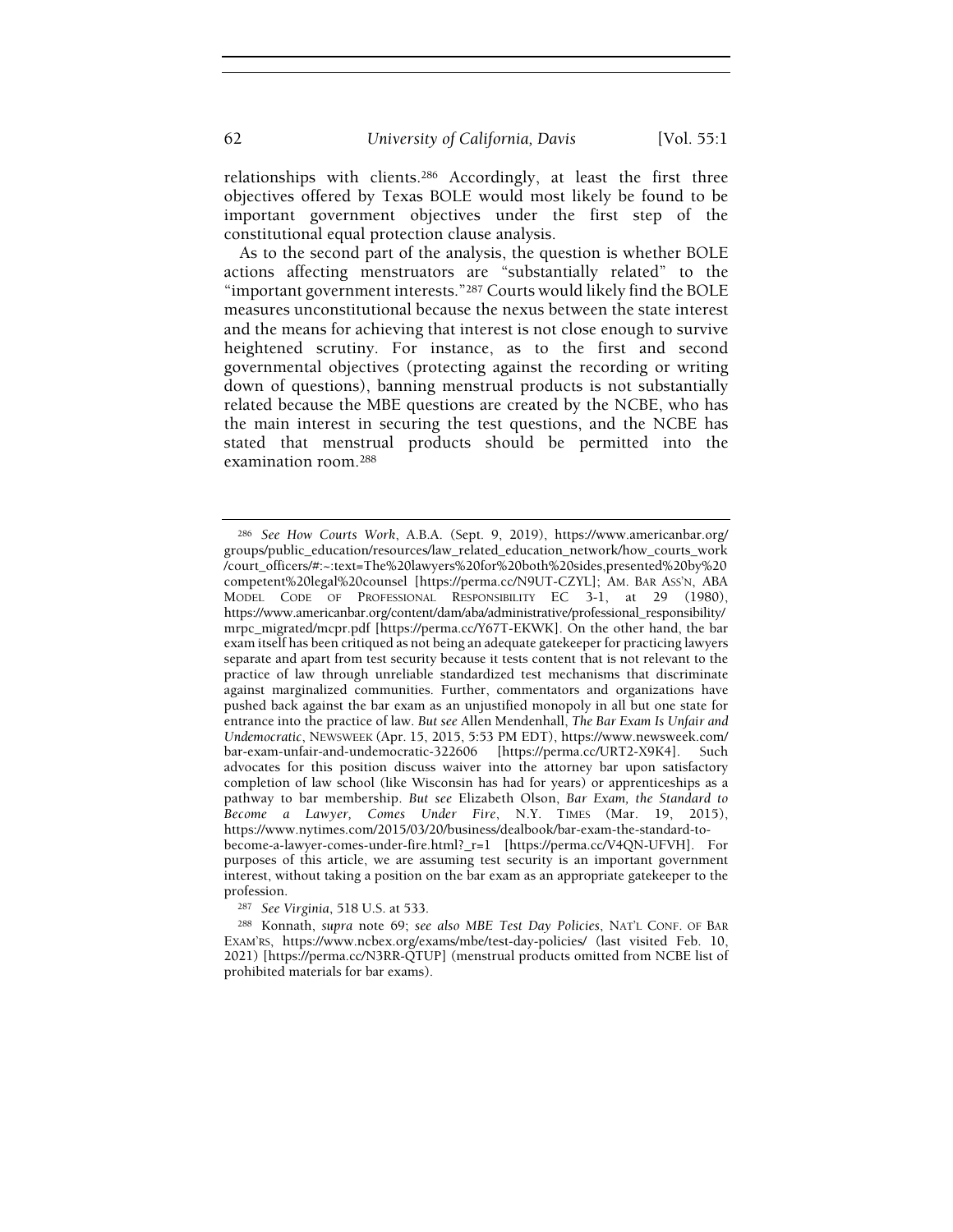Banning menstrual products also is not substantially related to any of the four proffered objectives because test takers are permitted to bring in other items.289 If other items are permitted, then menstrual products — an essential item for menstruators who could be more than half of the test-taking population — can also be permitted without compromising security. There is nothing that distinguishes the inspection of menstrual products from any other materials examinees can bring into the bar exam or that would create longer security inspection lines. Accordingly, there is no exceedingly persuasive justification for banning menstrual products necessary for individuals who menstruate.<sup>290</sup>

As with banning menstrual products, limiting bathroom access for menstruators during nonscheduled breaks, disqualifying test takers who leave the camera in a remote exam to attend to an emergency menstrual flow, and harassing menstruators regarding their menstrual products and use of the bathroom, are not substantially related to the governmental objective and would also likely fail constitutional scrutiny. Because the bar examiners often provide disability accommodations for other test takers that require unregulated bathroom breaks,<sup>291</sup> such bathroom access for in-person or remote testing is not critical to security. In addition, while routine inspections of menstrual products might satisfy the causal nexus for test security, harassment during those inspections, such as the incident where a proctor asked a menstruator "do you really need those [menstrual products]?," does not.<sup>292</sup>

As Justice Ruth Bader Ginsburg wrote in United States v. Virginia, "'[i]nherent differences' between [sexes], we have come to appreciate, remain cause for celebration, but not for denigration of the members of either sex or for artificial constraints on an individual's opportunity[;] such classifications may not be used, as they once were . . . to create or perpetuate the legal, social, and economic inferiority of women."<sup>293</sup> Accordingly, BOLEs' differential treatment of menstruators cannot survive the heightened constitutional scrutiny applied to sex-based classifications.

<sup>289</sup> See Crawford & Waldman, Tampons and Pads Should Be Allowed at the Bar Exam, supra note 52. See Karin, supra note 275 (discussing the Montana BOLE's extensive list of permitted items).

<sup>290</sup> See Virginia, 518 U.S. at 531, 533.

<sup>291</sup> See BOLE Policy Survey, supra note 68 (citing to the availability of disability accommodations, administrative accommodations, and medical alert accommodations).

<sup>292</sup> BPrybol, supra note 20.

<sup>293</sup> Virginia, 518 U.S. at 533-34.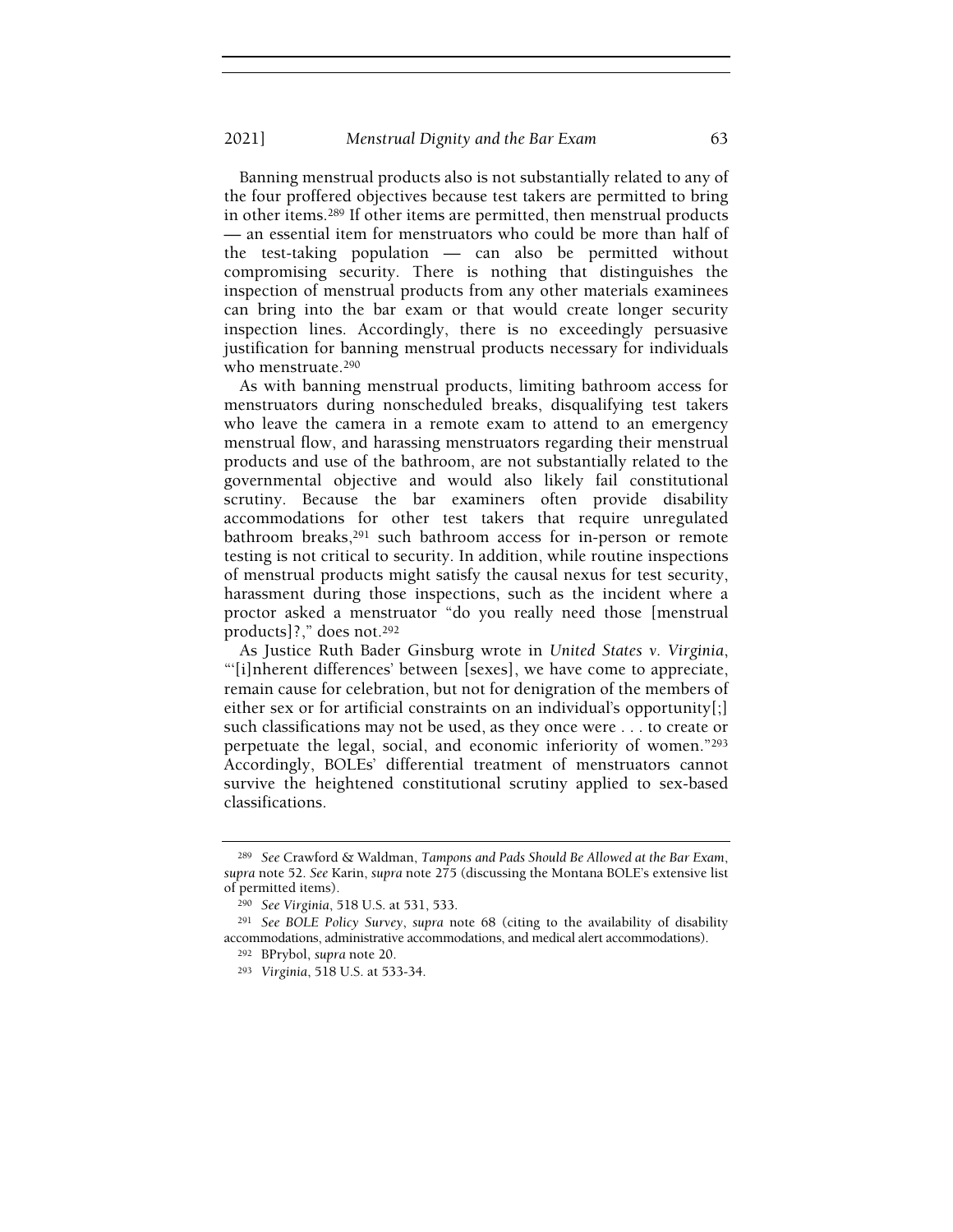BOLE use of gender-specific language ("feminine products" as opposed to "menstrual" or "period" products)294 and, if providing menstrual products, providing them only in women's bathrooms, are facially discriminatory on the basis of sex. It is not clear how the state BOLEs would justify these differential actions. While women constitute the majority of menstruators, they are not the only menstruators. Without a viable "exceedingly persuasive" justification, the state bar examiners' explicitly gendered categorization of products and placement of products could fail constitutional scrutiny on their own or as one part of the broader claim of harassment described above.<sup>295</sup> Perhaps the bar examiners would proffer cost as a justification because providing products in women's, men's, and all-gender bathrooms would be more expensive, but it is doubtful that choosing one gender over another in providing products as a means of reducing cost would pass the "heightened scrutiny" of constitutional analysis.

As established in this Section, there is a strong constitutional argument that BOLEs' discriminatory treatment of menstruating test takers is unconstitutional. The next Section discusses the legal implications of BOLE treatment of menstruators under state human rights laws.

#### B. BOLE Policies Likely Violate State Human Rights Laws

BOLE discrimination against menstruators also likely violates statutory discrimination law.296 These antidiscrimination provisions

<sup>294</sup> For the February 2021 bar exam, the Texas BOLE publicly and expressly permitted test takers to bring into the exam menstrual products, but unfortunately called them "feminine hygiene products." TEX. BD. OF L. EXAM'RS, TEXAS BAR EXAMINATION GENERAL INSTRUCTIONS FOR FEBRUARY 2021, at 3 (2022), https://ble.texas.gov/bar-exam-general-instructions [https://perma.cc/2K28-RLDE].

<sup>295</sup> Virginia, 518 U.S. at 531-33; see also Crawford & Waldman, Tampons and Pads Should Be Allowed, supra note 52.

<sup>296</sup> The ADA also may offer some menstruating test takers an avenue to obtain accommodations. While menstruation itself is not a disability, there are menstruationrelated components to impairments that qualify as disabilities under the ADA, as amended by the ADAAA. See supra Part II.D. For those test takers, Titles II and III of the ADA explicitly allow challenges to the fairness of the administration of a bar exam. ADA Title II, 42 U.S.C. § 12132 (1990) ("[N]o qualified individual with a disability shall, by reason of such disability, be excluded from participation in or be denied the benefits of the services, programs, or activities of a public entity, or be subjected to discrimination by any such entity."); ADA Title III, 42 U.S.C. § 12189 (1990) ("Any person that offers examinations . . . related to applications, licensing, certification, or credentialing for . . . professional . . . purposes shall offer such examinations or courses in a place and manner accessible to persons with disabilities or offer alternative accessible arrangements for such individuals."); 28 C.F.R. § 35.130(b)(6) (2016)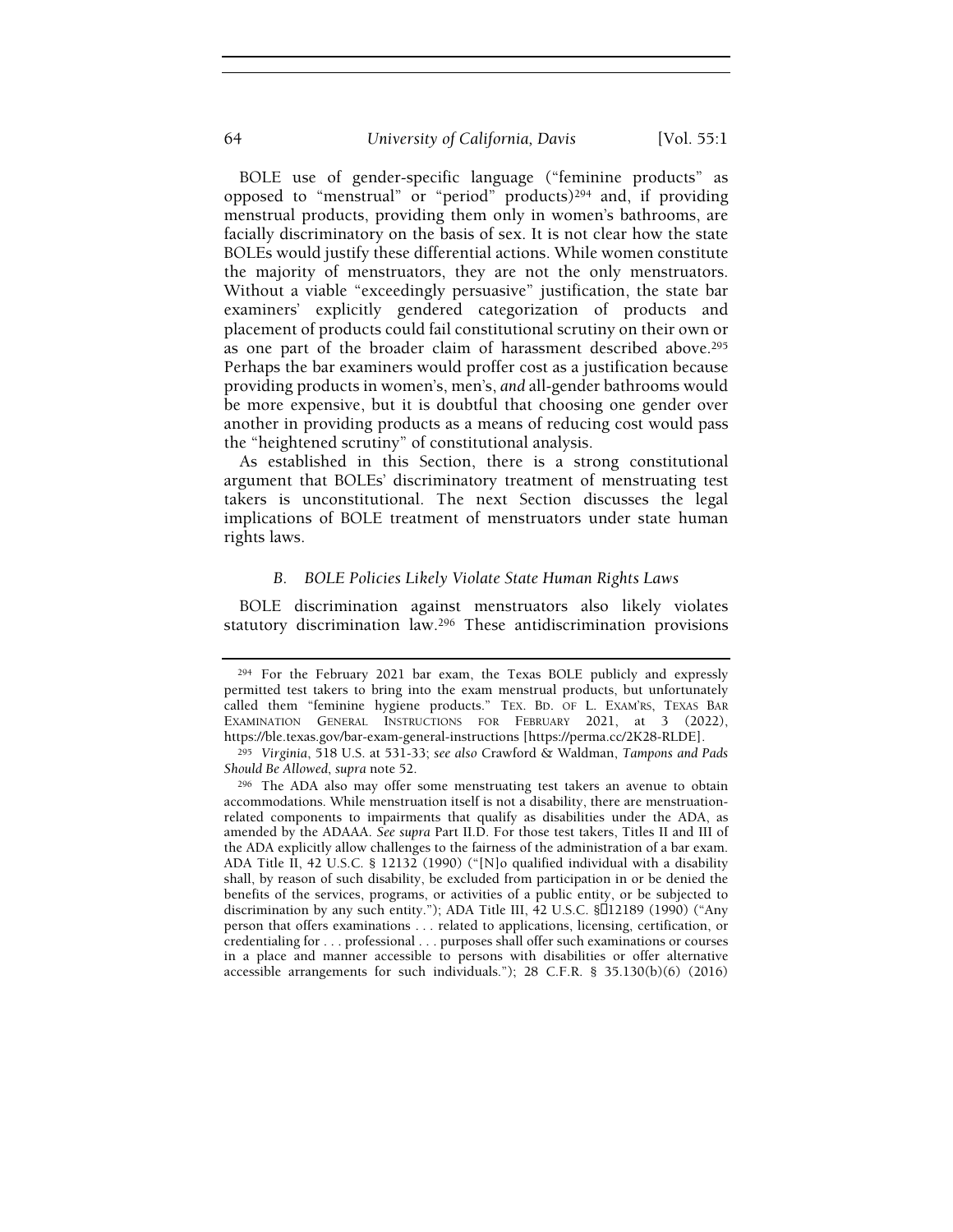prohibit covered entities from engaging in adverse actions or establishing barriers on the basis of a protected category.297 As a result, the first step in finding a BOLE liable for discrimination is confirming that it is a covered entity under the relevant statute and then demonstrating that its "bad act" is on the basis of a protected category.298 While BOLEs are not covered entities under Title VII,<sup>299</sup> they are covered under some state and local human rights laws as licensing organizations, entities responsible for providing public accommodations, or providers of public programs. Accordingly, presuming entity coverage, acts taken by BOLEs that discriminate on the basis of sex or gender identity — including discriminatory acts related to menstruation — are likely illegal under some state laws. The

<sup>298</sup> See infra Part III.

<sup>(</sup>licensing examinations may not be administered "in a manner that subjects qualified individuals with disabilities to discrimination on the basis of disability"); see also Neha M. Sampat & Esmé V. Grant, The Aspiring Attorney with ADHD: Bar Accommodations or a Bar to Practice?, 9 HASTINGS RACE & POVERTY L.J. 291, 313 (2012) (analyzing the application of Title II of the ADA to state bars given their receipt of public funds). The only recourse for this type of discrimination, however, is obtaining an accommodation on a future exam. M. Patrick Yingling, Learning Disabilities and the ADA: Licensing Exam Accommodations in the Wake of the ADA Amendments Act of 2008, 59 CLEV. STATE L. REV. 291, 294-95 (2011).

<sup>297</sup> State human rights laws often mirror such proof schemes under Title VII as direct evidence and circumstantial evidence claims. Circumstantial evidence claims often create an inference of discrimination on the basis of sex, for example, by highlighting a male comparator who did not suffer the same adverse action as a female. See Tex. Dep't of Cmty. Affs. v. Burdine, 450 U.S. 248, 252-53 (1981). Direct evidence claims do not require a comparator because no inference is necessary; the act itself shows the discrimination on the basis of sex. Margaret E. Johnson, Comment, A Unified Approach to Causation in Disparate Treatment Cases: Using Sexual Harassment by Supervisors as the Causal Nexus for the Discriminatory Motivating Factor in Mixed Motives Cases, 1993 WIS. L. REV. 231, 234-36. Direct evidence claims include allegations of sexual harassment and, the authors argue, some forms of discrimination on the basis of menstruation. See id.

<sup>299</sup> See, e.g., Tyler v. Vickery, 517 F.2d 1089, 1096 (5th Cir. 1975) (indicating Title VII does not apply to BOLEs as they are "neither an 'employer,' an 'employment agency,' nor a labor organization"); Joan W. Howarth, The Professional Responsibility Case for Valid and Nondiscriminatory Bar Exams, 33 GEO. J. LEGAL ETHICS 931, 934-35 (2020) (arguing that professional responsibility dictates licensing non-discrimination even if these 1970s cases carve out Title VII coverage); W. Sherman Rogers, Title VII Preemption of State Bar Examinations: Applicability of Title VII to State Occupational Licensing Tests, 32 HOW. L.J. 563, 568-69 (1989) (arguing for coverage and pointing out that the Supreme Court has never decided as such); Michele A. Yankson, Note, Barriers Operating in the Present: A Way to Rethink the Licensing Exception for Teacher Credentialing Examinations, 89 N.Y.U. L. REV. 1902, 1915-16 (2014) (positing potential coverage for some licensing entities by analogizing to covered employment agencies, despite Tyler and its progeny).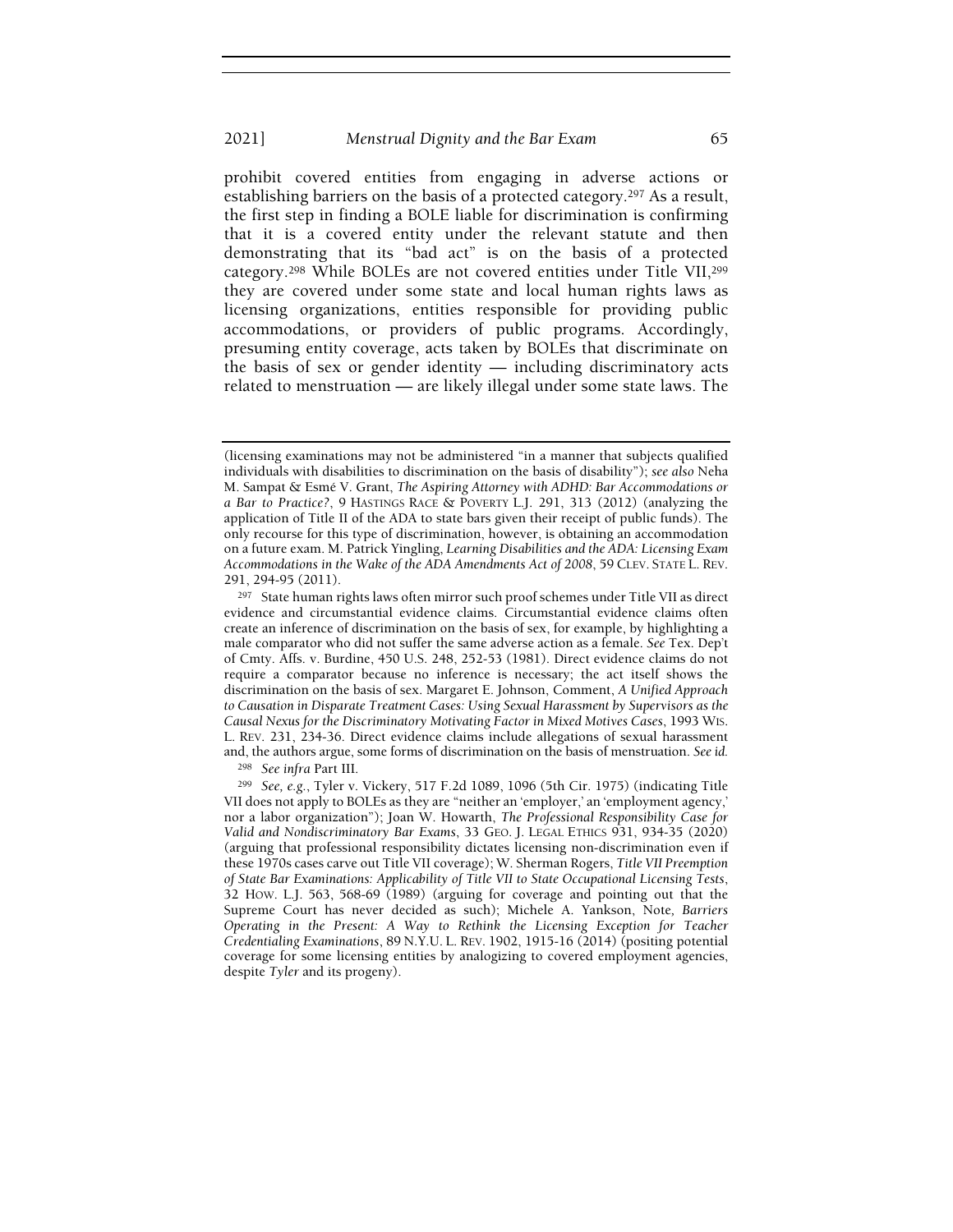rest of this Section explores enterprise liability and potential responsibility under state and local human rights laws.

### 1. Licensing Discrimination

Many state antidiscrimination laws (often called human rights laws) apply only to employers, employment agencies, or labor-management organizations.300 However, some states specifically prohibit licensing agencies — such as BOLEs — from engaging in discrimination on the basis of protected categories.301 None of these laws include "menstruators" as a protected class; however, every state that has a human rights law includes sex as a protected category.<sup>302</sup>

In addition, as of August 2021, twenty-five states include gender identity or expression as a protected category.<sup>303</sup> Those states that do not explicitly do so would likely interpret "sex" to provide this coverage after Bostock.304 This is especially likely given the frequency with which states apply judicial interpretations of Title VII to similar local protections.305 Further, some states enumerate pregnancy and related medical conditions as protected categories.306 Menstruators should be included under all of these categories.

Presuming coverage, the scope of protected activities varies. For example, in Colorado, no person may be denied a license to practice law because of sex.307 Florida makes it illegal to discriminate against an

<sup>302</sup> Iris Hentze & Rebecca Tyus, Sex and Gender Discrimination in the Workplace, NAT'L CONF. OF STATE LEGISLATURES (Aug. 12, 2021), https://www.ncsl.org/ research/labor-and-employment/-gender-and-sex-discrimination.aspx [https://perma.cc/ HE9C-THWV]. The District of Columbia and Puerto Rico similarly ban discrimination on the basis of gender identity or expression. Id.

<sup>300</sup> See, e.g., D.C. Code § 2-1401.11(a)(1)-(4) (2021).

<sup>301</sup> See, e.g., 28 R.I. GEN. LAWS ANN. § 28-5.1-14 (2021); SOUTH DAKOTA RULES FOR ADMISSION TO PRACTICE LAW R. 16-16-14 (2021) ("No person shall be refused a license under this chapter on account of sex"). But see Kohn v. State Bar of Cal., No. 20-CV-04827-PJH, 2020 WL 6290382, \*1, 8 (N.D. Cal. Oct. 27, 2020) (relying on CAL. BUS. & PROF. CODE § 6001 (2020) to dismiss plaintiff's claim against the State Bar for failure to grant time accommodations under CAL. GOV'T CODE §§ 11135, 12944 (2020) — the state's licensing discrimination provision — because the legislature had not explicitly included the State Bar as a covered entity for licensing discrimination).

<sup>303</sup> Id.

<sup>304</sup> See supra Part III.A.2.

<sup>305</sup> See, e.g., 14 C.J.S. Civil Rights § 63 (2021) (interpretations of Title VII guide the application of local discrimination protections).

<sup>306</sup> See, e.g., Hentze & Tyus, supra note 302 (noting the states that cover discrimination on the basis of pregnancy and related medical conditions in their human rights laws).

<sup>307</sup> COLO. REV. STAT. ANN. § 13-93-102 (2017).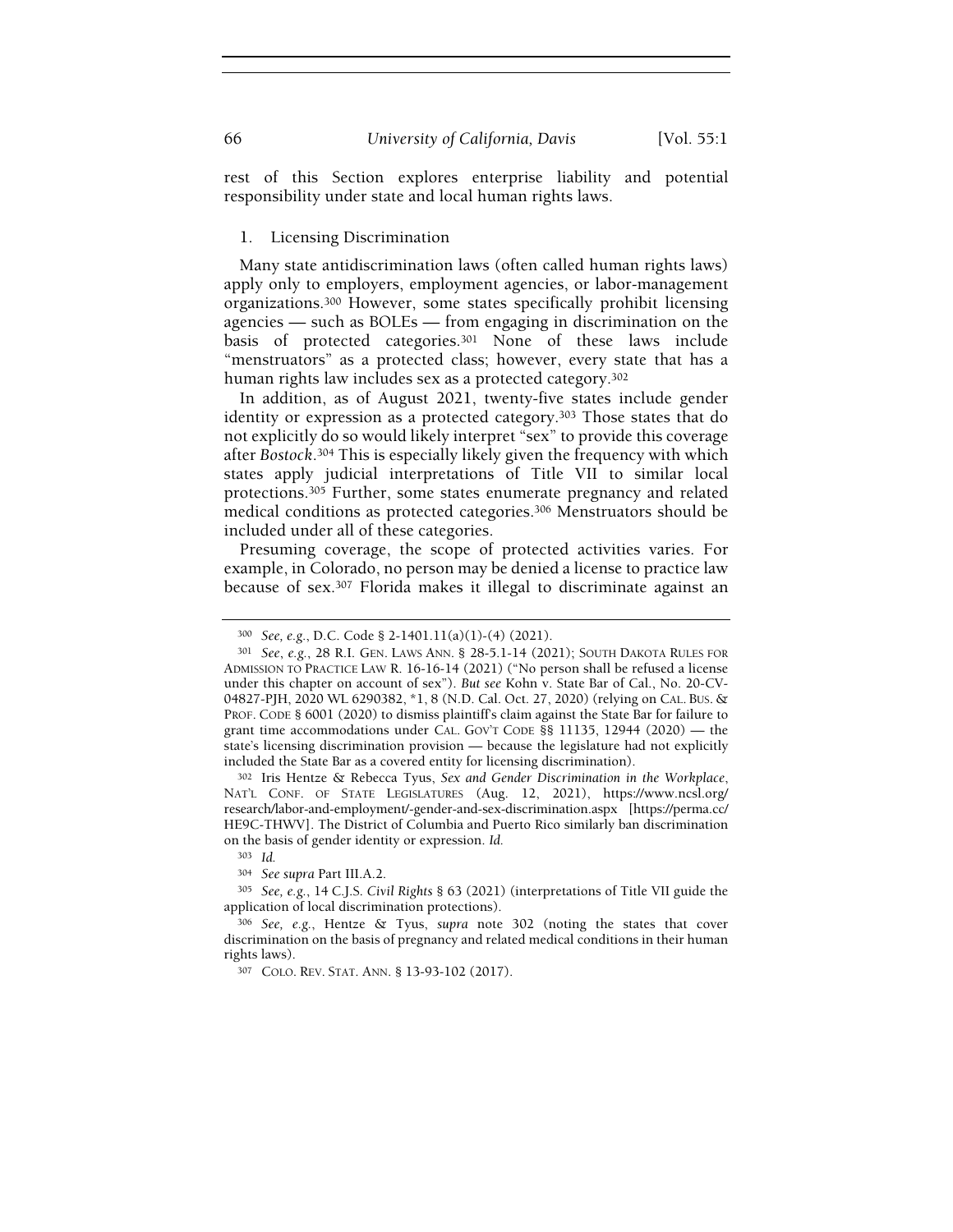individual seeking a license or taking an examination because of that individual's sex.308 In New York, it is unlawful for a licensing agency to "subject any individual to harassment because of . . . gender identity or expression, [or] sex[.]"309 Further, when assessing what constitutes licensing harassment, New York applies a lower standard than that used in traditional workplace harassment claims.310 In licensing discrimination claims, the harassment does not need to be "severe or pervasive" to qualify as illegal.311 Rather, it is illegal for an individual to be subjected "to inferior terms, conditions or privileges[.]"312 New York also requires licensing agencies to provide reasonable accommodations to known "pregnancy-related conditions . . . in connection with a[n] occupation sought[.]"<sup>313</sup>

Thus, state licensing laws offer examinees the right to engage in protected activities such as taking a foundational exam to obtain a professional license, like a bar exam, free from discrimination or harassment on the basis of menstruation. Any number of existing BOLE policies and practices likely violate this principle.314 For example, outing a trans examinee by requiring them to keep menstrual products in a clear bag likely constitutes harassment, and would be deemed more than a "trivial inconvenience" under New York's lower standard. Unfortunately, not every state has a licensing provision that test takers could use to seek relief from discrimination against them as menstruators.

### 2. Discrimination in the Provision of Public Accommodations

In addition to providing potential liability for licensing discrimination, state laws may prohibit BOLEs from denying the equal use of a "public accommodation" because of sex or gender

<sup>308</sup> FLA. STAT. ANN. § 760.10(5) (2019).

<sup>309</sup> N.Y. EXEC. LAW § 296(1)(h) (2019).

<sup>310</sup> Compare id. with Harassment, U.S. EQUAL EMP. OPPORTUNITY COMM'N., https://www.eeoc.gov/harassment (last visited Sept. 1, 2021) [https://perma.cc/8PR2- M68N] (explaining that harassing conduct is unlawful under federal antidiscrimination law when "the conduct is severe or pervasive enough to create a work environment that a reasonable person would consider intimidating, hostile, or abusive").

<sup>311</sup> N.Y. EXEC. LAW § 296(1)(h).

<sup>312</sup> Id. Licensing agencies are afforded an affirmative defense if "the harassing conduct does not rise above the level of what a reasonable victim of discrimination with the same protected characteristic or characteristics would consider petty slights or trivial inconveniences." Id.

<sup>313</sup> Id. § 296(3)(a). Licensing agencies may raise an affirmative defense if providing reasonable accommodations would impose an undue hardship. See id. § 296(3)(b).

<sup>314</sup> See supra Part III.A.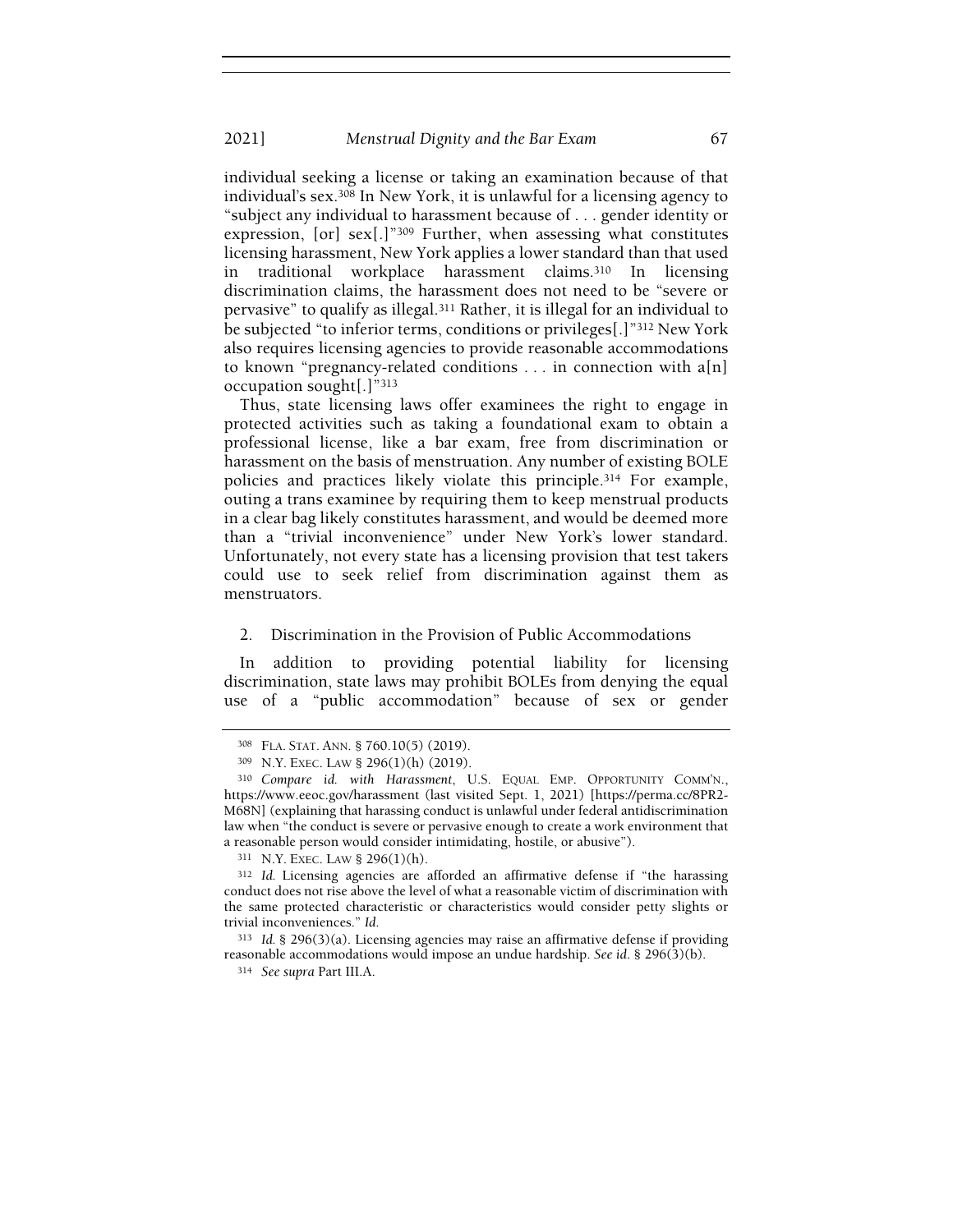identity/expression. Although these laws have their roots in ensuring physical access,315 public accommodations no longer are limited to providing access to a building or particular public space. Although what constitutes a public accommodation today varies by state, at their core, these laws are interpreted broadly to prevent discrimination or harassment in the consumption of goods and the right to use services or to obtain privileges.316 In addition, these laws usually require places of public accommodations to make goods, services, and privileges accessible.317 Every jurisdiction with a public accommodation law includes sex as a protected category,318 and twenty-five states (plus the District of Columbia and Puerto Rico) explicitly include gender identity.<sup>319</sup>

For example, the New York Human Rights Law declares that "[t]he use of places of public accommodation and the ... use of ... commercial space without discrimination" is a civil right under state law.320 The law continues by declaring that "[i]t shall be an unlawful discriminatory practice for any person [controlling] any place of public accommodation . . . directly or indirectly, to refuse, withhold from or deny to [a covered] person any of the accommodations, advantages,

<sup>317</sup> See Sepper & Dinner, supra note 316, at 81 (observing that these are included in a representative public accommodations statute, even though specific language varies).

<sup>315</sup> See generally Alton Hornsby Jr., Looking Back on the Fight for Equal Access to Public Accommodations, ECON. POL'Y INST. (July 2, 2014), https://www.epi.org/ publication/fight-equal-access-public-accommodations/ [https://perma.cc/S4YB-5MRC] (describing some of the demonstrations and early fights for legal access to public spaces, which culminated in the creation of desegregation provisions in the Civil Rights Act to provide a right to public accommodations); The ADA Archive, THE ADA PROJECT, https://www.adalawproject.org/ada-archive [https://perma/cc/P2Y8-AY66] (last visited Sept. 4, 2021) (capturing the ADA's legislative and regulatory history, including information about the provisions that prohibit discrimination in access to public accommodations).

<sup>316</sup> See, e.g., N.Y. EXEC. LAW § 292(9) (2020); Elizabeth Sepper & Deborah Dinner, Sex in Public, 129 YALE L.J. 78, 81 (2019) (citing MINN. STAT. ANN. § 363A.03(34) (2019)).

<sup>318</sup> See id. at 80, 81, 104 (detailing the history of these laws from Colorado in 1969 to today); State Public Accommodation Laws, NAT'L CONF. OF STATE LEGISLATURES (June 25, 2021), https://www.ncsl.org/research/civil-and-criminaljustice/state-public-accommodation-laws.aspx [https://perma.cc/33HC-5C4B]; see, e.g., MASS. GEN. LAWS ANN. ch. 272, § 92A (2016) ("A place of public accommodation . . . shall be defined as and shall be deemed to include any place, whether licensed or unlicensed, which is open to and accepts or solicits the patronage of the general public . . . .").

<sup>319</sup> Hentz & Tyus, supra note 302.

<sup>320</sup> N.Y. EXEC. LAW § 291(2) (2019).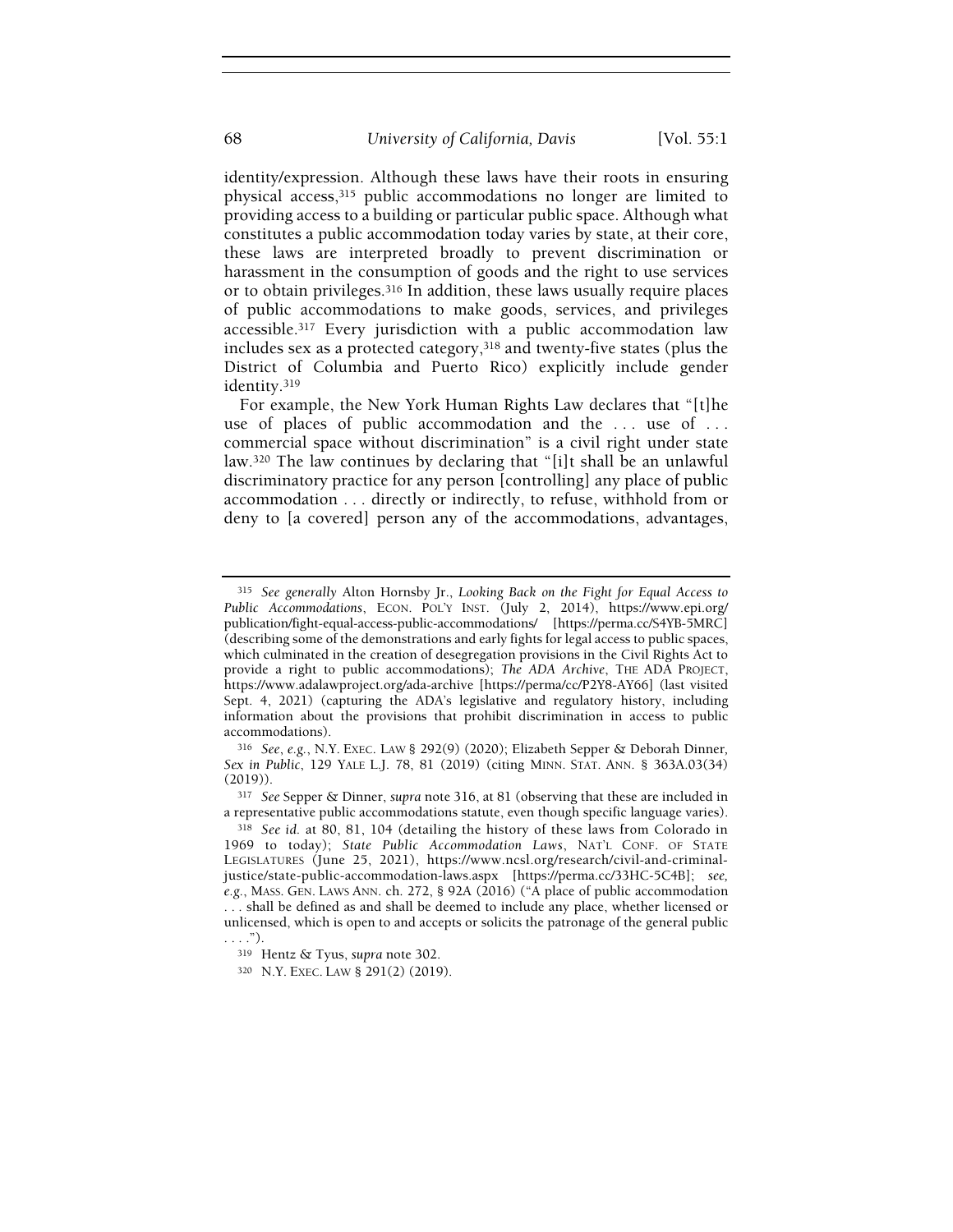facilities or privileges thereof . . . ."321 As this text demonstrates, people must be afforded the same opportunities and advantages related to public accommodations. Anyone that is denied that opportunity may file a complaint and seek recourse.<sup>322</sup> In essence, a state public accommodation protection means that a covered entity may not provide discriminatory treatment to a customer and may be required to offer modifications to ensure accessibility of services.

These laws have served as the basis for obtaining exam modifications in other professions. For example, a nursing mother sued the National Board of Medical Examiners for refusing to provide additional break time to express milk during an exam that serves as a prerequisite to graduating from medical school and working to obtain a medical license.323 The Massachusetts Supreme Judicial Court held that the Board was subject to the law because it administered the exam in a place of public accommodation.324 It further ruled that the Board violated the state public accommodation statute when it engaged in a sex-linked classification by failing to provide a lactating test taker with the same accommodations made available to examinees for non-lactation based reasons.325 The ACLU has incorporated this reasoning in successful advocacy on behalf of bar exam applicants seeking accommodations for breastfeeding.<sup>326</sup>

The same analysis should hold true for menstruators taking the bar exam. First, menstruation is a sex or gender-identity linked

<sup>321</sup> Id. § 296(2)(a); see, e.g., UTAH CODE ANN. § 13-7-3 (2018) ("All persons . . . are entitled to full and equal accommodations, advantages, facilities, privileges, goods and services in all business establishments and in all places of public accommodation, and by all enterprises regulated by the state of every kind whatsoever, without discrimination on the basis of . . . sex, pregnancy . . . .").

 $322$  See, e.g., N.Y. EXEC. LAW § 297(1) (2009) (containing the authority for an aggrieved person to file a complaint and enforce their rights under the human rights law).

<sup>323</sup> Currier v. Nat'l Bd. of Med. Exam'rs, 462 Mass. 1, 3-4 (2012).

<sup>324</sup> Id.

<sup>325</sup> Id. at 20-21.

<sup>326</sup> See, e.g., Letter from Galen L. Sherwin, Senior Staff Att'y, ACLU Women's Rights Project and William E. Sharp, Legal Dir., ACLU of Kentucky, to Elizabeth S. Feamster, Dir. and Gen. Counsel, Ky. Bd. of Bar Exam'rs (Apr. 24, 2015), https://www.aclu.org/sites/ default/files/field\_document/kybar.appeal.pdf [https://perma.cc/5H6F-JRHH] (regarding a denied request for "Non Standard Test Accommodations" to Jacquelyn Bryant-Hayes); Letter from Kristen E. Northcutt, Deputy Dir., Ky. Bd. of Bar Admissions, to William E. Sharp, Legal Dir., ACLU of Ky. (May 7, 2015), https://www.aclu-ky.org/sites/default/files/wpcontent/uploads/2015/04/kybba.ltr\_.pdf [https://perma.cc/E5PS-ED9K] (Kentucky BOLE letter responding to ACLU letter sent on April 24 about the denial of "Non Standard Test Accommodations" to Jacquelyn Bryant-Hayes, noting that extra time would be provided).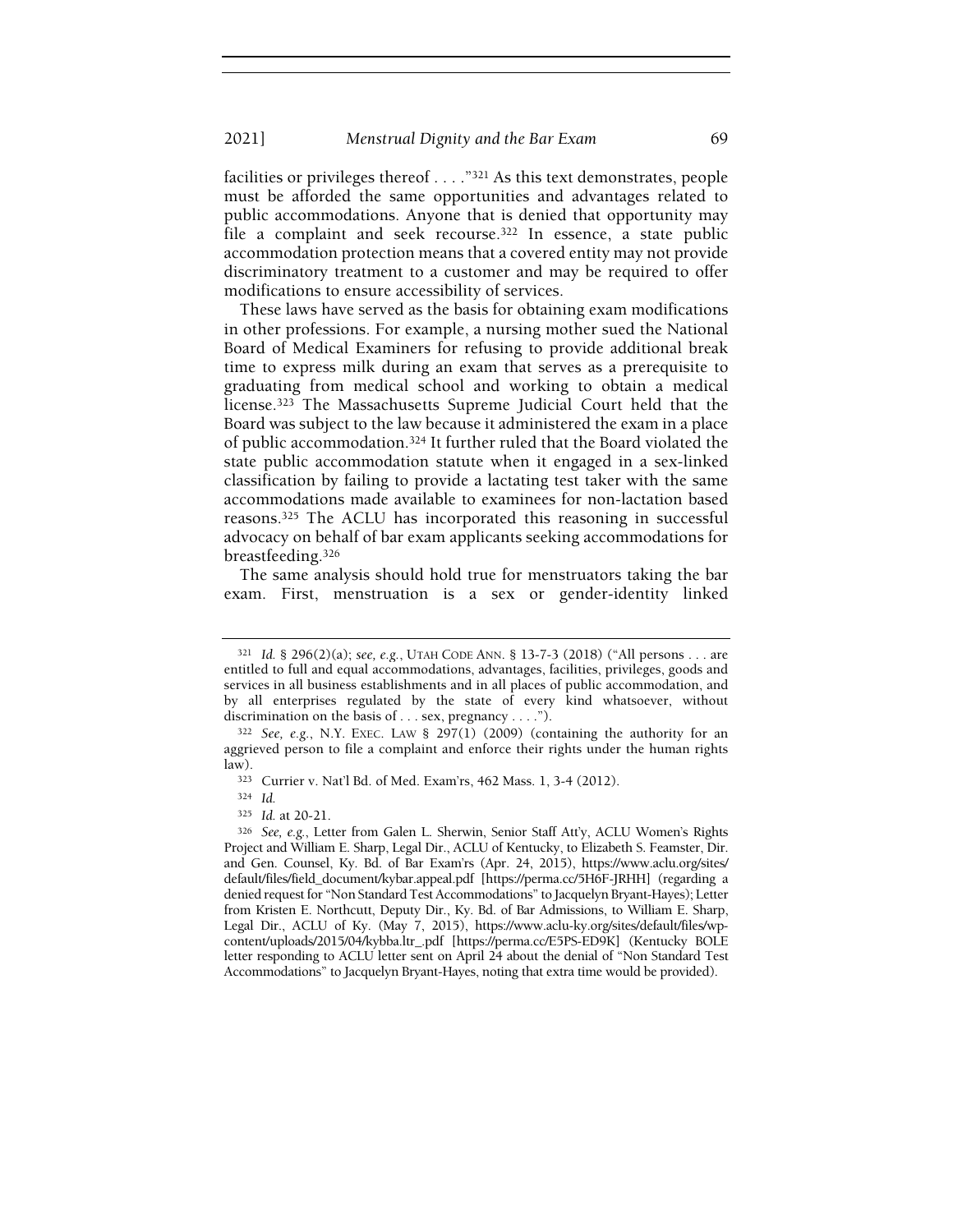characteristic. Second, BOLEs may not engage in a practice or policy that denies access to the same public accommodation provided to nonmenstruators. For example, the imposition of a time tax on menstruation may run afoul of public accommodation provisions that compel entities to provide services in a non-discriminatory fashion. This might include a BOLE denying a request to sit near a restroom to limit time away from the exam to attend to menstruation, the failure to provide additional time more broadly to address menstruation (without limiting exam time), or the failure to allow test takers to step away from a computer screen during a remote exam without repercussion. The failure to provide these readily achievable time-space modifications to menstruating examinees could constitute sex discrimination under state public accommodations provisions.

Similarly, giving access to BOLE-provided products to only some menstruating test takers could serve as the foundation of a failure to provide public accommodations claim. For instance, an examinee could show that they were a member of the protected class (sex or gender identity), were discriminated against in the use of a public accommodation (no access to BOLE-provided menstrual products to address menstruation), and that the examinee's status as a member of a protected class was a contributing factor in that discrimination (the examinee's gender identity prevented them from accessing BOLEprovided products available only in bathrooms to which they do not have access). As each of these examples demonstrates, a BOLE's failure to address menstruation may discriminatorily deny access to a public accommodation.

## 3. Discrimination in the Administration of Public Programs

Some states also explicitly prohibit discrimination in the provision of any government facility, service, program or benefit on the basis of sex. For example, Louisiana declares that no subdivision or board of the state "shall harass or discriminate on the basis of . . . sex [or] gender identity . . . in the provision of any service and/or benefit by such agencies, departments, offices, commissions, boards or entities."<sup>327</sup> Similarly, the District of Columbia declares that "it shall be an unlawful discriminatory practice . . . to limit or refuse to provide any facility, service, program, or benefit to any individual on the basis of an individual's actual or perceived" sex, gender identity or expression.<sup>328</sup>

<sup>327</sup> La. Exec. Order No. JBE 2016-11 § 1 (July 1, 2016), https://gov.louisiana.gov/ assets/ExecutiveOrders/JBE16-11.PDF [https://perma.cc/5RPW-ZJBB].

<sup>328</sup> D.C. CODE § 2-1402.73 (2019).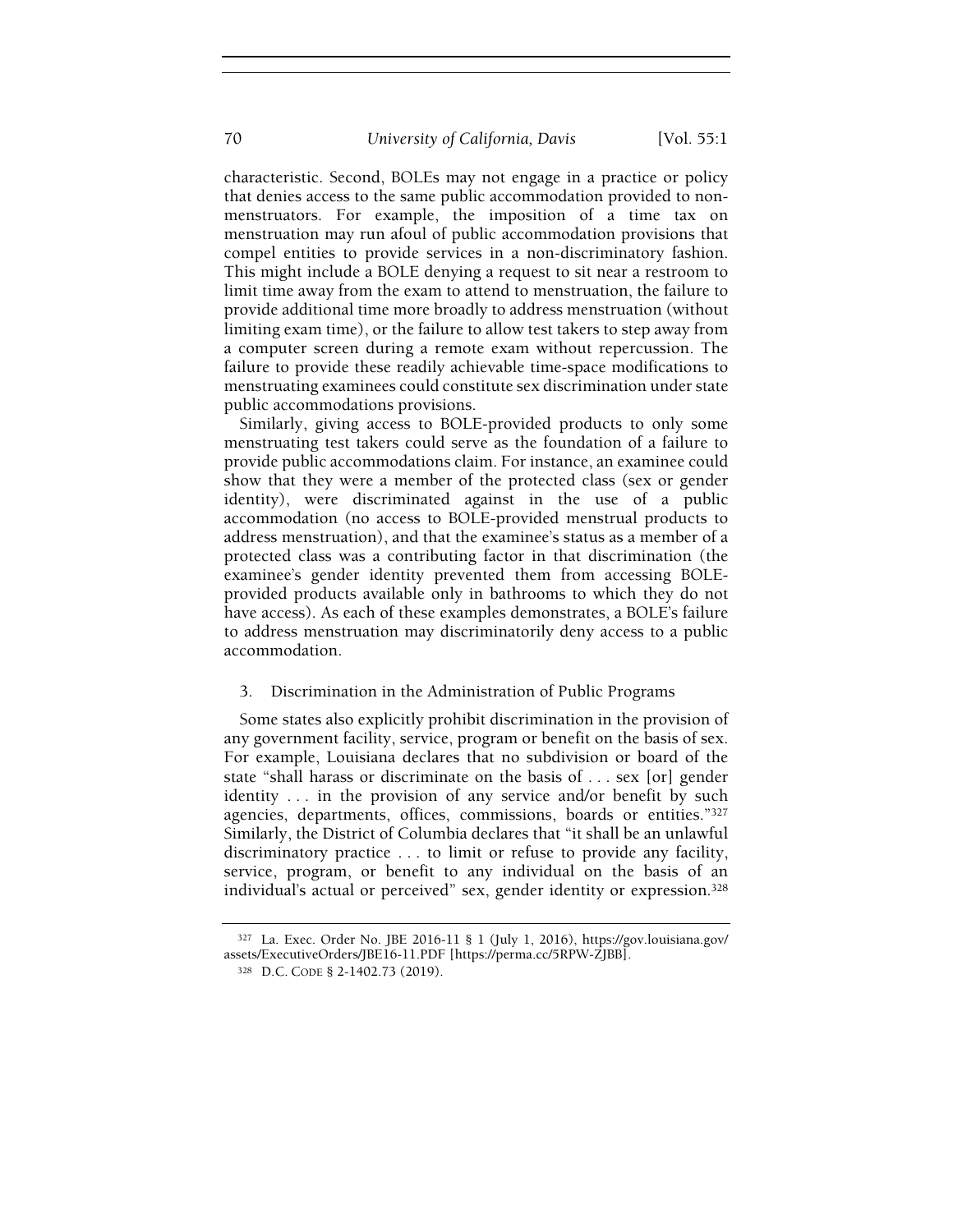Preventing test takers from bringing menstrual products into the exam, for example, could violate these laws by limiting the ability of someone who is menstruating from participating in or passing the exam on the basis of sex or gender identity or expression.

For the reasons set forth in this Part, BOLEs' treatment of menstruators is likely illegal under the Constitution as well as state and local human rights laws that protect against discrimination on the basis of sex, gender, and gender identity. Accordingly, BOLEs should create comprehensive and responsive policies that account for menstruation and promote a non-discriminatory bar exam and more inclusive bar.

#### IV. POLICY RECOMMENDATIONS

Increasing calls for menstrual justice in the bar exam have paralleled the voices seeking broader reform of the exam to ensure it assesses legal knowledge and skills in a fair and relevant manner. Major change seems inevitable now that the NCBE has entered the conversation.329 While the clear articulation of policies to address menstruation during the bar exam must be included in that reform, BOLEs must act now. Accordingly, this Section sets forth MP and the Bar's Model Policy and the underlying reasoning supporting each proposal.

# A. Menstruation and the Bar Exam: The Model Policy and Operating Provisions

This Section proposes a Model Policy and Operating Provisions that present applicants and examinees with appropriate information, dignity, choice, and equity related to menstruation and the bar exam. BOLEs should adopt the Model Policy and adapt the Operating Provisions to address the needs of their jurisdiction. In addition, the NCBE, American Bar Association, and Association of American Law Schools should incorporate the Model Policy into their joint "Code of Recommended Standards for Bar Examiners" and support its adoption by state BOLEs.330 The text of the proposed Model Policy and Operating Provisions follow.

#### Model Policy

The BOLE commits to principles of dignity, privacy, sensitivity, fairness, non-discrimination, and exam integrity with respect to

<sup>329</sup> Calls to reform the exam are plentiful and the NCBE itself is considering changes in the future. See NAT'L CONF. OF BAR EXAM'RS TESTING TASKFORCE, supra note 34.

<sup>330</sup> See NAT'L CONF. OF BAR EXAM'RS, COMPREHENSIVE GUIDE TO BAR ADMISSION REQUIREMENTS, supra note 37.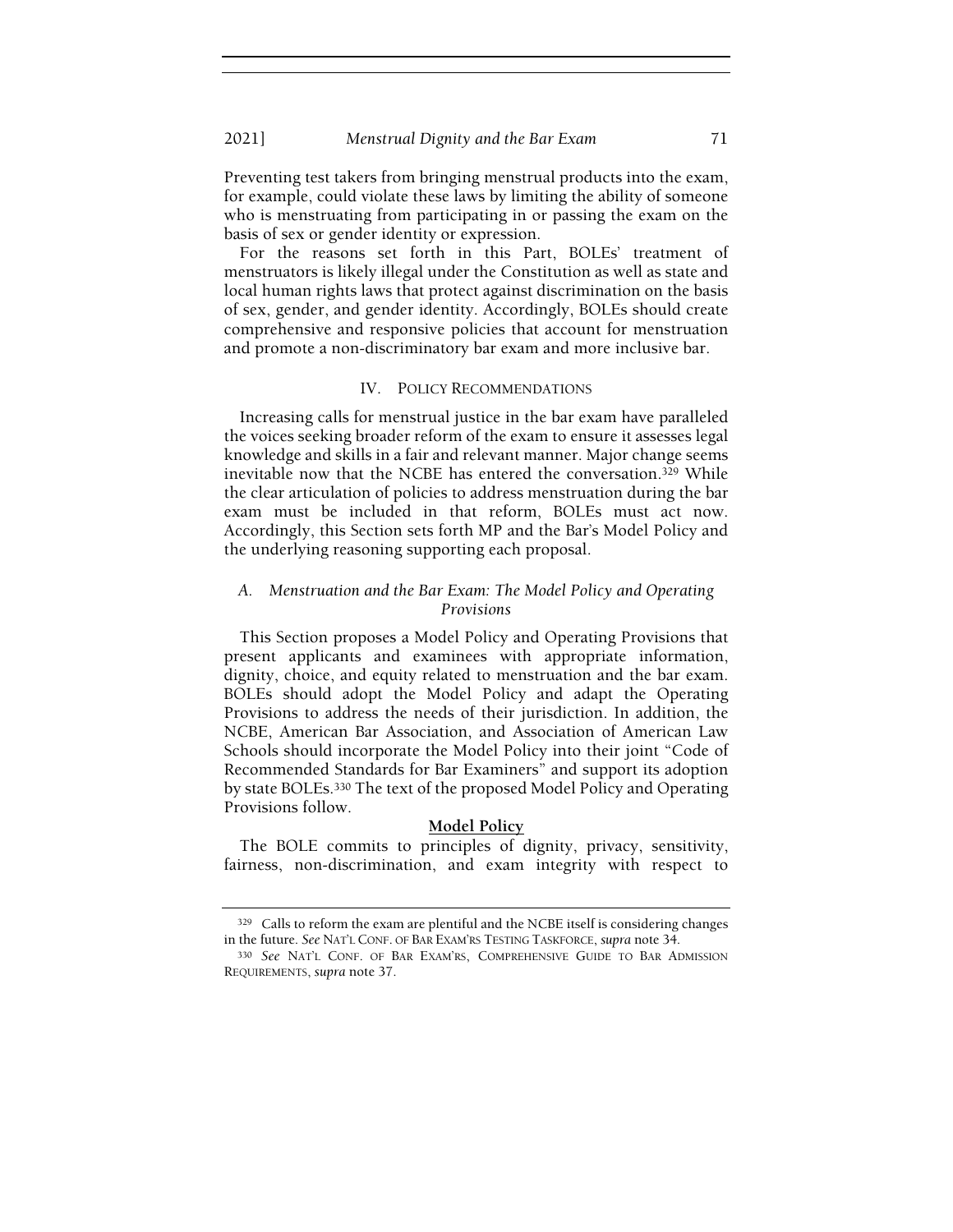72 University of California, Davis [Vol. 55:1]

menstruation and the bar exam. To ensure equitable treatment, examinees shall be allowed to bring their own menstrual products into the bar exam, stored on their person or in a separate bag, and may access bathrooms and have reasonable breaks to address menstruation. Menstruating examinees also shall be provided reasonable administrative accommodations as needed. This includes modifications to exam conditions such as access to menstrual products and bathrooms, storage of clothing, and the provision of additional exam time. Applicants and examinees also shall have access to a complaint process and be afforded due process for any alleged violation of this policy. Finally, the BOLE commits to enforcing this policy related to menstruation and the administration of the exam in an accountable and transparent manner.

### Operating Provisions

## Privacy, Respect, Fairness, and Non-Discrimination

1. Privacy: BOLE personnel will maintain the dignity, privacy, and confidentiality of applicants and examinees when implementing menstruation-related policies, including when responding to questions regarding menstruation and when inspecting products at an exam.

2. Training: The BOLE shall train all officials, proctors, security, office staff, and other personnel who administer and preside over the examination. These personnel shall have access to and be trained on the BOLE policies on menstruation, including those related to non-discrimination, product possession, security checks, breaks and bathroom usage, accommodations, same day limited accommodations, and policy transparency.

3. Non-Discrimination: The BOLE shall use appropriate nondiscriminatory and inclusive language, facilities, policies, and actions. The BOLE also shall not engage in adverse practices based on menstruation or the potential for menstruation.

## Menstrual Products

4. Definition of "Menstrual Product": The term "menstrual product" includes materials that absorb menstrual discharge such as tampons, maxi-pads, diapers, menstrual cups, and underwear; cleaning products such as wet wipes, tissues, and water; and pain-relief products such as pills, patches, and heating pads.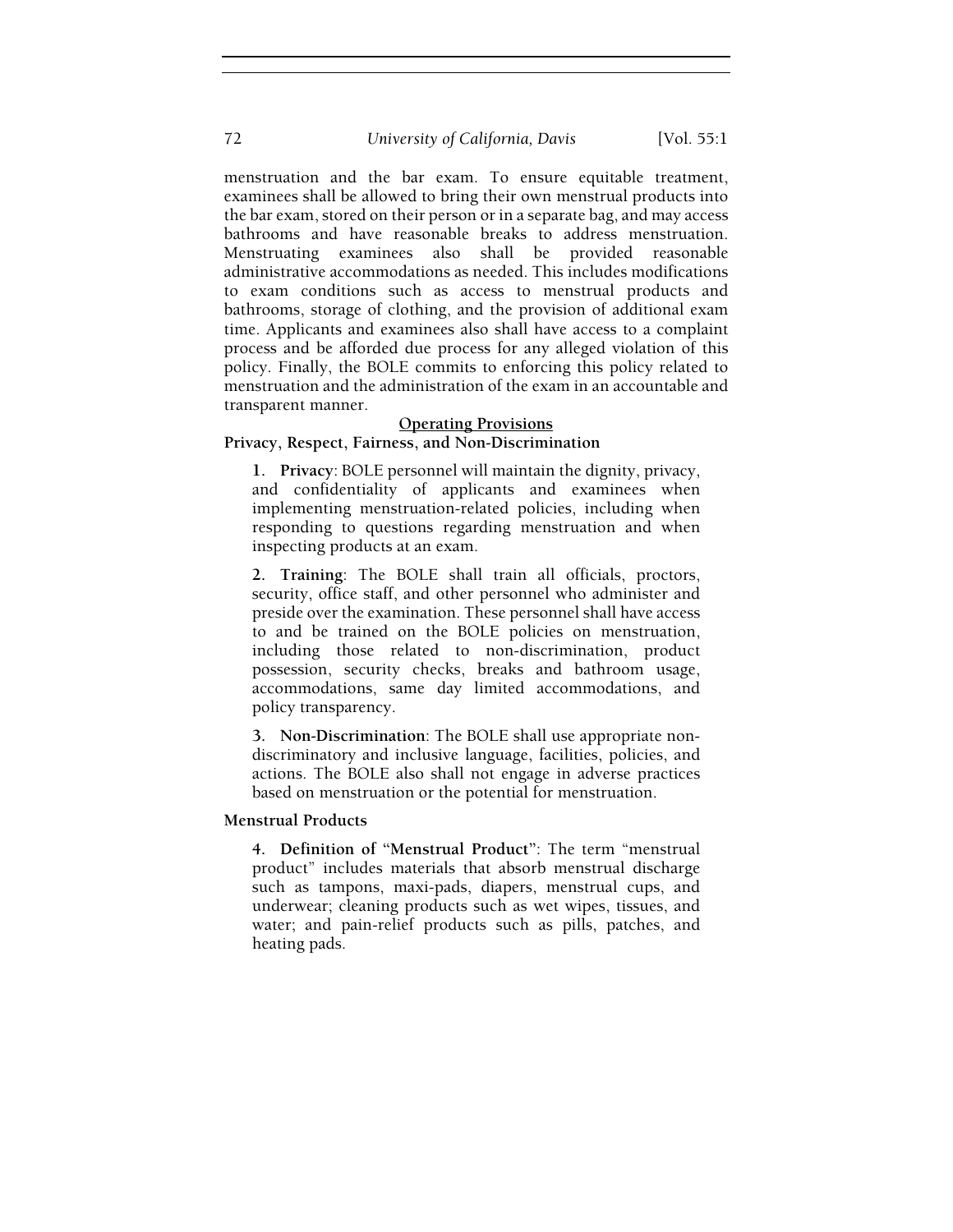5. Product Possession: Examinees are permitted to keep, access, and use personal menstrual products during the bar exam.

#### 6. Product Inspection and Storage:

a. In-Person Exam: Examinees may choose to bring menstrual products to the exam and keep them stored in a separate clear or opaque bag or on their person. In the interest of maintaining exam security, these products may be inspected upon entry into the exam.

i. Inspection Method Choice: If inspection of menstrual products is required, examinees shall have the option of the inspection occurring in a private room or area and may make that decision on the day of the exam.

ii. Product Integrity: Examinees may bring menstrual products into the exam in their original packaging. To protect the sterility of products, examinees shall not be required to open an individual menstrual product that is sealed or to remove it from packaging.

iii. Presumption of Need: Examinees shall not be questioned about their need to bring menstrual products into the exam.

iv. Additional Bag for Menstrual Products: Examinees shall not be required to bring menstrual products in the same bag as other personal items that are permitted in the exam. Rather, examinees shall have the option of bringing a separate bag for menstrual products to provide for the number and/or variety of products needed, and to ensure that examinees' menstrual needs do not limit their ability to bring other, authorized personal items into the exam.

b. Remote Exams: Examinees shall be allowed to keep menstrual products in camera view without penalty. For exam security purposes, examinees may be required to hold up any products they intend to use during the exam to show the video or proctor that the products are sealed and in original packaging.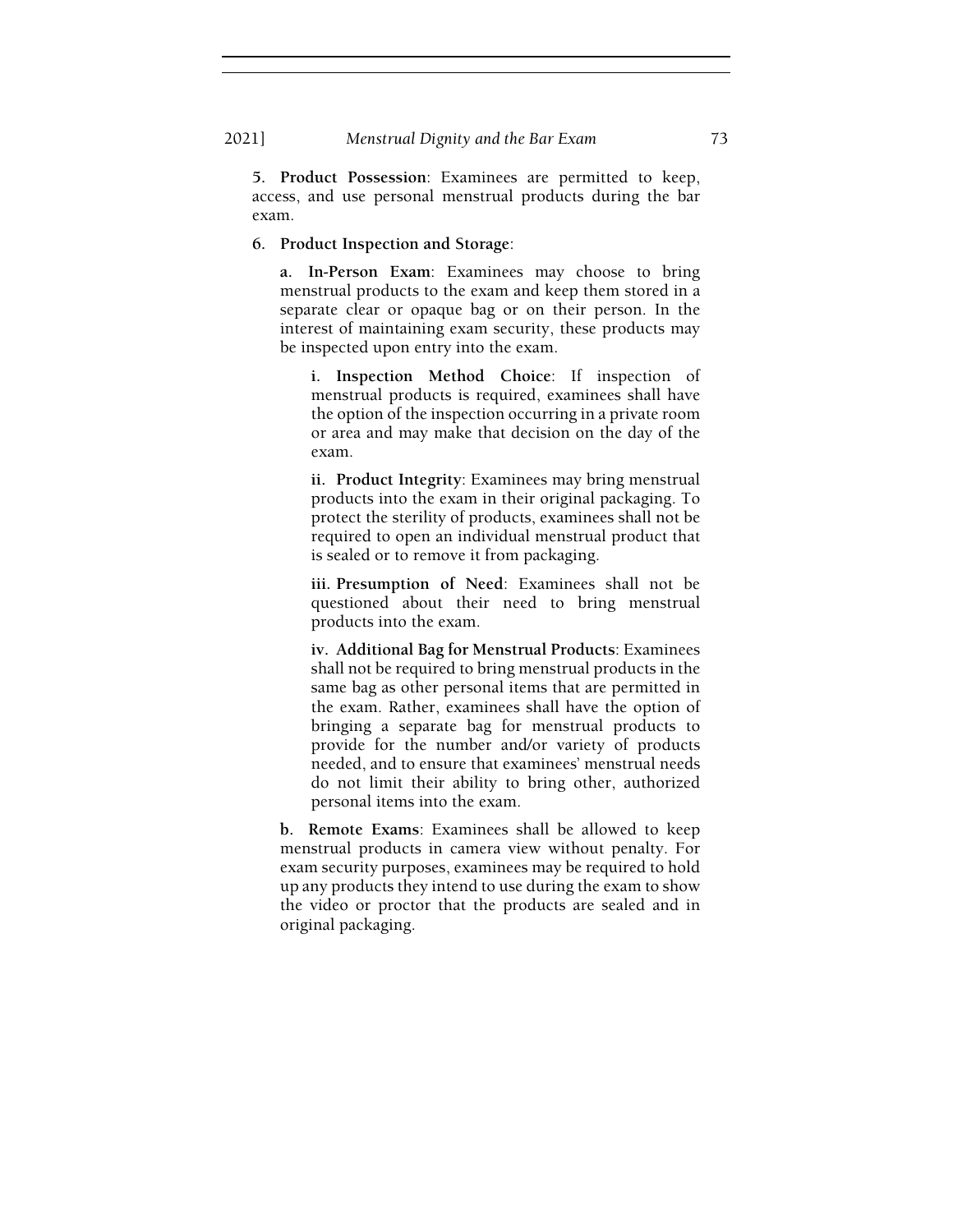74 University of California, Davis [Vol. 55:1]

# 7. Other Menstrual Product Provisions for In-Person Exams:

a. Carrying Products: Examinees shall be allowed to carry security-cleared menstrual products during the exam from the test location to the bathroom without further inspection.

b. BOLE-Provided Products: Tampons and pads of different sizes and materials will be provided for free in all bathrooms on-site (i.e., women's bathrooms, men's bathrooms, and all-gender bathrooms). Examinees shall use the administrative accommodations process if they have a need for a specific style/brand of product (e.g., due to an allergy).

Breaks and Bathrooms

8. Exam and Pre-Set Breaks Schedule: A clear and public schedule of the exam, including designated examination and break times, will be published in advance of the exam. Such breaks shall be long enough to permit all examinees to use the bathroom and to allow those who are menstruating sufficient time to change, clean, or dispose of their menstrual products. There will be at least one thirty-minute break for every ninety minutes of examination time.

9. Other Bathroom Breaks: Outside of pre-set breaks, examinees shall be permitted to use the bathroom during examination periods on an as-needed basis, with appropriate security-related restrictions described below.

a. In-Person Exams: Examinees may leave their desk to use the bathroom without penalty, except that in the interest of minimizing noise and traffic disruptions, examinees may be required to obtain a proctor's permission to do so.

b. Remote Exams: After providing oral or written notice to the BOLE via exam software, examinees may leave the camera view during the examination to address menstruation. If technically feasible, the exam material will be locked and inaccessible to the examinee until they return to camera view from using the bathroom.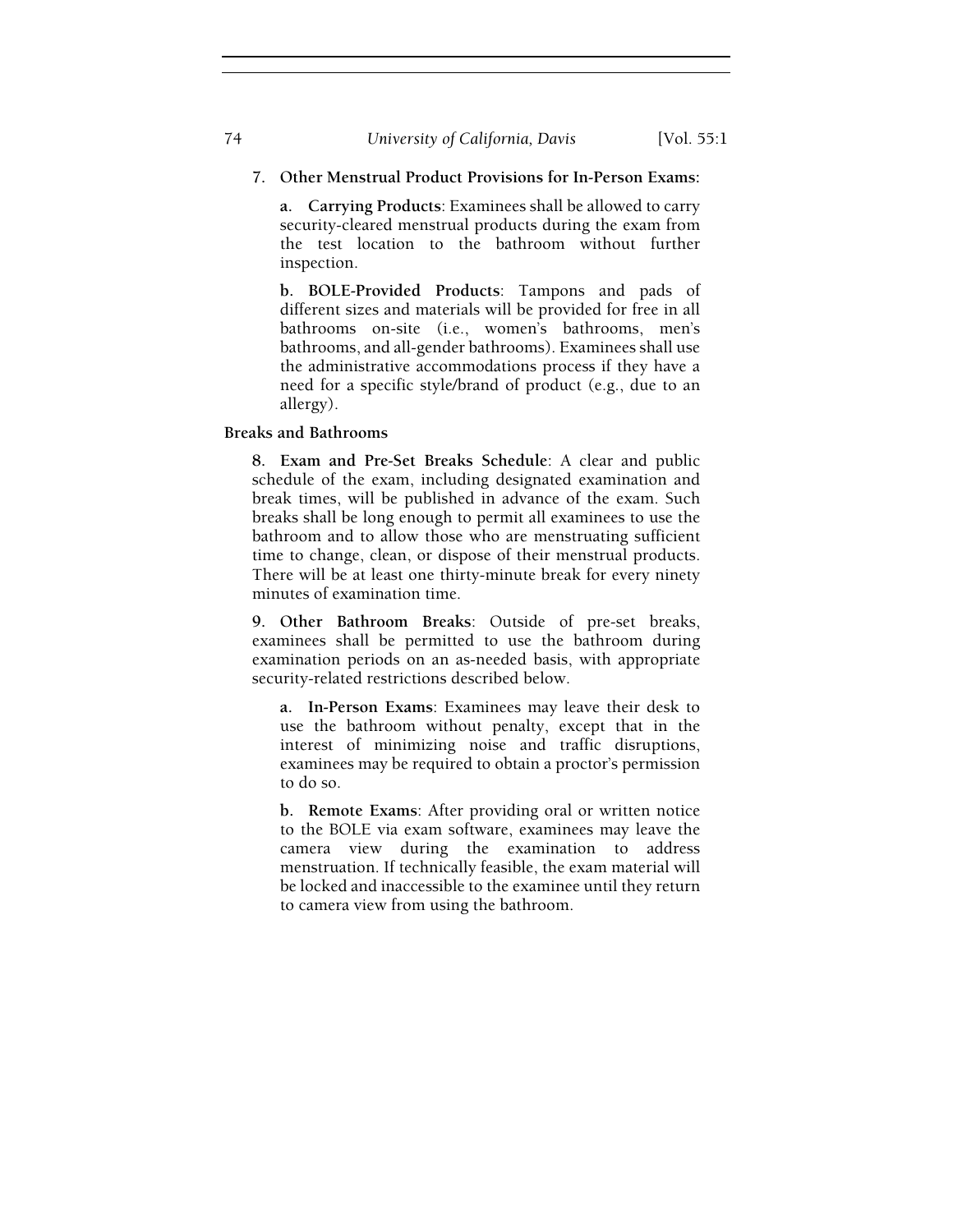## 10. Bathroom, In-Person Exams:

a. Number: Each exam testing location shall have ample bathrooms (women's bathrooms, men's bathrooms, and allgender bathrooms) for examinees to use, ensuring that examinees wait no longer to use the women's bathroom than the men's bathroom.

b. Location: Bathrooms shall be located within a reasonable distance of exam rooms and shall be easily accessible by examinees.

c. Facility Cleanliness: Bathrooms used during exam testing shall be cleaned regularly and offer adequate waste bins, functioning soap dispensers, and working sinks.

d. Selection: Examinees may use the bathroom that best corresponds to their gender-identity. Access also shall be provided to an all-gender bathroom, which can be created by temporarily changing the signs on an existing bathroom.

#### Accommodations

11. Administrative Accommodations: Applicants and examinees shall have access to an administrative accommodation process to seek and obtain exceptions to bar examination policies to address menstruation. Potential administrative accommodations include an exam location in closer proximity to a bathroom for in-person exams, modifications to product storage rules, access to additional clothing, and additional test time.

12. Accommodations Schedule: All applicants and examinees shall have access to information regarding any timelines and appeal rights related to seeking administrative accommodations.

13. Same Day Limited Accommodations: Examinees may ask an exam proctor and obtain limited administrative accommodations related to menstruation on the day of the exam itself, including during the exam. Same day accommodations are limited in scope and may include changes in seating to be closer to a bathroom and access to additional clothing.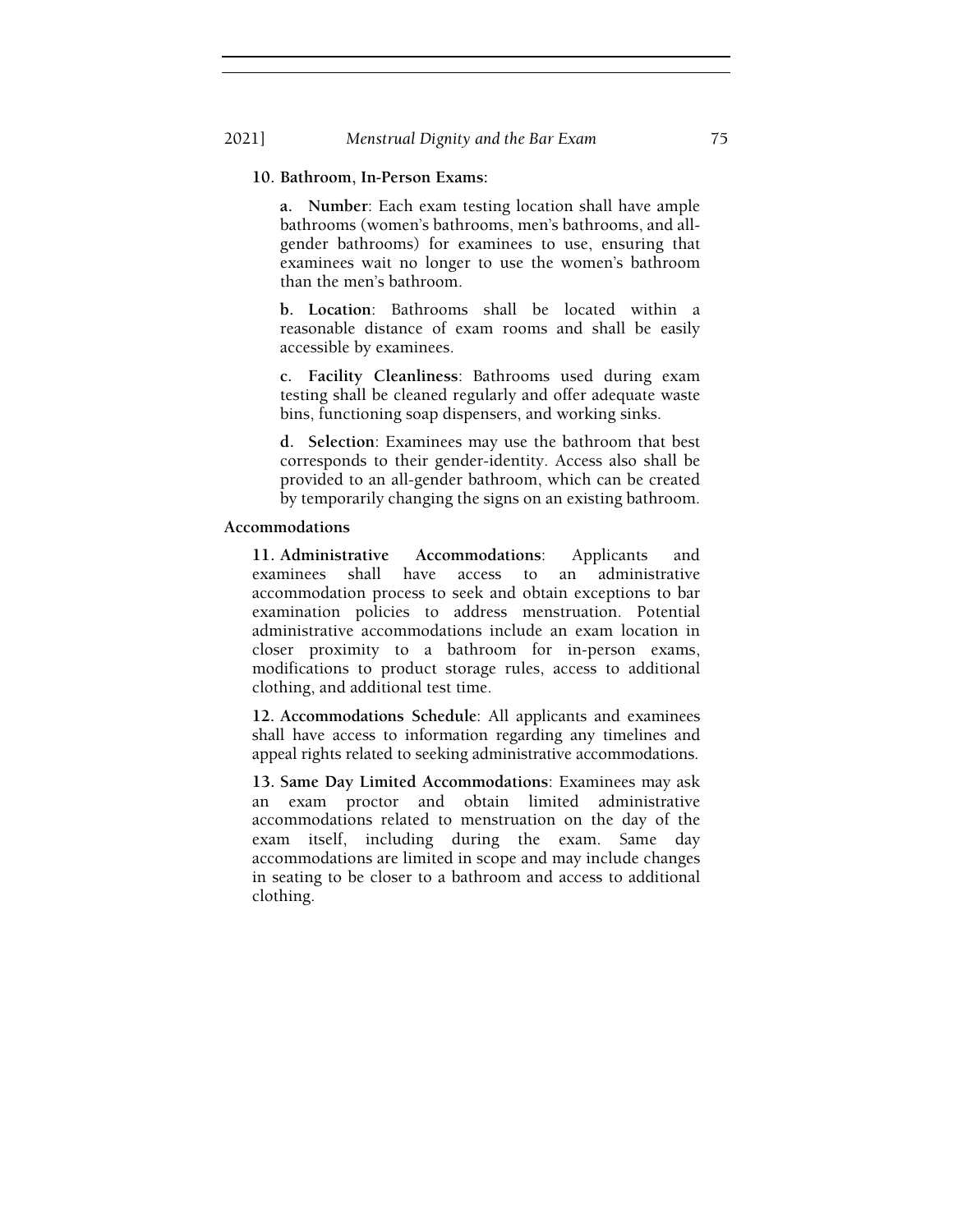## Complaints and Violations

14. Complaint System: Applicants and examinees shall have access to an online portal on the BOLE website to submit comments, concerns, and complaints about issues surrounding menstruation and the bar exam, including those related to personnel, site, or testing conditions.

a. Complainants shall not be required to provide identifying information to utilize this process.

b. Following the administration of each exam, the BOLE shall publish on its website a summary of the complaints it has received; the number of times each complaint was made; and the action(s), if any, it is taking to address test takers' concerns. This information shall be published, without disclosing the identity of any examinee, no later than the date on which exam results are published.

15. Accessibility: Applicants and examinees shall have access to the complaint system via the bar examination website or a designated email address.

16. Alleged Rule Violation Process: Examinees shall be afforded due process in response to any alleged violations of bar exam rules related to menstruation. This includes:

> a. Timely, specific notice to examinees of any alleged rule violation related to menstruation;

> b. The right to review relevant/flagged footage related to any allegations of remote exam violations;

c. The opportunity to respond; and

d. A commitment that the BOLE will handle the investigation in a timely, confidential, and just manner, including providing the applicant with the result of the inquiry prior to the next bar exam's registration deadline and notice of their right of appeal.

# Policy Transparency

17. Policy Location and Distribution: All policies related to menstruation shall be publicly available on the BOLE website. Examinees also shall be e-mailed a copy of the policies prior to taking the exam.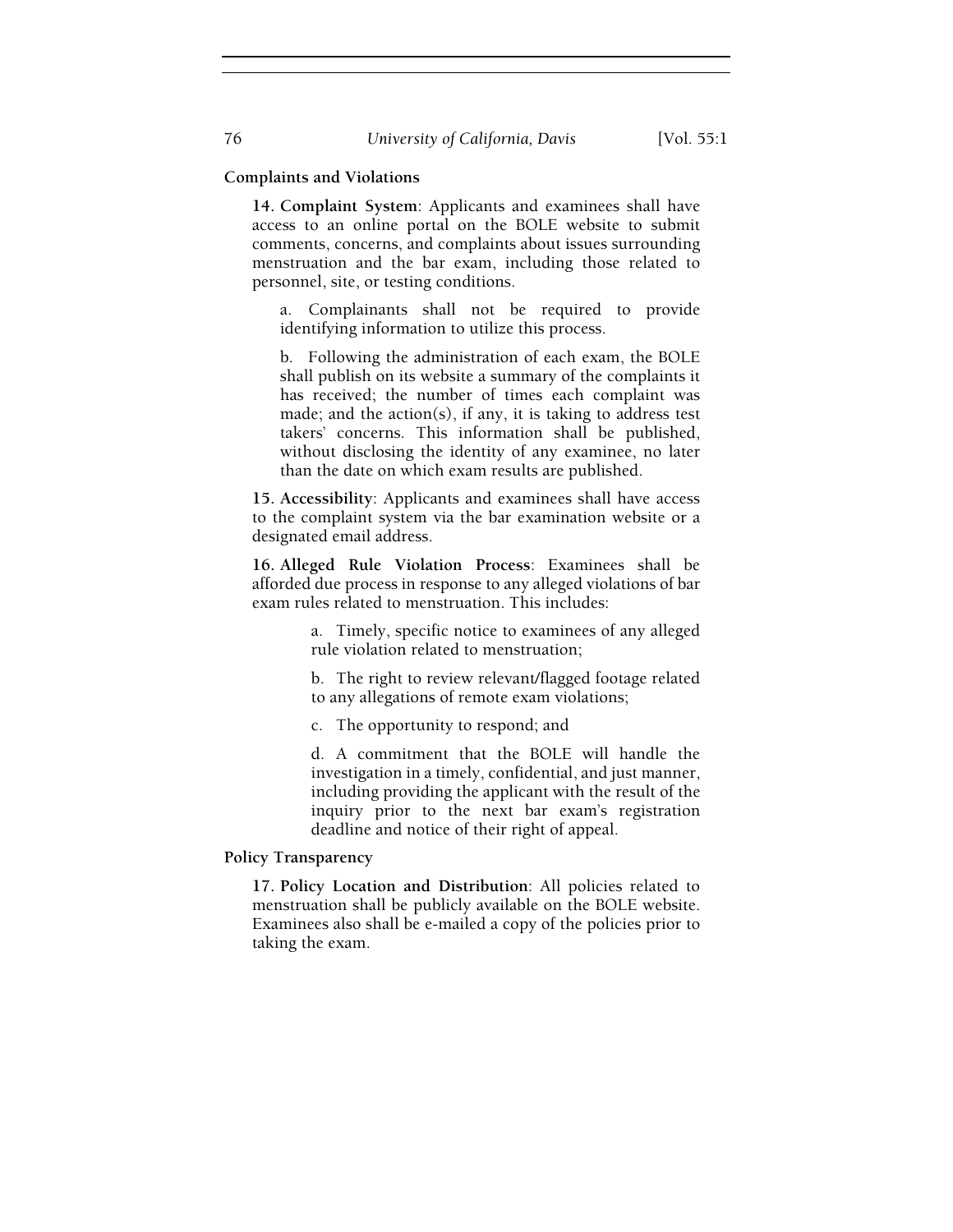18. Contact Information: Contemporaneous and up-to-date contact information for BOLE personnel, including at least a name, phone number, and email address as a point of contact for questions from applicants and examinees shall be posted on the BOLE public website.

19. Communication: Applicants and examinees shall receive a response to any phone or email inquiry about menstruation policies within two business days of the test taker's initial contact. If additional time is needed to respond to an examinee's inquiry, the BOLE will provide the examinee with a timeline for a substantive response within two business days of the initial inquiry.

# B. Justification for the Model Policy and Operating Provisions

No bar examinee should have to choose between taking the bar exam and safely managing their period. BOLEs should not be administering bar exams in arguably unconstitutional ways or enforcing discriminatory licensing practices that stigmatize a regular bodily function. Moreover, too many jurisdictions — whether through sheer oversight or deliberate indifference — have failed to adopt any policies regarding menstruation.331 There is no reason to place these additional burdens on menstruators who are seeking to become members of our profession.

The Model Policy and Operating Provisions (together, "the Model Policy") seeks to remedy these and other problems too often caused by a BOLE's failure to consider the basic needs of menstruators — and to acknowledge that a predictable percentage of examinees will be menstruating when taking the bar exam. It is time for the NCBE and the BOLEs to ask the menstruation question,<sup>332</sup> which can be done in a way that aligns with their stated values (including maintaining security) and amidst the backdrop of ongoing conversations about bar exam reform, the need to diversify the bar, and a broader call for menstrual justice. After asking the menstruation question, the need for the Model Policy should be evident.

<sup>331</sup> BOLE Policy Survey, supra note 68 (charting states that have failed to address menstruation, in whole or in part, in bar administration policies that are publicly available).

<sup>332</sup> Johnson, Asking the Menstruation Question, supra note 129, at 161-62.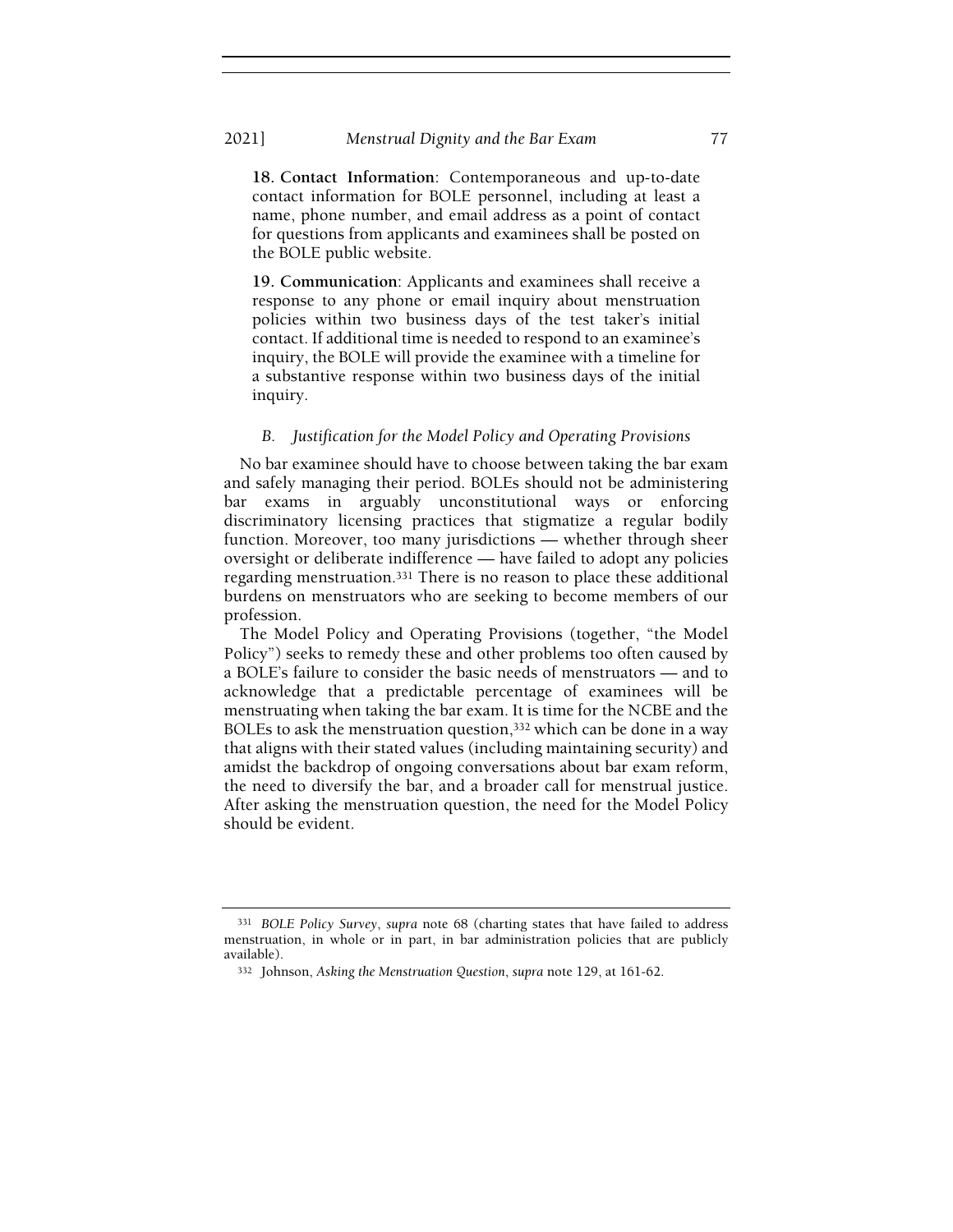78 University of California, Davis [Vol. 55:1]

1. The Model Policy Effectively Integrates the Dignity-Related Principles

In Part II of this Article, we examined the problems and obstacles faced by menstruating test takers through five principles of dignity: Respect and Privacy; Fairness and Non-Discrimination; Promoting Health; Providing Accommodations; and Policy Transparency.333 These five principles in turn form the basis for the recommendations in the Model Policy.

First, adopting the Model Policy will inherently reflect and enforce a degree of respect and privacy for examinees that currently is missing from many BOLE policies. The Model Policy offers respect, for example, by: allowing menstrual products to be carried in an opaque container and examined in private;<sup>334</sup> training proctors not to question an examinee's need to bring in menstrual products;<sup>335</sup> and not subjecting an examinee's bag(s) to reinspection once they are in the exam room (absent specific suspicion of wrongdoing).336 These are just some of the provisions that would reflect these fundamental principles and that one should expect from an entity that will determine whether an applicant has not only the intelligence, but also the ethical bearings to become a member of the bar.

Second, fairness and non-discrimination are core values that inform our profession's conceptualization of justice.337 To treat menstruating test takers differentially, or unfairly, belies our commitment to justice exactly when we should be reaffirming this duty — namely, when applicants are seeking to join the legal profession. Some of the key provisions in the Model Policy that seek to create a fair and level playing field include allowing test takers to bring in their own menstrual products so they are not physically uncomfortable, do not face health risks, and are not distracted from the exam by fear of leakage — issues not faced by non-menstruators.338 Further, they should be permitted to carry their product on their person or in a separate bag so as to not take

<sup>333</sup> See supra Part II.

<sup>334</sup> See supra Part IV.A, Model Policy <sup>1</sup> 6.a. 6.a.i.

<sup>335</sup> See supra Part IV.A, Model Policy P 6.a.iii.

<sup>336</sup> See supra Part IV.A, Model Policy | 7.a.

<sup>337</sup> See ABA Mission and Goals, A.B.A., https://www.americanbar.org/about\_ the\_aba/aba-mission-goals/ (last visited Sept. 4, 2021) [https://perma.cc/L4RZ-WY65].

<sup>338</sup> See supra Part IV.A, Model Policy <sup>1</sup> 7.b. Should BOLEs wish to provide menstrual products as a matter of courtesy and support for menstruators, they should be of sufficient diversity to meet the needs of most menstruators. See supra Part IV.A, Model Policy  $\uparrow$  4.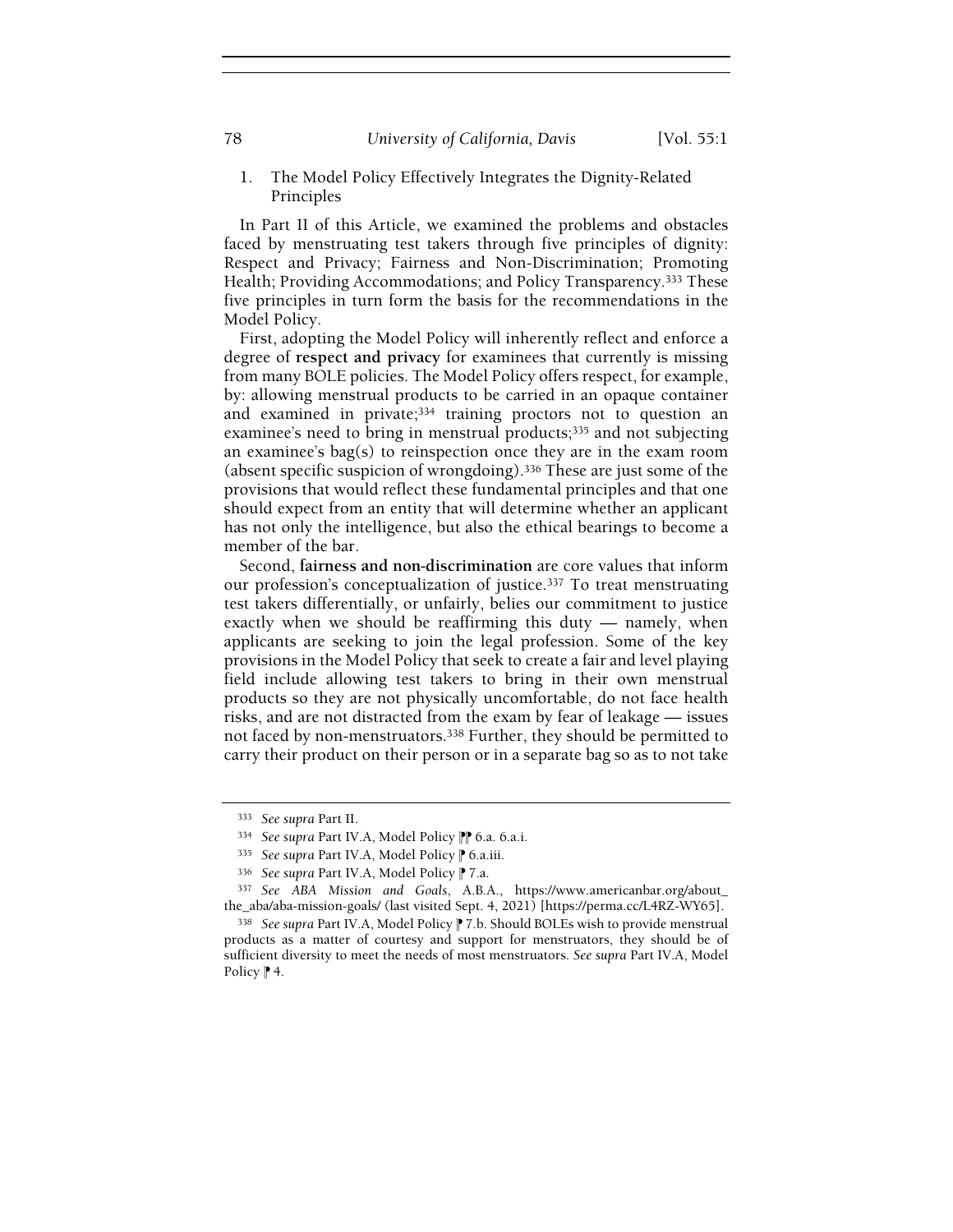up the space of other necessities, such as food, which may not otherwise be available to test takers during official breaks.<sup>339</sup>

The Model Policy also reflects these principles in ways that allow state BOLEs to reduce the likelihood they will be found in violation of the constitutional or statutory rights of menstruating test takers.340 For example, it states that BOLEs must provide breaks long enough to allow menstruators to use the bathroom and also get a genuine break, as nonmenstruators do.341 It also reduces fear of retaliation by creating a process through which test takers can anonymously raise concerns, complaints, or suggestions to improve the administration of future bar examinations.342 The Model Policy also affords due process to remote test takers whose exams are flagged (e.g., because they left the camera's view to use the bathroom to attend to menstruation) by permitting them to challenge this act.<sup>343</sup>

The Model Policy also seeks to create fair exam conditions, free from discrimination, by permitting all examinees to use the bathroom that corresponds to their gender identity and providing access to all-gender bathrooms,344 even in those jurisdictions without specific laws mandating non-discrimination based on gender identity.345 Further, BOLEs that choose to provide menstrual products to examinees would be required to make them available in women's bathrooms, men's bathrooms, and in all-gender bathrooms, which removes the differential

<sup>339</sup> See supra Part IV.A, Model Policy P 6.a.iv.

<sup>340</sup> See supra Part III (outlining potential constitutional and statutory liability concerns for state BOLEs that engage in discriminatory behavior).

<sup>341</sup> See supra Part IV.A, Model Policy | 8. Providing an adequate number of bathrooms and stalls is also essential for providing adequate breaks for those who are menstruating. See supra Part IV.A, Model Policy  $\mathbb P$  10.a. There should be a minimum of a thirty-minute break for every ninety minutes of testing. See supra Part IV.A, Model Policy <sup>®</sup> 8. Further, bathrooms should be near exam rooms for all genders and readily accessible by examinees. See supra Part IV.A, Model Policy <sup>1</sup> 10.b.

 $342$  See supra Part IV.A, Model Policy  $\mathbb P$  15. This complaint process should be accessible via the BOLE website and notice of its existence should be including in email communications from the BOLE to examinees. See supra Part IV.A, Model Policy <sup>1</sup>16.

<sup>343</sup> Part IV.A, Model Policy <sup>1</sup>16.

<sup>344</sup> See supra Part IV.A, Model Policy <sup>1</sup> 10.d.

<sup>345</sup> See supra Part III.B. It remains to be seen whether states or localities need to adopt such specific protections, or whether specific statutory or regulatory provisions will be considered necessary under the Supreme Court's decision in Bostock v. Clayton County, 140 S. Ct., 1731, 1731 (2020) (holding that Title VII of the Civil Rights Act of 1964 prohibits an employer from firing an individual employee merely for being gay or transgender).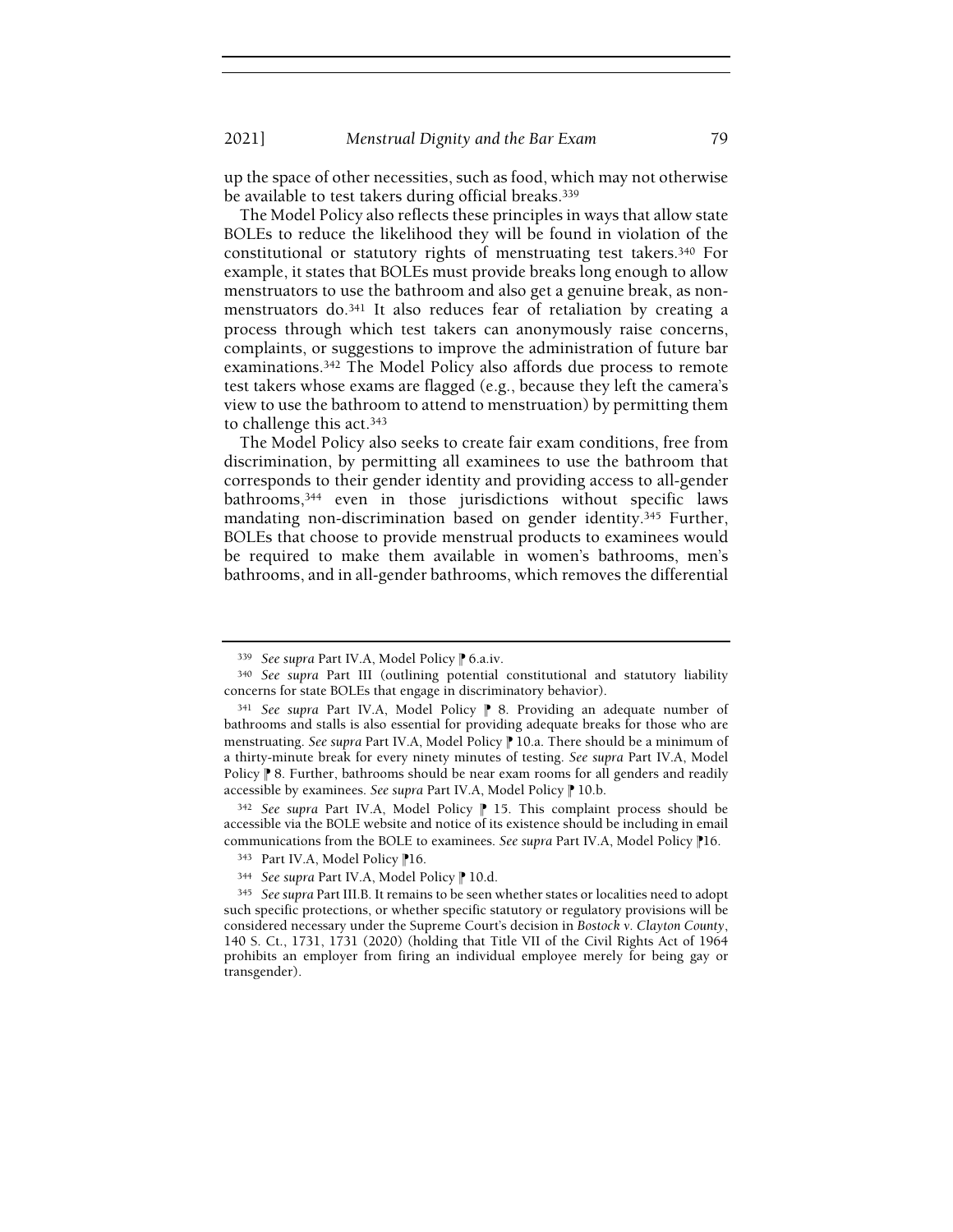80 **University of California, Davis** [Vol. 55:1]

impact that current policies have on people of all genders who menstruate.<sup>346</sup>

Third, the Model Policy balances and promotes both the health and well-being of menstruators and the interests of state BOLEs in administering a secure exam. Some important provisions that reflect this balance include permitting test takers to bring their own products to the exam, preventing proctors from removing sealed or pre-packaged menstrual products during security screening, and offering menstrual products that are varied in size and function in all bathrooms, should the jurisdiction opt to provide them.347 The Model Policy also affirmatively recognizes the importance of inspecting an examinee's bags (and menstrual products) upon entry to the test site. Further, it acknowledges that, even though examinees generally should be permitted to use the bathroom as needed — which is essential for test takers' health — it may be necessary to restrict their use to limit the number of people in a bathroom or to reduce movement at the start and end of each exam segment. Similarly, the Policy recommends that BOLEs create a system to allow remote examinees to use the bathroom with notice (e.g., speaking to the camera to explain the reason for movement).348 Implementing these and the other provisions of the Model Policy would help both to protect the health and well-being of examinees and to preserve the security and integrity of the bar exam.

Fourth, unlike the current, widely varying approaches to providing accommodations among BOLEs,<sup>349</sup> the Model Policy strategically incorporates standard adaptations that will meet many common needs among menstruators (e.g., permitting examinees to bring in their own products and allowing them to use the bathroom as needed, so long as it does not violate security protocols).350 It also recognizes, however, that some test takers may experience particularly heavy or painful periods and that they may require individualized accommodations.<sup>351</sup> The Model Policy calls upon BOLEs to create an administrative, or courtesy, accommodations application process (or utilize an existing

<sup>346</sup> See supra Part IV.A, Model Policy | 7.b.

<sup>347</sup> See supra Part IV.A, Model Policy <sup>1</sup> 6.a.2., 7.b.

<sup>348</sup> MP and the Bar would support locking the exam, if technically feasible, while the examinee is in the bathroom.

<sup>349</sup> See supra Part II.D.

<sup>350</sup> See supra Part IV.A, Model Policy <sup>1</sup> 6, 8-10.

<sup>351</sup> See supra Part IV.A, Model Policy | 11.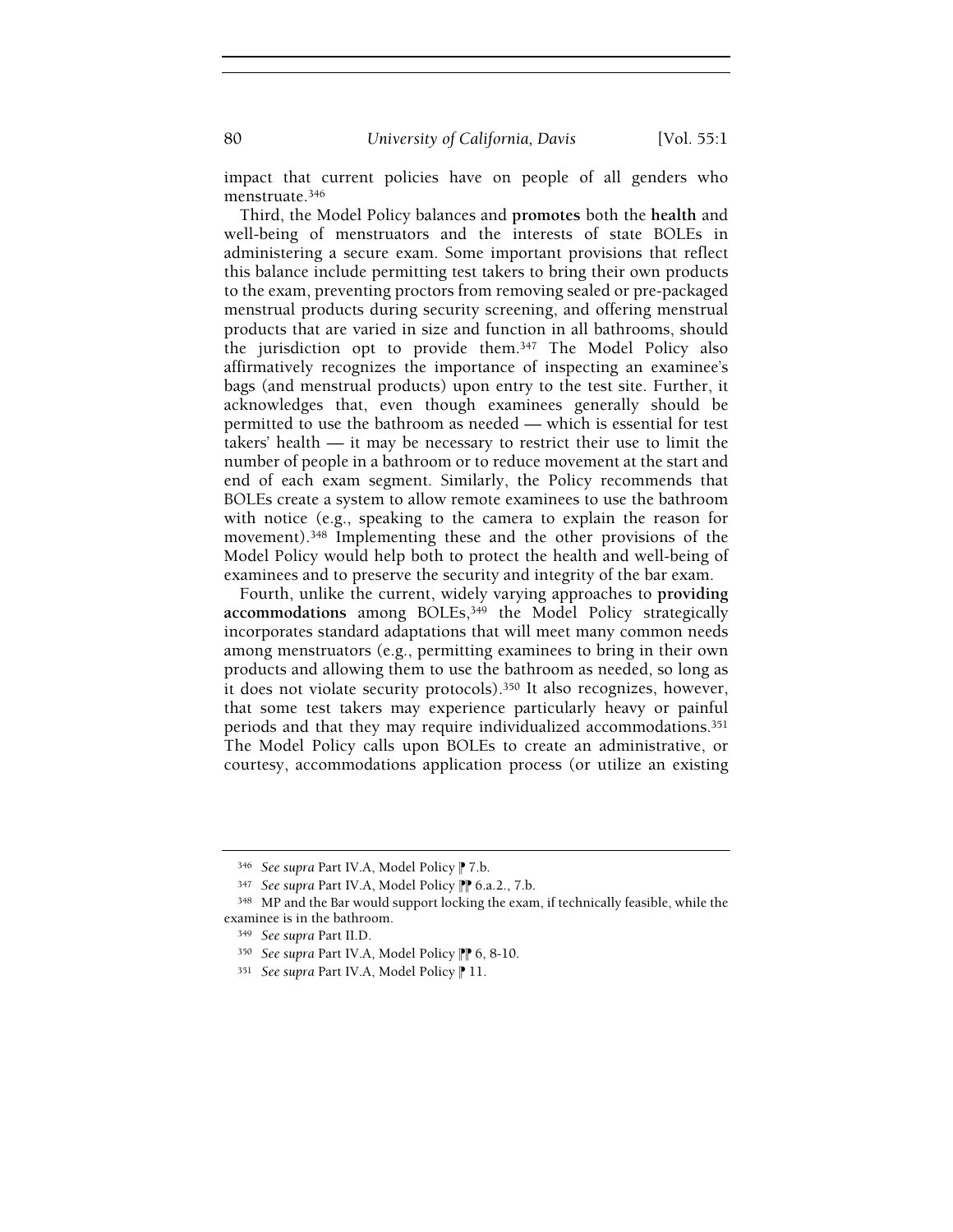one) that is available to menstruators whose needs may extend beyond the baseline needs already addressed by the Model Policy.<sup>352</sup>

This approach creates respectful, fair, and non-discriminatory exam conditions and permits individual examinees to request administrative accommodations to deal with menstruation-related complications. It also recognizes that some menstruators may not be aware that they need an accommodation until the days or moments leading up to the exam (e.g., they unexpectedly get their period, perhaps caused by exam stress) by allowing requests for "same day" accommodations, which are smaller adjustments that are more limited in scope.<sup>353</sup>

Thus, the Model Policy encourages state BOLEs to treat menstruation the same way it treats other reasonably foreseeable examinee needs during the bar exam: acknowledge its existence and plan accordingly. By doing so, only a small minority of menstruators will need to seek accommodations (reducing the burden on the state BOLEs as well as on bar applicants); further, when they do, there will be a straightforward process in place.

Fifth, implementing the Model Policy's recommendations related to policy transparency would address the lack of guidance regarding menstruation too-often experienced by test takers. There is no legitimate reason that state BOLEs cannot be wholly transparent about exam-related policies. Yet, a consistent complaint voiced by test takers is that they could not find information about their BOLE's menstruation policies or that the BOLE's email or oral policies differed from policies contained on the website.354 This absence or inconsistency needlessly exacerbates test takers' anxiety, causing them to waste time they could be using to study or for self-care to ferret out the policies, and further spurs misinformation and distrust among examinees.

These problems all can be easily resolved by placing policies related to menstruation (e.g., products, bathroom use, accommodations) on the BOLE's publicly-available website and by emailing the information to examinees.355 In addition, contact information for bar officials who

 $352$  See supra Part IV.A, Model Policy || 11 and accompanying text (describing how some menstruators may need to bring additional underwear or a change of clothes to deal with heavy menstrual bleeding); see also supra Part IV.A, Model Policy  $\uparrow$  13 (describing a process through which examinees can request emergency and day-ofexam accommodations).

<sup>353</sup> See supra Part IV.A, Model Policy | 13. In the interest of fairness, this same day limited accommodation could also be used for non-menstruation reasons such as by an examinee who broke their leg and needs a special seating arrangement.

<sup>354</sup> Menstruation and the Bar Survey Results, supra note 15.

<sup>355</sup> See supra Part IV.A, Model Policy | 17.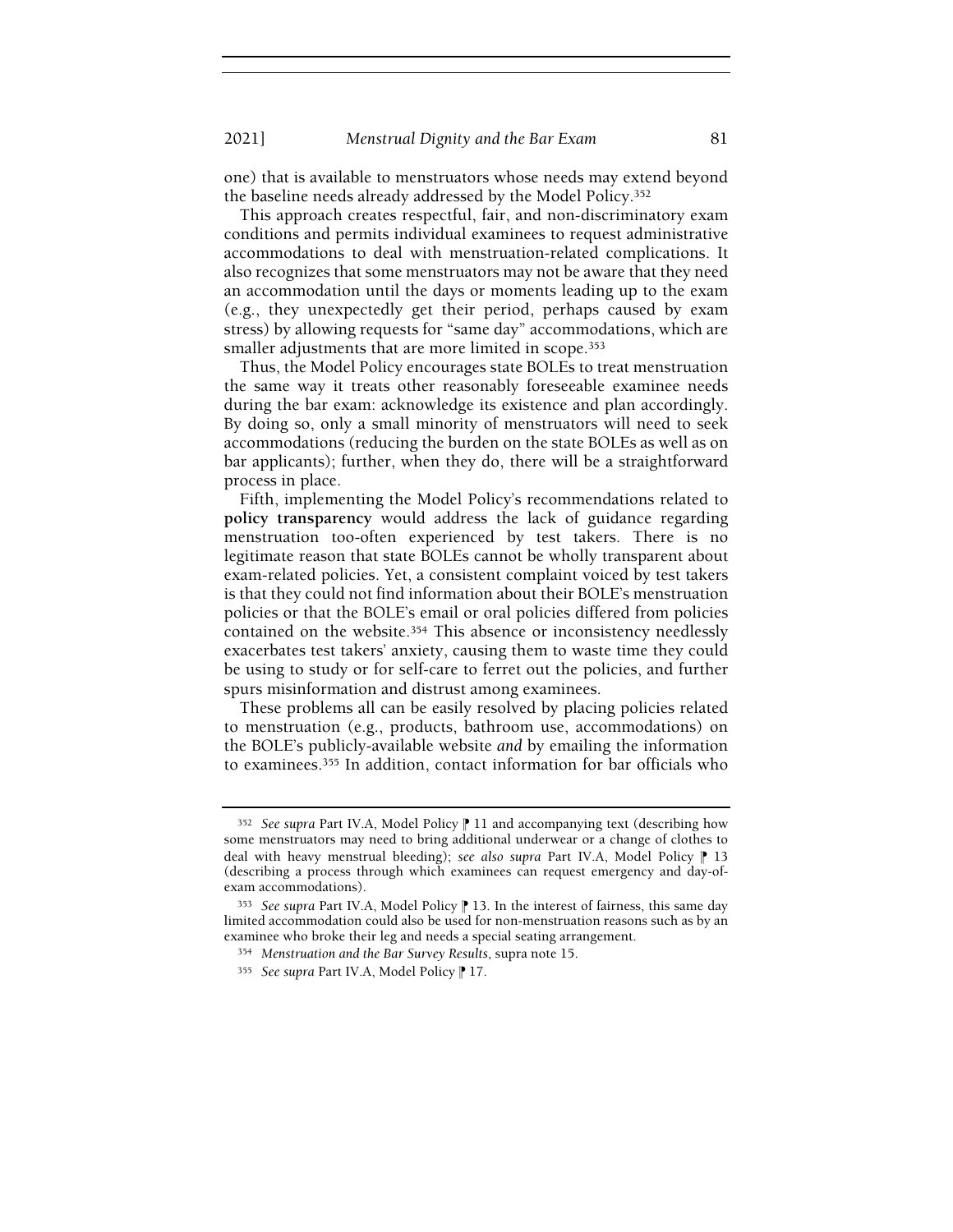are authorized to answer inquiries about information provided on the BOLE website, or to respond to concerns about a lack of necessary information, should be posted,356 and inquiries should be timely answered (e.g., within two business days of the initial contact).<sup>357</sup>

In sum, by addressing the five dignity-related principles, the Model Policy offer BOLEs the opportunity to remove ongoing obstacles related to menstruation and the bar exam, to create a better testing environment, to treat all test takers justly, and to comply with applicable federal and state law.

# 2. The Model Policy Aligns with NCBE/BOLE Values and Bar Reform Efforts

The Model Policy balances the needs of menstruating test takers with the stated BOLE concerns regarding exam administration. It also aligns with other stated values of the NCBE and the BOLEs. Specifically, the NCBE identifies fairness, integrity, excellence and service as its core values.358 Numerous state BOLEs similarly embrace "the advancement of the ethical and competent practice of law"359 as a core part of their role.360 By complementing NCBE and BOLE values and offering adaptable solutions to problems identified by past test takers, the Model Policy ensures that present and future examinees do not face menstruation-related barriers to just test conditions, whether taken inperson or remotely.

As described above, addressing menstruation is not the only change that is needed for the bar exam. There are active campaigns to reform both the conditions and substance of the bar exam, as well as questions about the fundamental validity of the exam. As those broader, long-term

<sup>356</sup> See supra Part IV.A, Model Policy | 18.

<sup>357</sup> See supra Part IV.A, Model Policy | 19. If additional time is needed to respond to bar-related inquiries, this fact should be communicated to the question-asker within two business days. Id.

<sup>358</sup> About NCBE, supra note 45.

<sup>359</sup> Our Mission: What We Do, STATE BAR OF CAL., http://www.calbar.ca.gov/About-Us/Our-Mission (last visited Sept. 4, 2021) [https://perma.cc/9475-Y2LV].

<sup>360</sup> See, e.g., N.Y. CODE OF PRO. RESP. EC 8-2 (2007) (providing: "Rules of law are deficient if they are not just, understandable, and responsive to the needs of society. If a lawyer believes that the existence or absence of a rule of law, substantive or procedural, causes or contributes to an unjust result, the lawyer should endeavor by lawful means to obtain appropriate changes in the law."); see also N.Y. CODE OF PRO. RESP. CANON 8, EC 8-3 (2007) (presuming that "the fair administration of justice" is foundational and requires "the availability of competent lawyers" to ensure its existence); N.Y. CODE OF PRO. RESP. CANON 8, EC 8-5 (2007) (establishing guidance to ensure "the fair administration of justice").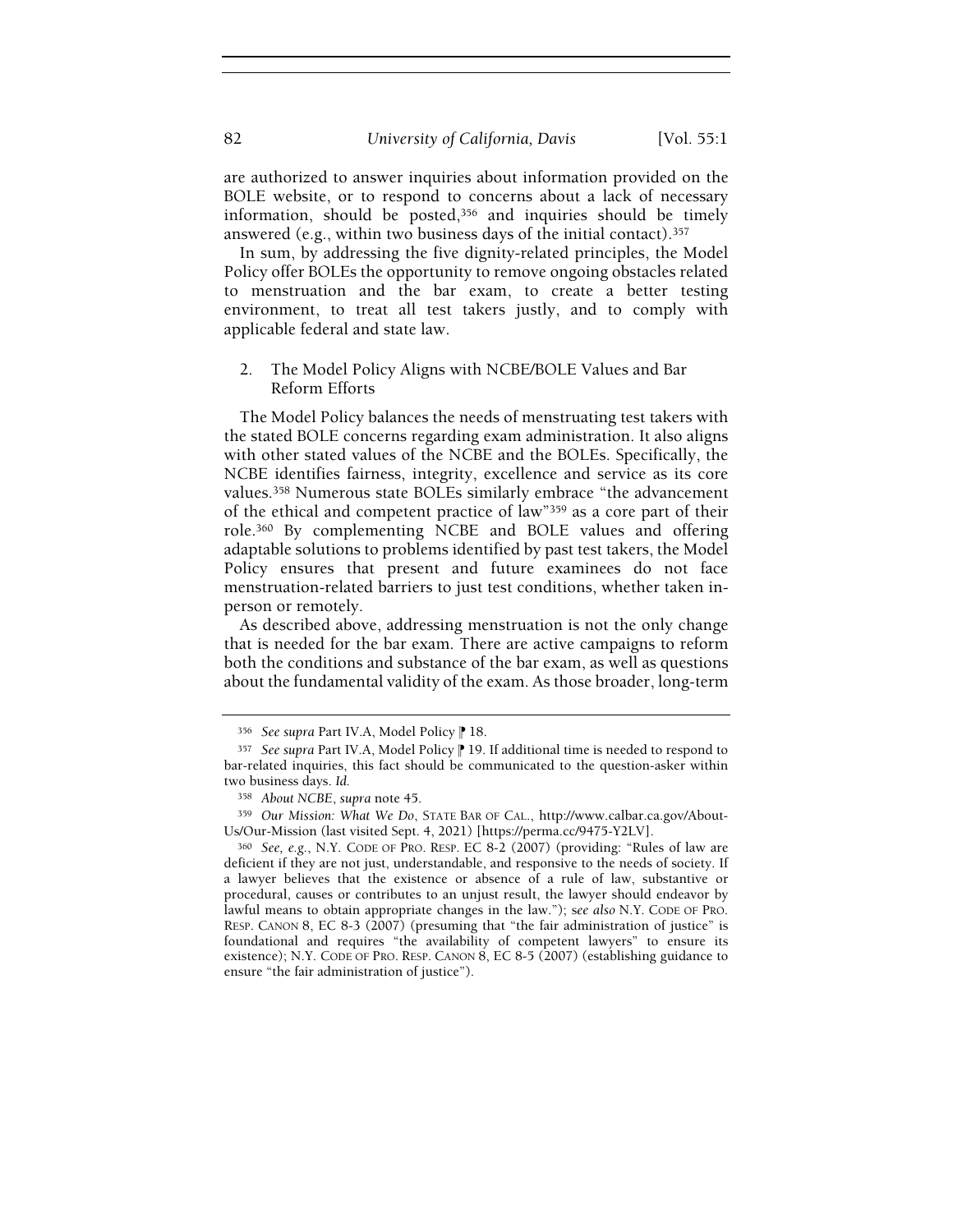reform conversations proceed, adopting the Model Policy offers an easy, cost-effective opportunity for the NCBE and the BOLEs to address the issue of menstrual equity and to show they are responsive to the needs of law graduates. Speedy reform will ensure that additional test cycles will not pass before change comes.

3. The Model Policy Supports Intersecting Movements to Diversify the Bar

The menstrual justice movement recognizes that being a menstruator often intersects with multiple other attributes of self-identity.361 In the context of the bar exam, adopting policies that acknowledge menstruation is an important step; however, BOLE policies also need to reflect and recognize the ways in which menstruation intersects with issues of sex, gender, gender identity, reproduction, health, disability, race, and socio-economic class.<sup>362</sup> Recognizing (and destigmatizing) these intersections at the entry point into the profession creates a model for addressing related issues in the legal profession. For example, the apparent invisibility of menstruating test takers is analogous to other situations in our profession where biological needs are ignored, such as when courts and law practices provide neither the facilities nor the time for newly-parenting attorneys to express breast milk.<sup>363</sup>

Similarly, acknowledging the need for all-gender bathrooms for the bar exam to appropriately address menstruation signals a larger need to acknowledge the existence and increase the numbers of transgender, genderqueer/nonbinary, and intersex lawyers. Further, improving access to accommodations for menstruation — including menstruationrelated disabilities — might help destigmatize and improve

<sup>361</sup> See Johnson, Menstrual Justice, supra note 103, at 73-76.

<sup>362</sup> See Johnson, Asking the Menstruation Question, supra note 129, at 158, 160 (citing Kimberlé Crenshaw, Mapping the Margins: Intersectionality, Identity Politics, and Violence Against Women of Color, 43 STAN. L. REV. 1241, 1265 (1991)).

<sup>363</sup> See Vivia Chen, Warning: Breast-Feeding is Dangerous (to Your Career), LAW.COM (Nov. 13, 2018), https://www.law.com/americanlawyer/2018/11/13/warning-breastfeedingis-dangerous-to-your-career/ [https://perma.cc/LY7D-U5PS] ("49 percent of the more than 770 women surveyed had concerns that breast-feeding at work could impact their career growth. Moreover, 47 percent of the breast-feeding working moms also said the need to pump has spurred them to consider a job or career change"); Kathryn Rubino, Yes, You Can Be a Breastfeeding Mom and a Trial Attorney at the Same Time, ABOVE THE L. (Aug. 8, 2018, 12:15 PM), https://abovethelaw.com/2018/08/yes-you-can-be-abreastfeeding-mom-and-a-trial-attorney-at-the-same-time/ [https://perma.cc/K4MD-23N7] (discussing reserving a conference room at a courthouse for pumping, taking precautions so security does not misinterpret the breast pump, and acting to ensure the jury is not affected by a breastfeeding attorney/mother's need to leave courtroom).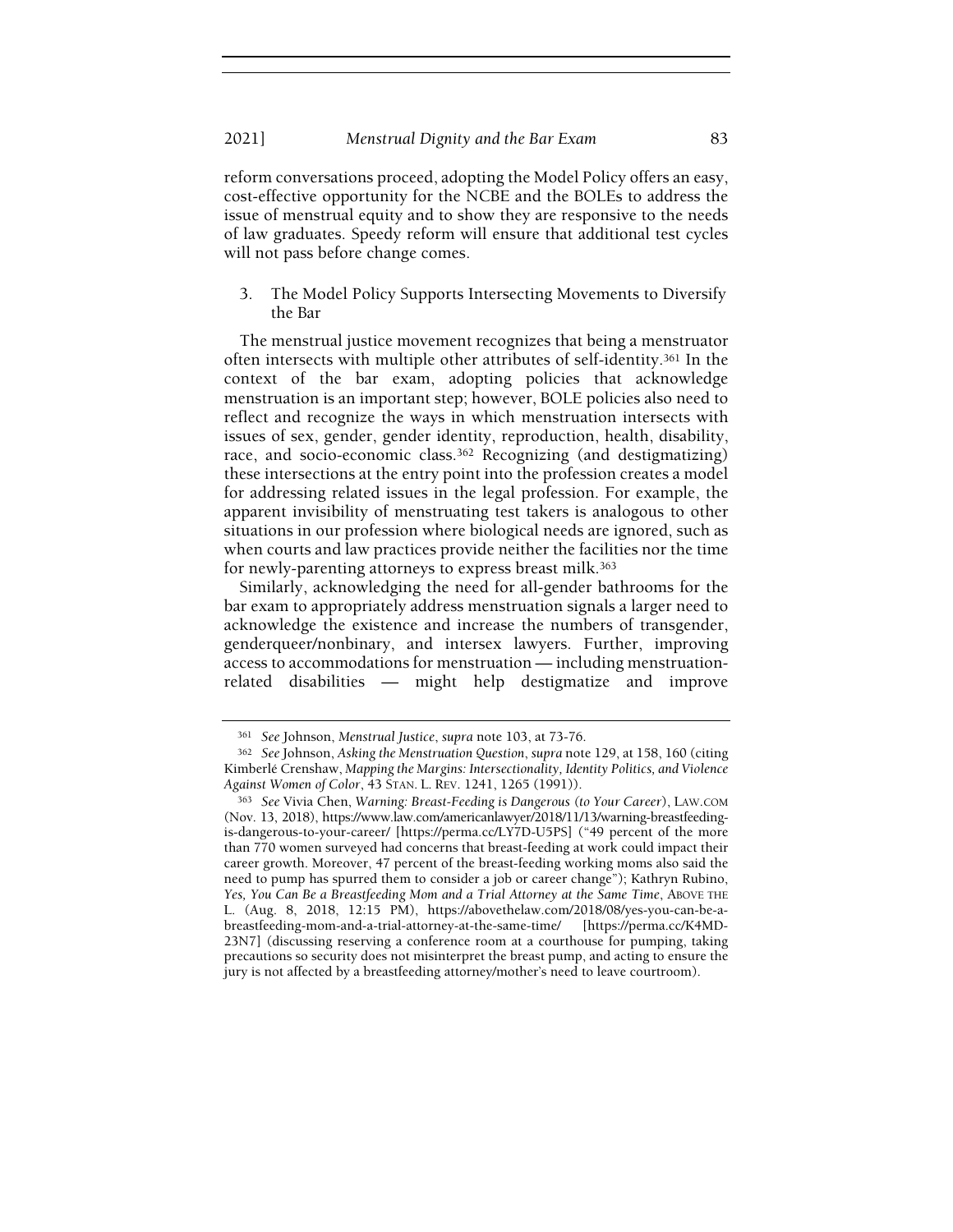communication, including transparency, about accommodations for disabled members of the bar more generally. In addition, should BOLEs voluntarily offer a genuine variety of menstrual products, so all menstruators have a safe and appropriate selection to meet their needs, it would send a message about countering period poverty and issues of economic class,364 especially to those recent law school graduates who are already saddled with enormous debt.<sup>365</sup>

Finally, paying attention to the historic invisibility of all of these individuals and populations should serve as a vital reminder of our profession's responsibility to rectify the exclusion of people of color from visible, leadership positions in the bar, academy, government, firms, and other legal institutions.366 Thus, adopting the Model Policy is one more way that the NCBE and the BOLEs can acknowledge the reality of who is and is not in the pipeline to practice — and take an important step toward truly diversifying the legal profession and removing obstacles in the way of meeting that goal.

<sup>364</sup> See Johnson, Asking the Menstruation Question, supra note 129, at 160, 164-65.

<sup>365</sup> Melanie Hanson, Average Law School Debt, EDUCATIONDATA.ORG, https://educationdata.org/average-law-school-debt (last updated July 10, 2021) [https://perma.cc/ZDT7-JFD5] (Approximately seventy-four percent of law students graduate in debt and the average cumulative debt is \$160,000).

<sup>366</sup> See Kelliann H. Payne, Erkang Ai & Christine Zimmerman, Diversity Needs to Extend to Leadership in the Legal Profession, LAW.COM (Feb. 28, 2020, 12:11 PM), https://www.law.com/thelegalintelligencer/2020/02/28/diversity-needs-to-extend-toleadership-in-the-legal-profession/?slreturn=20210111101607 [https://perma.cc/HQD2- PWNJ] ("According to a recent National Association of Law Placement (NALP) survey, 45% of associates are women and 23% are minorities. But there is still work to do to increase diversity at the firm leadership level. A 2018 NALP survey found that only 19% of all equity partners are women, only 6.6% are racial/ethnic minorities, less than 3% are LGBTQ+, and less than 0.5% self-reported having a disability."); see also Allison E. Laffey & Allison Ng, Diversity and Inclusion in the Law: Challenges and Initiatives, A.B.A. (May 2, 2018), https://www.americanbar.org/groups/litigation/committees/jiop/articles/ 2018/diversity-and-inclusion-in-the-law-challenges-and-initiatives/ [https://perma.cc/6S97- 3TPE] ("4 percent of active attorneys identified as Black or African American in 2007 and 4 percent identified as Hispanic or Latino" per the National Lawyer Population Survey, rising slightly to 5 percent each by 2017); Meg McEvoy, ANALYSIS: Black Workers Are Under-Represented in Legal Industry, BLOOMBERG L. (June 11, 2020, 1:45 AM), https://news.bloomberglaw.com/bloomberg-law-analysis/analysis-black-workers-are-underrepresented-in-legal-industry [https://perma.cc/XA3T-SAQE] ("As of June 9, there were 140 sitting judges of African-American or mixed African-American race on Article III courts, out of 1,387 active judges, according to data from the Federal Judicial Center.").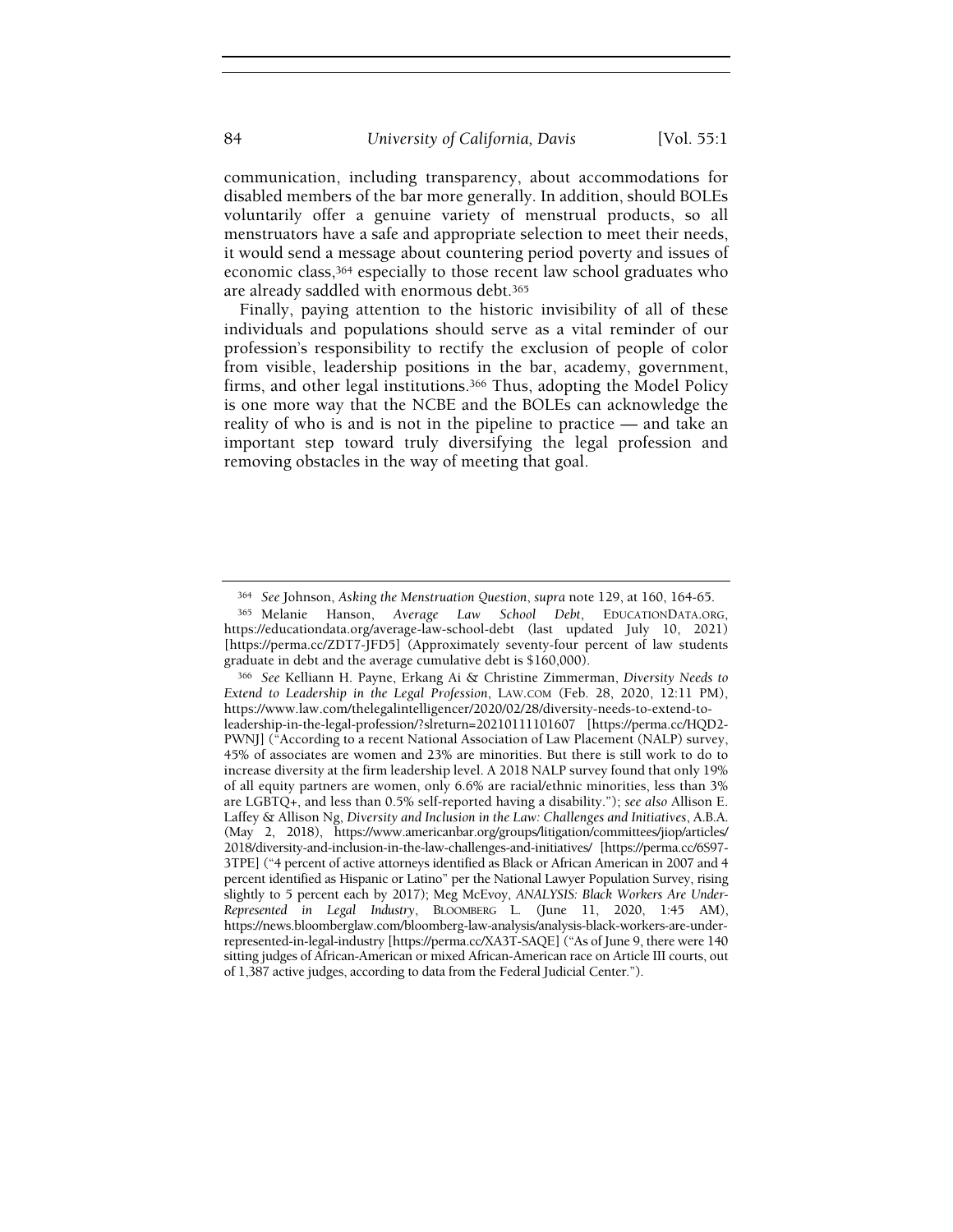#### 2021] Menstrual Dignity and the Bar Exam 85

4. The Model Policy Furthers the Menstrual Justice Movement

The social media movement of #bloodybarpocalypse brought the active menstrual equity367 and menstrual justice368 movements to the bar exam.369 In recent years, advocates have fought for and succeeded in obtaining law and policy reform concerning menstruation, law, and society.370 For instance, many states and the federal government have enacted laws to require free access to menstrual products for persons in carceral facilities.371 Additionally, states and local jurisdictions have taken steps to provide free access to menstrual products in schools.<sup>372</sup>

<sup>368</sup> See Gomez & Karin, supra note 129; Johnson, Asking the Menstruation Question, supra note 129; Johnson, Menstrual Justice, supra note 103, at 5, 79; Michele Estrin Gilman, Periods for Profit and the Rise of Menstrual Surveillance, 41 COLUM. J. GENDER & L. 100, 102, 111-13 (2021) (expanding menstrual justice to include data feminism).

<sup>369</sup> See, e.g., Cooper, Johnson & Karin, Bar Exam Testing Conditions, supra note 60 (extolling the efforts of those using #bloodybarpocalypse to draw attention to state bar examiner policies harming menstruators and describing related advocacy by MP and the Bar and others); Crawford & Waldman, Tampons and Pads Should Be Allowed, supra note 52 (identifying ways in which state bar examiners have not met the needs of menstruating test takers in the context of COVID-19); Johnson, Karin & Cooper, Stop the Stigma, supra note 16 (explaining how distrust of menstruators by bar examiners is similar to that same distrust in other contexts and must be eliminated wherever it occurs); Weiss-Wolf, supra note 52 (discussing advocacy under #bloodybarpocalypse and the importance of achieving menstrual equity in the bar exam and elsewhere).

<sup>370</sup> See, e.g., Crawford, Johnson, Karin, Strausfeld & Waldman, supra note 206, at 350, 354-55 (describing advocacy campaigns and new menstrual access laws in the District of Columbia, Maryland, and Virginia); Holly Seibold & Gianna Fienberg, Free to Bleed: Virginia House Bill 83 and the Dignity of Menstruating Inmates, 22 RICH. PUB. INT. L. REV. 69 (2019) (detailing a limited new law to improve access to menstrual products in Virginia jails); Reproductive Justice Inside, NARAL PRO-CHOICE MARYLAND, https://prochoicemd.org/reproductive-justice-inside/ (last visited Sept. 4, 2021) [https://perma.cc/EZJ4-6Q4P] (identifying their successful work on menstrual equity issues in Maryland's correctional facilities); Issues, PERIOD EQUITY, https://www.periodequity.org/issues (last visited Sept. 4, 2021) [https://perma.cc/SSV5- YZ4U] (mentioning ongoing campaigns and thirteen state laws that eliminated the tax on menstrual products; twenty-seven states continue to tax such products and others do not have sales tax or never taxed menstrual products).

<sup>371</sup> See Gomez & Karin, supra note 129, at 131-32; Johnson, Menstrual Justice, supra note 103, at 47-49.

<sup>372</sup> See Testimony in Support of B23-0887, the Expanding Student Access to Period Products Act of 2020: Hearing on D.C. B23-0887 Before the Comm. of the Whole and the Comm. on Educ., 23d D.C. Council 2-3 (2020), http://bit.ly/PPinSchools-MK-GAA-

<sup>367</sup> Crawford, Johnson, Karin, Strausfeld & Waldman, supra note 206, at 343; BRINGING RESOURCES TO AID WOMEN'S SHELTERS & UNIVERSITY OF THE DISTRICT OF COLUMBIA DAVID A. CLARKE SCHOOL OF LAW LEGISLATION CLINIC, PERIODS, POVERTY, AND THE NEED FOR POLICY: A REPORT ON MENSTRUAL INEQUITY IN THE UNITED STATES 4-9 (2018), http://bit.ly/BRAWS-BriefingReport [https://perma.cc/9FR8-K89C] [hereinafter BRAWS]; Weiss-Wolf, supra note 52.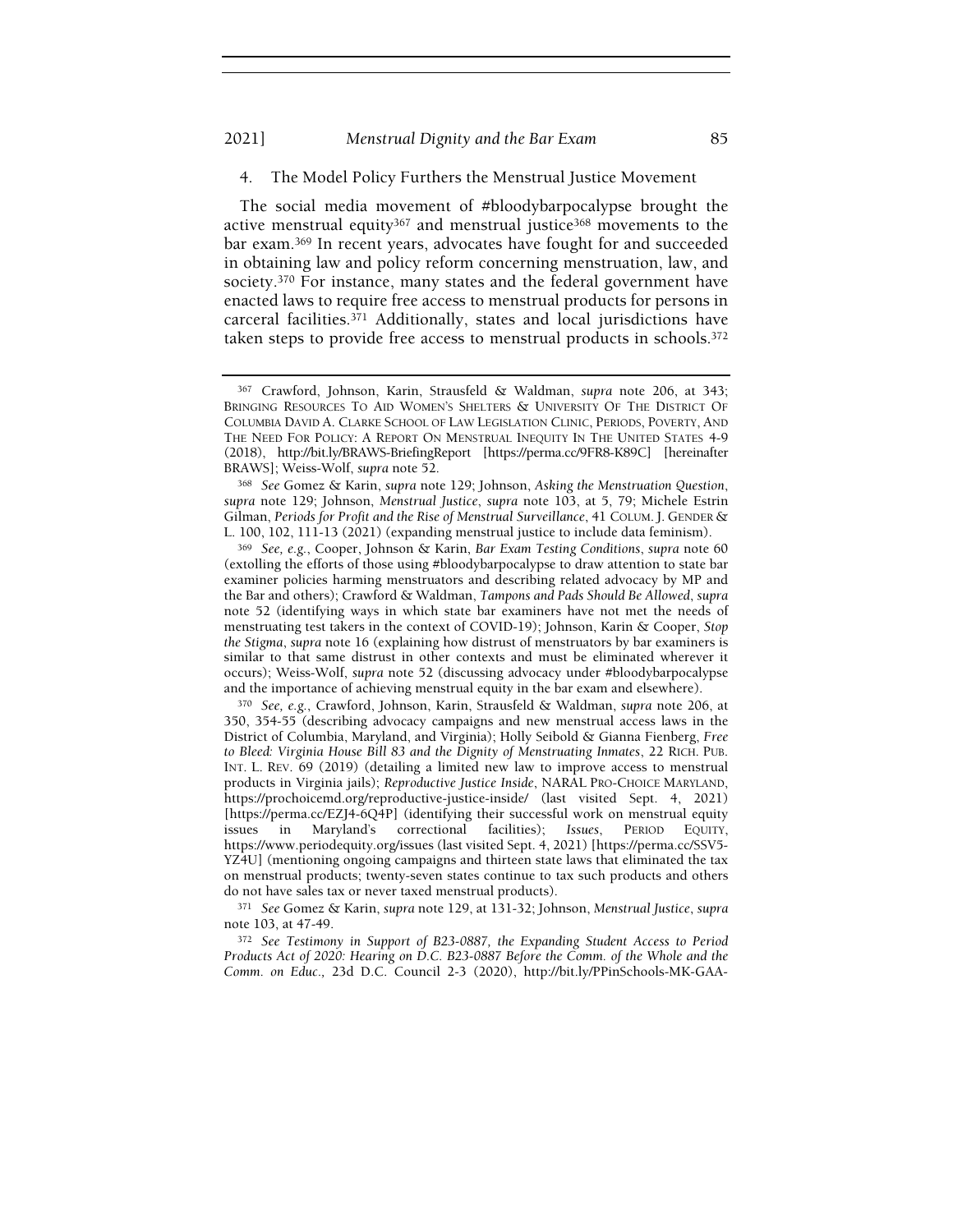There is a national campaign afoot to eradicate the so-called "tampon tax," the sales and value-added tax placed on menstrual products by many states.373 Further, plaintiffs are bringing lawsuits under the Constitution and antidiscrimination laws asserting that discrimination based on menstruation constitutes sex-based or disability-based discrimination.<sup>374</sup>

Situated within this larger movement to stop the societal taboo of menstruation and the resulting harms flowing from menstrual stigma is the BOLEs' treatment of menstruating test takers. As with other areas of society,375 it is time for BOLEs to stop perpetuating menstrual injustice in the bar exam — mistreating and discriminating against menstruators — and to create inclusive, non-discriminatory, and accommodating policies, such as those contained in the Model Policy.

## **CONCLUSION**

As with other movements to reform the bar exam and the legal profession, it is time for the NCBE and the BOLEs to stop stigmatizing menstruation and disadvantaging menstruating test takers. This Article

Testimony [https://perma.cc/7JHN-YBXN] (statement of Marcy L. Karin and Galina M. Abdel Aziz); Johnson, Waldman & Crawford, supra note 86, at 255-57; Weiss-Wolf, supra note 52; see, e.g., Virginia Breen, Queens Teens Get School Meal Hubs to Distribute Menstrual Products, CITY (May 13, 2020), https://www.thecity.nyc/health/2020/ 5/13/21259528/queens-teens-get-school-meal-hubs-to-distribute-menstrual-products [https://perma.cc/8F7H-3ENG] (describing how two high school juniors convinced the Department of Education to distribute menstrual products at school food-distribution sites during the coronavirus crisis).

<sup>373</sup> Crawford, Johnson, Karin, Strausfeld & Waldman, supra note 206, at 1345-49 (describing efforts to enact, fund, and implement the tampon tax repeal in D.C.); Weiss-Wolf, supra note 52; see, e.g., Crawford & Waldman, Unconstitutional Tampon Tax, supra note 266, at 439-40, 474-82.

<sup>374</sup> Johnson, Menstrual Justice, supra note 103, at 28-45; see, e.g., Marcy L. Karin, Menstruation at Work, slides from the University of Baltimore Applied Feminism and Privacy Conference (Apr. 22, 2021), https://bit.ly/Karin-2021-UBSlides https://bit.ly/Karin-2021-UBSlides [https://perma.cc/M3LQ-A3J3] (providing an overview of laws that address menstruation at work — including cases that have alleged menstrual discrimination and the failure to provide menstrual accommodations using existing sex, gender, and disability discrimination protections); Marcy L. Karin, Remarks at Periods and Workplace Policy, Colloquium on Scholarship in Employment and Labor Law (UNLV Boyd School of Law, Oct. 11, 2019) and Southern Clinical Conference (University of South Carolina School of Law, Oct. 20, 2018) (categorizing and describing this litigation) (on file with the authors).

<sup>375</sup> See Johnson, Menstrual Justice, supra note 103, at 15-22; BRAWS, supra note 367, at 2-5. See generally PALGRAVE HANDBOOK, supra note 125 (containing seventy-two chapters that explore menstruation and the experiences of menstruators in multiple aspects of society around the word).